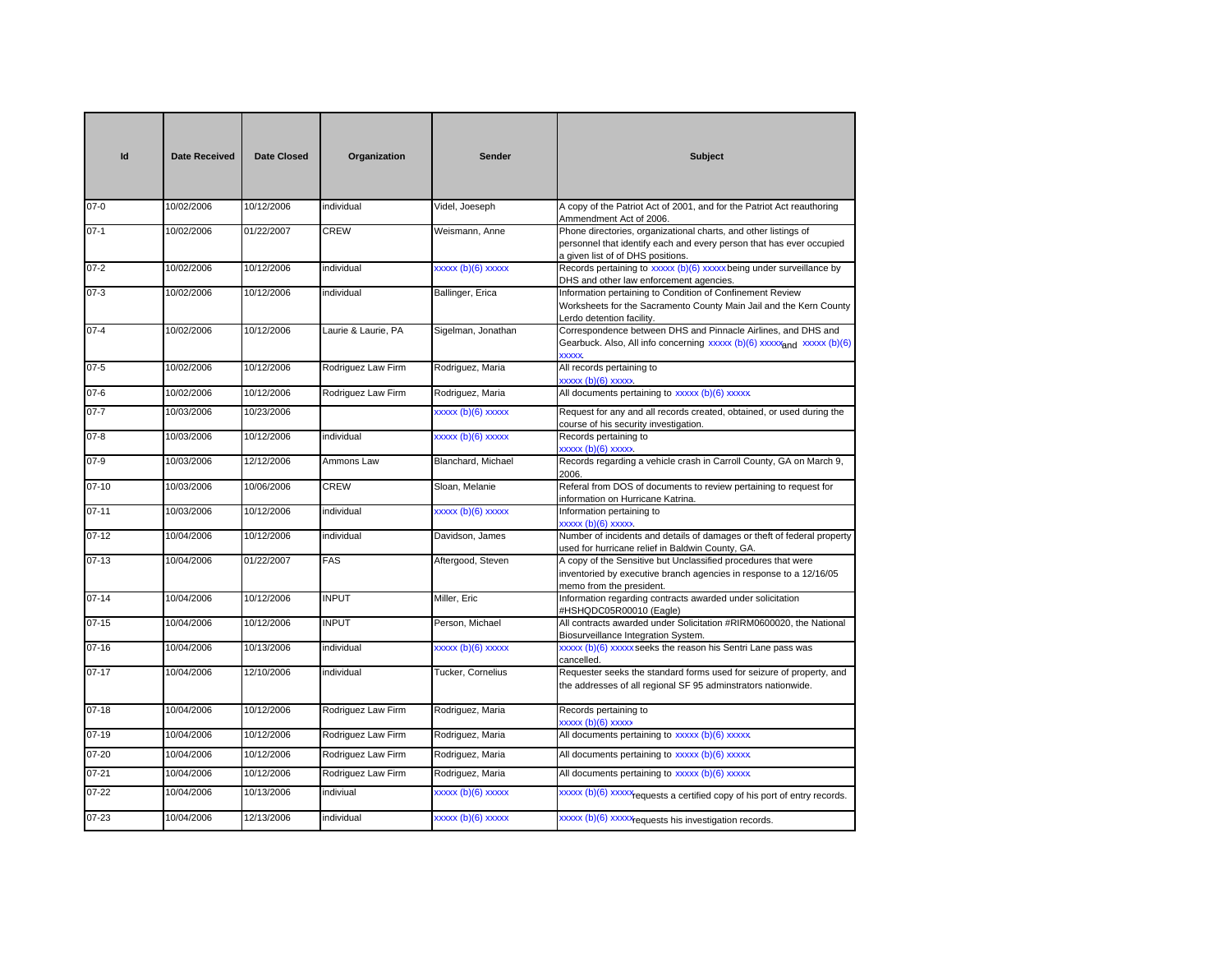| 07-24     | 10/04/2006 | 10/13/2006 | Alphapointe Association<br>for the Blind                         | Newman, Jeremy        | Requester seeks a list of government purchase cardholders.                                                                                                           |
|-----------|------------|------------|------------------------------------------------------------------|-----------------------|----------------------------------------------------------------------------------------------------------------------------------------------------------------------|
| $07 - 25$ | 10/04/2006 | 10/13/2006 | John Wheat Gibson, P.C. Gibson, John<br>Attorney at Law          |                       | All records pertaining to<br>xxxxx (b)(6) xxxxx                                                                                                                      |
| 07-26     | 10/04/2006 | 12/21/2006 | $xxxxx(b)(4)$ $xxxxx$                                            | xxxxx (b)(6) xxxxx    | Requester seeks the basis of the information that purports that he is<br>suspected drug trafficker.                                                                  |
| 07-27     | 10/04/2006 | 02/08/2007 | Sharretts, Paley P.C.                                            | Haralmpieva, Tanya    | Requester seeks the names of people who have filled a given list of<br>DHS positions since its inception.                                                            |
| 07-28     | 10/04/2006 | 10/13/2006 | FOIA Group                                                       | Santos, Rose          | Documents pertaining to CBP contracts HSBP1006D01353 for SBInet<br>Solicitation to the Boeing Company.                                                               |
| 07-29     | 10/04/2006 | 12/13/2006 | individual                                                       | xxxxx (b)(6) xxxxx    | xxxxx (b)(6) xxxxx requests records about himself.                                                                                                                   |
| $07 - 30$ | 10/04/2006 | 10/13/2006 | Hanh H. Duong, Attorney<br>at Law                                | xxxxx (b)(6) xxxxx    | Documents pertaining to<br>xxxxx(b)(6)xxxxx                                                                                                                          |
| 07-31     | 10/04/2006 | 10/13/2006 | Hanh H. Duong, Attorney<br>and Counselot at Law                  | xxxxx (b)(6) xxxxx    | Documents pertaining to<br>xxxxx (b)(6) xxxxx                                                                                                                        |
| 07-32     | 10/05/2006 | 01/22/2007 | indiviual                                                        | Wasyluka, Ray         | The fee paid to KPMG LLP for the audit of the DHS 2005 financial<br>statements, and the annual appropriations for the OIG staff for FY 05.                           |
| 07-33     | 10/05/2006 | 12/01/2006 | individual                                                       | Young, Daryl          | A copy of all forms pertaining to immigration, and a list of manuals<br>which substantialy effect the public.                                                        |
| 07-34     | 10/05/2006 | 10/13/2006 | <b>FOIA Group</b>                                                | Santos, Rose          | Documents associated with CIS contract HSSCCG-06-D-00004.                                                                                                            |
| 07-35     | 10/05/2006 | 01/22/2007 | FedSources                                                       | Steponkus, Elizabeth  | Documents related to HSHQPA05A00061                                                                                                                                  |
| 07-36     | 10/10/2006 | 11/30/2006 | Citizens United                                                  | Mastranadi, John      | All correspondence between Hillary Clinton and DHS dated from<br>January 1, 2002 to the present.                                                                     |
| 07-37     | 10/10/2006 | 10/19/2006 | individual                                                       | xxxxx (b)(6) xxxxx    | xxxxx (b)(6) xxxxx <sub>seeks</sub> information about himself.                                                                                                       |
| 07-38     | 10/10/2006 |            | <b>INPUT</b>                                                     | Connelly, Kaitlynn    | Contract awarded to Mitri to provide support to the DHS by creating<br>Daily Open Source Infrastructure Report                                                       |
| 07-39     | 10/10/2006 | 10/19/2006 | New Phase Enterprise                                             | Jones, James          | James Jones seeks information on the DHS Psychic Detective<br>Program.                                                                                               |
| $07 - 40$ | 10/10/2006 | 10/19/2006 | individual                                                       | James, Larry          | All emails of xxxxx (b)(6) xxxxxyof the FMCSA Otay Mesa Office, from<br>Monday, August 16, 2006.                                                                     |
| $07 - 41$ | 10/11/2006 | 10/12/2006 | Rodriguez Law Firm                                               | Rodriguez, Maria      | Information pertaining to<br>xxxxx (b)(6) xxxxx                                                                                                                      |
| 07-42     | 10/11/2006 | 10/20/2006 | Lee Hornberger, Attorney Hornberger, Lee<br>and Counselor at Law |                       | A copy of the February 23, 2006 final response to Complaint's<br>Petetition for Enforcement.                                                                         |
| 07-43     | 10/11/2006 | 01/22/2007 | <b>FOIA Group</b>                                                | Stachewicz, Jeff      | All credit card holders & their respective transaction data for the last<br>FY.                                                                                      |
| $07 - 44$ | 10/11/2006 | 12/19/2006 | individual                                                       | xxxxx (b)(6) xxxxx    | Judson Witham requests information pertaining to false arrests reports<br>concrning him.                                                                             |
| $07 - 45$ | 10/11/2006 |            | <b>INPUT</b>                                                     | Jones, Monica         | documents regarding contract #TC02056 awarded to S4 INC.                                                                                                             |
| $07 - 46$ | 10/11/2006 | 10/16/2006 | individual                                                       | James, Larry          | The precise physical equipment used to call FMCSA on October 4,<br>2006 at 9:00 am.                                                                                  |
| $07 - 47$ | 10/11/2006 | 10/19/2006 | Premium Data Products                                            | Schatz, Jeffrey       | List of Purchase Card holders.                                                                                                                                       |
| $07 - 48$ | 10/11/2006 | 10/18/2006 | Compex Legal Services                                            | Alcala, Kevin         | The complete medical chart of xxxxx (b)(6) xxxxx                                                                                                                     |
| $07 - 49$ | 10/11/2006 | 10/19/2006 | Rodriguez, Colvin,<br>Chaney & Saenz, L.L.P.                     | Villagomez, RosaMaria | Information pertaning to the deaths of a given list of Illegal Aliens.                                                                                               |
| 07-50     | 10/11/2006 | 10/20/2006 | The Washington Post                                              | Nakashima, Ellen      | 2005 Joint Review by the European Commission and the DHS Privacy<br>Office on the implementation by CBP of the undertakings regarding<br>Passanger Name Record data. |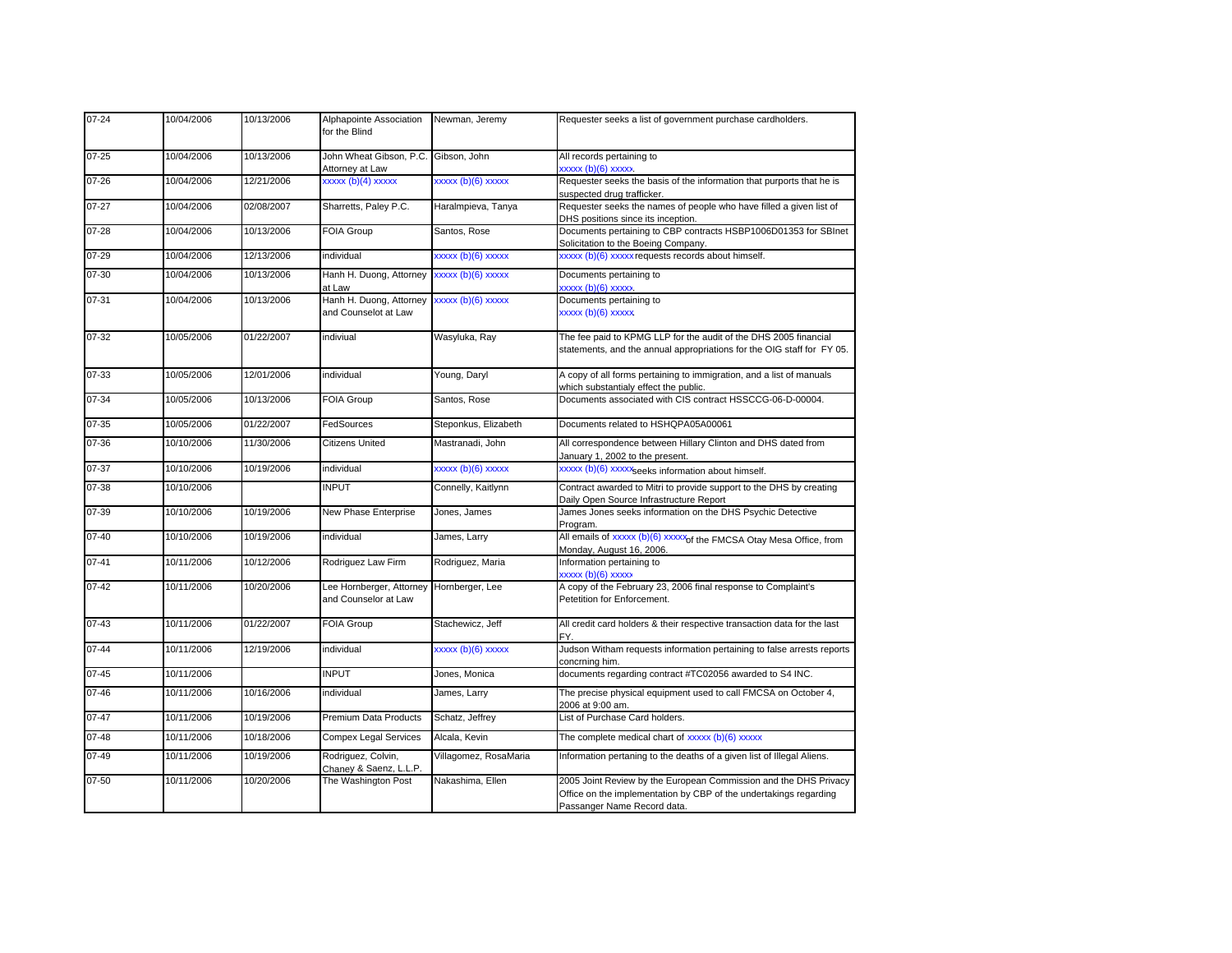| $07 - 51$ | 10/12/2006 | 10/20/2006 | Hanh H. Duong, Attorney Duong, Anh<br>& Counselor at Law |                      | All records pertaining to<br>xxxxx (b)(6) xxxxx                                                                                                                                   |
|-----------|------------|------------|----------------------------------------------------------|----------------------|-----------------------------------------------------------------------------------------------------------------------------------------------------------------------------------|
| $07 - 52$ | 10/12/2006 | 12/01/2006 | FedSources                                               | Steponkus, Elizabeth | Documents related to BPA HSHQPA05A00061                                                                                                                                           |
| 07-53     | 10/12/2006 | 10/13/2006 | FedSources                                               | Steponkus, Elizabeth | Documents related to contract HSSCCG05A0035                                                                                                                                       |
| 07-54     | 10/12/2006 | 02/08/2007 | FedSources                                               | Steponkus, Elizabeth | All documents related to hsschq04f00249                                                                                                                                           |
| 07-55     | 10/12/2006 | 10/17/2006 | FedSources                                               | Steponkus, Elizabeth | Documents relating to HSSCCG05A0036                                                                                                                                               |
| 07-56     | 10/12/2006 | 10/17/2006 | FedSources                                               | Steponkus, Elizabeth | Documents pertaining to HSSCCG05D0022                                                                                                                                             |
| 07-57     | 10/12/2006 | 10/19/2006 | FedSources                                               | Steponkus, Elizabeth | Documents pertaining to GS23F0025K                                                                                                                                                |
| 07-58     | 10/12/2006 | 10/19/2006 | FedSources                                               | Steponkus, Elizabeth | Documments relating to GS23F9806H                                                                                                                                                 |
| 07-59     | 10/12/2006 | 01/22/2007 | FedSources                                               | Steponkus, Elizabeth | Documents pertaining to contract HSHQPA05C00024.                                                                                                                                  |
| 07-60     | 10/13/2006 | 10/23/2006 | <b>INPUT</b>                                             | Jones, Monica        | Documents regarding HSHQDC05R00021                                                                                                                                                |
| 07-61     | 10/16/2006 |            | <b>Fed Sources</b>                                       | Steponkus, Elizabeth | Contract HSHQDC06Q00031-STG                                                                                                                                                       |
| 07-62     | 10/16/2006 | 01/22/2007 | <b>Fed Sources</b>                                       | Steponkus, Elizabeth | Documents related to Contract #HSHQDC06F00312-CSC                                                                                                                                 |
| 07-63     | 10/16/2006 | 10/23/2006 | David Lee Ham, Jr.<br>Attorney and Counselor<br>at Law   | Ham, David           | Information pertaining to the apprehension of<br>xxxxx (b)(6) xxxxxin Duvla County, Florida.                                                                                      |
| 07-64     | 10/16/2006 | 10/23/2006 | David Lee Ham, Jr.,<br>Attorney and Counselor<br>at Law  | Ham, David           | Information pertaining to the apprhension of<br>xxxxx (b)(6) xxxxxn Duval County, Florida                                                                                         |
| 07-65     | 10/16/2006 | 10/23/2006 | David C. Dodge, Inc.                                     | Dodge, David         | As of 10/12/06, a copy of every contract for armed security at Chet<br>Holifield Federal Building in Niguel, CA, as well as information<br>pertaining to these security gaurds.   |
| 07-66     | 10/16/2006 | 10/23/2006 | individual                                               | xxxxx (b)(6) xxxxx   | Referral from NSA of documents responsive to request for the<br>psychological file of<br>xxxxx (b)(6) xxxxx                                                                       |
| 07-67     | 10/16/2006 | 10/23/2006 | Bay-Tek Consulting                                       | Ficarro, Faye        | The Cost and Technical proposals submitted by                                                                                                                                     |
| 07-68     | 10/16/2006 | 10/23/2006 | individual                                               | xxxxx (b)(6) xxxxx   | xxxxx (b)(4) xxxxx; award of solicitation #HSTS02-06-TTC146.<br>xxxxx (b)(6) xxxxx <sub>Seeks</sub> information as to why his FAST card was<br>revoked.                           |
| 07-69     | 10/16/2006 | 10/23/2006 | National Vehicle Service                                 | Spiller, James       | Copy of the Vehicle Export records being electronicaly sent to the FBI-<br>CJIS Division on behalf of CBP.                                                                        |
| 07-70     | 10/16/2006 | 10/23/2006 | William J. Munter,<br>Attorney at law                    | Munter, William      | Records pertaining to<br>xxxxx (b)(6) xxxxx                                                                                                                                       |
| 07-71     | 10/16/2006 | 11/02/2006 | individual                                               | Ravnitzky, Michael   | Referral from DOJ of documents responsive to request for Follow-up<br>Audit of The INS Airport Inspections Facilities."                                                           |
| 07-72     | 10/16/2006 | 11/01/2006 | <b>INPUT</b>                                             | Miller, Erich        | Task/Delivery Orders regarding contacts COW1A1027.                                                                                                                                |
| 07-73     | 10/16/2006 | 12/05/2006 | individual                                               | MacLean, Robert      | The July 26, 2003 DHS Information Circular.                                                                                                                                       |
| 07-74     | 10/16/2006 | 10/23/2006 | Center for Social and<br><b>Health Policy</b>            | Dutton, Brian        | Copies of all individuals who have made a grant request for BAA-06-<br>00063                                                                                                      |
| $07 - 75$ | 10/16/2006 | 10/23/2006 | Center for Social and<br><b>Health Policy</b>            | Dutton, Brian        | Individuals who made a grant request for the Outreach. Education, and<br>Technical Assistance for DHS-06-ST-086-006.                                                              |
| 07-76     | 10/16/2006 | 12/21/2006 | individual                                               | David, Steven        | Copies of all correspondence to and from the City of Santa Monica<br>requesting DHS to classify documents concerning the Water Main<br>Replacement Project for 2003 through 2005. |
| 07-77     | 10/16/2006 | 10/23/2006 | Center for Social and<br><b>Health Policy</b>            | Dutton, Brian        | All individuals that have made a grant request for the Earthquake<br>Consortium Grants, Funding Opportunity #5110RB.                                                              |
| 07-78     | 10/16/2006 |            | Tri Valley Cares                                         | Miles, Loulena       | Referral from NNSA of request for the Expression of Interest from<br>University of CA to house national Bio and Agro Defense Facility.                                            |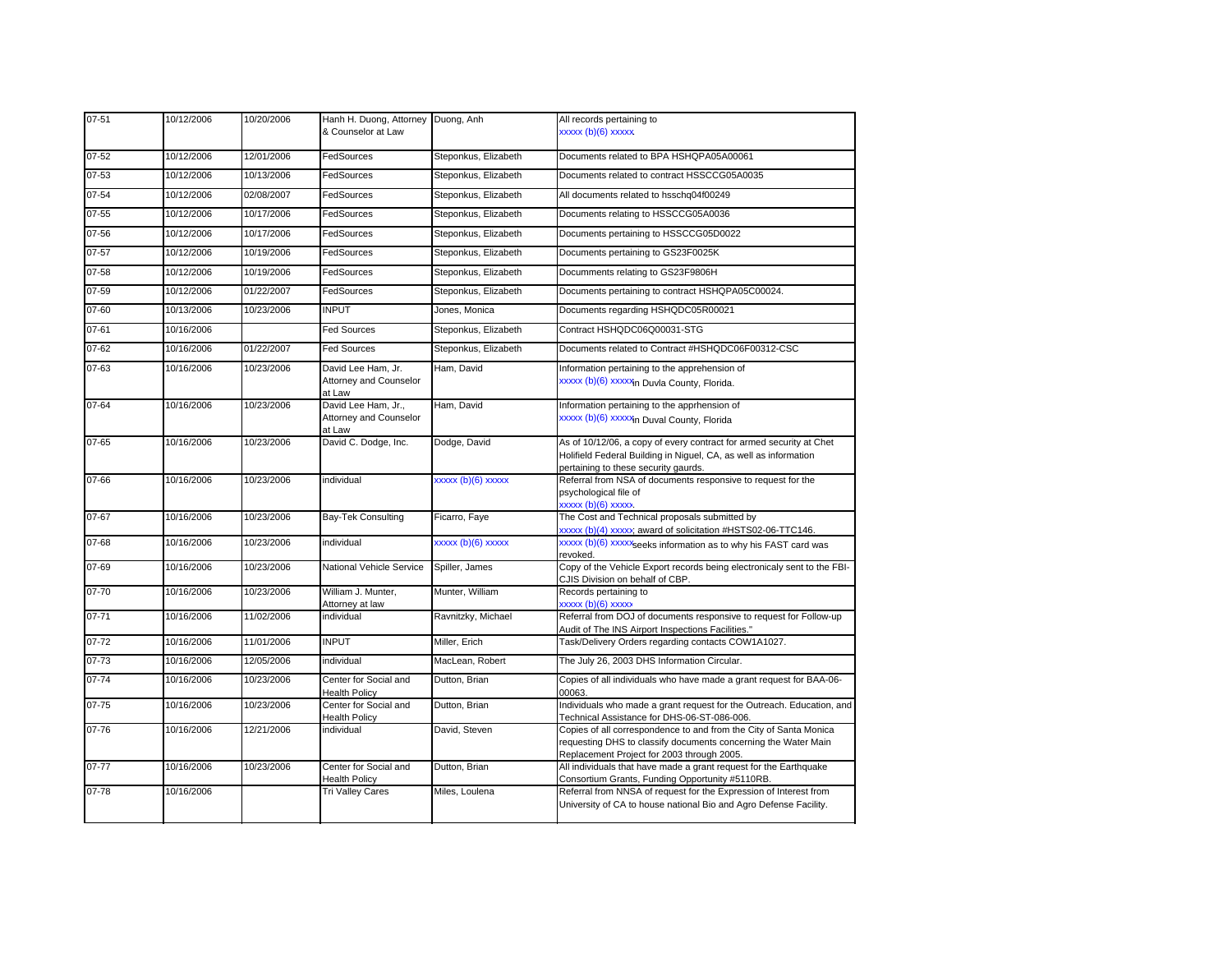| 07-79  | 10/16/2006 | 11/27/2006 | individual                                       | Ravnitzky, Michael | Referral of documents from DOD pertaining to request for Defense of<br>the United States Against Biological Attack, Final Report.                                                                          |
|--------|------------|------------|--------------------------------------------------|--------------------|------------------------------------------------------------------------------------------------------------------------------------------------------------------------------------------------------------|
| 07-80  | 10/17/2006 | 12/20/2006 | individual                                       | Hall, Russell      | xxxxx (b)(6) xxxxxof Atlanta, Georgia seeks information pertaining to<br>the brain implants he recieved after being drugged that allow an<br>unseen force to control his movements and augment his memory. |
| 07-81  | 10/17/2006 |            | ndividual                                        | Baker, Tim         | Information pertaining to DHS' hiring of security personnel from the<br>firm USIS.                                                                                                                         |
| 07-82  | 10/17/2006 | 10/23/2006 | The Boston Globe                                 | Wirzbieki, Alan    | Any documents related to the designation by the Office of Grants and<br>Training of the port of Boston as a tier 4 security risk for FY 06.                                                                |
| 07-83  | 10/17/2006 | 10/23/2006 | Federation of American<br>Scientists             | Aftergood, Steven  | DHS report entitled "Strategic Sector Assessment."                                                                                                                                                         |
| 07-84  | 10/17/2006 | 10/23/2006 | Rodriguez, Aronson &<br>Essington, P.A.          | Rodriguez, Domingo | Information pertaining to the disembarkation at sea by the USCG of<br>xxxxx (b)(6) xxxxx for making a bomb threat.                                                                                         |
| 07-85  | 10/18/2006 | 10/23/2006 | Council on American-<br><b>Islamic Relations</b> | Iftikhar, Arsalan  | Records pertaining to<br>xxxxx (b)(6) xxxxx                                                                                                                                                                |
| 07-86  | 10/18/2006 | 11/01/2006 | individual                                       | xxxxx (b)(6) xxxxx | Information pertaining to<br>xxxxx (b)(6) xxxxx                                                                                                                                                            |
| 07-87  | 10/20/2006 | 11/02/2006 | Rodriguez Law Firm                               | Rodriguez, Maria   | Documents pertaining to<br>xxxxx (b)(6) xxxxx                                                                                                                                                              |
| 07-88  | 10/20/2006 | 12/12/2006 | individual                                       | Sonnier, Wilbert   | Copies of TSA Delegation #0160, 7060.1, 7001.                                                                                                                                                              |
| 07-89  | 10/20/2006 |            | <b>ACLU</b>                                      | Beeson, Ann        | Request for information pertaining to DOD TALON database, referred<br>to DHS by Dept of the Army                                                                                                           |
| 07-90  | 10/23/2006 |            | Electronic Frontier<br>Foundation                | Hofmann, Marcia    | Information pertaining to passenger data sharing between the DHS<br>and European Union officials.                                                                                                          |
| 07-91  | 10/23/2006 | 12/31/2006 | <b>MOSERS</b>                                    | Findlay, Gary      | Information pertaining to what countries and companies the DHS<br>believes have terrorist links.                                                                                                           |
| 07-92  | 10/23/2006 | 11/02/2006 | Rodriguez Law Firm                               | Rodriguez, Maria   | Documents pertaining to<br>xxxxx (b)(6) xxxxx                                                                                                                                                              |
| 07-93  | 10/23/2006 | 02/08/2007 | <b>Advanced Research</b><br>Group                | Nguyen, Jenny      | Information pertaining to the security measures for DHS computers.                                                                                                                                         |
| 07-94  | 10/23/2006 |            | Bauer Moynihan &<br>Johnson, LLP                 | Edwards, Suya      | Information pertaining to terrorist and piracy warnings to American<br>maritime shipping interests operating in the Persian Gulf from 1/1/04 to<br>12/31/06.                                               |
| 07-95  | 10/24/2006 | 11/02/2006 | <b>INPUT</b>                                     | Person, Michael    | Contracts awarded under solicitation #GSV05PD0054.                                                                                                                                                         |
| 07-96  | 10/24/2006 | 10/31/2006 | Marilu Cantu Attorney at<br>Law                  | Marilu Cantu       | The entire file of<br>xxxxx (b)(6) xxxxx                                                                                                                                                                   |
| 07-97  | 10/24/2006 | 11/03/2006 | Noble Corporation                                | Lahiri, Robin      | All available sex offender and predator data from all states.                                                                                                                                              |
| 07-98  | 10/24/2006 | 11/02/2006 | <b>INPUT</b>                                     | Jones, Monica      | Documents regarding contract awarded to CITI under Solicitation<br>#HSSDC06F00307.                                                                                                                         |
| 07-99  | 10/24/2006 | 11/01/2006 | CAIR                                             | Iftikhar, Arsalan  | All information pertaining to xxxxx (b)(6) xxxxx                                                                                                                                                           |
| 07-100 | 10/24/2006 | 11/01/2006 | individual                                       | xxxxx (b)(6) xxxxx | Requester seeks a copy of her application for Political Asylum.                                                                                                                                            |
| 07-101 | 10/24/2006 | 10/30/2006 | Wolfe Law Firm, P.C.                             | Wolfe, Sean        | Immigration files of<br>xxxxx (b)(6) xxxxx                                                                                                                                                                 |
| 07-102 | 10/24/2006 | 11/01/2006 | individual                                       | xxxxx (b)(6) xxxxx | The naturalization papers of xxxxx (b)(6) xxxxxand<br>xxxxx (b)(6) xxxxx                                                                                                                                   |
| 07-103 | 10/25/2006 | 10/30/2006 | The New York Sun                                 | Gerstein, Josh     | Referral from USSS of a document for our review pertaining to request<br>for information on an investigation into an alleged impersonation of a<br>Secret service agent.                                   |
| 07-104 | 10/25/2006 | 11/15/2006 | Chun & Associates, LLC                           | Chun, Jong-Joon    | Referral from CIS of request for information on the number of denials<br>and approvals of N-400 applications involving DWI/DUI offenses.                                                                   |
|        |            |            |                                                  |                    |                                                                                                                                                                                                            |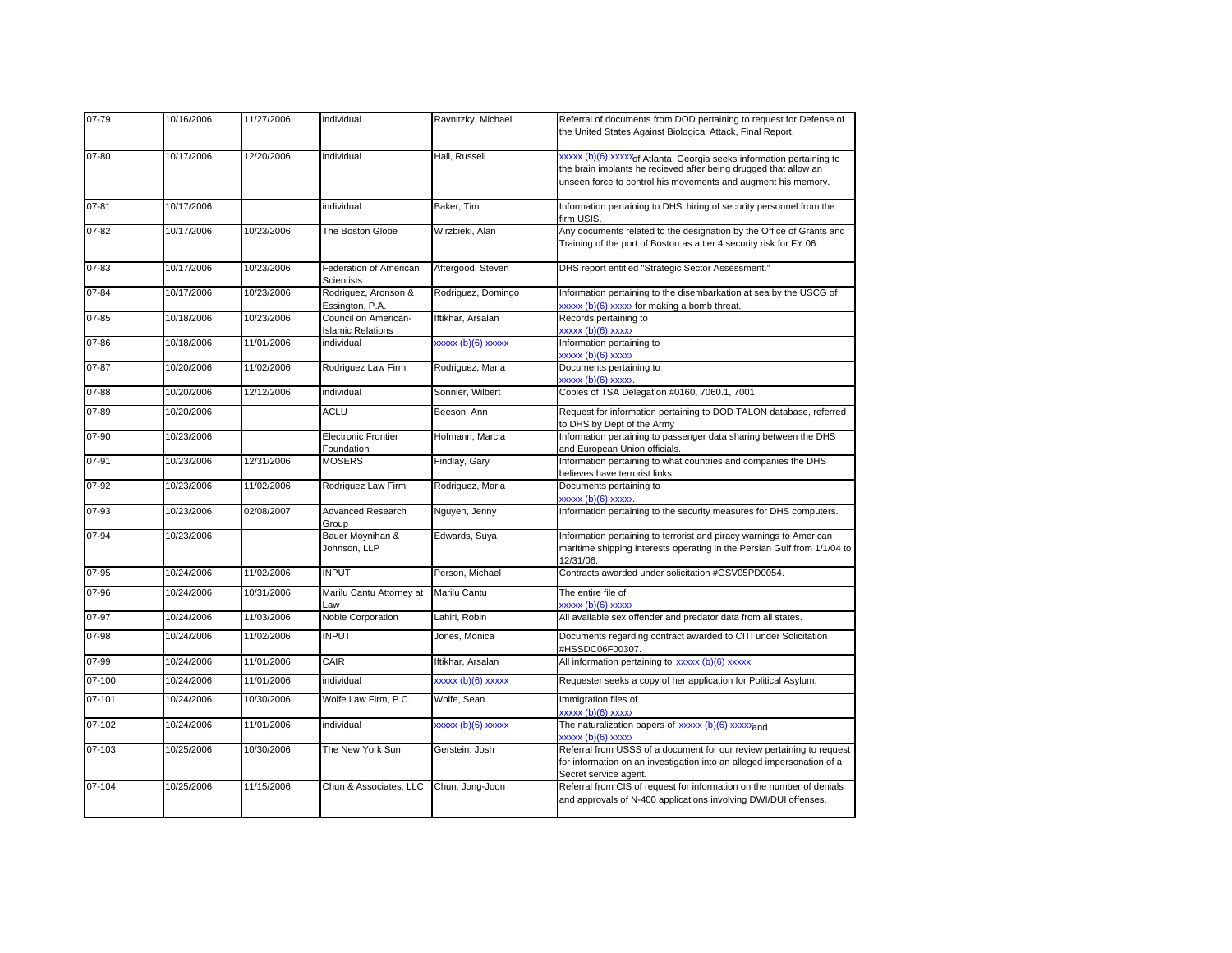| 07-105     | 10/25/2006 | 11/01/2006 | <b>DC</b> Examiner                          | Myers, Bill          | All payments made by DHS to the Allbaugh Company LLC from FY<br>2002 until the present.                                                                                    |
|------------|------------|------------|---------------------------------------------|----------------------|----------------------------------------------------------------------------------------------------------------------------------------------------------------------------|
| 07-106     | 10/25/2006 | 10/30/2006 | ABC 7 Chicago                               | Goudie, Chuck        | Submissions from the Save a Life Foundation of Schiller Park, IL, and<br>all correspondence from DHS and Save a Life Foundation.                                           |
| 07-107     | 10/26/2006 | 01/01/2007 | <b>INPUT</b>                                | Jones, Monica        | Documents regarding contract awarded under solicitation<br>#1005f07627.                                                                                                    |
| 07-108     | 10/26/2006 | 11/01/2006 | individual                                  | Franklin, Timothy    | Information pertaining to The Patriot Act.                                                                                                                                 |
| 07-109     | 10/26/2006 |            | <b>INPUT</b>                                | Jones, Monica        | Documents regarding contract awarded under Solicitation<br>#HSCGG107Q3WK004.                                                                                               |
| 07-110     | 10/26/2006 | 01/22/2007 | <b>INPUT</b>                                | Jones, Monica        | Documents regarding contract #HSHQDC05F00060 awarded to<br>Centra Technology, Inc. under solicitation #HSHQDC05R00006.                                                     |
| 07-111     | 10/27/2006 | 11/27/2006 | FOIA Group                                  | Santos, Rose         | DHS reports/submissions required by recent 2007 DHS<br>Appropriations.                                                                                                     |
| 07-112     | 10/27/2006 | 11/02/2006 | Jarrett Industries                          | Wanat, Richard       | List of purchasing department contracts and the individuals that hold<br>government credit cards.                                                                          |
| 07-113     | 10/30/2006 | 11/08/2006 | <b>Emo Energy Soulutions</b>                | Hoffman, Bruce       | Total payments for HSFE06-06-P-8118.                                                                                                                                       |
| 07-114     | 10/30/2006 | 11/08/2006 | individual                                  | xxxxx (b)(6) xxxxx   | Requester seeks information pertaining to his application for position<br>number DAL-115179-HEAR-SAR-EDU.                                                                  |
| 07-115     | 10/30/2006 | 11/08/2006 | individual                                  | xxxxx (b)(6) xxxxx   | The entire file of<br>xxxxx (b)(6) xxxxx                                                                                                                                   |
| 07-116     | 10/30/2006 | 11/07/2006 | Interpreters and<br>Translators, Inc.       | Pagano, Elby         | Referral from FEMA of request for copies of the 2 winning bids for<br>RFQ No. HSH QDC-06-Q-00172.                                                                          |
| 07-117     | 10/30/2006 | 11/14/2006 | John Wheat Gibson,<br>P.C., Attorney at Law | Gibson, John         | All information related to<br>xxxxx (b)(6) xxxxx                                                                                                                           |
| 07-118     | 10/30/2006 | 11/14/2006 | John Wheat Gibson,<br>P.C., Attorney at Law | Gibson, John         | Information pertaining to<br>xxxxx (b)(6) xxxxx                                                                                                                            |
| 07-119     | 10/30/2006 | 11/08/2006 | Law Offices of Sarah<br>Reinhardt           | Reinhardt, Sarah     | A copy of xxxxx (b)(6) xxxxxls file.                                                                                                                                       |
| 07-120     | 10/30/2006 | 11/03/2006 | System Planning<br>Corporation              | Bellomy, Christopher | All information provided by System Planning Corporation from August<br>2003 to March 2005 under the TSA Operation Safe Commerce II<br>program.                             |
| 07-121     | 10/30/2006 | 11/22/2006 | <b>Electronic Frontier</b><br>Foundation    | Hofmann, Marcia      | Information pertaining to DHS' use of the Red Wolf<br>Telecommunications Surviellance System.                                                                              |
| 07-122     | 10/30/2006 | 12/06/2006 | individual                                  | Davis, Blanche       | Referral from CIS of request for information on immigrants entering the<br>USA.                                                                                            |
| 07-123     | 10/31/2006 | 11/09/2006 | <b>SAFRAN USA</b>                           | Charrerau, Robert    | Requester would like to know what kind of aircraft the DHS has in its<br>inventory, and the number of them.                                                                |
| 07-124     | 10/31/2006 | 11/08/2006 | <b>INPUT</b>                                | Jones, Monica        | Contract awarded under Solicitation #HSCGG107Q3WK004                                                                                                                       |
| 07-125     | 10/31/2006 | 02/07/2006 | individual                                  | xxxxx (b)(6) xxxxx   | $xxxx(6)(6)$ $xxxxx$ would like a copy of his file.                                                                                                                        |
| 07-126     | 10/31/2006 | 11/06/2006 | individual                                  | xxxxx (b)(6) xxxxx   | Any and all documents pertaining to the authorization obtained by<br>xxxxx (b)(6) xxxxxin order to disclose requester's confidential EEO<br>record in the CBP office.      |
| $07 - 127$ | 10/31/2006 |            | individual                                  | Stone, William       | Requester seeks a copy of the No Fly List.                                                                                                                                 |
| 07-128     | 10/31/2006 | 11/07/2006 | SISCO Indentification<br><b>Solutions</b>   | Zagami, Anthony      | A list of all software vendors evaluated, besides<br>xxxxx (b)(4) xxxxx, and criteria for evaluation, acceptance/rejection.                                                |
| 07-129     | 10/31/2006 |            | individual                                  | xxxxx (b)(6) xxxxx   | xxxxx (b)(6) xxxxx <sub>Seeks</sub> acknowlegement of his previous request for<br>information pertaining to the Brain Implants he recieved against his will<br>$(07-80)$ . |
| 07-130     | 10/31/2006 | 01/22/2007 | <b>Fed Sources</b>                          | Miller, Kelly        | EAGLE Task order #HSHQDC-06-J-00331, off contract #HSHQDC-06-<br>00026                                                                                                     |
| 07-131     | 10/31/2006 | 01/05/2007 | Human Rights Watch                          | Parker, Alison       | Information pertaining to non-citizens removed from the USA on<br>criminal grounds from April 1, 1997 until the present.                                                   |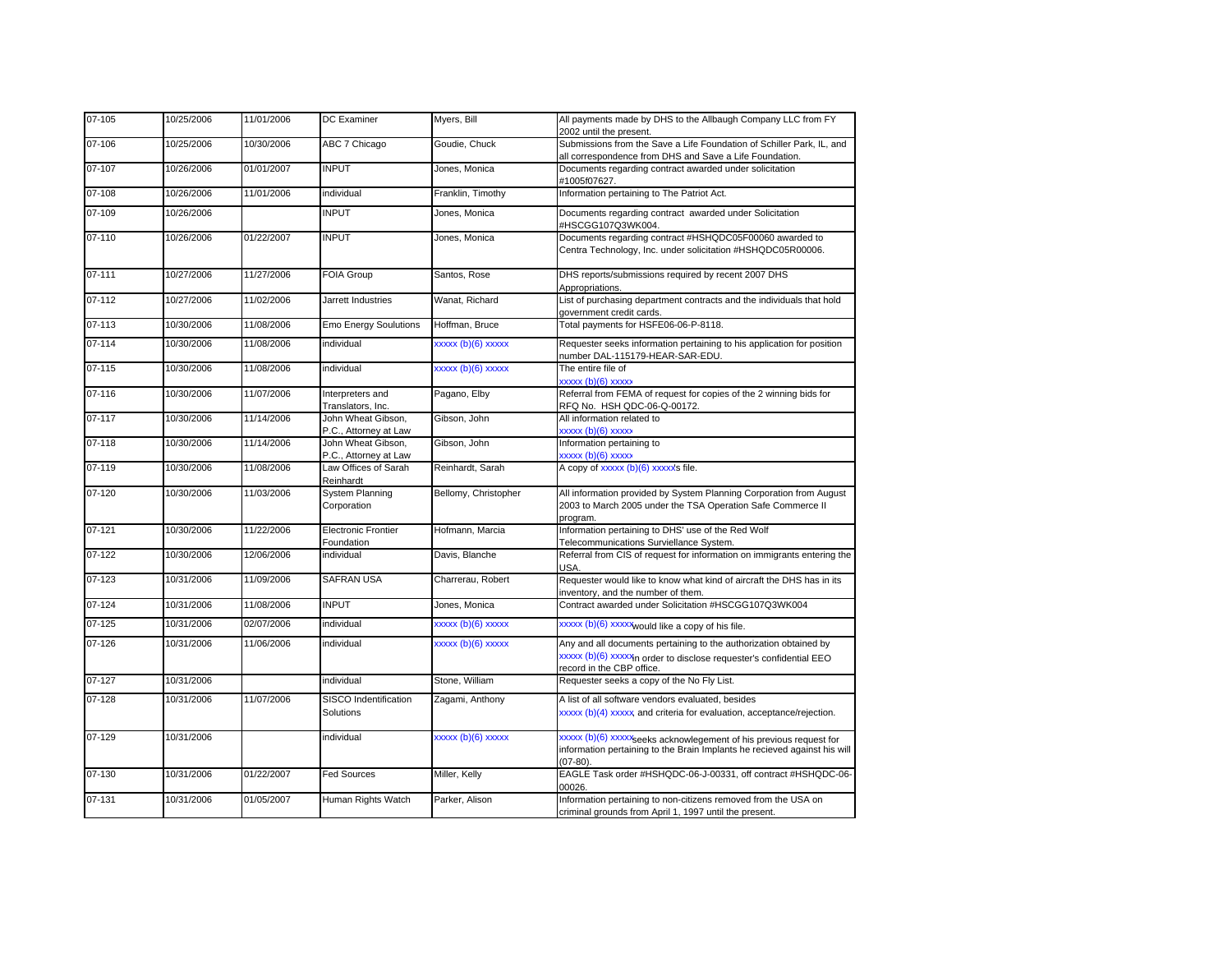| 07-132 | 10/31/2006 | 11/09/2006 | <b>FOIA Froup</b>                          | Santos, Rose                                          | CBP contract for Certification & Accredidation Support awarded to<br>CACA.                                                                                                         |
|--------|------------|------------|--------------------------------------------|-------------------------------------------------------|------------------------------------------------------------------------------------------------------------------------------------------------------------------------------------|
| 07-133 | 11/01/2006 | 11/03/2006 | individual                                 | xxxxx (b)(6) xxxxx                                    | A copy of the complaint issued against xxxxx (b)(6) xxxxx6f the<br>Chicago DHS office for his unlawful Federal protection of private union<br>officials.                           |
| 07-134 | 11/01/2006 | 11/08/2006 | Center for Constitutional<br>Rights        | Gutierrez, Gitanjali                                  | Requester seeks records pertaining to xxxxx (b)(6) xxxxx, Guantanamo<br>Bay prisoner.                                                                                              |
| 07-135 | 11/01/2006 | 11/08/2006 | Center for Constitutional<br>Rights        | Gutierrez, Gitanjali                                  | Records pertaining to<br>xxxxx (b)(6) xxxxx, Guantanamo Bay prisoner.                                                                                                              |
| 07-136 | 11/01/2006 | 11/03/2006 | individual                                 | xxxxx (b)(6) xxxxx                                    | Requester seeks information concerning his application for position<br>#DAL-115179-HEAR-SAR-DEU.                                                                                   |
| 07-137 | 11/02/2006 | 11/03/2006 | individual                                 | xxxxx (b)(6) xxxxx <sub>(no</sub> last<br>name given) | xxxxx (b)(6) xxxxxdeclines his report about xxxxx (b)(6) xxxxxbeing a<br>9/11 terrorist who works as a cook at xxxxx (b)(4) xxxxxn Needles,<br>Ca. He is sorry.                    |
| 07-138 | 11/02/2006 | 11/08/2006 | individual                                 | xxxxx (b)(6) xxxxx                                    | xxxxx (b)(6) xxxxx Certificate of Naturalization.                                                                                                                                  |
| 07-139 | 11/02/2006 | 01/09/2007 | individual                                 | Stump, Jacob                                          | Copies of records on the Advertising Council's "Emergancy<br>Preparedness" campain which is co-sponsored by the DHS.                                                               |
| 07-140 | 11/02/2006 | 11/09/2006 | indivudual                                 | xxxxx (b)(6) xxxxx                                    | xxxxx (b)(6) xxxxx requests information about herself.                                                                                                                             |
| 07-141 | 11/02/2006 | 11/09/2006 | <b>ACLU</b> foundation                     | Chang, Jennifer                                       | Information pertaining to the DHS program to remove inadmissable<br>aliens from Texas.                                                                                             |
| 07-142 | 11/02/2006 | 11/06/2006 | <b>INPUT</b>                               | Jones, Monica                                         | Documents regarding contract #COW4C0104.                                                                                                                                           |
| 07-143 | 11/02/2006 | 01/22/2007 | Alion Science and<br>Technology            | Menzella, Vito                                        | Requester seeks a full copy of a list of contracts.                                                                                                                                |
| 07-144 | 11/02/2006 | 01/22/2007 | Castle Rock Fire and<br>Rescue Department  | Croom, Norris                                         | DHS publication 4300A, IT Security Program Handbook.                                                                                                                               |
| 07-145 | 11/06/2006 | 01/10/2007 | <b>Fed Sources</b>                         | Miller, Kelly                                         | Contracts HSHQDC-06-D-00010 through HSHQDC-06-D-00015                                                                                                                              |
| 07-146 | 11/06/2006 | 12/20/2006 | <b>SAE Productions</b>                     | Emerson, Steven                                       | List of individuals invited to Iftaar dinner on October 19, 2006, and a<br>copy of the video referenced in dhs.gov article.                                                        |
| 07-147 | 11/06/2006 | 11/15/2006 | individual                                 | xxxxx (b)(6) xxxxx                                    | xxxxx (b)(6) xxxxx <sub>equests</sub> information about himself.                                                                                                                   |
| 07-148 | 11/06/2006 | 11/14/2006 | <b>Federal Times</b>                       | Losey, Stephen                                        | A copy of the Inspector General's report OIG-06-59.                                                                                                                                |
| 07-149 | 11/06/2006 | 01/27/2007 | Harvey H. Perrit, Jr.<br>Attorney at Law   | Perrit, Harvey                                        | Requester seeks information pertaining to DHS job classification<br>descriptions.                                                                                                  |
| 07-150 | 11/06/2006 | 11/14/2006 | individual                                 | xxxxx (b)(6) xxxxx                                    | Requester seeks CBP records pertaining to why he is taken into<br>custody when he travels into the USA.                                                                            |
| 07-151 | 11/06/2006 | 11/15/2006 | <b>Associated Press</b>                    | Jordan, Lara                                          | Information pertaining to the DHS's mission assignments to the DOD,<br>DOE, and DOT concerning assests needed to respond to Hurricane<br>Katrina.                                  |
| 07-152 | 11/06/2006 | 01/15/2007 | Mauro & Associates                         | Muro, Michael                                         | The entire background investigation of<br>xxxxx (b)(6) xxxxx                                                                                                                       |
| 07-153 | 11/06/2006 | 11/14/2006 | <b>T3 Corporation</b>                      | Pujals, David                                         | A copy of the awarded contract RFQ-06-275 DHS OIG and<br>pertaining/relevant details.                                                                                              |
| 07-154 | 11/06/2006 | 11/14/2006 | individual                                 | $xxxxx(b)(6)$ xxxxx                                   | Information pertaining to<br>xxxxx (b)(6) xxxxx                                                                                                                                    |
| 07-155 | 11/06/2006 | 11/14/2006 | individual                                 | xxxxx (b)(6) xxxxx                                    | Requester seeks information on the renewal of his EAD card.                                                                                                                        |
| 07-156 | 11/08/2006 | 12/12/2006 | Brattli Consulting, Inc.                   | Brattli, Loreen                                       | The winning task orders under the Smart Pay Contract.                                                                                                                              |
| 07-157 | 11/08/2006 | 11/14/2006 | John Wheat Gibson, P.C.<br>Attorney at Law | Gibson, John                                          | Information pertaining to<br>xxxxx (b)(6) xxxxx                                                                                                                                    |
| 07-158 | 11/08/2006 | 11/14/2006 | individual                                 | Hallett, Adam                                         | Dr. Bernard Finifter's research assistant, Adam, needs the cost of the<br>cleanup paid by FEMA for the 1993 WTC boming, Columbine HS<br>massacre, and the space shuttle disasters. |
| 07-159 | 11/08/2006 | 11/14/2006 | individual                                 | Pulliam, Daniel                                       | Copies of documents related to the February 6-10 National Cyber<br>Exercise Cyber Storm.                                                                                           |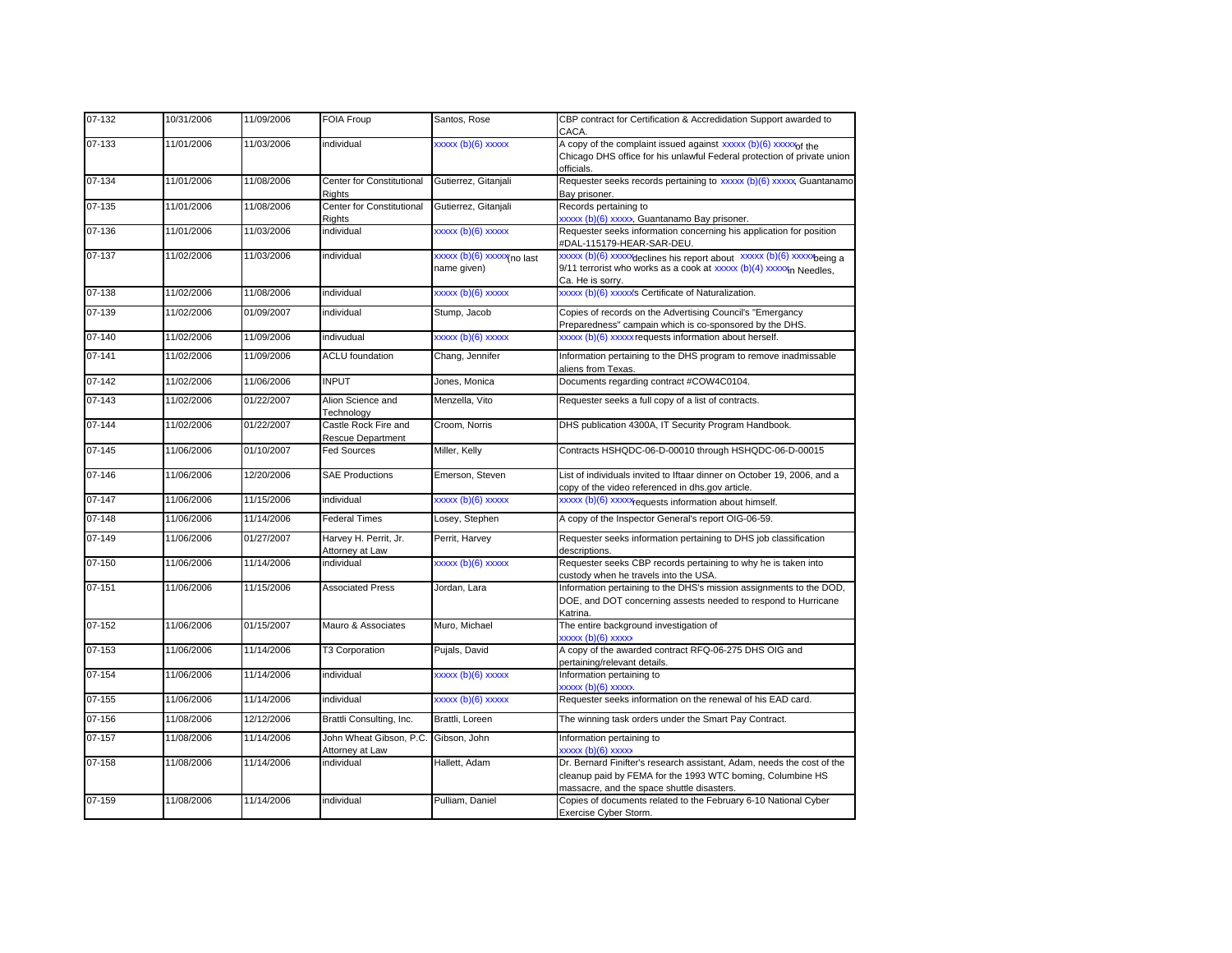| 07-160 | 11/08/2006 | 11/14/2006 | <b>Electronic Frontier</b><br>Foundation         | Sobel, David         | Records pertaning to the Automated Targeting System.                                                                                                               |
|--------|------------|------------|--------------------------------------------------|----------------------|--------------------------------------------------------------------------------------------------------------------------------------------------------------------|
| 07-161 | 11/08/2006 |            | individual                                       | Cochran, Wendell     | Any contracts between the DHS and firms providing assistance with<br>processing requests under the FOIA and PA for fiscal years 2001-<br>2007.                     |
| 07-162 | 11/08/2006 | 11/14/2006 | Lopez Perterson, PLLC                            | Lopez, R.E.          | Requester seeks Arnold Schwarzeneggar's immigration forms.                                                                                                         |
| 07-163 | 11/08/2006 | 11/14/2006 | The Law Offices of Jose<br>M. Guerrero           | Guerrero, Jose       | Complete file of<br>xxxxx (b)(6) xxxxx                                                                                                                             |
| 07-164 | 11/08/2006 | 01/20/2007 | Fisher Kanaris, P.C.                             | Valtierra, Jaime     | A copy of a publication concerning ozone, written for the DHS by Dr.<br>Richard L. Corsi.                                                                          |
| 07-165 | 11/09/2006 | 01/22/2007 | indiviual                                        | Ravnitzky, Michael   | A copy of Interagency Agreements between the DHS and the Library of<br>Congress Federal Research Division, from January 1, 2000 to the<br>present.                 |
| 07-166 | 11/13/2006 | 01/22/2007 | individual                                       | xxxxx (b)(6) xxxxx   | xxxxx (b)(6) xxxxx <sub>seeks</sub> information about an alleged name trace<br>performed on him by the DHS.                                                        |
| 07-167 | 11/13/2006 | 11/20/2006 | Brattli Consulting, Inc.                         | Brattli, Loreen      | Referral from OIG. Requester seeks the winning task orders for<br>SmartPay Purchase card and SmartPay Travel card.                                                 |
| 07-168 | 11/13/2006 | 11/27/2006 | Humans Rights Watch                              | Parker, Alison       | Information pertaining to the detention of noncitizens pursuant to the<br>Automatic Stay provision rule.                                                           |
| 07-169 | 11/13/2006 | 02/08/2007 | The Washington Times                             | Seper, Jerry         | All information pertaining to a 2/17/05 incident between CBP agents<br>and xxxxx (b)(6) xxxxx near Fabens, Texas.                                                  |
| 07-170 | 11/13/2006 |            | Arent Fox, Attorneys at<br>Law                   | Gurley, John         | Information related to DHS' searches and seizures and/or<br>confiscations of international travelers' laptop computers at US border<br>crossings.                  |
| 07-171 | 11/13/2006 | 11/13/2006 | Arent Fox, Attorneys at<br>law                   | Gurley, John         | Information related to DHS' policy regarding searches and seizures<br>and/or confiscations of international travelers' laptop computers at US<br>border crossings. |
| 07-172 | 11/13/2006 | 11/27/2006 | Paul Wolf, Attorney at<br>Law                    | Wolf, Paul           | Paul Wolf's client seeks the cause of Lyme Disease.                                                                                                                |
| 07-173 | 11/14/2006 | 01/17/2007 | individual                                       | xxxxx (b)(6) xxxxx   | xxxxx (b)(6) xxxxxwould like to know if the DHS has any material that<br>creates suspicion that he may be a terrorist.                                             |
| 07-174 | 11/14/2006 | 01/03/2007 | individual                                       | xxxxx (b)(6) xxxxx   | The requester seeks the final determination of her security application.                                                                                           |
| 07-175 | 11/14/2006 | 11/27/2006 | individual                                       | xxxxx (b)(6) xxxxx   | Requester seeks information pertaining to his security clearance.                                                                                                  |
| 07-176 | 11/14/2006 | 11/27/2006 | <b>Washington Post</b>                           | Nakashima, Ellen     | All complaints, correspondence and inquiries recieved by the DHS<br>CBP' Customer Satisfaction Unit in regard to the Advanced Passenger<br>Information System.     |
| 07-177 | 11/14/2006 | 11/22/2006 | individual                                       | xxxxx (b)(6) xxxxx   | All forms related to requester's asylum request between October 2000<br>and September 2001.                                                                        |
| 07-178 | 11/14/2006 | 01/21/2007 | Squire Sanders                                   | Poston, Rebekah      | All documents pertaining to xxxxx (b)(6) xxxxx                                                                                                                     |
| 07-179 | 11/14/2006 | 12/15/2006 | System Planning<br>Corporation                   | Bellomy, Christopher | Referral from TSA of request for information provided by System<br>Planning Corporation under TSA's Safe Commerce II program.                                      |
| 07-180 | 11/14/2006 | 11/27/2006 | <b>Fed Sources</b>                               | Miller Kelly         | Documents related to contract awarded from solicitation<br>#HSHQDC06R00062                                                                                         |
| 07-181 | 11/15/2006 | 11/27/2006 | <b>Fed Sources</b>                               | Steponkus, Elizabeth | Documents related to contract/task orders awarded off GSA schedule<br>#GS23F0107J.                                                                                 |
| 07-182 | 11/15/2006 | 11/27/2006 | <b>Associated Press</b>                          | Bridis, Ted          | Referral from DOS of documents for our review pertaining to request<br>for information on Cyber Storm.                                                             |
| 07-183 | 11/15/2006 | 11/21/2006 | The A.D.I.L.A. Law Group Curtis-Diop, Valerie    |                      | The entire file of<br>xxxxx (b)(6) xxxxx                                                                                                                           |
| 07-184 | 11/15/2006 | 11/20/2006 | <b>Emergency Vehicle</b><br>Installations, Corp. | Stauffer, Keith      | Documents related to Solicitation #NFU060296.                                                                                                                      |
| 07-185 | 11/15/2006 | 11/22/2006 | individual                                       | xxxxx (b)(6) xxxxx   | xxxxx (b)(6) xxxxxs application for Political Assylum.                                                                                                             |
| 07-186 | 11/15/2006 | 11/30/2006 | Tromello, McDonnell &<br>Kehoe                   | Maher, Gary          | Visa information and travel records of xxxxx (b)(6) xxxxx                                                                                                          |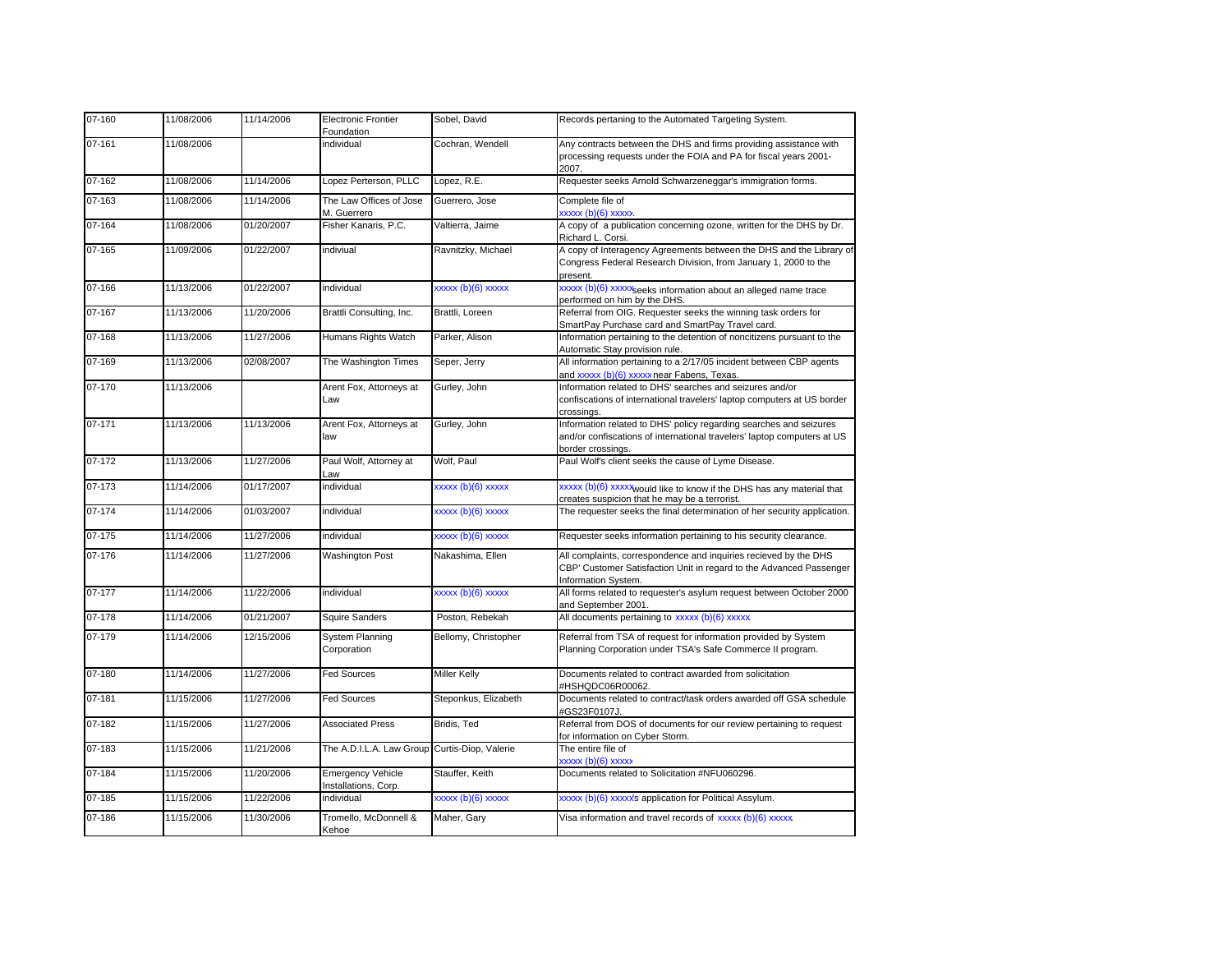| 07-187     | 11/15/2006 | 11/20/2006 | individual                                        | Jamison, Tyrone      | Any records pertaining to any investigation of Bethel United African<br>Church in Somerset NJ.                                                                                        |
|------------|------------|------------|---------------------------------------------------|----------------------|---------------------------------------------------------------------------------------------------------------------------------------------------------------------------------------|
| 07-188     | 11/15/2006 | 11/27/2006 | Dan Meachum &<br>Associates                       | Robertson, Andrew    | Information pertaining to a DHS training program in Anniston, Alabama<br>on October 16, 2006, and for information pertaining to the participation<br>of this by a xxxxx (b)(6) xxxxx. |
| 07-189     | 11/16/2006 | 01/21/2007 | individual                                        | xxxxx (b)(6) xxxxx   | xxxxx (b)(6) xxxxx <sub>requests</sub> several documents pertaining to herself,<br>including results of investigations conducted via neurological<br>intelligence technologies.       |
| 07-190     | 11/17/2006 | 11/27/2006 | Barrickman, Allred &<br>Young, LLC                | Howard, Karolyn      | The Visa/Green Card/Permanent Residency application of<br>xxxxx (b)(6) xxxxx, a/k/a<br>xxxxx (b)(6) xxxxx                                                                             |
| 07-191     | 11/17/2006 | 11/27/2006 | individual                                        | Jarrete, Jay         | Referral from FEMA of request for involving Katrina Individual<br>Assistance payments.                                                                                                |
| 07-192     | 11/17/2006 | 11/27/2006 | individual                                        | Slater, Colin        | Copy of the handbook "How to do Business with the Department of<br>Homeland Security."                                                                                                |
| 07-193     | 11/17/2006 | 12/04/2006 | individual                                        | Gibson, Adriana      | Adriana Gibson seeks an explanation as to how a "no records" finding<br>might be considered an "adverse determination."                                                               |
| 07-194     | 11/20/2006 | 12/04/2006 | individual                                        | xxxxx (b)(6) xxxxx   | xxxxx (b)(6) xxxxx <sub>seeks</sub> information pertaining to his FAST Pass.                                                                                                          |
| $07 - 195$ | 11/20/2006 | 11/29/2006 | <b>INPUT</b>                                      | Miller, Erich        | contracts HSHQDC06D00042 through HSHQDC06D00069.                                                                                                                                      |
| 07-196     | 11/20/2006 | 11/30/2006 | <b>INPUT</b>                                      | Connelly, Kaitlynn   | Documents regarding BPA #GS10F06LPA0007.                                                                                                                                              |
| 07-197     | 11/20/2006 | 11/22/2006 | <b>Electronic Frontier</b><br>Foundation          | Hoffmann, Marcia     | Information pertaining to the use of the ADVISE system.                                                                                                                               |
| 07-198     | 11/20/2006 | 12/06/2006 | Carroll, Burdick &<br>McDonough                   | Hernandez, Miquel    | The deportation order and any charges filed against<br>xxxxx (b)(6) xxxxx                                                                                                             |
| 07-199     | 11/20/2006 | 12/06/2006 | individual                                        | xxxxx (b)(6) xxxxx   | xxxxx (b)(6) xxxxx seeks his entire file.                                                                                                                                             |
| 07-200     | 11/20/2006 | 01/22/2007 | Omega Consulting                                  | Dangerfield, Eric    | Requester seeks information pertaining to unclaimed funds, and<br>uncashed and returned checks.                                                                                       |
| 07-201     | 11/20/2006 | 11/30/2006 | <b>FOIA Group</b>                                 | Santos, Rose         | Documents associated with HSARPA BAA awards, limited to LACIS.                                                                                                                        |
| 07-202     | 11/20/2006 | 12/05/2006 | <b>FOIA Group</b>                                 | Santos, Rose         | Copy of documents identified to contracts awarded to Booz Allen<br>Hamilton, for Information Analysis and Intelligence Support Services.                                              |
| 07-203     | 11/20/2006 | 12/21/2006 | individual                                        | xxxxx (b)(6) xxxxx   | Requester seeks information pertaining to the possible surveilance of<br>her home.                                                                                                    |
| 07-204     | 11/21/2006 | 12/04/2006 | individual                                        | Morgenstern, Danny   | Danny Morgenstern requests that Hugo Teufel start a campaign to<br>amend the 14th amendment, because as it is now, pregnant women<br>can swim to the US to have their babies.         |
| 07-205     | 11/21/2006 | 01/04/2007 | individual                                        | xxxxx (b)(6) xxxxx   | Requester seeks a copy of his background investigation and related<br>decisional records with reference to application job announcement<br>DHSHQYR06-1026 with DHS.                   |
| 07-206     | 11/22/2006 | 12/11/2006 | Center for Human Rights<br>and Constitutional Law | Schey, Peter         | Information pertaining to US policies towards Cuban nationals. Also,<br>all information pertaining to<br>xxxxx (b)(6) xxxxx                                                           |
| 07-207     | 11/22/2006 | 12/04/2006 | Hershel L. Hobson                                 | Chase, Mike          | The passenger list/crew list for a list of vessels.                                                                                                                                   |
| 07-208     | 11/27/2006 | 01/22/2007 | <b>Fed Sources</b>                                | Steponkus, Elizabeth | Documents related to RFQ #RICO0600045 for Integrated Digitization<br>Document Management Program.                                                                                     |
| 07-209     | 11/27/2006 |            | individual                                        | Bertini, James       | Copies of all regulations, reports, notes, emails and letters pertaining<br>to the International Marriage Broker Regulation Act from 1/1/03 to<br>present.                            |
| 07-210     | 11/27/2006 | 11/27/2006 | Department of Defense                             | Phillips, Pamela     | Documents referred by DOD for our review concerning the crash of<br>TWA flight 800.                                                                                                   |
| 07-211     | 11/28/2006 | 12/04/2006 | Dinse, Knapp &<br>McAndrew, P.C.                  | Strempel, Sandra     | The entire file and refugee matter of xxxxx (b)(6) xxxxx                                                                                                                              |
| 07-212     | 11/29/2006 | 02/04/2007 | individual                                        | Fitzgerald, Susan    | Copies of any employment applications for<br>xxxxx (b)(6) xxxxx                                                                                                                       |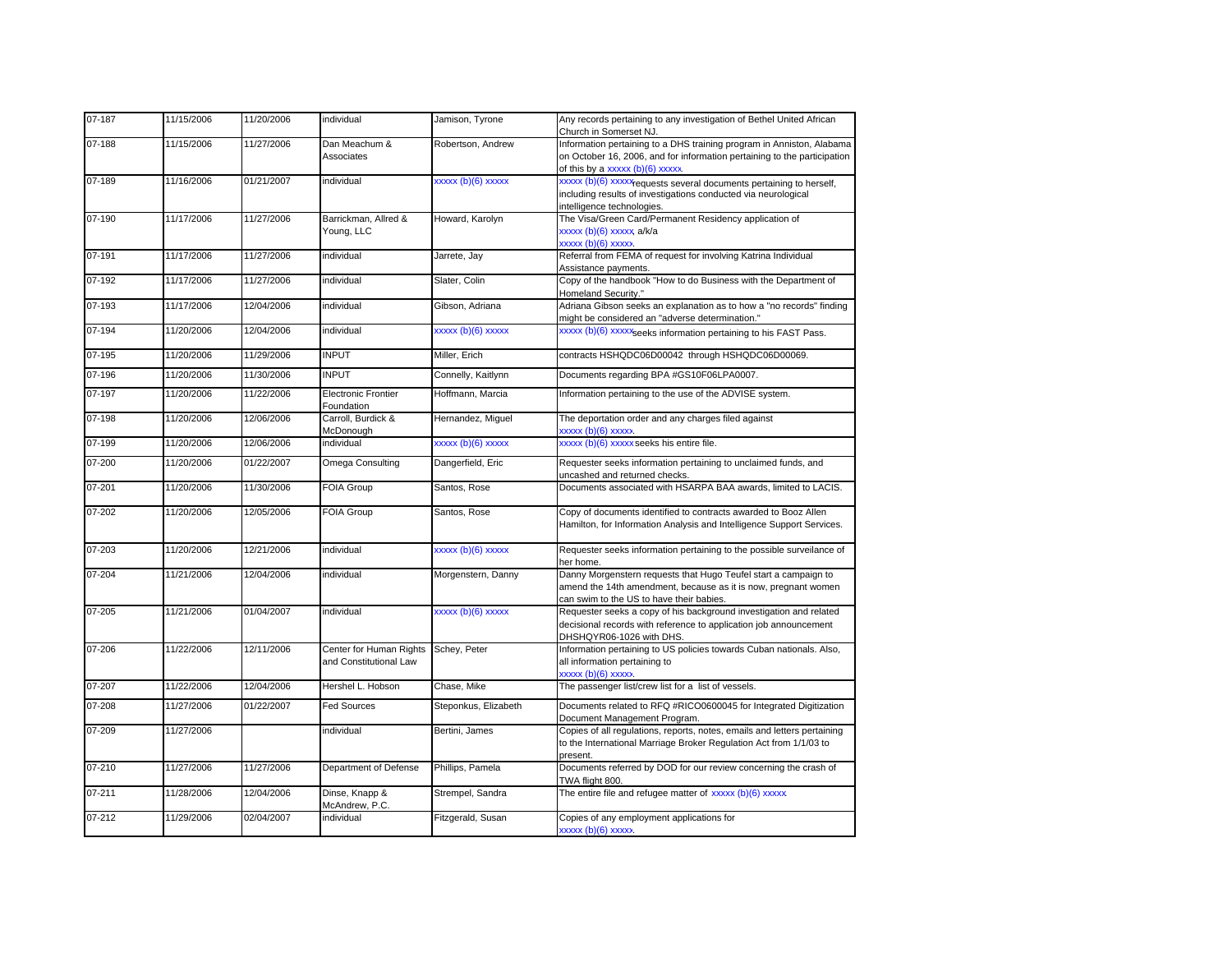| 07-213     | 11/29/2006 | 12/04/2006 | individual                                       | Lopez, Nely        | A copy of xxxxx (b)(6) xxxxx Application I-130.                                                                                                                                |
|------------|------------|------------|--------------------------------------------------|--------------------|--------------------------------------------------------------------------------------------------------------------------------------------------------------------------------|
| 07-214     | 11/29/2006 | 12/04/2006 | Jeffrey B. Rubin, P.C.<br>Attorneys at Law       | xxxxx (b)(6) xxxxx | xxxxx (b)(6) xxxxx <sub>requests</sub> help in removing false information from<br>xxxxx (b)(6) xxxxxs file.                                                                    |
| 07-215     | 11/29/2006 | 01/31/2007 | Farrell Willits, LLC                             | Farrell, William   | Information pertaining to the State and local Officials Senior Advisory<br>Committee to the Presidents Homeland Security Advisory Council from<br>10/02 to present.            |
| 07-216     | 11/29/2006 | 12/11/2006 | individual                                       | xxxxx (b)(6) xxxxx | xxxxx (b)(6) xxxxxexpresses her concern over the improper handling<br>of her baggage by TSA employees.                                                                         |
| 07-217     | 11/29/2006 | 12/04/2006 | individual                                       | xxxxx (b)(6) xxxxx | xxxxx (b)(6) xxxxx <sub>fequests</sub> all information pertaining to a March 29th<br>incident at US CBP secondary inspections at O'Hare Terminal 5<br>involving him.           |
| 07-218     | 11/29/2006 | 02/01/2007 | individual                                       | xxxxx (b)(6) xxxxx | xxxxx (b)(6) xxxxx <sub>requests</sub> documents pertaining to her.                                                                                                            |
| 07-219     | 11/29/2006 | 12/12/2006 | <b>Business Decisions</b><br>Information, Inc.   | Williams, W.S.     | Information pertaining to the DHS EEO.                                                                                                                                         |
| 07-220     | 11/29/2006 | 02/04/2007 | individual                                       | xxxxx (b)(6) xxxxx | xxxxx (b)(6) xxxxx requests information about himself.                                                                                                                         |
| 07-221     | 11/29/2006 | 12/01/2006 | individual                                       | Tomsovic, David    | David Tomsovic would like to know if the DHS has his Jimmi Hendrix<br>CD <sub>s</sub>                                                                                          |
| 07-222     | 11/29/2006 | 12/11/2006 | San Antonio Current                              | Dailey, Keli       | The annual report submitted to Congress regarding funding and<br>detailed allegations of abuse and actions taken by the DHS Office for<br>Civil Rights and Civil Liberties.    |
| 07-223     | 11/30/2006 | 12/06/2006 | Thelen Reid & Priest LLP Alcitepe, Akin          |                    | Information pertaining to<br>xxxxx (b)(6) xxxxx, International Asset Management Company, and<br>International Real Estate Group.                                               |
| $07 - 224$ | 11/30/2006 | 12/04/2006 | Peter A. Schey, Attorney<br>at Law               | Schey, Peter       | Request for the correction of xxxxx (b)(6) xxxxxs records.                                                                                                                     |
| 07-225     | 11/30/2006 | 01/22/2007 | individual                                       | xxxxx (b)(6) xxxxx | xxxxx (b)(6) xxxxx <sub>fequests</sub> a copy of her background investigation.                                                                                                 |
| 07-226     | 11/30/2006 | 12/04/2006 | individual                                       | xxxxx (b)(6) xxxxx | xxxxx (b)(6) xxxxx <sub>equests</sub> a copy of his application for deportation<br>and other copies.                                                                           |
| 07-227     | 11/30/2006 | 12/05/2006 | individual                                       | xxxxx (b)(6) xxxxx | xxxxx (b)(6) xxxxx <sub>requests</sub> information about himself.                                                                                                              |
| 07-228     | 11/30/2006 | 01/19/2007 | <b>CISCO</b>                                     | Di'Tullio, Bernard | Copies of the rewardies for DHS solicitation HSHQDC-05-R-00021.                                                                                                                |
| 07-229     | 12/01/2006 | 12/15/2006 | Berman and Company                               | Wilson, J.         | All FOIA requests and responses submitted to the DHS from 1/1/02 to<br>the present regarding a given list of entities and persons.                                             |
| 07-230     | 12/01/2006 | 12/28/2006 | Georgia Motor Trucking<br>Association            | Crowell, Ed        | Referral from TSA of document responsive to request for cooperative<br>agreement between the DHS and the American Trucking Association<br>regarding the Highway Watch Program. |
| 07-231     | 12/04/2006 | 01/05/2007 | <b>FOIA Group</b>                                | Stachewicz, Jeff   | Documents concerning the DHS's 1710-1755 MHz Spectrum<br>Relocation.                                                                                                           |
| 07-232     | 12/04/2006 | 12/15/2006 | Rodriquez Law Firm                               | Rodriguez, Maria   | Copies of I-30 petitions filed by xxxxx (b)(6) xxxxx                                                                                                                           |
| 07-233     | 12/04/2006 | 12/14/2006 | Rodriguez Law Firm                               | Rodriguez, Maria   | The I-30 petitions filed by<br>xxxxx (b)(6) xxxxx                                                                                                                              |
| 07-234     | 12/04/2006 | 12/15/2006 | Rodriguez Law Firm                               | Rodriguez, Maria   | Any documents pertaining to an I-30 from xxxxx (b)(6) xxxxx, reciept<br>No. xxxxx (b)(6) xxxxx.                                                                                |
| 07-235     | 12/04/2006 | 12/15/2006 | Samuels Yoelin Kantor<br>Seymour & Spinrad, LLP. | Batrakova, Irina   | Requester seeks a copy of a package her firm sent to the Lincoln<br>Nebraska Service Center pertaining to<br>xxxxx (b)(6) xxxxx                                                |
| 07-236     | 12/04/2006 | 12/15/2006 | <b>INPUT</b>                                     | Jones, Monica      | Documents regarding contract #GST0004AJM056                                                                                                                                    |
| 07-237     | 12/05/2006 | 01/26/2007 | individual                                       | Ivanov, Aleksandr  | Requester seeks statistics on Russian immigration issues.                                                                                                                      |
| 07-238     | 12/05/2006 | 12/15/2006 | individual                                       | xxxxx (b)(6) xxxxx | xxxxx (b)(6) xxxxx requests his immigration file from the INS office in<br>Fairfax, VA.                                                                                        |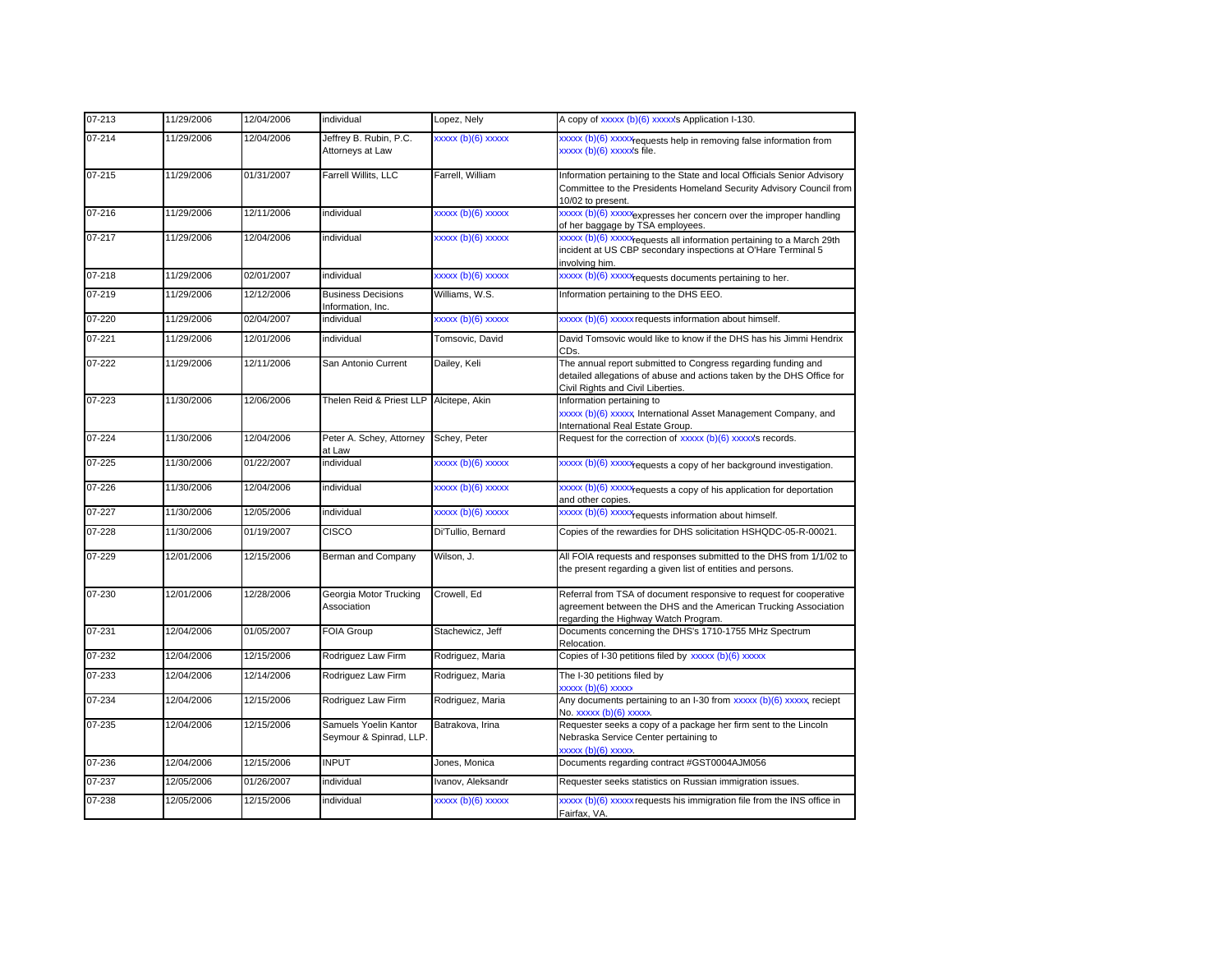| 07-239 | 12/05/2006 | 02/13/2007 | Good Shepherd<br><b>Theraputic Center</b>                          | Sikes, Donnie           | The Good Shepherd Theraputic Center recieves 200 emails a day that<br>are really scary to some of their employees. They have forwarded a<br>sample of them to us.                                  |
|--------|------------|------------|--------------------------------------------------------------------|-------------------------|----------------------------------------------------------------------------------------------------------------------------------------------------------------------------------------------------|
| 07-240 | 12/05/2006 | 12/12/2006 | <b>USCG</b>                                                        | Glover, Tama            | Requester seeks DHS SCG USCG 002 SIP, Sensor and Instrument<br><b>Classification Guide.</b>                                                                                                        |
| 07-241 | 12/05/2006 | 12/13/2006 | Department of Minerals &<br>Energy                                 | Khoza, Richard          | Richard Khoza requests that the DHS help him in re-profiling funds to<br>the tune of Fifty Million, Eight Hundred thousand dollars in an over<br>seas bank account.                                |
| 07-242 | 12/05/2006 | 02/14/2007 | individual                                                         | xxxxx (b)(6) xxxxx      | xxxxx (b)(6) xxxxx equests that all documentation and financial<br>information associated with her identity be forwarded to her via USPS<br>onlv.                                                  |
| 07-243 | 12/05/2006 | 12/15/2006 | individual                                                         | xxxxx (b)(6) xxxxx      | Requester seeks a copy of his IAP-66 form.                                                                                                                                                         |
| 07-244 | 12/06/2006 | 12/15/2006 | <b>DHS</b>                                                         | xxxxx (b)(6) xxxxx      | xxxxx (b)(6) xxxxx requests her background investigation.                                                                                                                                          |
| 07-245 | 12/06/2006 | 12/22/2006 | individual                                                         | xxxxx (b)(6) xxxxx      | $xxxxx (b)(6)$ xxxxx requests documentation related to his xxxxx $(b)(6)$<br>xxxxx criminal record.                                                                                                |
| 07-246 | 12/06/2006 | 12/22/2006 | <b>SAE Productions</b>                                             | Emerson, Steven         | Documents pertaining to Colorado Attorney General John Suther's trip<br>to Saudi Arabia to discuss the trial of Homaidan Al-Turki in November<br>of 2006.                                          |
| 07-247 | 12/06/2006 | 01/03/2007 | <b>SAE Productions</b>                                             | Emerson, Steven         | Requester seeks a copy of a recently released TSA civil rights<br>sensitivity training video.                                                                                                      |
| 07-248 | 12/06/2006 | 02/12/2007 | individual                                                         | xxxxx (b)(6) xxxxx      | xxxxx (b)(6) xxxxx seeks information about himself.                                                                                                                                                |
| 07-249 | 12/06/2006 | 02/18/2007 | individual                                                         | Petretta, Michael       | Requester seeks answers to many questions concerning the structure<br>and duties of the DHS.                                                                                                       |
| 07-250 | 12/06/2006 | 02/22/2007 | Fink Law Group                                                     | Fink, Janyce            | All records relating to the prosecusion of Todd Love by the U.S.<br>District Attorney, case number 06-00271.                                                                                       |
| 07-251 | 12/06/2006 | 12/12/2006 | Superior Sales Catalogue Kiselman, Esfir<br>Co. Inc.               |                         | Requester seeks listings of IMPAC Card holders.                                                                                                                                                    |
| 07-252 | 12/06/2006 | 01/12/2007 | individual                                                         | Michel-Jean-Luc         | Referral from ICE of request for a listing of approved employers who<br>have been issued the form I-797 in order to bring foeign nationals into<br>the USA.                                        |
| 07-253 | 12/06/2006 | 02/22/2007 | individual                                                         | xxxxx (b)(6) xxxxx      | Referral from USPS of request for all material in requester's<br>application file for employment.                                                                                                  |
| 07-254 | 12/06/2006 | 12/15/2006 | individual                                                         | Coburn, Jacqueline      | Referral from CIS of request for a log of FOIA requests concerning<br>Italian immigrants.                                                                                                          |
| 07-255 | 12/06/2006 | 01/12/2007 | individual                                                         | Robledo, David          | Referral from CIS of request for information pertaining to children<br>entering the USA illegally.                                                                                                 |
| 07-256 | 12/06/2006 | 02/22/2007 | individual                                                         | Pinel, Javier           | Referral from CIS of request for a list of Houndran citizens who have<br>had their lawfully obtained visas revoked in the last 5 years.                                                            |
| 07-257 | 12/07/2006 | 12/22/2006 | <b>Alix Partners</b>                                               | Phillips, Jeffrey       | Requester seeks report prepared for FEMA regarding the Cerro<br>Grande Fire Assistance Act in early 2002.                                                                                          |
| 07-258 | 12/07/2006 | 12/27/2006 | <b>Electronic Frontier</b><br>Foundation                           | Hoffmann, Marcia        | Requester seeks records pertaining to the Automated targeting System<br>(ATS).                                                                                                                     |
| 07-259 | 12/07/2006 | 01/29/2007 | The Center for Public<br>Integrity                                 | Morris, Jim             | Requester seeks information about the DHS Advisory Council.                                                                                                                                        |
| 07-260 | 12/12/2006 | 12/21/2006 | <b>FOIA Group</b>                                                  | Stachewicz, Jeff        | Documents pertaining to Contract BPACOW-2-A-0064.                                                                                                                                                  |
| 07-261 | 12/12/2006 | 12/20/2006 | individual                                                         | Jamison, Tyrone         | Information pertaining to Bethel United African Church of Somerset,<br>New Jersey.                                                                                                                 |
| 07-262 | 12/12/2006 | 12/21/2006 | Industrial, Technical &<br><b>Professional Employees</b><br>Union. | Guillebeaux, D. Lynette | A copy of the contract between the US Government and the<br>contractors under under the Service Contract at the FLETC, Glynco,<br>Brunswick, GA and Security Consultant Group, Inc, Oak Ridge, TN. |
| 07-263 | 12/12/2006 | 12/26/2006 | Hanh H. Duong, Attorney<br>at Law                                  | Le, Tung                | The I-30 petition filed by<br>xxxxx (b)(6) xxxxx to sponser his daughter,<br>xxxxx (b)(6) xxxxx                                                                                                    |
| 07-264 | 12/12/2006 | 02/26/2007 | The Frederick News Post xxxxx (b)(6) xxxxx                         |                         | xxxxx (b)(6) xxxxxseeks information about himself.                                                                                                                                                 |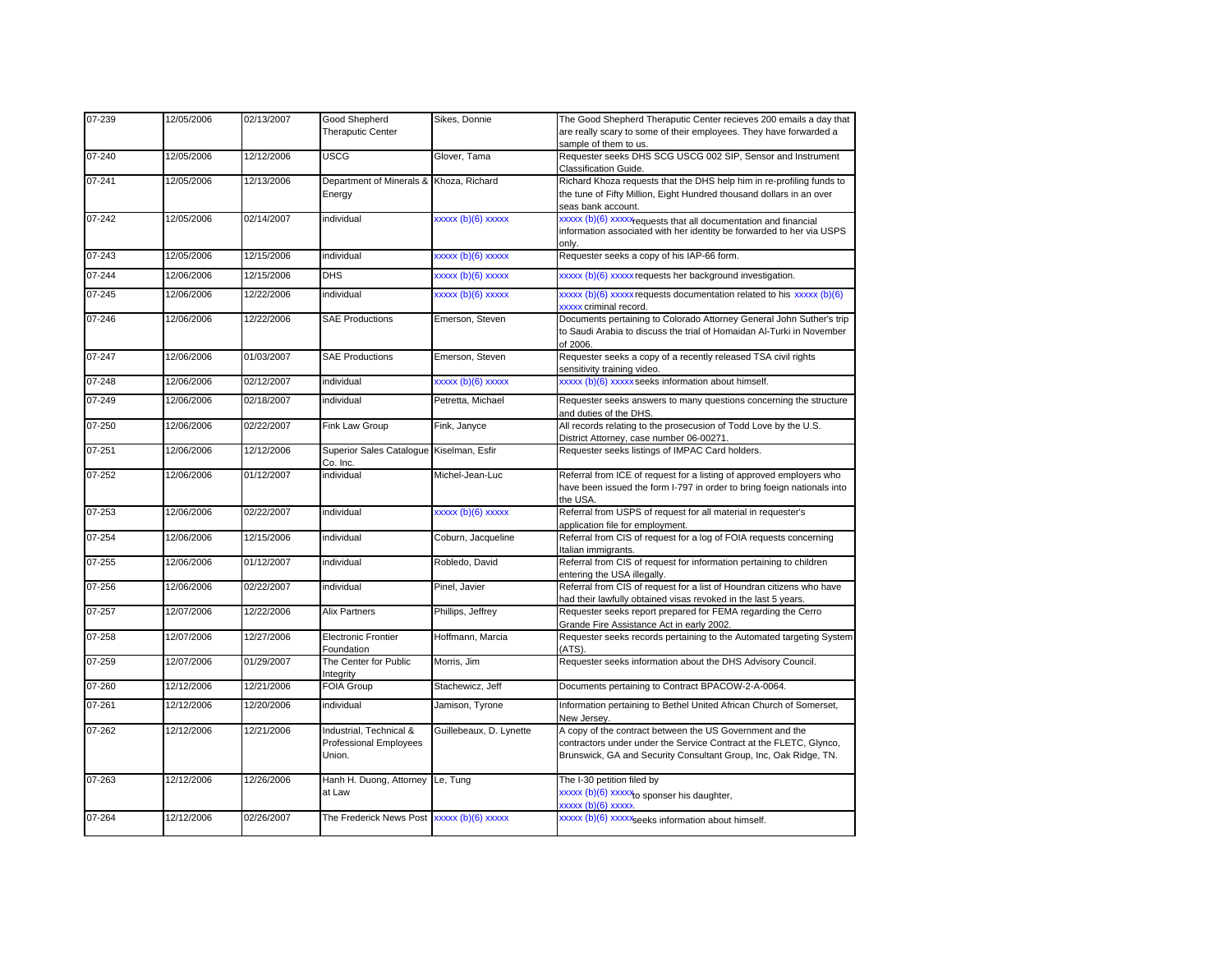| 07-265 | 12/13/2006 | 12/21/2006 | The Complete Office<br>Source, Inc.                | Paul, Robert            | A list of DHS credit card holders.                                                                                                                              |
|--------|------------|------------|----------------------------------------------------|-------------------------|-----------------------------------------------------------------------------------------------------------------------------------------------------------------|
| 07-266 | 12/13/2006 | 12/21/2006 | individual                                         | White, Sandy & Kevin    | Requester seeks a Government Vendors list.                                                                                                                      |
| 07-267 | 12/13/2006 | 12/20/2006 | <b>Superior Township</b>                           | Hopper, Patricia        | Requester seeks FOIA guidelines.                                                                                                                                |
| 07-268 | 12/13/2006 | 12/26/2006 | individual                                         | Evans, James            | James D. Evans seeks information pertaining to technology used to<br>torture, brainwash, or sexually arouse prisoners or enemy combatants.                      |
| 07-269 | 12/13/2006 | 12/26/2006 | Joseph F. DeFelice,<br>Attorney at Law             | DeFelice, Joseph        | A copy of all records pertaining to xxxxx (b)(6) xxxxx                                                                                                          |
| 07-270 | 12/13/2006 | 01/29/2007 | indiviual                                          | xxxxx (b)(6) xxxxx      | xxxxx (b)(6) xxxxxequests his background investigation.                                                                                                         |
| 07-271 | 12/13/2006 | 12/26/2006 | John Wheat Gibson, P.C.<br>Attorney at Law         | Asber, Joyce            | Records pertaining to<br>$\frac{f(x)}{g(x)}$ (b)(6) $\frac{x}{x}$                                                                                               |
| 07-272 | 12/13/2006 | 12/28/2006 | <b>Fed Sources</b>                                 | Miller, Kelly           | A spreadsheet of all task order actions for HSHQDC-06-00010 through<br>HSHQDC06-D-00015 for National Excercise Program Support.                                 |
| 07-273 | 12/13/2006 | 01/22/2007 | <b>CIVITAS Group</b>                               | Dietrich, Season        | Contracts awarded for HSHQDC-06-R-00018, Advanced<br>Spectroscopic Portal Monitor Acquisition.                                                                  |
| 07-274 | 12/13/2006 | 12/26/2006 | The Center for Public<br>Integrity                 | Morris, Jim             | A list of all nominees to TSA's Security Advisory Committee since<br>2001                                                                                       |
| 07-275 | 12/13/2006 | 12/21/2006 | individual                                         | xxxxx (b)(6) xxxxx      | xxxxx (b)(6) xxxxx requests any information we have on him and for<br>information why he was detained at an airport in Miami.                                   |
| 07-276 | 12/13/2006 | 01/05/2007 | individual                                         | xxxxx (b)(6) xxxxx      | xxxxx (b)(6) xxxxx <sub>frequests</sub> information about the status of his 2005 application for Advance Permission to enter the USA as a<br>Nonimmigrant I-92. |
| 07-277 | 12/13/2006 | 12/18/2006 | individual                                         | xxxxx (b)(6) xxxxx      | xxxxx (b)(6) xxxxx <sub>requests</sub> information about himself.                                                                                               |
| 07-278 | 12/13/2006 | 01/22/2007 | WOAI-TV, San Antonio                               | Collister, Brian        | A copy of the Annual Report of Lost, Damaged, Stolen Property report.                                                                                           |
| 07-279 | 12/13/2006 | 12/26/2006 | individual                                         | xxxxx (b)(6) xxxxx      | xxxxx (b)(6) xxxxx <sub>f</sub> equests his ATS score, as well as any other<br>information we have on him.                                                      |
| 07-280 | 12/13/2006 | 12/26/2006 | individual                                         | xxxxx (b)(6) xxxxx      | xxxxx (b)(6) xxxxx <sub>requests</sub> information concerning his citizenship<br>application.                                                                   |
| 07-281 | 12/13/2006 | 01/25/2007 | individual                                         | Van Horn, James         | A copy of contract GS-35F-0155P.                                                                                                                                |
| 07-282 | 12/13/2006 | 12/21/2006 | individual                                         | Gottfried, Daniel       | Daniel L. Gottfried seeks specific information for all employees,<br>commissioners and other officials of the DHS                                               |
| 07-283 | 12/13/2006 | 12/15/2006 | individual                                         | Adeyla, Umar            | Requester seeks FOIA regulations explaining the denial of a fee<br>waiver.                                                                                      |
| 07-284 | 12/13/2006 | 01/24/2007 | individual                                         | xxxxx (b)(6) xxxxx      | xxxxx (b)(6) xxxxx requests information about himself.                                                                                                          |
| 07-285 | 12/13/2006 | 12/26/2006 | <b>International Human</b><br><b>Rights Clinic</b> | Satterthwaite, Margaret | Records pertaining to<br>$\frac{f(x)}{f(x)}$ (b)(6) $\frac{x}{x}$                                                                                               |
| 07-286 | 12/13/2006 | 01/05/2007 | individual                                         | Hart, Thomas            | Referral from DOJ of document responsive to request for the "Attorney<br>General's Five Year Interagency Counterterrorism and Technology<br>Crime Plan."        |
| 07-287 | 12/13/2006 | 12/26/2006 | individual                                         | xxxxx (b)(6) xxxxx      | Referral from DOJ of documents responsive to request for records<br>pertaining to<br>xxxxx (b)(6) xxxxx                                                         |
| 07-288 | 12/13/2006 | 12/20/2006 | individual                                         | Collister, Brian        | A copy of the Annual Report of Lost, Damaged, Stolen Property.                                                                                                  |
| 07-289 | 12/13/2006 | 02/22/2007 | individual                                         | xxxxx (b)(6) xxxxx      | Requester seeks his INS files.                                                                                                                                  |
| 07-290 | 12/13/2006 | 12/21/2006 | individual                                         | xxxxx (b)(6) xxxxx      | Requester seeks information about the denial of hs SENTRI Pass.                                                                                                 |
| 07-291 | 12/14/2006 | 12/21/2006 | Atlanta English Institute                          | Ressler, Eric           | Documents submitted by Humana Language Center of Duluth GA.                                                                                                     |
| 07-292 | 12/14/2006 | 12/26/2006 | Rodriguez Law Firm                                 | Maria, Rodriguez        | Records pertaining to<br>xxxxx (b)(6) xxxxx                                                                                                                     |
|        |            |            |                                                    |                         |                                                                                                                                                                 |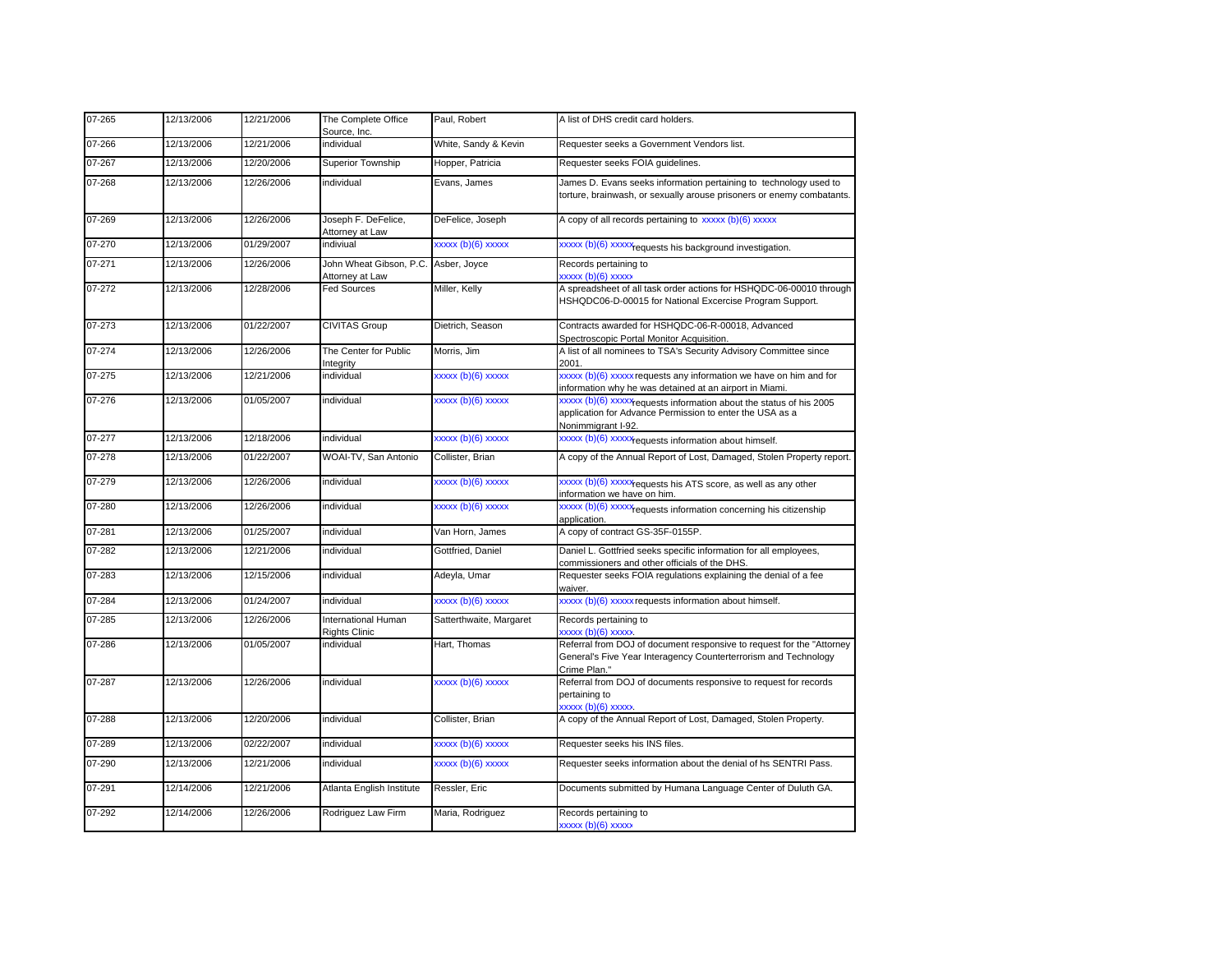| 07-293 | 12/14/2006 | 12/22/2006 | individual                                        | Weinbender, Joseph | Requester seeks a copy of the complaint issued against<br>xxxxx (b)(6) xxxxx                                                                                                                        |
|--------|------------|------------|---------------------------------------------------|--------------------|-----------------------------------------------------------------------------------------------------------------------------------------------------------------------------------------------------|
| 07-294 | 12/15/2006 | 01/12/2007 | individual                                        | White, George      | Requester seeks the DHS regulation pertaining to maximum entry age<br>for Deportation Officers authorized under OPM Regulation 3307.                                                                |
| 07-295 | 12/19/2006 | 12/26/2006 | Alix Partners, LLP                                | Phillips, Jeffrey  | FEMA report regarding the Cerro Grande Fire Assistance Act in early<br>2002.                                                                                                                        |
| 07-296 | 12/19/2006 | 01/17/2007 | <b>NRDC</b>                                       | Simms, Patrice     | Referral from FEMA of documents pertaining to request for information<br>on the 2005 Hurricane season.                                                                                              |
| 07-297 | 12/19/2006 | 01/05/2007 | <b>INPUT</b>                                      | Connelly, Kaitlynn | Documents regarding contract HSHQDC06R00058.                                                                                                                                                        |
| 07-298 | 12/19/2006 | 01/05/2007 | <b>INPUT</b>                                      | Connelly, Kaitlynn | Documents regarding contract HSHQDC06R00057.                                                                                                                                                        |
| 07-300 | 12/19/2006 | 01/05/2007 | <b>INPUT</b>                                      | Connelly, Kaitlynn | Documents regarding contract HSHQDC06Q00153.                                                                                                                                                        |
| 07-301 | 12/19/2006 | 01/24/2007 | Input                                             | Connelly, Kaitlynn | Documents regarding contract HSHQDC06R00046.                                                                                                                                                        |
| 07-302 | 12/19/2006 | 12/28/2006 | <b>INPUT</b>                                      | Connelly, Kaitlynn | Documents regarding contract HSHQDC06D00011.                                                                                                                                                        |
| 07-303 | 12/19/2006 | 12/28/2006 | <b>INPUT</b>                                      | Connelly, Kaitlynn | Documents regarding contract HSHQDC06R00047.                                                                                                                                                        |
| 07-304 | 12/19/2006 | 12/28/2006 | <b>INPUT</b>                                      | Connelly, Kaitlynn | Documents regarding contract HSHQDC06Q00127.                                                                                                                                                        |
| 07-305 | 12/19/2006 | 12/28/2006 | <b>INPUT</b>                                      | Connelly, Kaitlynn | Documents regarding contract HSHQDC06R00048.                                                                                                                                                        |
| 07-306 | 12/19/2006 | 01/05/2007 | individual                                        | xxxxx (b)(6) xxxxx | Requester seeks a copy of his I-864 form.                                                                                                                                                           |
| 07-307 | 12/19/2006 | 02/28/2007 | individual                                        | xxxxx (b)(6) xxxxx | Requester seeks his investigation case file.                                                                                                                                                        |
| 07-308 | 12/19/2006 | 01/03/2007 | individual                                        | xxxxx (b)(6) xxxxx | xxxxx (b)(6) xxxxx submits his resume for employment.                                                                                                                                               |
| 07-309 | 12/19/2006 | 12/28/2006 | individual                                        | xxxxx (b)(6) xxxxx | xxxxx (b)(6) xxxxx <sub>of</sub> Quitman, AR requests information about himself.                                                                                                                    |
| 07-310 | 12/19/2006 | 12/29/2006 | individual                                        | King, Joseph       | Joseph W. King seeks verification of the existence of a contract with<br>the DHS with Cyberkey Corporation.                                                                                         |
| 07-311 | 12/19/2006 | 01/03/2007 | individual                                        | xxxxx (b)(6) xxxxx | xxxxx (b)(6) xxxxx <sub>s</sub> ubmits his resume, letter of recomendation from<br>xxxxx (b)(6) xxxxx, and a copy of his pay stub from The Mental Health<br>Association of Westchester County, Inc. |
| 07-312 | 12/20/2006 | 12/27/2006 | individual                                        | Eshleman, Michael  | Michael O. Eschleman writes to express his opinions on docket DH6-<br>2006-0060.                                                                                                                    |
| 07-313 | 12/20/2006 | 03/05/0007 | individual                                        | xxxxx (b)(6) xxxxx | xxxxx (b)(6) xxxxx seeks all records the DHS maintains on him.                                                                                                                                      |
| 07-314 | 12/20/2006 | 12/28/2006 | <b>INPUT</b>                                      | Connelly, Kaitlynn | Documents regarding the contract awarded under solicitation<br>#HSHQDC06Q00173.                                                                                                                     |
| 07-315 | 12/20/2006 | 01/03/2007 | individual                                        | xxxxx (b)(6) xxxxx | Requester seeks all information pertaining to a warrant that the DHS<br>has on him.                                                                                                                 |
| 07-316 | 12/20/2006 | 12/26/2006 | individual                                        | xxxxx (b)(6) xxxxx | Requester seeks a copy of his application for I-360 Petition.                                                                                                                                       |
| 07-317 | 12/20/2006 | 12/26/2006 | individual                                        | xxxxx (b)(6) xxxxx | Requester seeks copies of his application for amnesty.                                                                                                                                              |
| 07-318 | 12/20/2006 | 01/11/2007 | Hartel, Kane, DeSantis,<br>MacDonald & Howie, LLP | DeSantis, Michael  | The employment records of<br>xxxxx (b)(6) xxxxx                                                                                                                                                     |
| 07-319 | 12/20/2006 |            | <b>ACLU</b>                                       | Steinhardt, Barry  | Requester seeks information on the Automated targeting System.                                                                                                                                      |
| 07-320 | 12/21/2006 | 01/05/2007 | <b>MSNBC</b>                                      | Brunker, Mike      | Records pertaining to Hi-Tech Pharmaceuticals,<br>xxxxx (b)(6) xxxxxand<br>xxxxx (b)(6) xxxxx                                                                                                       |
| 07-321 | 12/21/2006 | 12/26/2006 | individual                                        | xxxxx (b)(6) xxxxx | This is a complaint filed by $xxxxx$ (b)(6) $xxxxx$ <sub>against</sub> a specific<br>employee of CIS.                                                                                               |
| 07-322 | 12/22/2006 | 03/03/0007 | Marr Hipp Jones & Wang                            | Yeh, Christopher   | Requester seeks documents pertaining to several individuals.                                                                                                                                        |
| 07-323 | 12/22/2006 | 01/26/2007 | Federation of American<br><b>Scientists</b>       | Aftergood, Steven  | A copy of the 2006 memorandum of agreement that was signed by the<br>DHS and by Russia's Federal Security Service.                                                                                  |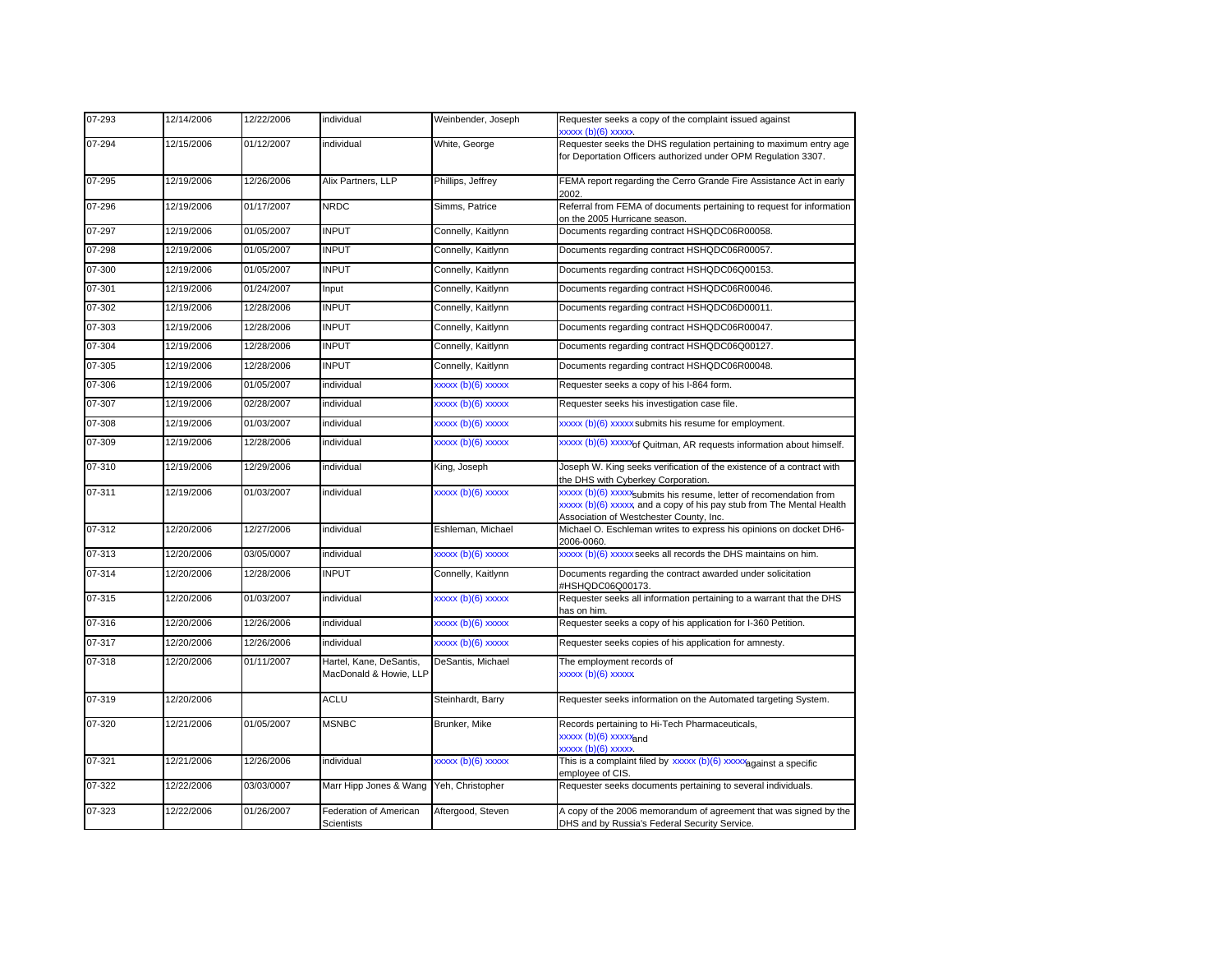| 07-324 | 12/26/2006 |            | <b>Associated Press</b>           | Sniffen, Michael    | Records pertaining to the Automated Targeting System.                                                                                                                                   |
|--------|------------|------------|-----------------------------------|---------------------|-----------------------------------------------------------------------------------------------------------------------------------------------------------------------------------------|
| 07-325 | 12/26/2006 | 01/05/2007 | individual                        | Bonanno, Carmon     | Requester seeks copies of files pertaining to a list of individuals.                                                                                                                    |
| 07-326 | 12/26/2006 |            | Stanford Legal Clinic             | Srikantia, Jayashri | Information pertaining to the cancellation of nonimmigrant visas after<br>9/11.                                                                                                         |
| 07-327 | 12/28/2006 | 01/09/2007 | individual                        | Napoli, Amanda      | Information on government grants dispersed to faith-based<br>organizations in Louisiana for Katrina related relief and social services.                                                 |
| 07-328 | 12/28/2006 | 01/03/2007 | individual                        | xxxxx (b)(6) xxxxx  | Requester seeks a copy of his background investigation.                                                                                                                                 |
| 07-329 | 12/28/2006 | 01/03/2007 | Individual                        | xxxxx (b)(6) xxxxx  | xxxxx (b)(6) xxxxx requests records pertaining to him.                                                                                                                                  |
| 07-330 | 12/29/2006 | 02/02/2007 | individual                        | xxxxx (b)(6) xxxxx  | xxxxx (b)(6) xxxxx requests her background investigation.                                                                                                                               |
| 07-331 | 12/29/2006 | 01/04/2007 | <b>INPUT</b>                      | Jones, Monica       | Documents regarding contract # ACB3C0001.                                                                                                                                               |
| 07-332 | 12/29/2006 | 01/08/2007 | individual                        | Milewski, Dan       | Requester seeks copy of "DHS Introduces New Regulations to Secure<br>High-Risk Chemical Facilities."                                                                                    |
| 07-333 | 12/29/2006 | 01/03/2007 | individual                        | xxxxx (b)(6) xxxxx  | xxxxx (b)(6) xxxxx seeks information concerning an incident involving<br>him in 1996 as he helped family member cross the border.                                                       |
| 07-334 | 01/03/2007 | 01/09/2007 | Zayas Hendrick<br>Mediaworks, LLC | Zayas, Blanca       | Requester seeks information pertaining to 8(a) contracts awarded in<br>2005 and 2006.                                                                                                   |
| 07-335 | 01/03/2007 | 01/09/2007 | individual                        | xxxxx (b)(6) xxxxx  | xxxxx (b)(6) xxxxx seeks his application for the NACARA Program,<br>form 1-881 and any other copies.                                                                                    |
| 07-336 | 01/04/2007 | 01/09/2007 | individual                        | Ghneim, Jabra       | Requester seeks information regardng Islamic sensitivity training for<br>DHS agents.                                                                                                    |
| 07-337 | 01/04/2007 | 01/09/2007 | individual                        | Scorse, Jason       | Requester seeks a list of all the terrorist warnings by month since the<br>terrorist alert system was enacted.                                                                          |
| 07-338 | 01/04/2007 | 01/04/2007 | individual                        | Reale, Daniel       | Requester would like to know the specific number of terrorist related<br>convictions DHS survelliance activities have secure.                                                           |
| 07-339 | 01/04/2007 | 01/09/2007 | The News Hour with Jim<br>Lehrer  | Kaye, Jeffrey       | Referral from DOD of documents responsive to request relating to<br>Defense Contract Audit Agency audits following Hurrican Katrina.                                                    |
| 07-340 | 01/08/2007 | 01/17/2007 | individual                        | $xxxxx(b)(6)$ xxxxx | Requester expresses her concerns with the Immigration process and<br>would like to know what can be done to unite her with her husband in<br>the US.                                    |
| 07-341 | 01/08/2007 | 01/25/2007 | individual                        | Rosenberg, Erwin    | Requester seeks any and all documents (including emails) between<br>the DHS and Alutiq LLC or Alutiq-Mele, LLC and/or Alpha Protective<br>Services with regard to xxxxx (b)(6) xxxxx.   |
| 07-342 | 01/08/2007 |            | individual                        | Rosenberg, Erwin    | All communications between DHS's Shantell Hawkins and/or Timothy<br>Young with Alutiq, LLC or Alutiq-Mele, LLC and Security Services of<br>America with regard to<br>xxxxx (b)(6) xxxxx |
| 07-343 | 01/08/2007 |            | Associated press                  | Bridis, Ted         | Requester seeks a copy of senior DHS officials' appointment<br>calanders and other records reflecting visits, etc. with Mike McConnell<br>from '96 to end of '06.                       |
| 07-344 | 01/08/2007 | 01/24/2007 | individual                        | xxxxx (b)(6) xxxxx  | Requester seeks information the DHS has on him.                                                                                                                                         |
| 07-345 | 01/08/2007 | 01/26/2007 | <b>TSA</b>                        | Fuchs, Meredith     | Referral from TSA of a referral from DOT of documents responsive to<br>request for handling of sensitive information.                                                                   |
| 07-346 | 01/09/2007 | 01/24/2007 | individual                        | xxxxx (b)(6) xxxxx  | Requester seeks info on self, the activity associated with a list of<br>phone numbers, and all communications from<br>$\frac{1}{2}$ (b)(6) $\frac{1}{2}$ xxxxx                          |
| 07-347 | 01/09/2007 | 01/23/2007 | individual                        | Jones, Sherron      | Sherron Jones, of Garner Nebraska, requests the procedures for<br>issuing a FOIA request.                                                                                               |
| 07-348 | 01/09/2007 | 01/19/2007 | Rodriquez Law Firm                | Rodriguez, Maria    | Any and all documents pertaining to file # xxxxx (b)(6) xxxxx                                                                                                                           |
| 06-941 | 09/05/2006 | 01/09/2007 | individual                        | $xxxxx(b)(6)$ xxxxx | Requester seeks information pertaining to his background<br>investigation.                                                                                                              |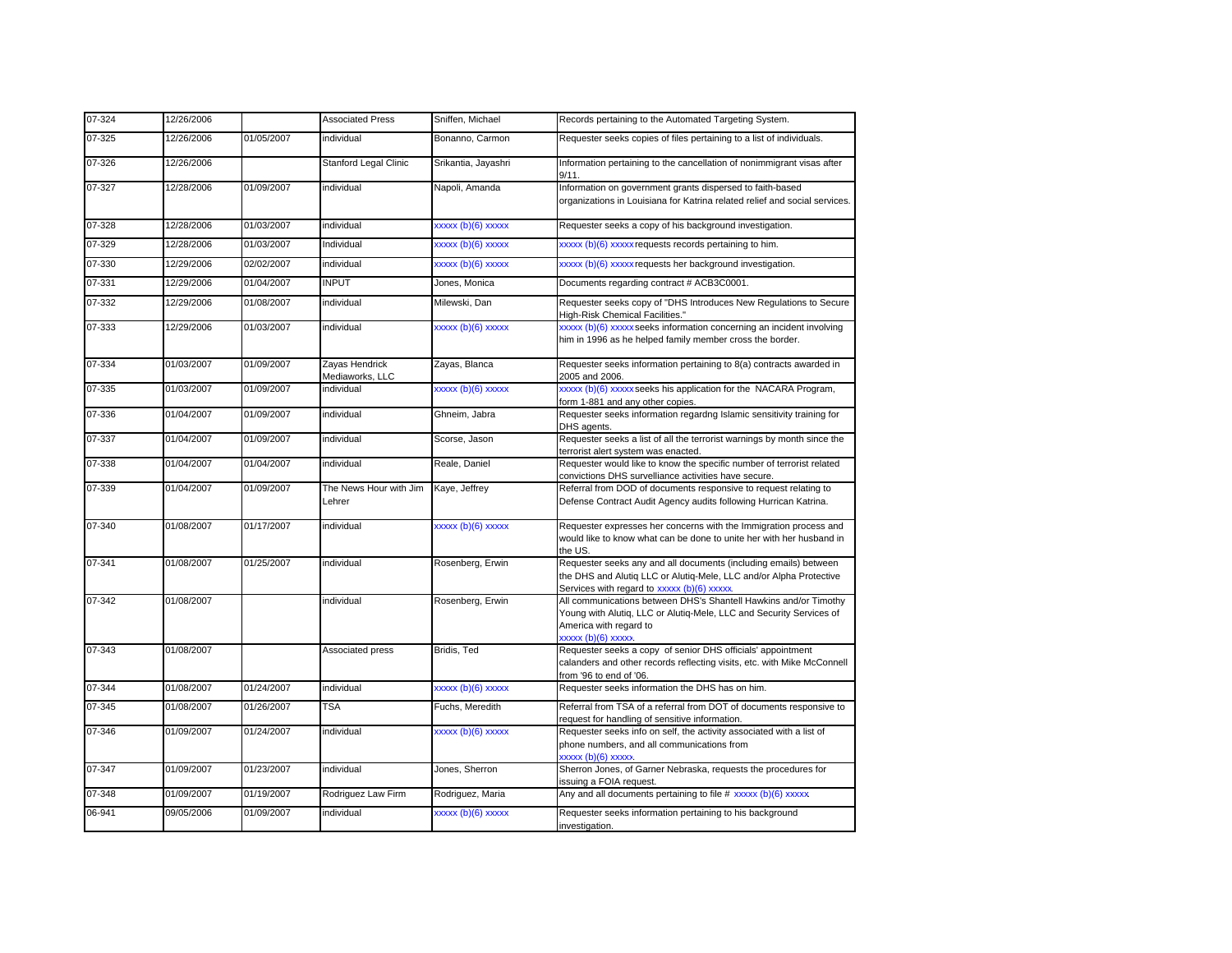| 07-349<br>Requester seeks communications between DHS and Ashcroft Group,<br>01/10/2007<br>03/19/2007<br><b>CREW</b><br>Perkins, Kimberly<br>contracts between the DHS and Ashcroft Group, and any records that<br>relate to how the companies listed were selected to work with DHS.<br>07-350<br>01/10/2007<br>03/22/2007<br>CREW<br>Perkins, Kimberly<br>Requester seeks communications between the DHS and and Ashley<br>Davis, etc. from 1/1/05 to present, any contracts between DHS and<br>Blank Rome, and documents reflecting how Blank Rome won the<br>contract.<br>07-351<br>Pratt, Jeff<br>01/09/2007<br>01/24/2007<br>Ventura Conuty<br>All documents and correspondence relating to appealed projects<br>Watershed Protection<br>based on FEMA Flood Control Works Policy<br>District<br>07-352<br>01/09/2007<br>01/19/2007<br>individual<br>Jarrett, Jaye<br>Requester has information regarding the misuse of FEMA funds<br>07-353<br>01/10/2007<br>01/19/2007<br>The Law Offices of Jose<br>Guerrero, Jose M.<br>Requester is seeking a copy of xxxxx (b)(6) xxxxx file<br>M. Guerrero Attorney at<br>Law<br>07-354<br>01/10/2007<br>03/19/2007<br>CREW<br>Perkins, Kimberly<br>Requester seeks information pertaining to contracts between DHS,<br>Deborah Rosenbaum, Cohen Group and other companies<br>07-355<br>01/10/2007<br>03/19/2007<br>CREW<br>Perkins, Kimberly<br>Requester is seeking information pertaining to contracts between DHS,<br>C.Suzanne Mercer, Brownstein Hyatt Farber Schreck and other<br>companies<br>07-356<br>01/10/2007<br>03/18/2007<br>CREW<br>Kimberly D. Perkins<br>Requester is seeking information pertaining ot any contract between<br>DHS, Chad Wolf, Tom Blank and Wexler & Wexler and any of its<br>clients<br>07-357<br>01/11/2007<br>01/17/2007<br>xxxxx (b)(6) xxxxx<br>In a letter to David Paulison, cc'd to us, the requester details<br>individual<br>complaints against FEMA's handling of medical conditions as a result<br>of Katrina.<br>07-358<br>01/10/2007<br>03/18/2007<br>CREW<br>Perkins, Kimberly D.<br>Requester is seeking any contract between DHS, Joe Allbaugh and<br>the Allbaugh Company and any of its clients<br><b>EPIC</b><br>07-359<br>01/11/2007<br>Requester seeks information pertaining to DHS' use encryption drives.<br>Hessing-Lewis, Jeremy<br>07-360<br>01/10/2007<br>03/18/2007<br>CREW<br>Perkins, Kimberly D.<br>Requester is seeking information pertaining to any contract from March<br>2005, between DHS, Stewart Verdery, Jr., Monument Policy<br>Group, LLC and any of its clients<br>07-361<br>01/11/2007<br>01/24/2007<br><b>Centurion Research</b><br>Duvall, Stephanie<br>Requester seeks documents pertaining to the contract awarded under<br>solicitation HSHQDC-06-R-00017.<br>Corporation<br>07-362<br>01/11/2007<br>01/24/2007<br>Posner, Sarah<br>Requester seeks all communications between Jack Burkman and the<br>ndividual<br>DHS regarding Besthomes Systems regarding their products and<br>services between 2005 and the present.<br>07-363<br>01/11/2007<br>02/01/2007<br>Smith, Gregory<br>Referral from DOT of one page to review.<br>ndividual<br>07-364<br>01/11/2007<br>01/30/2007<br>Shields, Lloyd<br>Documents pertaining to certain housing developments in New<br>Shields Mott Lund |  |
|----------------------------------------------------------------------------------------------------------------------------------------------------------------------------------------------------------------------------------------------------------------------------------------------------------------------------------------------------------------------------------------------------------------------------------------------------------------------------------------------------------------------------------------------------------------------------------------------------------------------------------------------------------------------------------------------------------------------------------------------------------------------------------------------------------------------------------------------------------------------------------------------------------------------------------------------------------------------------------------------------------------------------------------------------------------------------------------------------------------------------------------------------------------------------------------------------------------------------------------------------------------------------------------------------------------------------------------------------------------------------------------------------------------------------------------------------------------------------------------------------------------------------------------------------------------------------------------------------------------------------------------------------------------------------------------------------------------------------------------------------------------------------------------------------------------------------------------------------------------------------------------------------------------------------------------------------------------------------------------------------------------------------------------------------------------------------------------------------------------------------------------------------------------------------------------------------------------------------------------------------------------------------------------------------------------------------------------------------------------------------------------------------------------------------------------------------------------------------------------------------------------------------------------------------------------------------------------------------------------------------------------------------------------------------------------------------------------------------------------------------------------------------------------------------------------------------------------------------------------------------------------------------------------------------------------------------------------------------------------------------------------------------------------------------------------------------------------------------------------------------------------------------------------------------------------------------------------------------------------------------------------------------------------------------------------------------|--|
|                                                                                                                                                                                                                                                                                                                                                                                                                                                                                                                                                                                                                                                                                                                                                                                                                                                                                                                                                                                                                                                                                                                                                                                                                                                                                                                                                                                                                                                                                                                                                                                                                                                                                                                                                                                                                                                                                                                                                                                                                                                                                                                                                                                                                                                                                                                                                                                                                                                                                                                                                                                                                                                                                                                                                                                                                                                                                                                                                                                                                                                                                                                                                                                                                                                                                                                            |  |
|                                                                                                                                                                                                                                                                                                                                                                                                                                                                                                                                                                                                                                                                                                                                                                                                                                                                                                                                                                                                                                                                                                                                                                                                                                                                                                                                                                                                                                                                                                                                                                                                                                                                                                                                                                                                                                                                                                                                                                                                                                                                                                                                                                                                                                                                                                                                                                                                                                                                                                                                                                                                                                                                                                                                                                                                                                                                                                                                                                                                                                                                                                                                                                                                                                                                                                                            |  |
|                                                                                                                                                                                                                                                                                                                                                                                                                                                                                                                                                                                                                                                                                                                                                                                                                                                                                                                                                                                                                                                                                                                                                                                                                                                                                                                                                                                                                                                                                                                                                                                                                                                                                                                                                                                                                                                                                                                                                                                                                                                                                                                                                                                                                                                                                                                                                                                                                                                                                                                                                                                                                                                                                                                                                                                                                                                                                                                                                                                                                                                                                                                                                                                                                                                                                                                            |  |
|                                                                                                                                                                                                                                                                                                                                                                                                                                                                                                                                                                                                                                                                                                                                                                                                                                                                                                                                                                                                                                                                                                                                                                                                                                                                                                                                                                                                                                                                                                                                                                                                                                                                                                                                                                                                                                                                                                                                                                                                                                                                                                                                                                                                                                                                                                                                                                                                                                                                                                                                                                                                                                                                                                                                                                                                                                                                                                                                                                                                                                                                                                                                                                                                                                                                                                                            |  |
|                                                                                                                                                                                                                                                                                                                                                                                                                                                                                                                                                                                                                                                                                                                                                                                                                                                                                                                                                                                                                                                                                                                                                                                                                                                                                                                                                                                                                                                                                                                                                                                                                                                                                                                                                                                                                                                                                                                                                                                                                                                                                                                                                                                                                                                                                                                                                                                                                                                                                                                                                                                                                                                                                                                                                                                                                                                                                                                                                                                                                                                                                                                                                                                                                                                                                                                            |  |
|                                                                                                                                                                                                                                                                                                                                                                                                                                                                                                                                                                                                                                                                                                                                                                                                                                                                                                                                                                                                                                                                                                                                                                                                                                                                                                                                                                                                                                                                                                                                                                                                                                                                                                                                                                                                                                                                                                                                                                                                                                                                                                                                                                                                                                                                                                                                                                                                                                                                                                                                                                                                                                                                                                                                                                                                                                                                                                                                                                                                                                                                                                                                                                                                                                                                                                                            |  |
|                                                                                                                                                                                                                                                                                                                                                                                                                                                                                                                                                                                                                                                                                                                                                                                                                                                                                                                                                                                                                                                                                                                                                                                                                                                                                                                                                                                                                                                                                                                                                                                                                                                                                                                                                                                                                                                                                                                                                                                                                                                                                                                                                                                                                                                                                                                                                                                                                                                                                                                                                                                                                                                                                                                                                                                                                                                                                                                                                                                                                                                                                                                                                                                                                                                                                                                            |  |
|                                                                                                                                                                                                                                                                                                                                                                                                                                                                                                                                                                                                                                                                                                                                                                                                                                                                                                                                                                                                                                                                                                                                                                                                                                                                                                                                                                                                                                                                                                                                                                                                                                                                                                                                                                                                                                                                                                                                                                                                                                                                                                                                                                                                                                                                                                                                                                                                                                                                                                                                                                                                                                                                                                                                                                                                                                                                                                                                                                                                                                                                                                                                                                                                                                                                                                                            |  |
|                                                                                                                                                                                                                                                                                                                                                                                                                                                                                                                                                                                                                                                                                                                                                                                                                                                                                                                                                                                                                                                                                                                                                                                                                                                                                                                                                                                                                                                                                                                                                                                                                                                                                                                                                                                                                                                                                                                                                                                                                                                                                                                                                                                                                                                                                                                                                                                                                                                                                                                                                                                                                                                                                                                                                                                                                                                                                                                                                                                                                                                                                                                                                                                                                                                                                                                            |  |
|                                                                                                                                                                                                                                                                                                                                                                                                                                                                                                                                                                                                                                                                                                                                                                                                                                                                                                                                                                                                                                                                                                                                                                                                                                                                                                                                                                                                                                                                                                                                                                                                                                                                                                                                                                                                                                                                                                                                                                                                                                                                                                                                                                                                                                                                                                                                                                                                                                                                                                                                                                                                                                                                                                                                                                                                                                                                                                                                                                                                                                                                                                                                                                                                                                                                                                                            |  |
|                                                                                                                                                                                                                                                                                                                                                                                                                                                                                                                                                                                                                                                                                                                                                                                                                                                                                                                                                                                                                                                                                                                                                                                                                                                                                                                                                                                                                                                                                                                                                                                                                                                                                                                                                                                                                                                                                                                                                                                                                                                                                                                                                                                                                                                                                                                                                                                                                                                                                                                                                                                                                                                                                                                                                                                                                                                                                                                                                                                                                                                                                                                                                                                                                                                                                                                            |  |
|                                                                                                                                                                                                                                                                                                                                                                                                                                                                                                                                                                                                                                                                                                                                                                                                                                                                                                                                                                                                                                                                                                                                                                                                                                                                                                                                                                                                                                                                                                                                                                                                                                                                                                                                                                                                                                                                                                                                                                                                                                                                                                                                                                                                                                                                                                                                                                                                                                                                                                                                                                                                                                                                                                                                                                                                                                                                                                                                                                                                                                                                                                                                                                                                                                                                                                                            |  |
|                                                                                                                                                                                                                                                                                                                                                                                                                                                                                                                                                                                                                                                                                                                                                                                                                                                                                                                                                                                                                                                                                                                                                                                                                                                                                                                                                                                                                                                                                                                                                                                                                                                                                                                                                                                                                                                                                                                                                                                                                                                                                                                                                                                                                                                                                                                                                                                                                                                                                                                                                                                                                                                                                                                                                                                                                                                                                                                                                                                                                                                                                                                                                                                                                                                                                                                            |  |
|                                                                                                                                                                                                                                                                                                                                                                                                                                                                                                                                                                                                                                                                                                                                                                                                                                                                                                                                                                                                                                                                                                                                                                                                                                                                                                                                                                                                                                                                                                                                                                                                                                                                                                                                                                                                                                                                                                                                                                                                                                                                                                                                                                                                                                                                                                                                                                                                                                                                                                                                                                                                                                                                                                                                                                                                                                                                                                                                                                                                                                                                                                                                                                                                                                                                                                                            |  |
|                                                                                                                                                                                                                                                                                                                                                                                                                                                                                                                                                                                                                                                                                                                                                                                                                                                                                                                                                                                                                                                                                                                                                                                                                                                                                                                                                                                                                                                                                                                                                                                                                                                                                                                                                                                                                                                                                                                                                                                                                                                                                                                                                                                                                                                                                                                                                                                                                                                                                                                                                                                                                                                                                                                                                                                                                                                                                                                                                                                                                                                                                                                                                                                                                                                                                                                            |  |
| Orleans.                                                                                                                                                                                                                                                                                                                                                                                                                                                                                                                                                                                                                                                                                                                                                                                                                                                                                                                                                                                                                                                                                                                                                                                                                                                                                                                                                                                                                                                                                                                                                                                                                                                                                                                                                                                                                                                                                                                                                                                                                                                                                                                                                                                                                                                                                                                                                                                                                                                                                                                                                                                                                                                                                                                                                                                                                                                                                                                                                                                                                                                                                                                                                                                                                                                                                                                   |  |
| 07-365<br>01/18/2007<br>01/25/2007<br>xxxxx (b)(6) xxxxx<br>Requester is seeking a copy of records maintained within DHS<br>individual<br>pertaining to him                                                                                                                                                                                                                                                                                                                                                                                                                                                                                                                                                                                                                                                                                                                                                                                                                                                                                                                                                                                                                                                                                                                                                                                                                                                                                                                                                                                                                                                                                                                                                                                                                                                                                                                                                                                                                                                                                                                                                                                                                                                                                                                                                                                                                                                                                                                                                                                                                                                                                                                                                                                                                                                                                                                                                                                                                                                                                                                                                                                                                                                                                                                                                                |  |
| 07-366<br>01/18/2007<br>02/01/2007<br>xxxxx (b)(6) xxxxx<br>Requester is seeking the reason for being denied a security clearance<br>individual                                                                                                                                                                                                                                                                                                                                                                                                                                                                                                                                                                                                                                                                                                                                                                                                                                                                                                                                                                                                                                                                                                                                                                                                                                                                                                                                                                                                                                                                                                                                                                                                                                                                                                                                                                                                                                                                                                                                                                                                                                                                                                                                                                                                                                                                                                                                                                                                                                                                                                                                                                                                                                                                                                                                                                                                                                                                                                                                                                                                                                                                                                                                                                            |  |
| 07-367<br>01/17/2007<br>01/25/2007<br>ndividual<br>Tipton, Richard<br>Requester is seeking a copy of the application for Northrop and<br>Grumman Corporation for funds due to damages caused by Katrina                                                                                                                                                                                                                                                                                                                                                                                                                                                                                                                                                                                                                                                                                                                                                                                                                                                                                                                                                                                                                                                                                                                                                                                                                                                                                                                                                                                                                                                                                                                                                                                                                                                                                                                                                                                                                                                                                                                                                                                                                                                                                                                                                                                                                                                                                                                                                                                                                                                                                                                                                                                                                                                                                                                                                                                                                                                                                                                                                                                                                                                                                                                    |  |
| 07-368<br>01/17/2007<br>01/23/2007<br>xxxxx (b)(6) xxxxx<br>individual<br>Requester is seeking a copy of her W-2 from DHS for the period of<br>01/1/06- -6/24/06                                                                                                                                                                                                                                                                                                                                                                                                                                                                                                                                                                                                                                                                                                                                                                                                                                                                                                                                                                                                                                                                                                                                                                                                                                                                                                                                                                                                                                                                                                                                                                                                                                                                                                                                                                                                                                                                                                                                                                                                                                                                                                                                                                                                                                                                                                                                                                                                                                                                                                                                                                                                                                                                                                                                                                                                                                                                                                                                                                                                                                                                                                                                                           |  |
| 07-369<br>01/17/2007<br>Requester is seeking information regarding FBI for a name check<br>01/24/2007<br>xxxxx (b)(6) xxxxx<br>individual<br>pertaining to xxxxx (b)(6) xxxxx                                                                                                                                                                                                                                                                                                                                                                                                                                                                                                                                                                                                                                                                                                                                                                                                                                                                                                                                                                                                                                                                                                                                                                                                                                                                                                                                                                                                                                                                                                                                                                                                                                                                                                                                                                                                                                                                                                                                                                                                                                                                                                                                                                                                                                                                                                                                                                                                                                                                                                                                                                                                                                                                                                                                                                                                                                                                                                                                                                                                                                                                                                                                              |  |
| 07-370<br>01/12/2007<br>01/25/2007<br>Lockheed Martin<br>Morgan, Robert<br>Requester is seeking multiple documents.                                                                                                                                                                                                                                                                                                                                                                                                                                                                                                                                                                                                                                                                                                                                                                                                                                                                                                                                                                                                                                                                                                                                                                                                                                                                                                                                                                                                                                                                                                                                                                                                                                                                                                                                                                                                                                                                                                                                                                                                                                                                                                                                                                                                                                                                                                                                                                                                                                                                                                                                                                                                                                                                                                                                                                                                                                                                                                                                                                                                                                                                                                                                                                                                        |  |
| 07-371<br>01/12/2007<br>01/25/2007<br>Wildman, Alan R.<br>Elroy Volunteer Fire<br>Requester is seeking a copy of a grant application filed and awarded<br>Department<br>in 2006 under the assistance to the Firefighters Grant                                                                                                                                                                                                                                                                                                                                                                                                                                                                                                                                                                                                                                                                                                                                                                                                                                                                                                                                                                                                                                                                                                                                                                                                                                                                                                                                                                                                                                                                                                                                                                                                                                                                                                                                                                                                                                                                                                                                                                                                                                                                                                                                                                                                                                                                                                                                                                                                                                                                                                                                                                                                                                                                                                                                                                                                                                                                                                                                                                                                                                                                                             |  |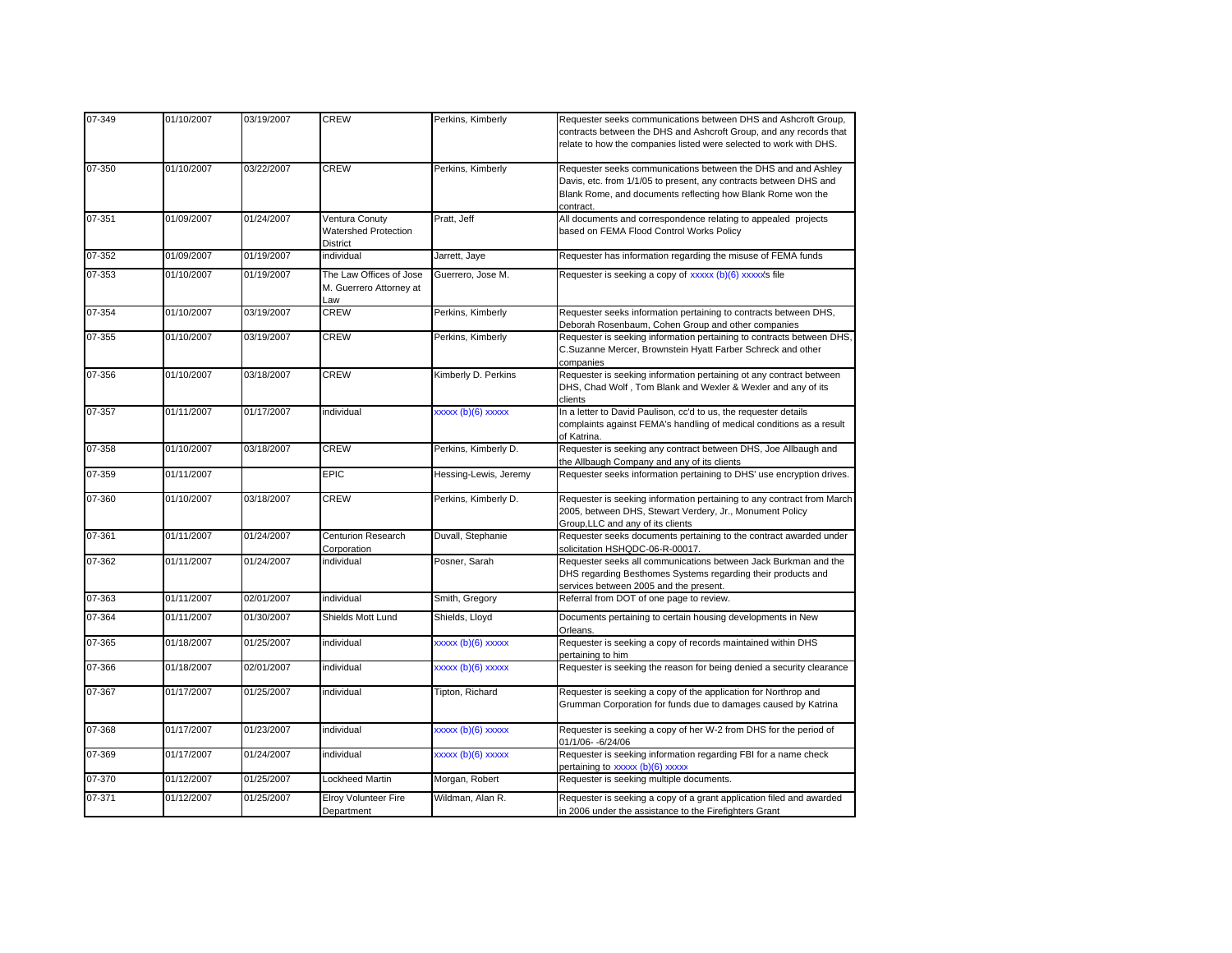| 07-372 | 01/15/2007 | 01/24/2007 | Rodriguez Law Frim                                       | Rodriguez, Maria      | Requester is seeking all documents that the service may have<br>pertaining to<br>xxxxx (b)(6) xxxxx                                                                                                             |
|--------|------------|------------|----------------------------------------------------------|-----------------------|-----------------------------------------------------------------------------------------------------------------------------------------------------------------------------------------------------------------|
| 07-373 | 01/12/2007 | 01/25/2007 | State of New Jersey<br>Office of the Attorney<br>General | Williams, Harley A.   | Requester is seeking records regarding Investcorp Bank B.S.C., and<br>its subsidiaries.                                                                                                                         |
| 07-374 | 01/12/2007 | 01/25/2007 | ndividual                                                | xxxxx (b)(6) xxxxx    | Requester is seeking a copy of the Affidavit that was presented in<br>order to get a warrant to search his apt. and any other doc. that would<br>have given probable cause to search                            |
| 07-375 | 01/16/2007 | 01/24/2007 | GovConnection                                            | Heslin, Davinder Rose | Requester is seeking a copy of Credit Card Holder's names, address,<br>phone# and email address. Names and numbers of contracting officers<br>and map of locations of USSS offices                              |
| 07-376 | 01/16/2007 | 01/25/2007 | individual                                               | Dobson, Jeff          | Requester is seeking information regarding grants, projects, SBIRs,<br>STTRs or other funding w/ Haleakala Research or others.                                                                                  |
| 07-377 | 01/12/2007 |            | ndividual                                                | xxxxx (b)(6) xxxxx    | Requester is seeking a copy of the immigration papers of her Aunt                                                                                                                                               |
| 07-378 | 01/12/2007 | 02/01/2007 | individual                                               | Moore, John           | Requester is seeking the final rule, dated 12/06 titled "Protection of<br>Sensitive Security Information"                                                                                                       |
| 07-379 | 01/12/2007 | 01/25/2007 | individual                                               | xxxxx (b)(6) xxxxx    | Requester is seeking a statement from USCIS which shows his full<br>name, and date of birth, date of naturalization and any other<br>documents relating to him                                                  |
| 07-380 | 01/11/2007 | 01/24/2007 | <b>Tulane University</b>                                 | Galvin, Aaron         | Requestr is seeking a list of professionals who would be willing to aid<br>the city of New Orleans                                                                                                              |
| 07-381 | 01/16/2007 | 01/24/2007 | individual                                               | xxxxx (b)(6) xxxxx    | Requester is seeking verification that he has never obtained a<br>passport nor traveled outside the US                                                                                                          |
| 07-382 | 01/15/2007 | 01/24/2007 | Universal Background<br>Screening, Inc                   | Gross, Jason          | Requester is seeking information in regards to whether or not DHS has<br>criminal records, registered sex offenders, OIG etc. available online                                                                  |
| 07-383 | 01/15/2007 | 01/24/2007 | ndividual                                                | Oliver, Virgil        | Requester is seeking information pertaining to tuition reimbursement<br>or any employee benefits on loan repaymentetc. for TSA employees                                                                        |
| 07-384 | 01/11/2007 | 01/24/2007 | individual                                               | Nelly , Mathon        | Requester is seeking booklets on our actions for a student project                                                                                                                                              |
| 07-385 | 01/17/2007 | 01/25/2007 | ndividual                                                | xxxxx (b)(6) xxxxx    | Requester is seeking all records pertaining to him                                                                                                                                                              |
| 07-386 | 01/17/2007 | 01/25/2007 | individual                                               | xxxxx (b)(6) xxxxx    | Requester is seeking any and all information pertaining to<br>xxxxx (b)(6) xxxxx                                                                                                                                |
| 07-387 | 01/18/2007 | 01/29/2007 | individual                                               | xxxxx (b)(6) xxxxx    | Requester is seeking information regarding access across the<br>Cananda US Border                                                                                                                               |
| 07-388 | 01/19/2007 | 01/24/2007 | Orange County Register                                   | Taxin, Amy            | Requester is seeking statistics on affirmative asylum cases and<br>decisions broken down by asylum offices arounds around the United<br><b>States</b>                                                           |
| 07-389 | 01/19/2007 | 02/01/2007 | Law Offices of Kamran<br>Parandian                       | xxxxx (b)(6) xxxxx    | Requester is seeking information related to denied entry into the US                                                                                                                                            |
| 07-390 | 01/19/2007 | 02/01/2007 | ndividual                                                | Vega-Lassalle, Ivan   | Requester is seeking a copy of "Privacy Impact Assessment for the<br>Automated Targeting System"                                                                                                                |
| 07-391 | 01/19/2007 | 02/08/2007 | University of South<br>Carolina                          | Dunn, Elizabeth       | Requester is seeking the actual risk based scores used to allocate<br>UASI funding in 2006 and the formula to calculate the score                                                                               |
| 07-392 | 01/17/2007 | 02/02/2007 | ndividual                                                | Long, Jill            | Requester is seeking information regarding IT solutions #<br>11CVT703001                                                                                                                                        |
| 07-393 | 01/17/2007 | 02/01/2007 | Edwards Angell Palmer & Green, Brian<br>Dodge L.L.P.     |                       | Requester is seeking records containing information regarding,<br>corruption, crime or illicit activities as conducted by the North Korean<br>gov't or North Korean gov't entities from January 2000 to present |
| 07-394 | 01/17/2007 | 02/01/2007 | <b>Digital Dolphn Supplies</b>                           | Blanding, Alex        | Requester is seeking the purchase cardholder list.                                                                                                                                                              |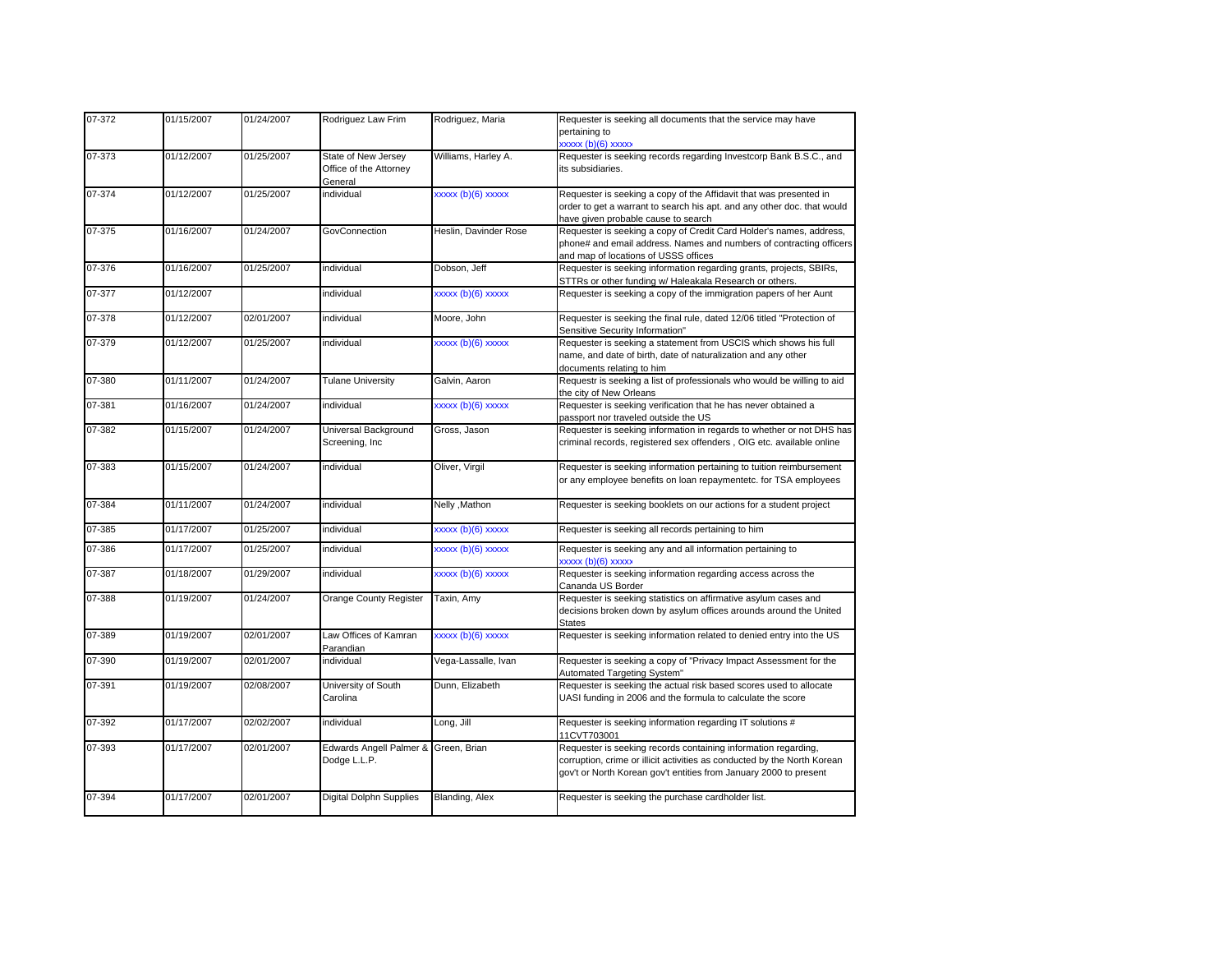| 07-395     | 01/17/2007 | 02/01/2007 | individual                                                      | xxxxx (b)(6) xxxxx  | Requester is seeking information regarding his lost passport and I-94                                                                                         |
|------------|------------|------------|-----------------------------------------------------------------|---------------------|---------------------------------------------------------------------------------------------------------------------------------------------------------------|
| 07-396     | 01/19/2007 | 03/30/2007 | individual                                                      | xxxxx (b)(6) xxxxx  | Requester is seeking information pertaining to personal issues and<br>identity theft                                                                          |
| 07-397     | 01/24/2007 | 02/01/2007 | Thelen Reid Brown<br>Raysman & Steiner LLP                      | Alcitepe, Akin      | Requester is seeking information regarding an asylum applicant, xxxxx<br>$(b)(6)$ xxxxx                                                                       |
| 07-398     | 01/23/2007 | 02/01/2007 | individual                                                      | Luna, Maria         | Requester is seeking records pertaining to<br>xxxxx (b)(6) xxxxx                                                                                              |
| 07-299     | 12/19/2006 | 01/24/2007 | <b>INPUT</b>                                                    | Connelly, Kaitlynn  | Documents regarding contract HSHQDC0600177.                                                                                                                   |
| 07-399     | 01/19/2007 | 02/08/2007 | National Union of<br><b>Protective Services</b><br>Associations | Plummer, Tonya      | Requester is seeking a copy of the Proposal for Security Officers sent<br>out for Crystal Mall 4 located at in Arlington, VA                                  |
| 07-400     | 01/23/2007 | 03/30/2007 | The Denver Post                                                 | Mulkern, Anne       | Requesters is seeking access to copies of all correspondence between<br>DHS and the Hunt Building Company from Jan 1, 2006 through the<br>present             |
| 07-401     | 01/23/2007 | 01/31/2007 | Th Denver Post                                                  | Mulkern, Anne       | Requester is seeking copies of correspondence between DHS and<br>Swift & Company from Jan. 1, 2006 to the present                                             |
| $07 - 402$ | 01/23/2007 |            | The Denver Post                                                 | Mulkern, Anne       | Requester is seeking al corresspondence between DHS and Senators<br>and Representatives from Jan. 1, 2006                                                     |
| 07-403     | 01/23/2007 | 01/31/2007 | The Denver Post                                                 | Mulkern, Anne       | Requester is seeking copies of all corresspondence between DHS and<br>IFCO systems from Jan. 1, 2006 to the present.                                          |
| 07-404     | 01/23/2007 | 02/02/2007 | individual                                                      | Clunie, Tiffany     | Requester is seeking information pertaining to the Patriot Act                                                                                                |
| 07-405     | 01/23/2007 | 02/12/2007 | <b>ACLU</b>                                                     | Rowland, Lee        | Requester is seeking any records between the FBI, DHS and DOD<br>corresponding with NSA and any Joint terrorism task force.                                   |
| 07-406     | 01/23/2007 | 02/06/2007 | Lopez Peterson, PLLC                                            | Peterson, Lopez     | Requester is seeking information pertaining to the citizenship of Arnold<br>Schwarzenegger                                                                    |
| 07-407     | 01/24/2007 | 02/07/2007 | Judicial Watch                                                  | Farrell, Chris      | Requester is seeking information pertaining to communications<br>between DHS and other gov't agencies                                                         |
| 07-408     | 01/24/2007 | 02/06/2007 | individual                                                      | xxxxx (b)(6) xxxxx  | Requester is seeking information regarding his background<br>investigations                                                                                   |
| 07-409     | 01/25/2007 | 02/06/2007 | individual                                                      | xxxxx (b)(6) xxxxx  | Requester is seeking information pertaining to his previous<br>background investigations                                                                      |
| 07-410     | 01/24/2007 | 02/06/2007 | individual                                                      | xxxxx (b)(6) xxxxx  | Requester is seeking information pertaining to information on her<br>previous background checks                                                               |
| 07-411     | 01/24/2007 | 02/06/2007 | individual                                                      | Frazier, Ellen      | Requester is seeking Expense reports for January 2003 through Dec.<br>2004 for Rebecca Contreras/ Rebecca A. Contreras                                        |
| 07-412     | 01/25/2007 | 02/08/2007 | individual                                                      | xxxxx (b)(6) xxxxx  | Requester is seeking information pertaining to him in relation to the<br>ATS.                                                                                 |
| 07-413     | 01/22/2007 | 02/01/2007 | individual                                                      | xxxxx (b)(6) xxxxx  | Requester is seeking information pertaining to his citizenship status                                                                                         |
| 07-414     | 01/25/2007 | 02/01/2007 | individual                                                      | xxxxx (b)(6) xxxxx  | Requester is seeking information regarding her passport                                                                                                       |
| 07-415     | 01/24/2007 | 02/08/2007 | Shields Mott Lund                                               | Shields, Lloyd      | Requester is seeking all records of the construction project performed<br>by the Boh Brothers Construction at the Louis Armstrong New Orleans<br>Intl Airport |
| 07-416     | 01/25/2007 | 04/09/2007 | individual                                                      | xxxxx (b)(6) xxxxx  | Requester is seeking information pertaining to him.                                                                                                           |
| 07-417     | 01/25/2007 | 02/08/2007 | individual                                                      | $xxxxx(b)(6)$ xxxxx | Requester is seeking information regarding the removal of illegal<br>aliens                                                                                   |
| 07-418     | 01/25/2007 | 02/08/2007 | individual                                                      | xxxxx (b)(6) xxxxx  | Requester is seeking copies of records pertaining to E.W.I. detention<br>for agent immigration                                                                |
| 07-419     | 01/25/2007 |            | The Associated Press                                            | Theimer, Sharon     | Requester is seeking information regarding correspondence between<br>DHS and gov't officials                                                                  |
| 07-420     | 01/26/2007 | 04/09/2007 | individual                                                      | xxxxx (b)(6) xxxxx  | Requester is seeking information pertaining to him                                                                                                            |
| $07 - 421$ | 01/26/2007 | 02/08/2007 | <b>Old Dominion University</b>                                  | Ferguson, Kaethe    | Requester is seeking a copy of the proposal for a funded grant under<br>the program- Homeland Security Centers of Exellence                                   |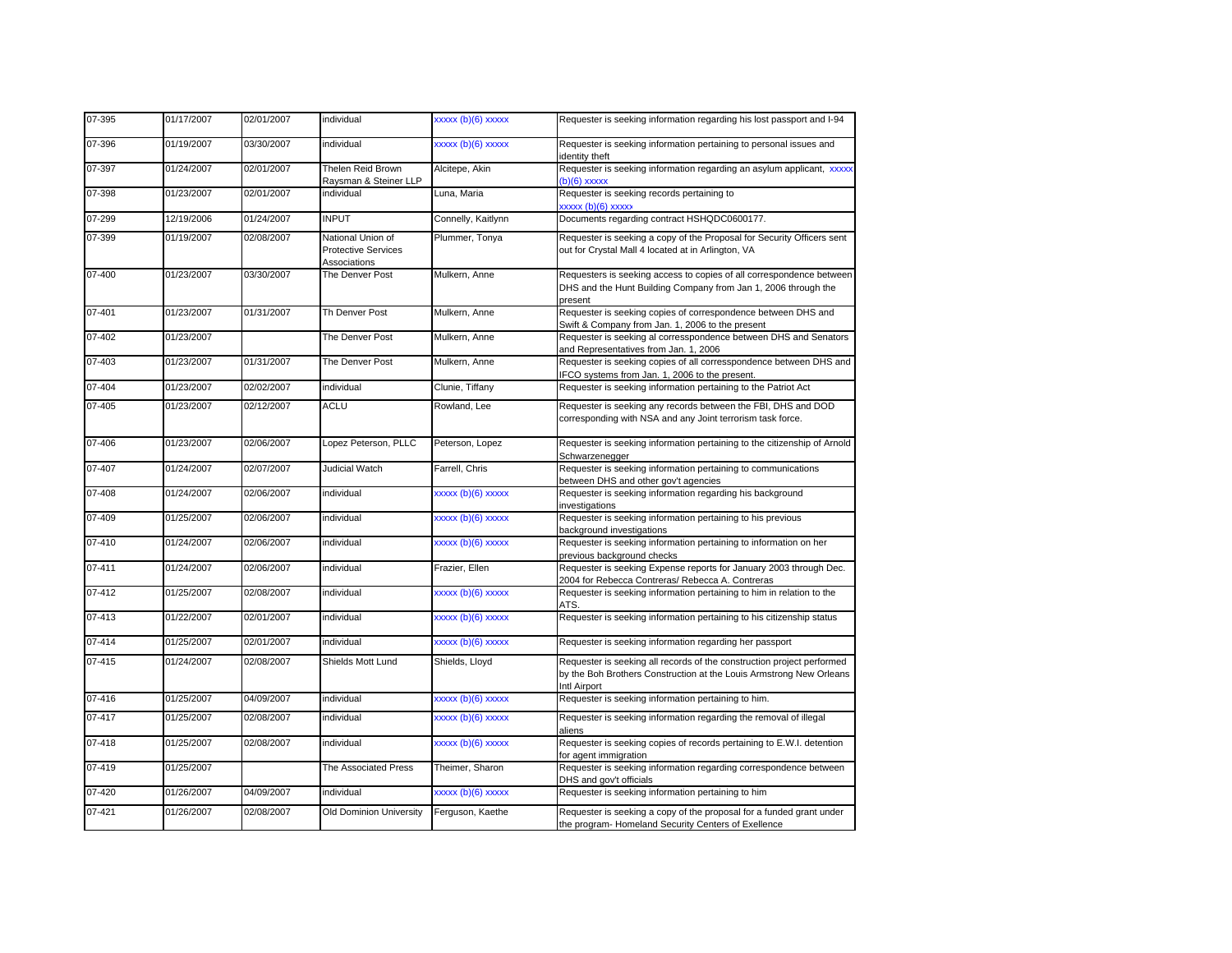| 07-422 | 01/29/2007 | 02/08/2007 | individual                                                        | Schwartz, Steven   | requesting information regarding formal presidential candidate Richard<br>Bosa                                                                                                    |
|--------|------------|------------|-------------------------------------------------------------------|--------------------|-----------------------------------------------------------------------------------------------------------------------------------------------------------------------------------|
| 07-423 | 01/29/2007 | 02/08/2007 | individual                                                        | xxxxx (b)(6) xxxxx | requester is seeking information pertaining to her                                                                                                                                |
| 07-424 | 01/29/2007 | 02/08/2007 | Rodriguez Law Firm                                                | Rodriguez, Maria   | Requester is seeking any and all documents pertaining to<br>xxxxx (b)(6) xxxxx                                                                                                    |
| 07-425 | 01/29/2007 | 02/08/2007 | Rogers Powers &<br>Schwartz LLP                                   | Schwartz, Harvey   | requester is seeking records concerning Cuban citizens held at<br>Guantanamo Bay                                                                                                  |
| 07-426 | 01/29/2007 | 02/08/2007 | Industrial, Technical &<br><b>Professional Emplyoees</b><br>Union | Conley, Dennis     | Requeser is seeking a copy of the Settlement between the Department<br>of Labor and<br>xxxxx(b)(4)xxxxx                                                                           |
| 07-427 | 01/30/2007 | 02/08/2007 | individual                                                        | Warren, Patrick    | Requester is seeking a copy of SF-311                                                                                                                                             |
| 07-428 | 01/30/2007 | 04/09/2007 | individual                                                        | Schiavoni, Robert  | Requester is seeking information pertaining to a pilot program of<br>Pilgrim's Pride Corporation in cooperation with DHS and SSA                                                  |
| 07-429 | 01/30/2007 | 02/08/2007 | Rodriguez Law Firm                                                | Rodriguez, Maria   | Requester is seeking information pertaining to<br>xxxxx (b)(6) xxxxx                                                                                                              |
| 07-430 | 01/29/2007 | 02/08/2007 | individual                                                        | xxxxx (b)(6) xxxxx | Requester is seeking a copy of the Natrulization papers for his<br>deceased father<br>xxxxx (b)(6) xxxxx                                                                          |
| 07-431 | 01/29/2007 | 02/08/2007 | individual                                                        | xxxxx (b)(6) xxxxx | Requester is seeking a Passenger Indentication Form for<br>xxxxx (b)(6) xxxxx                                                                                                     |
| 07-432 | 01/30/2007 | 02/12/2007 | Conde Nast Portfolio                                              | Eichenwald, Kurt   | Requester is seeking documents pertaining to Maher Arar                                                                                                                           |
| 07-433 | 01/30/2007 | 02/08/2007 | individual                                                        | xxxxx (b)(6) xxxxx | Requester is seeking a copy of a certificate of citizenship<br>xxxxx (b)(6) xxxxx                                                                                                 |
| 07-435 | 01/31/2007 |            | The Washington Post                                               | Hsu, Spencer       | Requester is seeking a copy of the FOIA request log between Jan1,<br>2005 and Jan31, 2007                                                                                         |
| 07-436 | 01/31/2007 | 02/08/2007 | Cogress House of<br>Representatives                               | Poe, Ted           | Requester is seeking any and all information regarding details of a<br>relationship between a US Border Patrol Agent and a Mexican<br>National                                    |
| 07-437 | 01/31/2007 | 02/08/2007 | individual                                                        | xxxxx (b)(6) xxxxx | Requester is seeking all records pertaining to him                                                                                                                                |
| 07-438 | 01/31/2007 | 02/08/2007 | individual                                                        | xxxxx (b)(6) xxxxx | Requester is seeking records pertaining to him                                                                                                                                    |
| 07-439 | 01/30/2007 |            | The National Security<br>Archive                                  | Nielsen, Catherine | Requster is seeking copies of DHS' ten oldest open or pending FOIA<br>requests currently being processed or held pending coordination with<br>other agencies                      |
| 07-440 | 01/30/2007 | 02/08/2007 | individual                                                        | Richelson, Jeffrey | Requester is seeking any slides or written text used by Maureen<br>McCarthy in her Dec. 13, 2006 presentation                                                                     |
| 07-441 | 02/02/2007 | 02/15/2007 | sae productions                                                   | Emerson, Steven    | Requester is seeking copies of "Introduction to Arab American and<br>Muslim American Cultures Course for DHS Personnel" and "The First<br>Three to Five Seconds". training videos |
| 07-442 | 02/02/2007 | 02/15/2007 | individual                                                        | Ravnitzky, Michael | Requester is seeking copies of the USCIS FOIA Centralization Project<br>Proposal, proposed in July 2001 and approved in 2002                                                      |
| 07-443 | 02/05/2007 | 04/16/2007 | individual                                                        | xxxxx (b)(6) xxxxx | Requester is seeking information pertaining to him                                                                                                                                |
| 07-444 | 02/05/2007 | 02/16/2007 | individual                                                        | xxxxx (b)(6) xxxxx | Requester is seeking any and all surveillance records pertaining to her                                                                                                           |
| 07-445 | 02/05/2007 | 02/15/2007 | individual                                                        | xxxxx (b)(6) xxxxx | Requester is seeking information pertaining to his customs records                                                                                                                |
| 07-446 | 02/05/2007 | 02/15/2007 | individual                                                        | Anderson, Todd     | Requester is seeking information regarding the position of<br>xxxxx (b)(6) xxxxx in regards to his behavior                                                                       |
| 07-447 | 02/05/2007 | 02/15/2007 | individual                                                        | xxxxx (b)(6) xxxxx | Requester is seeking information relating to her pertaining to the<br><b>Automated Targeting System</b>                                                                           |
| 07-448 | 02/05/2007 | 02/15/2007 | The A.D.I.L.A. Law Group Ebrahimian, Armineh                      |                    | Requester is seeking records pertaining to xxxxx (b)(6) xxxxx                                                                                                                     |
| 07-449 | 02/01/2007 | 02/15/2007 | Jones Walker                                                      | Webre, Amanda      | Requester is seeking information pertaining to communications<br>between FEMA and USCG and GSA or Shaw Environmental, Inc.                                                        |
|        |            |            |                                                                   |                    |                                                                                                                                                                                   |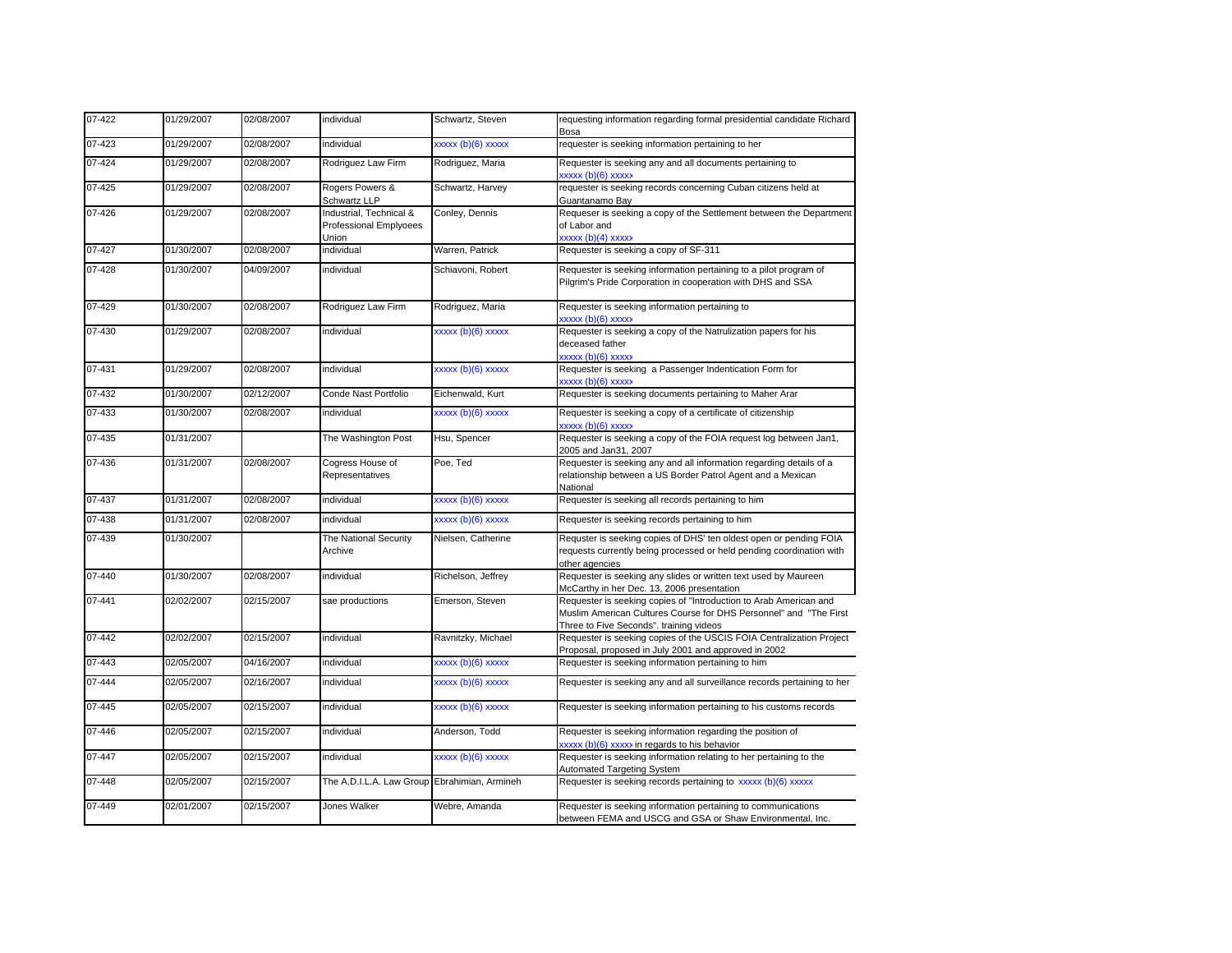| 07-450     | 02/02/2007 | 02/15/2007 | FedSources                                | Steponkus, Elizabeth   | Requester is seeking information regarding task order #<br>HSHQDC06J00469- General Dynamics                                                                                                    |
|------------|------------|------------|-------------------------------------------|------------------------|------------------------------------------------------------------------------------------------------------------------------------------------------------------------------------------------|
| $07 - 451$ | 02/06/2007 | 02/15/2007 | GovPlace                                  | Jarrar, Fadi           | Requester is seeking information regarding 3 BPA's the Department<br>has in place                                                                                                              |
| 07-452     | 02/06/2007 | 04/16/2007 | Freedom InfoSource                        | Penland, Jason         | Requester is seeking documents related to the Port Isabel Detention<br>Center                                                                                                                  |
| 07-453     | 02/08/2007 | 02/15/2007 | individual                                | Wilson, Jeff           | Requester is seeking information regarding which company, in Region<br>5, currently holds the contract for armed guard services working in<br>social security offices and other federal spaces |
| 07-454     | 02/05/2007 | 02/15/2007 | Zayas Hendrick<br>Mediaworks LLC          | <b>Hendrick Thomas</b> | Requester is seeking copies of contracts awarded in 2005 under<br>NAICS codes: 512110, 711510, 512191                                                                                          |
| 07-455     | 02/05/2007 | 02/22/2007 | individual                                | Padilha, Claudio       | Requester is seeking statistical information pertaining to aspects of<br>foreign -born population within the state of Idaho.                                                                   |
| 07-456     | 02/07/2007 | 02/15/2007 | individual                                | Arredondo, Guillermo   | Requester is seeking a copy of the report DHS sends to Congress<br>regarding <sub>temporar</sub> y worker visas                                                                                |
| $07 - 457$ | 02/06/2007 | 02/15/2007 | Basestystems                              | Berry, Joe             | Requester is seeking the IDIQ Contract Number for the SBI Net award<br>Boeing Company announced in September 2006                                                                              |
| 07-458     | 02/06/2007 | 02/15/2007 | individual                                | xxxxx (b)(6) xxxxx     | Requester is seeking documents regarding the 12/26/06<br>announcement of Group Supervisor Selections for Immigration and<br>Custom Enforcement, Office of Investigations                       |
| 07-459     | 02/08/2007 | 02/15/2007 | Robins, Kaplan, Miller &<br>Ciresi LLP    | Bray, Sarah            | Requester is seeking information pertaining to Federal Immigration<br>Detainees held in Ramsey County, Minnesota                                                                               |
| 07-460     | 02/08/2007 | 02/22/2007 | individual                                | Brown, Robert          | Requester is seeking a copy of a memo pertaining to books and<br>material from "Our-Us-Salam" a company that supports terrorism                                                                |
| 07-461     | 02/08/2007 | 02/15/2007 | Abate & Preuss                            | Abate, Camille         | Requester is seeking personal records for xxxx(b))(6)xxxx                                                                                                                                      |
| $07 - 462$ | 02/08/2007 | 02/15/2007 | individual                                | Peterson, Dana         | Requester is seeking copy of a contract between ICE and Ree's<br><b>Contract Services</b>                                                                                                      |
| 07-463     | 02/08/2007 | 02/15/2007 | AJT & associates                          | Davis, Scott           | Requester is seeking a copy of current contracts or expenditures for<br>Portable Toilets at the Nogales, AZ region for the US Border Patrol                                                    |
| 07-464     | 02/08/2007 | 02/15/2007 | <b>INPUT</b>                              | Thayer, Bruce          | Requester is seeking all EAGLE contracts specifically vendor labor<br>categories and labor rates for the awarded contracts                                                                     |
| 07-465     | 02/08/2007 | 04/16/2007 | xxxx(b)(4)xxxx                            | xxxxx (b)(6) xxxxx     | Requester is seeking information pertaining to him being stopped<br>frequently at check points                                                                                                 |
| 07-466     | 02/08/2007 | 02/15/2007 | Fox 23 News                               | Bennett, Sarah         | Requester is seeking records describing what individuals and/or<br>companies FEMA is awarding contracts to for work to be done in OK<br>as it pertains to damage caused by snow in January     |
| 07-467     | 02/08/2007 | 02/15/2007 | Law Office of David L.<br><b>Botsford</b> | Botsford, David        | Requester is seeking a copy of the redacted version of the 77 page<br>"DHS, OIG, Report of Investigation on xxxx(b)(6);(b)(7)(C)xxxx &<br>xxxx(b)(6); (b)(7)(C)xxxx                            |
| 07-468     | 02/14/2007 | 02/22/2007 | individual                                | xxxxx (b)(6) xxxxx     | The requester is seeking information pertaining to him                                                                                                                                         |
| 07-469     | 02/15/2007 | 02/23/2007 | individual                                | xxxxx (b)(6) xxxxx     | Requester is seeking information regarding the vacancies he has<br>applied for in the past                                                                                                     |
| 07-470     | 02/15/2007 | 02/22/2007 | individual                                | xxxxx (b)(6) xxxxx     | Requester is seeking information regarding the results of a job<br>vacancy                                                                                                                     |
| 07-471     | 02/08/2007 | 02/22/2007 | CoreStreet Ltd.                           | Duhaime, Scott         | Requester is seeking a list of DHS grants issued in 2005 and 2006                                                                                                                              |
| $07 - 472$ | 02/12/2007 | 02/22/2007 | FedSources                                | Uppalli, Rajitha       | Requester is seeking documents pertaining to contract<br>#HSHQDC05R00001                                                                                                                       |
| 07-473     | 02/12/2007 | 03/29/2007 | <b>ABC News</b>                           | Date, Jack             | Requester is seeking records pertaining to Saddam Hussein                                                                                                                                      |
| $07 - 474$ | 02/12/2007 | 02/22/2007 | individual                                | Santos, Rose           | Requester is seeking information regarding BPA GS00T02ACA2582                                                                                                                                  |
| 07-475     | 02/12/2007 | 03/02/2007 | Jones Walker                              | Leitzelar,Luis         | Requester is seeking record pertaining to a fire resulting in chemical<br>rein Westlake, Louisiana                                                                                             |
|            |            |            |                                           |                        |                                                                                                                                                                                                |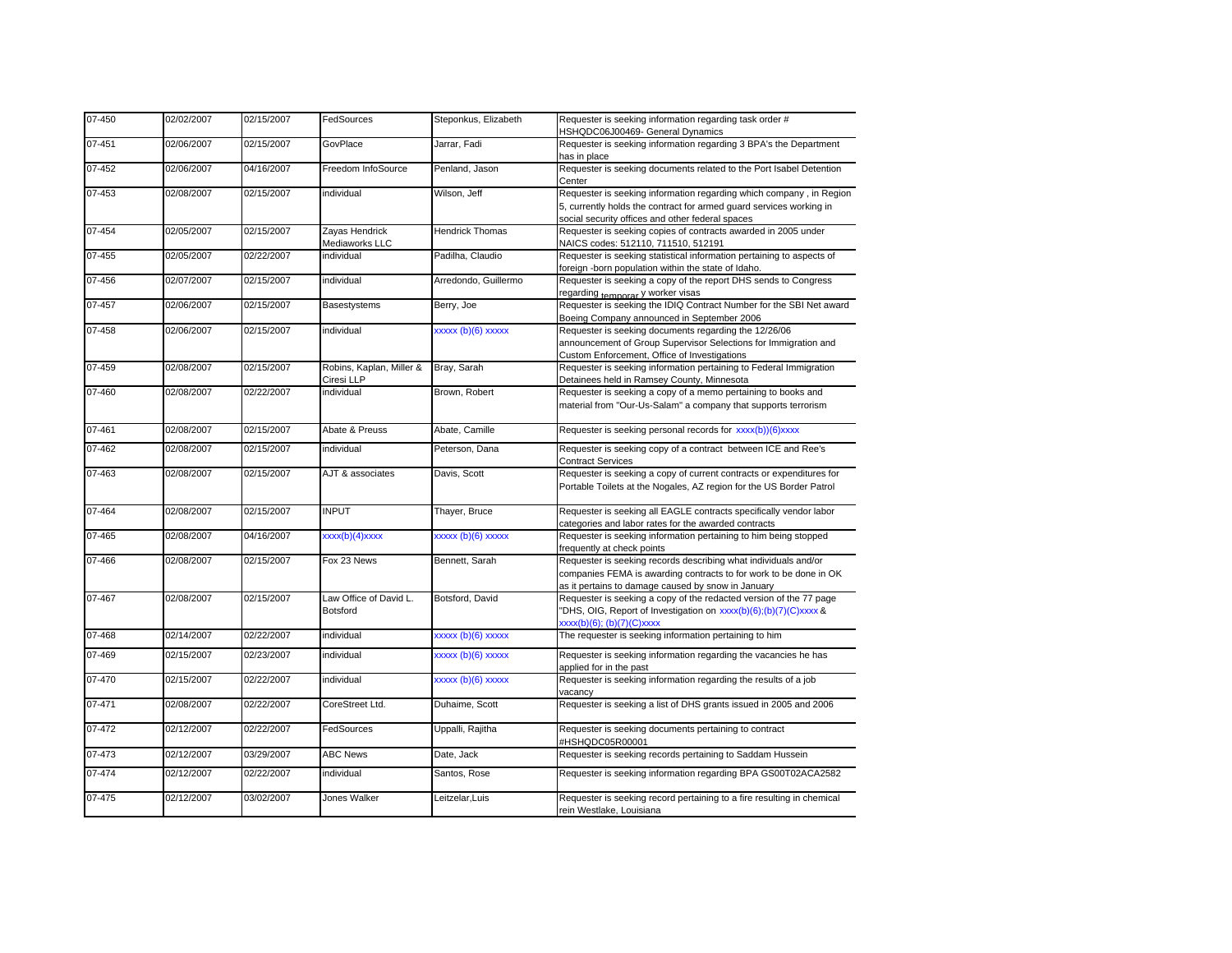| 07-476 | 02/13/2007 | 02/22/2007 | The Orange County<br>Register                                                               | Taxin, Amy         | Requester is seeking information pertaining to the demographic break<br>down by asylum office for 2004 and 2005                                         |
|--------|------------|------------|---------------------------------------------------------------------------------------------|--------------------|---------------------------------------------------------------------------------------------------------------------------------------------------------|
| 07-477 | 02/12/2007 | 02/22/2007 | individual                                                                                  | Colman, Paul       | Requester is seeking a copy of Dept. of Labor Certification disclosure<br>data for E-file and fax application submissions for certain visa types        |
| 07-478 | 02/14/2007 | 04/10/2007 | individual                                                                                  | Russo, Robert      | Requester is seeking information regarding any and all records<br>between DHS and specific U.S. Senators, Former Govn'rs, Former<br>Mayor and a General |
| 07-479 | 02/15/2007 | 02/22/2007 | Holland + Knight                                                                            | Hayes, Delia       | Requester is seeking information pertaining to foreign travel by<br>$xxxx(b)(6)xxxx$ and $xxx(b)(6)xxxx$                                                |
| 07-480 | 02/13/2007 | 02/22/2007 | individual                                                                                  | Jones, Latia       | Requester is seeking a copy of an investigative report by SA<br>xxxx(b)(6)xxxx of DHS' Federal Protective Services                                      |
| 07-481 | 02/14/2007 | 02/22/2007 | Data Security                                                                               | Inman, Lisa        | Requester is seeking a copy of a telephone directory, base guide and<br>organizational charts                                                           |
| 07-482 | 02/15/2007 | 02/22/2007 | <b>Greenberg Traurig</b>                                                                    | Terry, Jana        | Requester is seeking any and all records related to xxxx(b)(6)xxxx                                                                                      |
| 07-483 | 02/15/2007 | 02/22/2007 | individual                                                                                  | xxxxx (b)(6) xxxxx | Requester is seeking all records pertaining to him                                                                                                      |
| 07-484 | 02/14/2007 | 04/23/2007 | <b>Federal Community</b><br>Defender Office for the<br>Eastern District of<br>Pennsylvania  | Nolas, Billy       | Requester is seeking records pertaining to xxxxx (b)(6) xxxxx                                                                                           |
| 07-485 | 02/15/2007 | 04/23/2007 | <b>Federal Community</b><br>Defender Office for the<br>Eastern District of<br>Pennsylvania  | Nolas, Billy       | Requester is seeking records pertaining to xxxxx (b)(6) xxxxx                                                                                           |
| 07-486 | 02/15/2007 | 04/23/2007 | Federal community<br>Defender Office for the<br>Eastern District of<br>Pennsylvania         | Nolas, Billy       | Requester is seeking records pertaining to xxxxx (b)(6) xxxxx                                                                                           |
| 07-487 | 02/15/2007 | 04/23/2007 | <b>Federal Community</b><br>Defender Office for the<br>Eastern District of<br>Pennsylvania  | Nolas, Billy       | Requester is seeking records pertaining to xxxxx (b)(6) xxxxx                                                                                           |
| 07-488 | 02/15/2007 | 04/23/2007 | <b>Federal Community</b><br>Defenders Office for the<br>Eastern District of<br>Pennsylvania | Nolas, Billy       | Requester is seeking records pertaining to xxxxx (b)(6) xxxxx                                                                                           |
| 07-489 | 02/15/2007 | 02/22/2007 | individual                                                                                  | Livingston, Frank  | requester is seeking a list of policies and standard operating<br>procedures for CBP                                                                    |
| 07-490 | 02/15/2007 | 02/22/2007 | individual                                                                                  | xxxxx (b)(6) xxxxx | Requester is seeking copies of a Nacara petition                                                                                                        |
| 07-491 | 02/15/2007 | 04/23/2007 | individual                                                                                  | xxxxx (b)(6) xxxxx | Requester is seeking a copy of the DD-250s and all associated<br>documents for the 8 123s and the NSCs                                                  |
| 07-492 | 02/16/2007 | 03/19/2007 | National Security Archive Nielson, Catherine                                                |                    | Requester is seeking information regarding FOIA requests processed<br>for each fiscal year 1998-2006                                                    |
| 07-493 | 02/21/2007 | 03/05/2007 | <b>INPUT</b>                                                                                | Jones, Monica      | Requester is seeking documents regarding contract<br>#HSHQDC05R009 the ADVANCED SPECTROSCOPIC PROGRAM<br>requirement                                    |
| 07-494 | 02/21/2007 | 02/26/2007 | <b>Best Buy Government</b><br>and Education                                                 | Raden, Jack        | Requester is seeking a copy of the central list of purchase card<br>holders                                                                             |
| 07-495 | 02/09/2007 | 03/02/2007 | individual                                                                                  | xxxxx (b)(6) xxxxx | Requester is seeking a copy of the Immigration Judge's final decision<br>order                                                                          |
| 07-496 | 02/14/2007 | 03/02/2007 | Sturgill, Tuner, Barker &<br>Moloney, PLLC                                                  | Schaefer, Justin   | Requester is seeking documents relating to a property located at<br>xxxx(b)(6)xxxx, Scott County, Georgetown, Kentucky 40324                            |
| 07-497 | 02/12/2007 | 03/02/2007 | individual                                                                                  | xxxxx (b)(6) xxxxx | Requester is seeking information regarding her clearance                                                                                                |
| 07-498 | 02/16/2007 | 03/02/2007 | <b>CBS News</b>                                                                             | Strickler, Laura   | Requester is seeking a copy of the most recent Financial Disclosure<br>Repot of DHS' Rear Admiral Jay M. Cohen                                          |
|        |            |            |                                                                                             |                    |                                                                                                                                                         |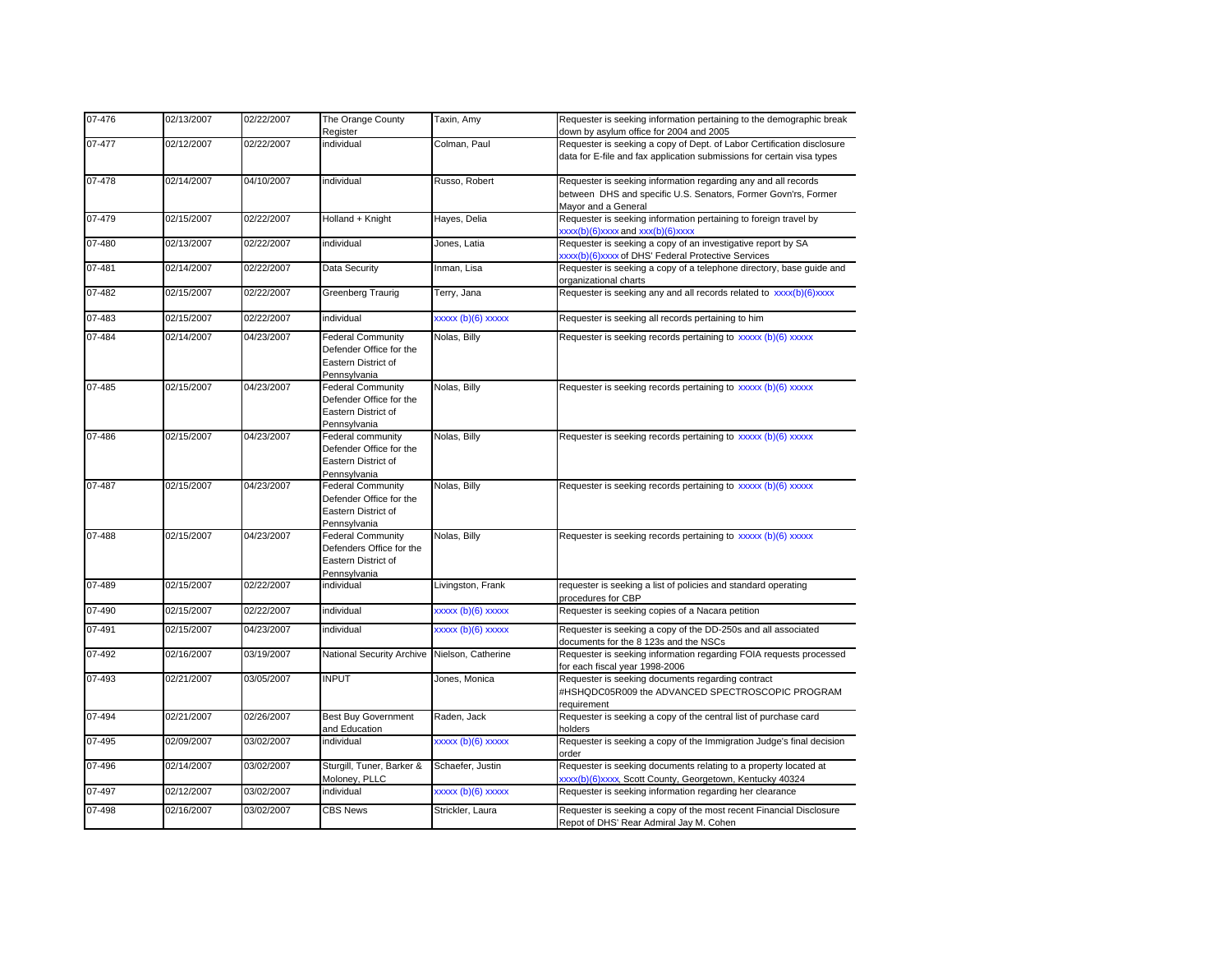| 07-499     | 02/15/2007 | 03/02/2007 | <b>INPUT</b>                                               | Thayer, Bruce        | Requester is seeking documents for several contracts                                                                                                             |
|------------|------------|------------|------------------------------------------------------------|----------------------|------------------------------------------------------------------------------------------------------------------------------------------------------------------|
| 07-500     | 02/20/2007 | 03/02/2007 | <b>INPUT</b>                                               | Jones, Monica        | Requester is seeking documents regarding contract awarded to SAIC<br>under Solicitation RFQ 74801, the MOBIS requirement                                         |
| 07-501     | 02/16/2007 | 03/02/2007 | Rodriguez Law Firm                                         | Rodriguez, Maria     | Requester is seeking any and all documents pertaining to File No. A<br>$xxx(b)(6)$ xxx                                                                           |
| 07-502     | 02/16/2007 | 03/02/2007 | Lever & Stolzenberg                                        | Stolzenberg, Howard  | Requester is seeking documents pertaining to xxxx(b)(6)xxxx                                                                                                      |
| 07-503     | 02/16/2007 | 03/02/2007 | individual                                                 | Norling, Amber       | Requester is seeking a copy of a report released on Nov. 16, 2007,<br>signed by DHS IG Richard Skinner regarding Federal Transportation<br>officials             |
| 07-504     | 02/16/2007 | 03/02/2007 | individual                                                 | xxxxx (b)(6) xxxxx   | Requester is seeking a copy of her U.S. Certificate of Naturalization                                                                                            |
| 07-505     | 02/16/2007 | 05/02/2007 | individual                                                 | xxxxx (b)(6) xxxxx   | Requester is seeking records pertaining to her                                                                                                                   |
| 07-506     | 02/20/2007 |            | individual                                                 | Smock, Jeff          | Requester is seeking all correspondence within DHS Preparedness<br>directorate, Disclosure office between Sep. 1, 2006 to the present                            |
| 07-507     | 02/16/2007 | 03/02/2007 | individual                                                 | xxxxx (b)(6) xxxxx   | Requester is making a report regarding a person's illegal citizenship                                                                                            |
| 07-508     | 02/21/2007 | 03/02/2007 | individual                                                 | Somers, Melissa      | Requester is seeking all applications filed with USCIS pertaining to<br>$xxx(b)(6)$ xxxx                                                                         |
| 07-509     | 02/20/2007 | 03/02/2007 | individual                                                 | $xxxxx(b)(6)$ xxxxx  | Requester is seeking documents pertaining to their family members<br>and their companies                                                                         |
| 07-510     | 02/22/2007 | 04/30/2007 | <b>EPIC</b>                                                | Roschke, Guilherme   | Requester is seeking records from Exec Sec Information access and<br>sharing agreements submitted to the Exec Sec                                                |
| $07 - 511$ | 02/22/2007 | 02/28/2007 | individual                                                 | Jellinek, Diana      | Requester is seeking a DHS instructional video titled "Colorado<br>Project"                                                                                      |
| 07-512     | 02/22/2007 | 03/02/2007 | individual                                                 | Selby, Scott         | Requester is seeking all documents pertaining to what is commonly<br>referred to as the Reebok case                                                              |
| 07-513     | 02/22/2007 | 03/02/2007 | Wilson, Elser, Moskowitz.<br>Edelman & Dicker LLP          | Ramsey, Elizabeth    | requester is seeking records pertaining to xxxxx (b)(6) xxxxx                                                                                                    |
| 07-514     | 02/22/2007 | 05/02/2007 | individual                                                 | xxxxx (b)(6) xxxxx   | Requester is seeking information pertaining to her                                                                                                               |
| $07 - 515$ | 02/22/2007 | 03/02/2007 | Newhouse News Service                                      | Reilly, Sean         | Requester is seeking records pertaining to contract # HSFEHQ-050D-<br>4331( Order No. HSFEHQ-050J-0003                                                           |
| 07-516     | 02/22/2007 | 03/05/2007 | Industrial, Technical &<br>Professional Employees<br>Union | Guillebeaux, Lynette | Requester is seeking Security Consulting Group, Inc. Oak Ridge, TN<br>contract with FPS/ State of South Carolina; for Sep. 30, 2006 through<br>Sep. 29, 2007     |
| 07-517     | 02/21/2007 | 03/02/2007 | <b>FOIA Group</b>                                          | Santos, Rose         | Requester is seeking documents relating to two DHS contracts for<br>border protection called "Nexus" and "Sentri"                                                |
| 07-518     | 02/22/2007 | 03/02/2007 | individual                                                 | xxxxx (b)(6) xxxxx   | Requester is seeking the procedure to file a claim against DHS under<br>the Federal Torts Claim Act                                                              |
| 07-519     | 02/23/2007 | 03/23/2007 | FedSources                                                 | Miller, Kelly        | Requester is seeking task orders action regarding HSHQDC-06-D-<br>00010 through HSHQDC06-d-00015                                                                 |
| 07-520     | 02/21/2007 | 03/09/2007 | Tower Insurance<br>Services, Inc.                          | Manlove, Carol       | Requester is seeking a list of all Border Patrol employees and their<br>addresses                                                                                |
| 07-521     | 02/22/2007 | 05/25/2007 | Colbaugh & Heinsheimer<br>Consulting, Inc.                 | Kurrasch, Ellie      | Requester is seeking a copy of the memorandum of agreement signed<br>between Avi Dichter and Michael Chertoff on Feb. 7, 2007                                    |
| 07-522     | 02/26/2007 | 05/03/2007 | individual                                                 | xxxxx (b)(6) xxxxx   | Requester is seeking records pertaining to him getting checked at the<br>airport                                                                                 |
| 07-523     | 02/26/2007 | 02/27/2007 | individual                                                 | Fernandez, Valeria   | Requester is seeking a copy of a Memorandum of Understanding<br>entered between the Office of Sherriff xxxx(b)(6)xxxx and Immigration<br>and Customs Enforcement |
| 07-524     | 02/27/2007 | 03/08/2007 | individual                                                 | xxxxx (b)(6) xxxxx   | Requester is seeking information pertaining to him regarding issues<br>with flights                                                                              |
| 07-525     | 02/27/2007 | 03/08/2007 | Rodriguez Law Firm                                         | Rodriguez, Maria     | Requester is seeking any and all documents regarding xxxx(b)(6)xxxx                                                                                              |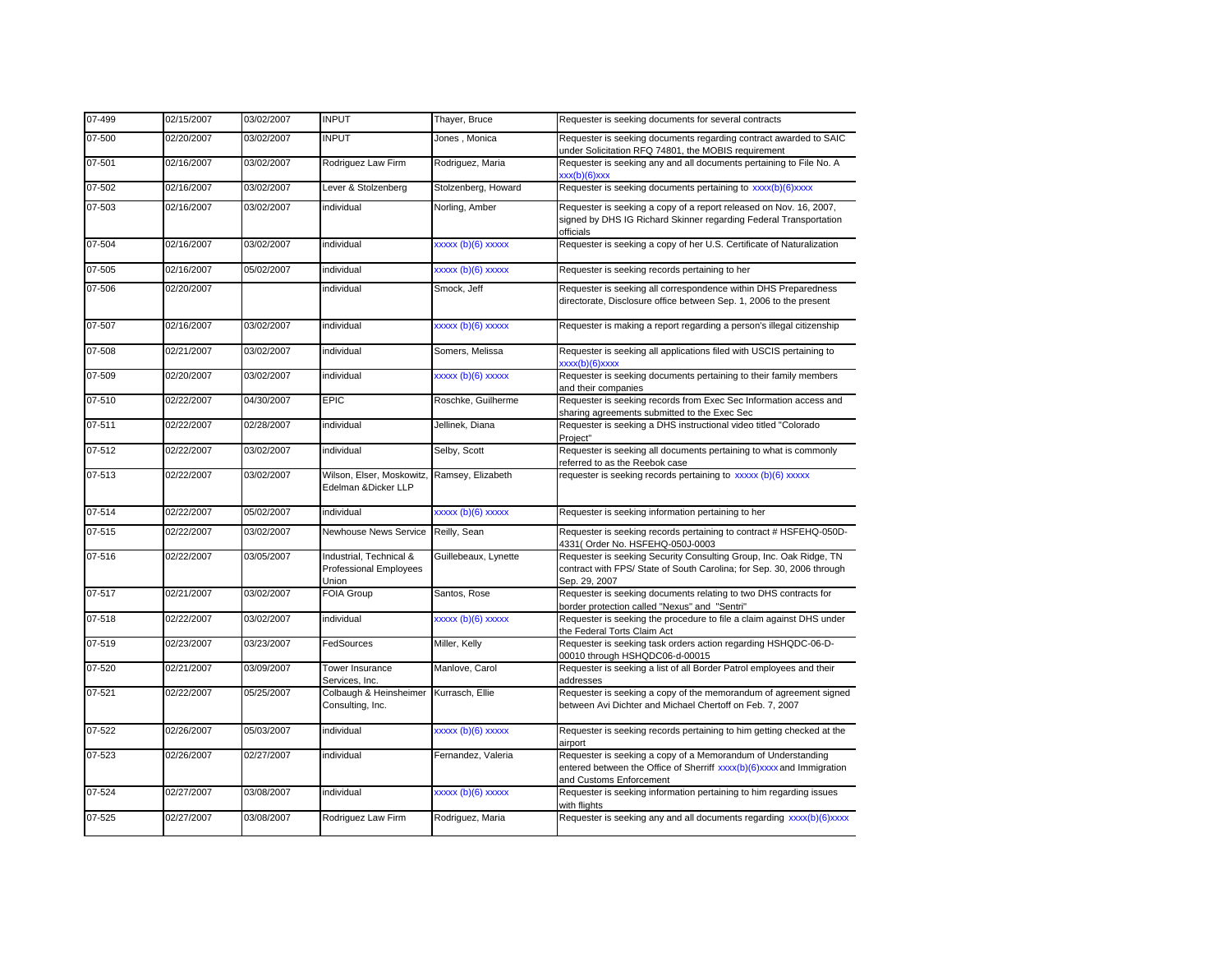| 07-526 | 02/27/2007 | 03/08/2007 | Loyola University New<br>Orleans               | Rush, Jennifer     | Requester is seeking documents regarding xxxx(b)(6)xxxx's<br>association to FEMA                                                                                 |
|--------|------------|------------|------------------------------------------------|--------------------|------------------------------------------------------------------------------------------------------------------------------------------------------------------|
| 07-527 | 02/27/2007 | 03/08/2007 | individual                                     | Stewart, Cullen    | Requester is seeking information regarding FEMA contracts issued to<br>the State of Mississippi for relief from Hurricane Katrina                                |
| 07-528 | 02/27/2007 | 05/08/2007 | individual                                     | Jones, Jeffrey     | Requester is seeking a copy of an interview performed by investigator<br>$xxxx(b)(6)xxxx with xxxx(b)(6)xxxxx$                                                   |
| 07-529 | 02/27/2007 | 03/15/2007 | The 9/11 Working Group                         | Ryan, Kevin        | Requester is seeking information pertaining to exercises involving<br>highjacked aircraft                                                                        |
| 07-530 | 02/27/2007 | 03/08/2007 | Depres, Schwartz &<br>Geoghegan                | Nguyen, Carol      | Requester is seeking bargain agreements and wage determinations<br>regarding contract GS05P03GCD0001-FSC 84, SIN 246-54: 4-State<br><b>Svcs</b>                  |
| 07-531 | 02/28/2007 | 05/08/2007 | The National Security<br>Archive               | Kornbluh, Peter    | Requester is seeking documents related to the preparations for two<br>meetings regarding Cuba contingency plans                                                  |
| 07-532 | 02/27/2007 | 03/22/2007 | individual                                     | xxxxx (b)(6) xxxxx | Letter regarding personal issues with a Visa application                                                                                                         |
| 07-533 | 02/28/2007 |            | CREW                                           | Sloan, Melanie     | Requester is seeking records pertaining to the Dept. of State's<br>response to Hurricane Katrina                                                                 |
| 07-534 | 03/01/2007 | 03/15/2007 | Digitaltide                                    | Turner, James      | Requester is seeking records on CAPCO/ Agency Classification<br>Marking register                                                                                 |
| 07-535 | 02/28/2007 |            | individual                                     | Richelson, Jeffrey | Requester is seeking any MOU's or MOA's between DHS and the FBI<br>regarding nuclear/ radiological detection                                                     |
| 07-536 | 03/01/2007 | 03/08/2007 | <b>TKC Aerospace</b>                           | Boyle, Sam         | Requester is seeking documents regarding TCKA                                                                                                                    |
| 07-537 | 03/01/2007 | 03/08/2007 | <b>TKC Aerospace</b>                           | Boyle, Sam         | Requester is seeking information regarding Deepwater Project contract<br>award docs for DTCG23-02-C-2DW001                                                       |
| 07-538 | 03/01/2007 | 03/08/2007 | individual                                     | xxxxx (b)(6) xxxxx | Requester is seeking information regarding his certified Naturalization<br>Certificate                                                                           |
| 07-539 | 03/01/2007 | 03/08/2007 | Alston & Bird LLP                              | Fee, Jonathan      | Requester is seeking entry and exit record for xxxx(b)(6)xxxx                                                                                                    |
| 07-540 | 03/01/2007 | 03/08/2007 | Law Offices of Sue Y.<br>Moulliet              | Moulliet, Sue      | Requester is seeking information regarding a raid on xxxx(b)(4)xxxx,<br>Inc.                                                                                     |
| 07-541 | 03/01/2007 | 03/08/2007 | Jerrigan, Estress, Rankin<br>McLeod & Thompson | Kerrigan, Robert   | Requester is seeking all records pertaining to grants and payments<br>made to the Florida Bar for the past five years                                            |
| 07-542 | 03/01/2007 | 03/08/2007 | <b>CBS News</b>                                | Osman, Jim         | Requester is seeking all grants awarded under the DHS Grant<br>program to Delaware, NJ and Pennsylvania from 2003 to present                                     |
| 07-543 | 03/01/2007 | 03/08/2007 | San Antonio Current                            | Dailey, Keli       | Requester is seeking information regarding an inventory of the<br>proposed or current surveillance technology used at the U.S. /Mexico<br>border                 |
| 07-544 | 03/01/2007 | 05/08/2007 | individual                                     | xxxxx (b)(6) xxxxx | Requester is seeking any records regarding xxxx(b)(6)xxxx                                                                                                        |
| 07-545 | 03/01/2007 | 03/08/2007 | individual                                     | xxxxx (b)(6) xxxxx | Requester is seeking a blank application of a Birth Certificate                                                                                                  |
| 07-546 | 03/02/2007 | 03/16/2007 | The Washington Post                            | Warrick, Joby      | Requester is seeking report, studies analyses and recommendations<br>related to New Orleans' preparedness for a major hurricane event btwn<br>Sep. 90 and Sep.05 |
| 07-547 | 03/01/2007 | 03/16/2007 | <b>Dallas News</b>                             | Jones, Gregg       | Requester is seeking documents related to preparedness drills for<br>Hurricanes Zebra, Pam and Katrina                                                           |
| 07-548 | 03/02/2007 | 03/16/2007 | The Associated Press-<br>Washington            | Margasack, Larry   | Requester is seeking communication btwn the Corps and DOD, FEMA<br>and DHS regarding the New Orleans Levee area btwn Aug. 24,05<br>and Aug. 28, 05               |
| 07-549 | 03/01/2007 | 03/16/2007 | The Washington Post                            | Grunwald, Michael  | Requester is seeking information regarding USACE's preparedness<br>pertaining to Hurricane Katrina                                                               |
| 07-550 | 03/01/2007 | 03/16/2007 | The Times-Picayune                             | Schleifstein, Mark | Requester is seeking personal information of engineers/ contractors<br>that worked on the construction of the levee                                              |
|        |            |            |                                                |                    |                                                                                                                                                                  |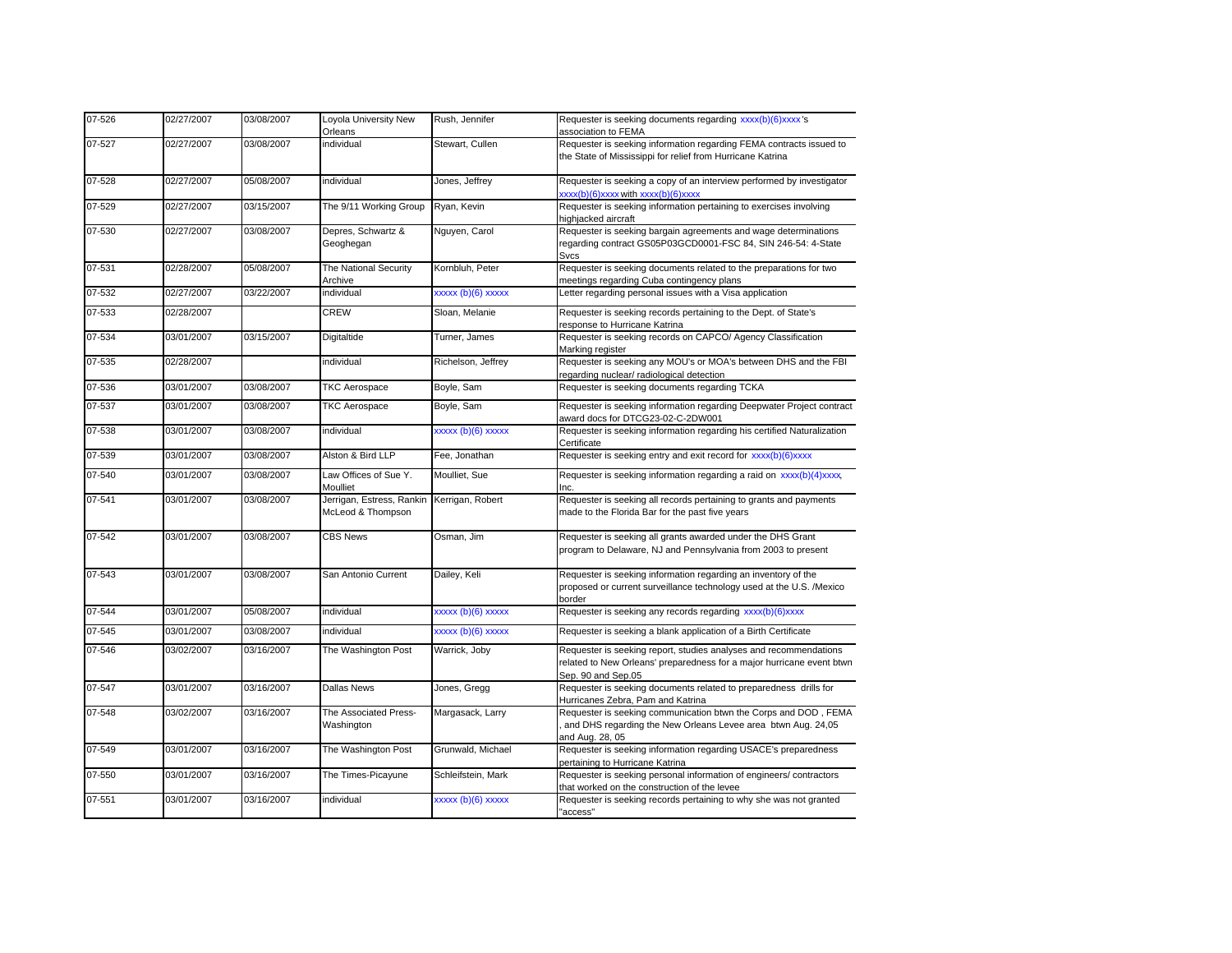| 07-552     | 03/01/2007 | 03/15/2007 | The National Security<br>Archive                      | Kornbluh, Peter     | Requester is seeking information related to the planning for a Mach 07<br>exercise lead by DHS in FL to stop boaters from picking up Cuban<br>rafters                           |
|------------|------------|------------|-------------------------------------------------------|---------------------|---------------------------------------------------------------------------------------------------------------------------------------------------------------------------------|
| 07-553     | 03/01/2007 | 03/09/2007 | individual                                            | Dudas, Phillip      | Requester is seeking information regarding steps being taken to<br>reduce the USCIS backlog                                                                                     |
| 07-554     | 03/01/2007 | 03/15/2007 | Law Offices of Ashton R.<br>O'Dwyer, Jr.              | O'Dwyer, Ashton     | Requester is seeking any records pertain to the batture property<br>located in Louisiana                                                                                        |
| $07 - 555$ | 03/02/2007 | 03/16/2007 | individual                                            | Martin, Michael     | Requester is seeking copies of several DHS documents                                                                                                                            |
| 07-556     | 03/02/2007 | 05/16/2007 | The FrederickNews-Post                                | Leslie, Katie       | Requester is seeking records related to DHS employees that reside in<br>Frederick County, Md.                                                                                   |
| 07-557     | 03/01/2007 | 06/13/2007 | individual                                            | Russo, Robert       | Requester is seeking records between DHS and Former U.S. Senator<br>John Edwards                                                                                                |
| 07-558     | 03/01/2007 | 05/30/2007 | individual                                            | Russo, Robert       | Requester is seeking all records between DHS and U.S. Senator<br>Barack Obama                                                                                                   |
| 07-559     | 03/01/2007 | 03/19/2007 | individual                                            | Russo, Robert       | Requester is seeking records related to FOIA requests made to DHS<br>that mention anyone on this list of elected officials                                                      |
| 07-560     | 03/07/2007 | 03/15/2007 | individual                                            | xxxxx (b)(6) xxxxx  | Requester is seeking information regarding being denied entry by U.S.<br><b>Border Security</b>                                                                                 |
| 07-561     | 03/06/2007 | 03/15/2007 | individual                                            | $xxxxx(b)(6)$ xxxxx | Requester is seeking any information that may have an impact on his<br>ability to travel to the U.S.                                                                            |
| 07-562     | 03/07/2007 | 05/22/2007 | The Nassau Guardian                                   | Schwab, Tim         | Requester is seeking any records of contracts or meeting minutes with<br>Ben Bell III or his company Global Information Group                                                   |
| 07-563     | 03/07/2007 | 03/16/2007 | individual                                            | Ravnitzky, Michael  | requester is seeking copies of each briefing delivered by the DHS<br>Chief FOIA Officer regarding FOIA during 2006 and 2007 to date                                             |
| 07-564     | 03/07/2007 | 03/15/2007 | individual                                            | xxxxx (b)(6) xxxxx  | Requester is seeking information pertaining to him regarding any<br>investigations that Internal Affairs/ Office of Professional Responsibility<br>conducted                    |
| 07-565     | 03/05/2007 | 05/15/2007 | Law Office of H. Candace Gorman, H. Candace<br>Gorman |                     | Requester is seeking information pertaining to xxxx(b)(6)xxxx and his<br>detention                                                                                              |
| 07-566     | 03/05/2007 | 03/15/2007 | individual                                            | Sorensen, Todd      | Requester is seeking information regarding the statistics on the<br>number of monthly line watch hours and line watch apprehensions for<br>each sector                          |
| 07-567     | 03/05/2007 | 03/15/2007 | Rodriguz Law Firm                                     | Rodriguez, Maria    | Requester is seeking any and all information regarding xxxx(b)(6)xxxx                                                                                                           |
| 07-568     | 03/05/2007 | 03/16/2007 | individual                                            | $xxxxx(b)(6)$ xxxxx | Requester is seeking information regarding denial of his FAST pass                                                                                                              |
| 07-569     | 03/07/2007 | 03/19/2007 | Fedsources                                            | Uppalli, Rajitha    | Requester is seeking information pertaining to Contract<br>#HSBP1006D01259- Comprehensive Health Services                                                                       |
| 07-570     | 03/06/2007 | 03/15/2007 | individual                                            | xxxxx (b)(6) xxxxx  | Requester is seeking information regarding his security file                                                                                                                    |
| 07-571     | 03/06/2007 | 03/15/2007 | <b>Federal Times</b>                                  | Losey, Stephen      | Requester is seeking copies of DHS analysis of the results of the 2006<br>Federal Human Capital Survey                                                                          |
| 07-572     | 03/07/2007 | 03/15/2007 | <b>INPUT</b>                                          | Miller, Eric        | Requester is seeking information regarding Task Order No.<br>HSHQDC05R00001                                                                                                     |
| 07-573     | 03/08/2007 | 03/22/2007 | <b>Akal Security</b>                                  | Clair, Susan        | Requester is seeking information regarding Contract # HSCEOP-07-D-<br>00001                                                                                                     |
| 07-574     | 03/08/2007 | 03/15/2007 | HellerEhrmanLLP                                       | Lau, Kalai          | Requester is seeking information regarding xxxx(b)(6)xxxx and political<br>asvlum                                                                                               |
| $07 - 575$ | 03/08/2007 | 03/21/2007 | Tri-Valley CARES                                      | Miles, Loulena      | Requester is seeking all documents concerning the components of the<br>National Biodefense Analysis and Countermeasures Center's that are<br>housed at Livermore Lab            |
| 07-576     | 03/01/2007 | 03/15/2007 | individual                                            | Livingston, Frank   | Requester is seeking information pertaining to xxxx(b)(6)xxxx                                                                                                                   |
| $07 - 577$ | 03/09/2007 | 03/22/2007 | <b>TKC Aerospace</b>                                  | Boyle, Sam          | Requester is seeking documents pertaining to CG transfer of funds to<br>any other USG gov't agencies for the purpose of reimbursing said<br>agency for support of USCG missions |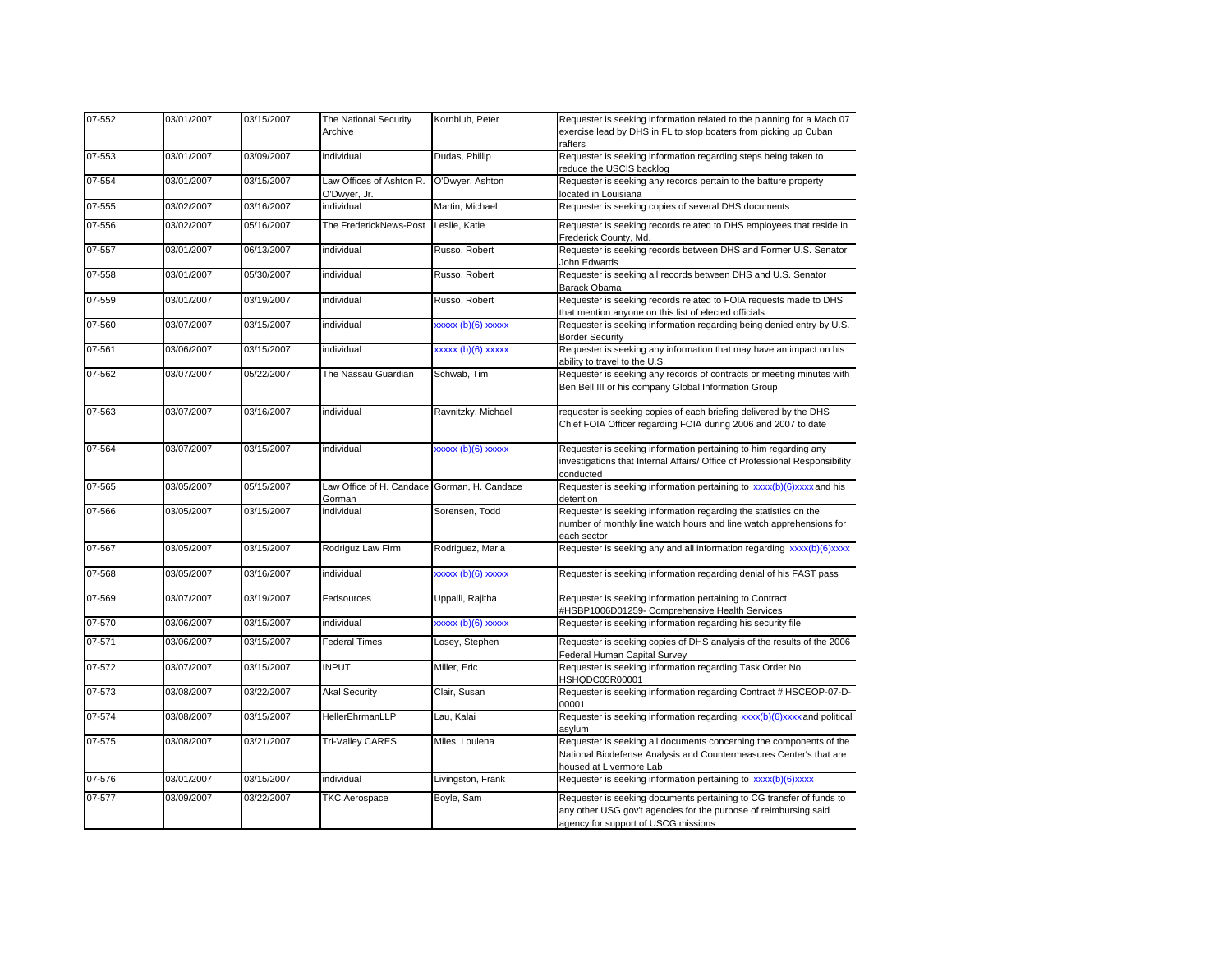| 07-578 | 03/09/2007 | 03/22/2007 | individual                                                   | Alvarez, Claudia    | Requester is seeking a copy of the ICE Office of Detention and<br>Removal Operations file regarding the detention and removal<br>proceedings of xxxx(b)(6); (b)(7)(C)xxxx; and xxxx(b)(6); (b)(7)(C)xxxx           |
|--------|------------|------------|--------------------------------------------------------------|---------------------|--------------------------------------------------------------------------------------------------------------------------------------------------------------------------------------------------------------------|
| 07-579 | 03/09/2007 | 03/22/2007 | individual                                                   | Carter, James       | Requester is seeking information pertaining to a DHS donation to<br>Washington, DC Jewish Community Center                                                                                                         |
| 07-580 | 03/09/2007 | 04/12/2007 | The National Security<br>Archive                             | Kornbluh, Peter     | Requester is seeking information related to the origins of the Cuban<br>Medical Professional Parole Program                                                                                                        |
| 07-581 | 03/12/2007 | 05/22/2007 | individual                                                   | xxxxx (b)(6) xxxxx  | Requester is seeking a copy of correspondence between DHS and<br>King County Superior Court, including Judge James A> Doerty or his<br>chambers                                                                    |
| 07-582 | 03/08/2007 |            | The Jerome N. Frank<br><b>Legal Services</b><br>Organization | Wishnie, Michael    | Requester is seeking any MOU's entered into btwn DHS and any state<br>pursuant to Immigration and Nationality Act                                                                                                  |
| 07-583 | 03/12/2007 | 03/22/2007 | individual                                                   | xxxxx (b)(6) xxxxx  | Requester is seeking records of shipments                                                                                                                                                                          |
| 07-584 | 03/13/2007 | 03/22/2007 | National Laminating, Inc.                                    | Morley, Peter       | Requester is seeking the current contract information for both the<br>printing or graphic arts production facilities and the ID offices within<br><b>DHS</b>                                                       |
| 07-585 | 03/13/2007 | 05/10/2007 | The National Security<br>Archive                             | Battle, Joyce       | Requester is seeking records pertaining to Iraqi refugees                                                                                                                                                          |
| 07-586 | 03/14/2007 | 03/22/2007 | individual                                                   | Washington, Emery   | Requester is seeking information regarding the FOIA and PA                                                                                                                                                         |
| 07-587 | 03/14/2007 | 03/23/2007 | Proxity EC                                                   | Ford, John          | Requester is seeking all customer registration records in GSA<br>Advantage                                                                                                                                         |
| 07-588 | 03/14/2007 | 03/22/2007 | Kelly, Haglund, Garnsey<br>and Kahn                          | Tierney, Martha     | Requester is seeking information pertaining to xxxx(b)(6)xxxx and<br>records relating to the identification, surveillance and/or ejection of<br>him from President Bush' March 21, 2005 appearance                 |
| 07-589 | 03/15/2007 | 03/22/2007 | individual                                                   | $xxxxx(b)(6)$ xxxxx | Requester is seeking all documentation used in the selection process<br>of the BDO offered at William P. Hobby Airport                                                                                             |
| 07-590 | 03/15/2007 | 03/22/2007 | ManTech Information<br>Systems & Technology                  | Gardner, Stuart     | Requester is seeking information pertaining to solicitation for the<br>EAGLE program awarded in September 06                                                                                                       |
| 07-591 | 03/14/2007 | 05/22/2007 | Mosley & Evans                                               | Mosley, Daniel      | Requester is seeking information regarding a file on xxxx(b)(6)xxxx                                                                                                                                                |
| 07-592 | 03/14/2007 | 03/22/2007 | Change to Win                                                | Gordon, Angelina    | Requester is seeking documents between Wal-Mart Stores Inc. the<br>Retail Industry Leaders Association, Robert Bonner, and Ralph<br>Busham related to Container Security Initiative and Operation Safe<br>Commerce |
| 07-593 | 03/14/2007 | 03/22/2007 | McCormack & Associates Price, David                          |                     | Requester is seeking a copy of the Smith Amendment Waiver Report<br>for 2006 whereby Smith waivers are granted                                                                                                     |
| 07-594 | 03/15/2007 | 03/22/2007 | <b>TKC Aerospace</b>                                         | Boyle, Sam          | Requester is seeking information pertaining to the Coast Guard's<br>Maritime Patrol Aircraft                                                                                                                       |
| 07-595 | 03/15/2007 |            | National Immigration Law<br>Center                           | Tumlin, Karen       | Requesters are seeking information regarding detention facilities<br>holding ICE detainees                                                                                                                         |
| 07-596 | 03/20/2007 | 03/26/2007 |                                                              | Santi, Enrico Mario | Request for documents pertaining to two Mexican nationals,<br>xxxx(b)(6)xxxx and xxxx(b)(6)xxxx (referred by FBI).                                                                                                 |
| 07-597 | 03/12/2007 | 03/30/2007 | Rodriguez Law Firm                                           | Rodriguez, Maria    | Requester is seeking any and all documents pertaining to<br>$xxx(b)(6)$ xxxx                                                                                                                                       |
| 07-598 | 03/19/2007 | 03/30/2007 | individual                                                   | $xxxxx(b)(6)$ xxxxx | Requester is seeking information regarding DHS TRIP information                                                                                                                                                    |
| 07-599 | 03/19/2007 | 03/30/2007 | individual                                                   | Transwell, Kenneth  | Requester is seeking information regarding airport issues and<br>responses from other components                                                                                                                   |
| 07-600 | 03/14/2007 | 03/30/2007 | <b>INPUT</b>                                                 | Connelly, Kaitlynn  | Requester is seeking information regarding contracts pertaining to<br>National Exercise Program Support                                                                                                            |
| 07-601 | 03/14/2007 | 03/30/2007 | individual                                                   | $xxxxx(b)(6)$ xxxxx | Requester is seeking information pertaining to him                                                                                                                                                                 |
| 07-602 | 03/15/2007 | 03/30/2007 | individual                                                   | $xxxxx(b)(6)$ xxxxx | requester is seeking information regarding being stopped at the airport                                                                                                                                            |
|        |            |            |                                                              |                     |                                                                                                                                                                                                                    |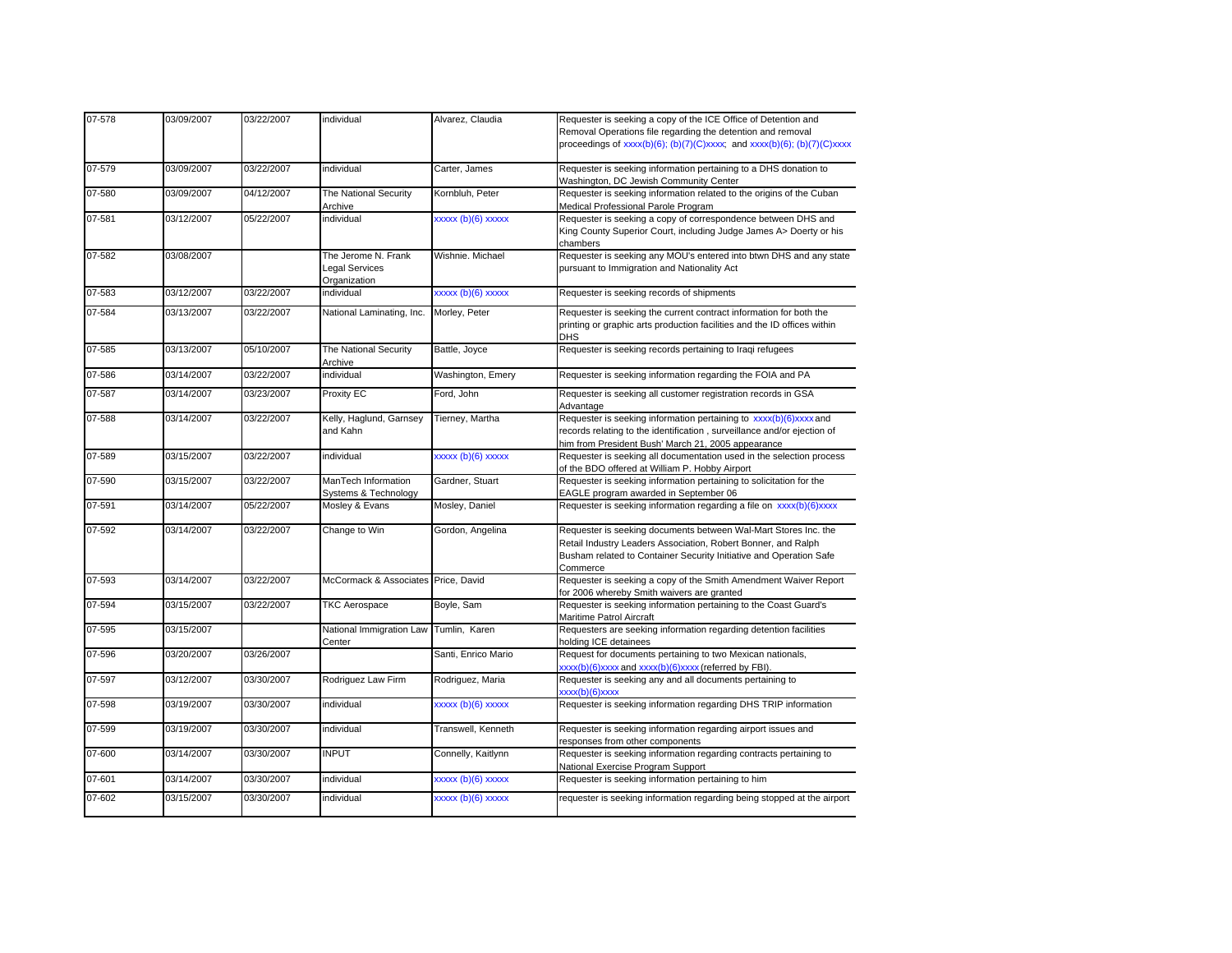| 07-603 | 03/15/2007 | 03/30/2007 | <b>INPUT</b>                                                                     | Person, Michael    | Requester is seeking information regarding Contract # W381044Y, the<br>Emergency Call Management System                                                                     |
|--------|------------|------------|----------------------------------------------------------------------------------|--------------------|-----------------------------------------------------------------------------------------------------------------------------------------------------------------------------|
| 07-604 | 03/19/2007 |            | individual                                                                       | Stump, Jacob       | Requester is seeking information regarding the series of Advertising<br>Council's "Emergency Preparedness" advertisements created by the<br>Martin Agency                   |
| 07-605 | 03/19/2007 |            | National Journal                                                                 | Brodsky, Robert    | Requester is seeking information pertaining to communications<br>between DHS employee xxxx(b)(6); (b)(7)(C)xxxx and DHS Inspector<br>General's Office                       |
| 07-606 | 03/19/2007 | 04/27/2007 | ACLU                                                                             | Nissenbaum, Gary   | Requester is seeking records regarding employees of the ACLU                                                                                                                |
| 07-607 | 03/19/2007 | 03/30/2007 | individual                                                                       | xxxxx (b)(6) xxxxx | requester is seeking information pertaining to his visa                                                                                                                     |
| 07-608 | 03/20/2007 | 03/30/2007 | Law Order Record                                                                 | Wilson, Debbie     | Requester is seeking information pertaining to xxxx(b)(6)xxxx                                                                                                               |
| 07-609 | 03/20/2007 | 03/30/2007 | Law Order Record                                                                 | Wilson, Debbie     | Requester is seeking information pertaining to xxxx(b)(6)xxxx                                                                                                               |
| 07-610 | 03/20/2007 | 03/30/2007 | Law Order Record                                                                 | Wilson, Debbie     | Requester is seeking information pertaining to xxxx(b)(6)xxxx                                                                                                               |
| 07-611 | 03/20/2007 | 03/30/2007 | Law Order Record                                                                 | Wilson, Debbie     | Requester is seeking information pertaining to xxxx(b)(6)xxxx                                                                                                               |
| 07-612 | 03/20/2007 | 03/30/2007 | Law Order Record                                                                 | Wilson, Debbie     | Requester seeking information regarding xxx(b)(6)xxxx                                                                                                                       |
| 07-613 | 03/20/2007 | 03/30/2007 | Law Order Record                                                                 | Wilson, Debbie     | Requester is seeking information regarding xxxx(b)(6)xxxx                                                                                                                   |
| 07-614 | 03/20/2007 | 03/30/2007 | <b>INPUT</b>                                                                     | Jones, Monica      | Requester is seeking documents regarding a contract awarded to IFC<br>Incorporated LLC under the National Infrastructure Protection Plan                                    |
| 07-615 | 03/14/2007 | 05/31/2007 | <b>INPUT</b>                                                                     | Person, Michael    | Requester is seeking information regarding all contracts under<br>Solicitation #EMW2003RP0025                                                                               |
| 07-616 | 03/16/2007 | 03/30/2007 | <b>Federal Protective</b><br>Service                                             | Paul, Joseph       | Requester is seeking a document prepared by a a private contractor<br>Item#6                                                                                                |
| 07-617 | 03/16/2007 | 04/12/2007 | individual                                                                       | Baumer, Eric       | Requester is seeking information regarding legal permanent residents<br>broken down by "new arrivals " and "adjustments" for the years 2000<br>2001, 2002, 2003, 2004, 2005 |
| 07-618 | 03/16/2007 | 03/30/2007 | Dinse, Knapp &<br>McAndrew, P.C.                                                 | Strempel, Sandra   | Requester is seeking any information pertaining to xxxx(b)(6)xxxx                                                                                                           |
| 07-619 | 03/16/2007 | 03/30/2007 | Rodriguez Law Firm                                                               | Rodriguez, Maria   | Requester is seeking information regarding xxxx(b)(6)xxxx                                                                                                                   |
| 07-620 | 03/16/2007 | 03/30/2007 | individual                                                                       | xxxxx (b)(6) xxxxx | Requester is seeking information pertaining to being stopped when<br>departing and reenter the US                                                                           |
| 07-621 | 03/16/2007 | 03/30/2007 | individual                                                                       | Wen Yu, Da         | Requester is seeking a copy of the DHS FY 2006 Performance<br><b>Accountability Report</b>                                                                                  |
| 07-622 | 03/19/2007 | 03/30/2007 | individual                                                                       | Stump, Jacob       | Requester is seeking information regarding the series of Advertising<br>Council's "Emergency Preparedness" created by BBDO/NY and<br>Elevacion                              |
| 07-623 | 03/15/2007 | 04/30/2007 | The Sunshine Project                                                             | Hammond, Edward    | Requester is seeking the entire report on biocontainment facilities<br>mandated by the Project Bioshield Act of 2004, Section 5(c)                                          |
| 07-624 | 03/12/2007 | 03/30/2007 | Haddon, Morgan, Mueller, xxxxx (b)(6) xxxxx<br>Jordan, Mackey &<br>Foreman, P.C. |                    | Requester is seeking information pertaining to her                                                                                                                          |
| 07-625 | 03/21/2007 | 03/30/2007 | individual                                                                       | Collins, Bruce     | Requester is seeking information pertaining to a Fire Prevention and<br>Safety Grant awarded to the International Assoc. of Hispanic<br>Firefighters in 2005                |
| 07-626 | 03/21/2007 | 03/30/2007 | individual                                                                       | xxxxx (b)(6) xxxxx | Requester is seeking information pertaining to being on a "look out "<br>list or information from CBP                                                                       |
| 07-627 | 03/22/2007 | 03/30/2007 | individual                                                                       | xxxxx (b)(6) xxxxx | Requester is seeking documents contained within the Treasury<br>Enforcement Communications System created by DHS regarding<br>xxxx(b)(6)xxxx                                |
| 07-628 | 03/21/2007 | 03/30/2007 | Freedom InfoSource, Inc                                                          | Penland, Stacy     | Requester is seeking documents relating to contract HSHQDC-06-F-<br>00150                                                                                                   |
|        |            |            |                                                                                  |                    |                                                                                                                                                                             |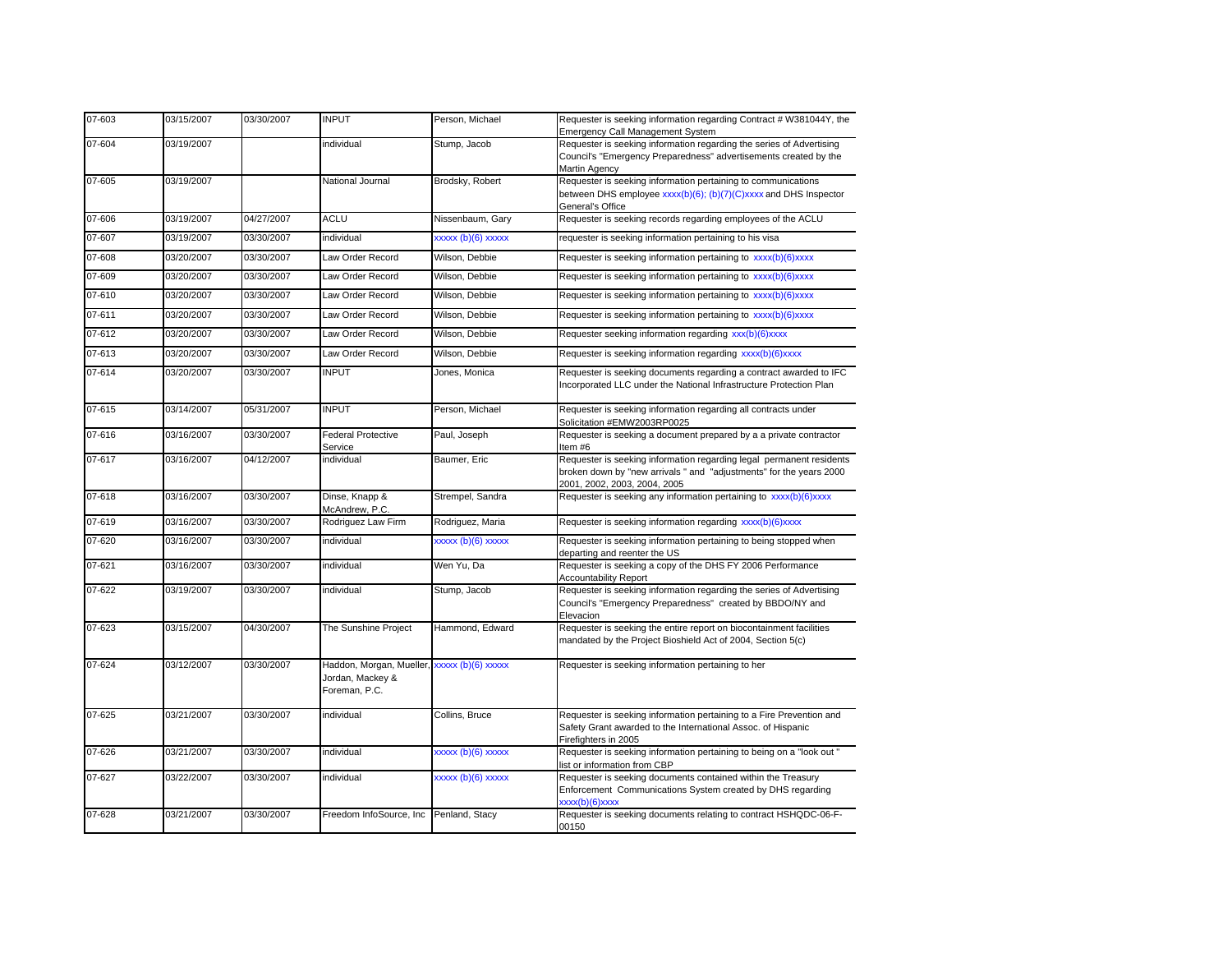| 07-629 | 03/21/2007 | 03/30/2007 | individual                             | Cooper, Joseph     | Requester is seeking documents that the Immigration and                                               |
|--------|------------|------------|----------------------------------------|--------------------|-------------------------------------------------------------------------------------------------------|
|        |            |            |                                        |                    | Naturalization Service used in its determination for classifying                                      |
|        |            |            |                                        |                    | contractors as "small disadvantaged" businesses                                                       |
| 07-630 | 03/21/2007 | 04/05/2007 | The 9/11 Working Group                 | Harrison, Mick     | Requester is seeking information pertaining to the individual named as                                |
|        |            |            |                                        |                    | hijackers by the 9/11 Report of the National Commission on Terrorist                                  |
| 07-631 | 03/21/2007 | 03/30/2007 | Law Offices of Snider &                |                    | Attacks Upon the US                                                                                   |
|        |            |            | Associates, LLC                        | Snider, Michael    | Requester is seeking a list of all bargaining unit and bargaining unit<br>eligible employees          |
| 07-632 | 03/22/2007 | 03/27/2007 | Sandler, Travis &                      | Perez, Lauren      | Requester is seeking information pertaining to xxxx(b)(6)xxxx of                                      |
|        |            |            | Rosenberg                              |                    | xxxx(b)(6)xxxxx                                                                                       |
| 07-633 | 03/26/2007 | 04/09/2007 | individual                             | Ravnitzky, Michael | Requestor is seeking a copy of the Revised FOIA Improvement Report                                    |
|        |            |            |                                        |                    |                                                                                                       |
| 07-634 | 03/23/2007 | 04/25/2007 | <b>CBS News</b>                        | Strickler, Laura   | Requestor is seeking information pertaining to gov't contracts for                                    |
|        |            |            |                                        |                    | HSIN and ASP                                                                                          |
| 07-635 | 03/26/2007 |            | AFL-CIO                                | Avendano, Ana L.   | Requestor is appealing DHS decision and requests an index of                                          |
|        |            |            |                                        |                    | documents withheld                                                                                    |
| 07-636 | 03/23/2007 | 04/05/2007 |                                        | xxxxx (b)(6) xxxxx | Requestor seeks information on himself                                                                |
| 07-637 | 03/26/2007 | 04/05/2007 |                                        | xxxxx (b)(6) xxxxx | Requestor seeks information on himself                                                                |
|        |            |            |                                        |                    |                                                                                                       |
| 07-638 | 03/23/2007 | 04/05/2007 | Alston & Bird LLP                      | Fee, Jonathan      | Requestor is seeking information pertaining to entries and exits of the                               |
|        |            |            |                                        |                    | US by xxxx(b)(6)xxxx                                                                                  |
| 07-639 | 03/23/2007 |            | CREW                                   | Weismann, Anne     | Requestor is seeking information regarding the secretary of DHS'                                      |
|        |            |            |                                        |                    | methods of communicating with the White House and any other                                           |
|        |            |            |                                        |                    | agency or component of the Executive Branch                                                           |
| 07-640 | 03/26/2007 | 03/29/2007 | FedSources                             | Miller, Kelly      | Requestor is seeking documents related to contract #N65236-05-D-<br>7148                              |
| 07-641 | 03/26/2007 | 04/05/2007 | <b>INPUT</b>                           | Connelly, Kaitlynn | Requestor is seeking documents regarding contract #N6523601D7830                                      |
|        |            |            |                                        |                    |                                                                                                       |
| 07-642 | 03/26/2007 | 04/05/2007 | Centurion Research                     | Zickel, Brian      | Requestor is seeking information regarding a copy of labor rates, and                                 |
|        |            |            | Solutions                              |                    | all available pricing information for the awarded contracts under the                                 |
|        |            |            |                                        |                    | DHS EAGLE contract                                                                                    |
| 07-643 | 03/21/2007 | 03/27/2007 | Levdig, Voit & Mayer,                  | Stevens, Caroline  | Requester is seeking information regarding a Whirlpool lawsuit and                                    |
|        |            |            | LTD                                    |                    | information regarding a New Buffalo shipment                                                          |
| 07-644 | 03/26/2007 | 04/05/2007 | individual                             | xxxxx (b)(6) xxxxx | Requester is seeking information pertaining to her Passport                                           |
|        |            |            |                                        |                    | application                                                                                           |
| 07-645 | 03/27/2007 | 04/05/2007 | Sam Houston State                      | Harnsberger, Scott | Requester is seeking copies of ICE documents                                                          |
|        |            |            | University                             |                    |                                                                                                       |
| 07-646 | 03/27/2007 | 04/05/2007 | The Frederick News Post Gallucci, Gina |                    | Requester is seeking information regarding any and all spending in                                    |
| 07-647 | 03/27/2007 | 05/31/2007 | individual                             | xxxxx (b)(6) xxxxx | Frederick County from FY 2002 to FY 2006<br>Requester is seeking information regarding xxxx(b)(6)xxxx |
|        |            |            |                                        |                    |                                                                                                       |
| 07-648 | 03/27/2007 | 04/05/2007 | individual                             | xxxxx (b)(6) xxxxx | Requester is seeking information regarding his immigration status                                     |
|        |            |            |                                        |                    |                                                                                                       |
| 07-649 | 03/29/2007 | 04/04/2007 | individual                             | xxxxx (b)(6) xxxxx | Requester is seeking information regarding his clearance                                              |
| 07-650 | 03/29/2007 | 04/05/2007 | <b>Equipment Services</b>              | Amos, Christopher  | Requester is seeking information regarding FEMA reimbursement Rate                                    |
|        |            |            | Division                               |                    | Development for Vehicles and Equipment                                                                |
| 07-651 | 03/29/2007 | 04/05/2007 | individual                             | xxxxx (b)(6) xxxxx | Requester is seeking information regarding the INS Citizenship test                                   |
|        |            |            |                                        |                    |                                                                                                       |
| 07-652 | 03/29/2007 | 04/11/2007 | individual                             | Tver, Chris        | Requester is seeking a copy of "A Guide to Selected Travel Identity                                   |
|        |            |            |                                        |                    | Documents"                                                                                            |
| 07-653 | 03/23/2007 | 05/31/2007 | individual                             | xxxxx (b)(6) xxxxx | Requester is seeking information regarding him                                                        |
| 07-654 | 03/30/2007 | 06/12/2007 | individual                             | Lesmeister, Robert | Requester is seeking information pertaining to the ADVISE program                                     |
|        |            |            |                                        |                    |                                                                                                       |
| 07-655 | 04/02/2007 | 04/12/2007 | individual                             | xxxxx (b)(6) xxxxx | Requester is seeking a copy of her background investigation                                           |
|        |            |            |                                        |                    |                                                                                                       |
| 07-656 | 04/02/2007 | 04/12/2007 | <b>INPUT</b>                           | Jones, Monica      | Requester is seeking information regarding contract #                                                 |
|        |            |            |                                        |                    | HSHQDC05R00010                                                                                        |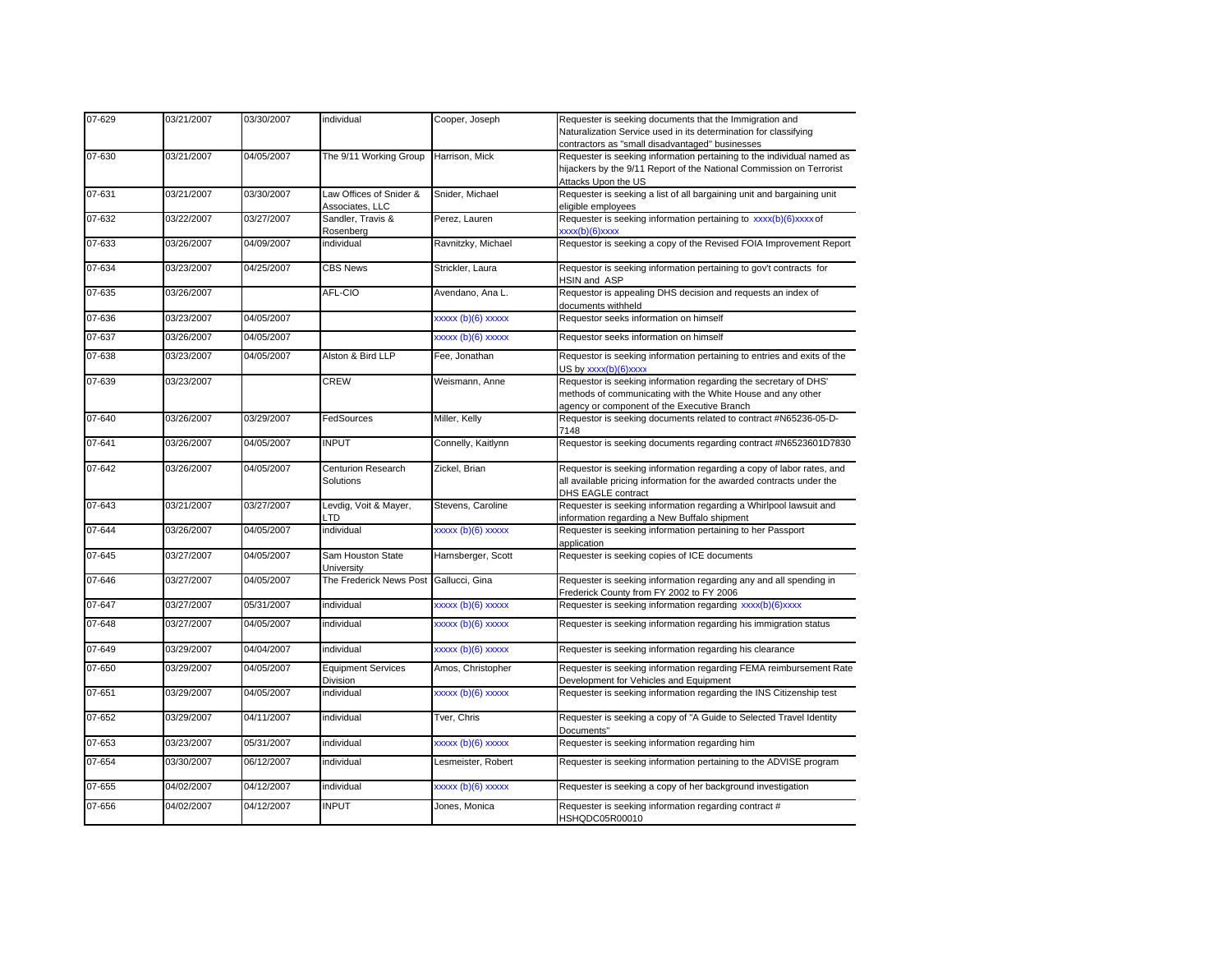| 07-657 | 03/30/2007 | 05/08/2007 | individual                                           | Gilday, Michael     | Requester is seeking a copy of the "DHS House Style Guidelines"                                                                                                 |
|--------|------------|------------|------------------------------------------------------|---------------------|-----------------------------------------------------------------------------------------------------------------------------------------------------------------|
| 07-658 | 04/02/2007 | 04/12/2007 | individual                                           | xxxxx (b)(6) xxxxx  | Requester is seeking a copy of all documents pertaining to FEMA<br>Temporary Travel or Lodging Trailers after Hurricane Katrina under his<br>name               |
| 07-659 | 04/02/2007 | 05/14/2007 | sae Productions                                      | Emerson, Steven     | requester is seeking information pertaining to a meeting between<br>Secretary Chertoff and Dr. Yahya Basha                                                      |
| 07-660 | 04/02/2007 | 04/11/2007 | individual                                           | Say, Raymond        | Requester is seeking information pertaining to aerial surveillance by<br>US Postal inspectors, CBP and the FBI                                                  |
| 07-661 | 04/02/2007 | 04/12/2007 | Harvard Immigration and<br>Refugee Clinic            | Kelly, Nancy        | Requester is seeking information pertaining to xxxx(b)(6)xxxx                                                                                                   |
| 07-662 | 04/02/2007 | 04/12/2007 | Alan Banov and<br>Associates                         | Banov, Alan         | Requester is seeking information pertaining to Sgt. xxxx(b)(6)xxxx<br>FPS, ICE                                                                                  |
| 07-663 | 04/02/2007 | 04/05/2007 | Special Response<br>Corporation                      | Moyer, Stephen      | Requester is seeking documents pertaining to Securitas Holdings, Inc.<br>and Asset Protection and Security Services, LP                                         |
| 07-664 | 04/02/2007 | 05/31/2007 | <b>Special Response</b><br>Corporation               | Moyer, Stephen      | Requester is seeking documents pertaining to Day & Zimmerman<br>Group, Inc                                                                                      |
| 07-665 | 04/02/2007 | 04/12/2007 | individual                                           | xxxxx (b)(6) xxxxx  | Requester is seeking information pertain to his immigration file                                                                                                |
| 07-666 | 04/02/2007 | 04/12/2007 | <b>INPUT</b>                                         | Connelly, Kaitlynn  | Requester is seeking documents regarding contract # COW8C0049                                                                                                   |
| 07-667 | 04/02/2007 | 04/12/2007 | <b>INPUT</b>                                         | Connelly, Kaitlynn  | Requester is seeking information regarding contract #<br>HSHQDC06J00068                                                                                         |
| 07-668 | 04/02/2007 | 04/12/2007 | <b>INPUT</b>                                         | Connelly, Kaitlynn  | Requester is seeking information regarding contract #<br>HSHQDC06J00070                                                                                         |
| 07-669 | 04/02/2007 | 04/12/2007 | <b>INPUT</b>                                         | Connelly, Kaitlynn  | Requester is seeking information regarding contract #<br>HSHQDPA05JN20037                                                                                       |
| 07-670 | 04/02/2007 | 04/12/2007 | <b>INPUT</b>                                         | Connelly, Kaitlynn  | Requester is seeking information pertain to contract<br>#DHS2003C2198A                                                                                          |
| 07-671 | 04/02/2007 | 04/12/2007 | <b>INPUT</b>                                         | Connelly, Kaitlynn  | requester is seeking information pertaining to contract #<br>HSHQDC06J00069                                                                                     |
| 07-672 | 04/02/2007 | 04/12/2007 | <b>INPUT</b>                                         | Connelly, Kaitlynn  | Requester is seeking information pertaining to contract<br>#HSHQDC06F00150                                                                                      |
| 07-673 | 04/02/2007 | 04/11/2007 | Sandler, Travis &<br>Rosenberg, PA                   | Perez, Lauren       | Requester is seeking information pertaining to DHS and any business<br>activities of Mr. xxxx(b)(6)xxxx                                                         |
| 07-674 | 04/02/2007 | 04/16/2007 | individual                                           | Lazar, Ernie        | Requester is seeking a copy of a memorandum to FBI from INS<br>regarding $xxxx(b)(6)xxxxx$                                                                      |
| 07-675 | 03/30/2007 | 06/12/2007 | individual                                           | Baig, Enver         | Requester is seeking information regarding US Laws and and a copy<br>of Dr. xxxx(b)(6)xxxx's passport                                                           |
| 07-676 | 04/03/2007 | 04/13/2007 | FOIA Group, Inc.                                     | Santos, Rose        | Requester is seeking copies of contract # HSHQDC-06-D-00042<br>through HSHQDC-06-D-00069                                                                        |
| 07-677 | 04/03/2007 | 06/12/2007 | Frank A. Murphy<br>Investigations, LLC               | Murphy, Frank       | Requester is seeking information pertaining to records regarding<br>xxxx(b)(6)xxxxx                                                                             |
| 07-678 | 04/03/2007 | 04/12/2007 | Carnegie Endowment for<br><b>International Peace</b> | Kurlantzick, Joshua | Requester is seeking records pertaining to xxxx(b)(6)xxxx                                                                                                       |
| 07-679 | 04/02/2007 | 04/12/2007 | individual                                           | Martakis, Andrew    | Requester is seeking money order mailing address for costs of Copy<br>and Mailing of Federal Regulations on Mass Transportation and<br><b>Homeland Security</b> |
| 07-680 | 04/04/2007 | 04/12/2007 | VERSAR                                               | Simmons, Noel       | Requester is seeking information pertaining to file reviews for the<br>former Aleshire Quatermaster Depot/ Remount Facility                                     |
| 07-681 | 04/04/2007 |            | <b>Associated Press</b>                              | Bridis, Ted         | Requester is seeking records regarding the Department of State<br>participation in the "Cyber Storm" Internet Security exercise during<br>February 2006         |
| 07-682 | 04/03/2007 | 04/12/2007 | individual                                           | Dolan, Lisa         | Requester is seeking copies of contract # HSCEC106JF00125,<br>110,111,113,114 and 115                                                                           |
| 07-683 | 04/04/2007 | 04/12/2007 | Law Offices of Amy J.<br>Liebowitz, Esq.             | Liebowitz, Amy      | Requester is seeking information pertaining to xxxx(b)(6)xxxx                                                                                                   |
|        |            |            |                                                      |                     |                                                                                                                                                                 |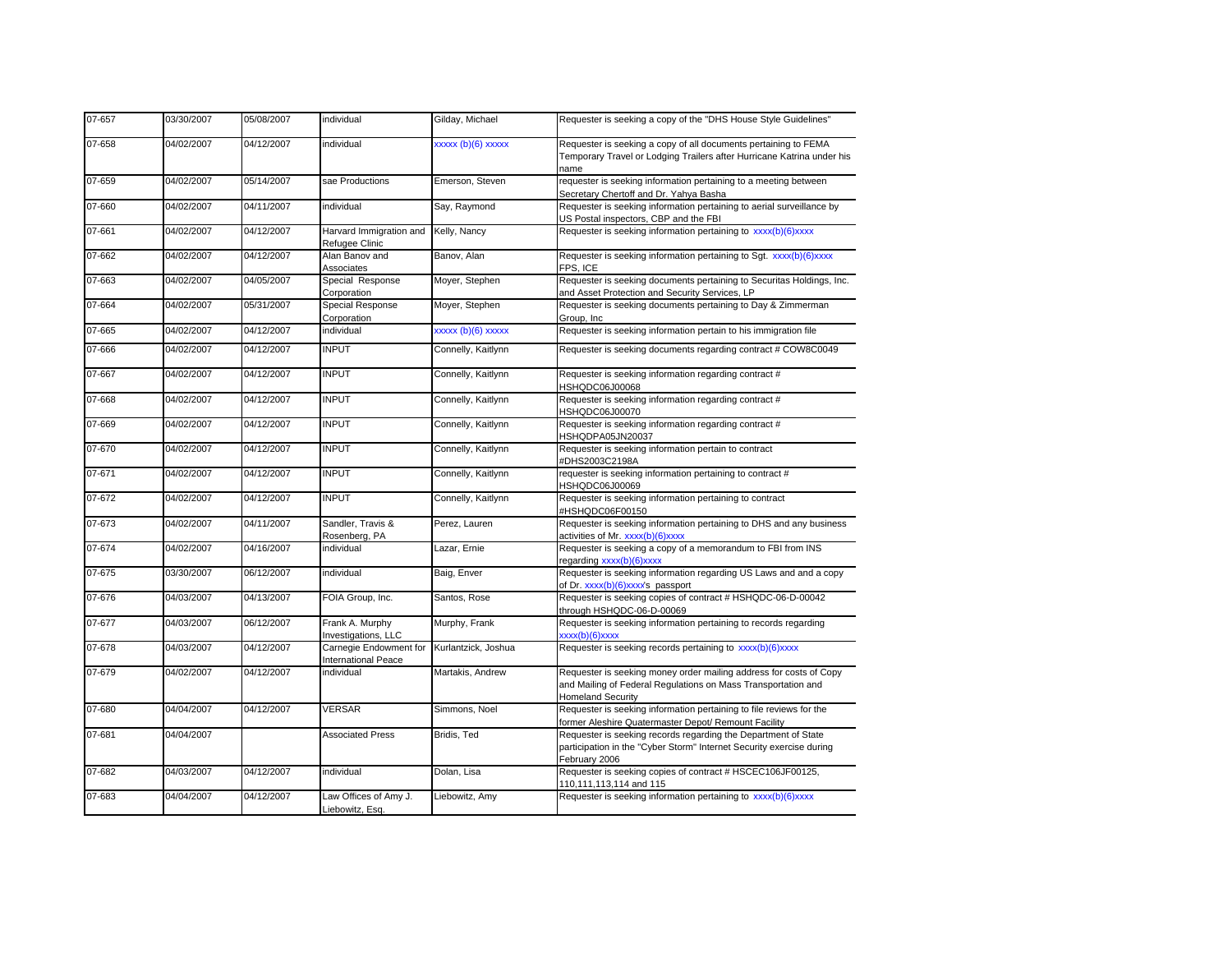| 07-684<br>Requester is seeking information regarding US Customs 10 most<br>04/09/2007<br>04/18/2007<br>individual<br>Smith, Robert<br>wanted criminals<br>07-685<br>04/05/2007<br>05/25/2007<br><b>Associated Press</b><br>Theimer, Sharon<br>requester is seeking information pertaining to Correspondence of<br>presidential candidates<br>Requester is seeking documents released to the House Homeland<br>07-686<br>04/05/2007<br>The Hill<br>Soraghan, Mike<br>Security Committee in the ast year re: Shirlington Limousine<br>07-687<br>04/09/2007<br>04/18/2007<br>xxxxx (b)(6) xxxxx<br>Requester is seeking information from the CIA regarding his capture<br>individual<br>detention and interrogation in Pakistan and Egypt<br>07-688<br>04/10/2007<br>04/18/2007<br>Conrad, Mark<br>Mark Conrad<br>Requester is seeking information pertaining to documents related to<br>$xxx(b)(6)$ xxxx<br>07-689<br>04/10/2007<br>04/18/2007<br>xxxxx (b)(6) xxxxx<br>Requester is seeking information pertaining to him<br>individual<br>07-690<br>04/10/2007<br>04/18/2007<br>xxxxx (b)(6) xxxxx<br>individual<br>Requester is seeking reports regarding a Fishing vessel named Teddy<br>Jo related to the Air search for Survivors and Rescue / Tow of Tedddy<br>Jo and its crew in September 1974<br>Requester is seeking information regarding illegal alien detention<br>07-691<br>04/10/2007<br>04/18/2007<br>Rodriguez, Colvin,<br>Rodriguez, Joseph<br>Chaney& Saenz, LLP<br>07-692<br>04/10/2007<br>04/18/2007<br><b>INPUT</b><br>Jones, Monica<br>Requester is seeking documents pertaining to contract #23601D0046<br>07-693<br>04/06/2007<br>04/18/2007<br>Lee Hornberger Attorney<br>Hornberger, Lee<br>Requester is seeking a copy of the "December 13, 2006 CBP report [<br>Report of Compliance- Compliance Memorandum], signed by Franklin<br>and Counselor at Law<br>C. Jones Special Assistant to the Commissioner<br>07-694<br>04/06/2007<br>04/27/2007<br>Law Offices of Ashton<br>O'Dwyer, Ashton<br>Requester is seeking all records dated either before or after Hurricane<br>Katrina and an 11th amendment immunity<br>O'Dwyer, Jr.<br>07-695<br>04/11/2007<br>04/18/2007<br>Requester is seeking information pertaining to companies in the<br>individual<br>Careaga, Fernando<br>Dallas/Fort Worth metro area that are currently under investigation by<br>the Immigration and or being audited for illegal immigrants<br>07-696<br>04/11/2007<br>04/18/2007<br>Chaffe McCall<br>McCall, Chaffe<br>Requester is seeking copies of an aerial film or still photograph which<br>DHS has showing the city of New Orleans<br>07-697<br>04/13/2007<br>04/13/2007<br>Ballinger, Erica<br>requesting information on Sacramento, Kern County jails<br>07-698<br>04/02/2007<br>04/18/2007<br>xxxxx (b)(6) xxxxx<br>Requestor seeks information about himself<br>07-699<br>03/29/2007<br>04/18/2007<br>Schwarz, Schreffler<br>Requestor seeks information on xxxx(b)(6)xxxx<br>07-700<br>04/13/2007<br>04/18/2007<br>DeFelice, Joseph F.<br>Requestor seeks information on xxxx(b)(6)xxxx and xxxx(b)(6)xxxx<br>07-701<br>04/03/2007<br>04/18/2007<br>xxxxx (b)(6) xxxxx<br>Requestor seeks information about himself, CODIS<br>07-702<br>04/03/2007<br>06/18/2007<br>xxxxx (b)(6) xxxxx<br>Requestor seeks information on herself<br>07-703<br>04/02/2007<br>04/18/2007<br>xxxxx (b)(6) xxxxx<br>All records about Temporary Protective Status Application<br>07-704<br>Contract #HC101304C5000<br>04/18/2007<br>05/03/2007<br>Federal Sources, Inc.<br>Steponkus, Elizabeth D.<br>07-705<br>04/17/2007<br>05/03/2007<br>News 4 WOAI Trouble<br>Collister, Brian<br>requestor seeks records relating to loss of fingerprint scanner<br>Shooters<br>07-706<br>04/17/2007<br>04/27/2007<br>UNISON<br>Donegan, Michael<br>requestor seeks locations of wireless communication facilities<br>07-707<br>04/13/2007<br>05/09/2007<br>$xxxxx(b)(6)$ xxxxx<br>requestor seeks information on his adjustment of Status for permanent<br>individual<br>residency<br>07-708<br>04/13/2007<br>04/26/2007<br>xxxxx (b)(6) xxxxx<br>requestor expresses concerns about airplanes in museums<br>individual<br>07-709<br>04/13/2007<br>05/03/2007<br><b>INPUT</b><br>Miller, Erich<br>requestor seeks information regarding Task/Delivery order<br>modifications for the EAGLE requirement<br>07-710<br>04/10/2007<br>07/09/2007<br>O'Brien, Scott<br>requestor seeks information on actress Virginia Bruce<br>individual<br>$07 - 711$<br>04/12/2007<br>05/03/2007<br>xxxxx (b)(6) xxxxx<br>requestor seeks documents concerning a flight from El Salvador to<br>individual<br>Jacksonville, FL |  |  |  |
|-----------------------------------------------------------------------------------------------------------------------------------------------------------------------------------------------------------------------------------------------------------------------------------------------------------------------------------------------------------------------------------------------------------------------------------------------------------------------------------------------------------------------------------------------------------------------------------------------------------------------------------------------------------------------------------------------------------------------------------------------------------------------------------------------------------------------------------------------------------------------------------------------------------------------------------------------------------------------------------------------------------------------------------------------------------------------------------------------------------------------------------------------------------------------------------------------------------------------------------------------------------------------------------------------------------------------------------------------------------------------------------------------------------------------------------------------------------------------------------------------------------------------------------------------------------------------------------------------------------------------------------------------------------------------------------------------------------------------------------------------------------------------------------------------------------------------------------------------------------------------------------------------------------------------------------------------------------------------------------------------------------------------------------------------------------------------------------------------------------------------------------------------------------------------------------------------------------------------------------------------------------------------------------------------------------------------------------------------------------------------------------------------------------------------------------------------------------------------------------------------------------------------------------------------------------------------------------------------------------------------------------------------------------------------------------------------------------------------------------------------------------------------------------------------------------------------------------------------------------------------------------------------------------------------------------------------------------------------------------------------------------------------------------------------------------------------------------------------------------------------------------------------------------------------------------------------------------------------------------------------------------------------------------------------------------------------------------------------------------------------------------------------------------------------------------------------------------------------------------------------------------------------------------------------------------------------------------------------------------------------------------------------------------------------------------------------------------------------------------------------------------------------------------------------------------------------------------------------------------------------------------------------------------------------------------------------------------------------------------------------------------------------------------------------------------------------------------------------------------------------------------------------------------------------------------------------------------------------------------------------------------------------------------------------------------------------------------------------------------------------------------------------------------------------------------------------------------------------------------------------------------------------------------------------------------------------------------------------------------------------------------------------------------------------------------------------------|--|--|--|
|                                                                                                                                                                                                                                                                                                                                                                                                                                                                                                                                                                                                                                                                                                                                                                                                                                                                                                                                                                                                                                                                                                                                                                                                                                                                                                                                                                                                                                                                                                                                                                                                                                                                                                                                                                                                                                                                                                                                                                                                                                                                                                                                                                                                                                                                                                                                                                                                                                                                                                                                                                                                                                                                                                                                                                                                                                                                                                                                                                                                                                                                                                                                                                                                                                                                                                                                                                                                                                                                                                                                                                                                                                                                                                                                                                                                                                                                                                                                                                                                                                                                                                                                                                                                                                                                                                                                                                                                                                                                                                                                                                                                                                                                                                     |  |  |  |
|                                                                                                                                                                                                                                                                                                                                                                                                                                                                                                                                                                                                                                                                                                                                                                                                                                                                                                                                                                                                                                                                                                                                                                                                                                                                                                                                                                                                                                                                                                                                                                                                                                                                                                                                                                                                                                                                                                                                                                                                                                                                                                                                                                                                                                                                                                                                                                                                                                                                                                                                                                                                                                                                                                                                                                                                                                                                                                                                                                                                                                                                                                                                                                                                                                                                                                                                                                                                                                                                                                                                                                                                                                                                                                                                                                                                                                                                                                                                                                                                                                                                                                                                                                                                                                                                                                                                                                                                                                                                                                                                                                                                                                                                                                     |  |  |  |
|                                                                                                                                                                                                                                                                                                                                                                                                                                                                                                                                                                                                                                                                                                                                                                                                                                                                                                                                                                                                                                                                                                                                                                                                                                                                                                                                                                                                                                                                                                                                                                                                                                                                                                                                                                                                                                                                                                                                                                                                                                                                                                                                                                                                                                                                                                                                                                                                                                                                                                                                                                                                                                                                                                                                                                                                                                                                                                                                                                                                                                                                                                                                                                                                                                                                                                                                                                                                                                                                                                                                                                                                                                                                                                                                                                                                                                                                                                                                                                                                                                                                                                                                                                                                                                                                                                                                                                                                                                                                                                                                                                                                                                                                                                     |  |  |  |
|                                                                                                                                                                                                                                                                                                                                                                                                                                                                                                                                                                                                                                                                                                                                                                                                                                                                                                                                                                                                                                                                                                                                                                                                                                                                                                                                                                                                                                                                                                                                                                                                                                                                                                                                                                                                                                                                                                                                                                                                                                                                                                                                                                                                                                                                                                                                                                                                                                                                                                                                                                                                                                                                                                                                                                                                                                                                                                                                                                                                                                                                                                                                                                                                                                                                                                                                                                                                                                                                                                                                                                                                                                                                                                                                                                                                                                                                                                                                                                                                                                                                                                                                                                                                                                                                                                                                                                                                                                                                                                                                                                                                                                                                                                     |  |  |  |
|                                                                                                                                                                                                                                                                                                                                                                                                                                                                                                                                                                                                                                                                                                                                                                                                                                                                                                                                                                                                                                                                                                                                                                                                                                                                                                                                                                                                                                                                                                                                                                                                                                                                                                                                                                                                                                                                                                                                                                                                                                                                                                                                                                                                                                                                                                                                                                                                                                                                                                                                                                                                                                                                                                                                                                                                                                                                                                                                                                                                                                                                                                                                                                                                                                                                                                                                                                                                                                                                                                                                                                                                                                                                                                                                                                                                                                                                                                                                                                                                                                                                                                                                                                                                                                                                                                                                                                                                                                                                                                                                                                                                                                                                                                     |  |  |  |
|                                                                                                                                                                                                                                                                                                                                                                                                                                                                                                                                                                                                                                                                                                                                                                                                                                                                                                                                                                                                                                                                                                                                                                                                                                                                                                                                                                                                                                                                                                                                                                                                                                                                                                                                                                                                                                                                                                                                                                                                                                                                                                                                                                                                                                                                                                                                                                                                                                                                                                                                                                                                                                                                                                                                                                                                                                                                                                                                                                                                                                                                                                                                                                                                                                                                                                                                                                                                                                                                                                                                                                                                                                                                                                                                                                                                                                                                                                                                                                                                                                                                                                                                                                                                                                                                                                                                                                                                                                                                                                                                                                                                                                                                                                     |  |  |  |
|                                                                                                                                                                                                                                                                                                                                                                                                                                                                                                                                                                                                                                                                                                                                                                                                                                                                                                                                                                                                                                                                                                                                                                                                                                                                                                                                                                                                                                                                                                                                                                                                                                                                                                                                                                                                                                                                                                                                                                                                                                                                                                                                                                                                                                                                                                                                                                                                                                                                                                                                                                                                                                                                                                                                                                                                                                                                                                                                                                                                                                                                                                                                                                                                                                                                                                                                                                                                                                                                                                                                                                                                                                                                                                                                                                                                                                                                                                                                                                                                                                                                                                                                                                                                                                                                                                                                                                                                                                                                                                                                                                                                                                                                                                     |  |  |  |
|                                                                                                                                                                                                                                                                                                                                                                                                                                                                                                                                                                                                                                                                                                                                                                                                                                                                                                                                                                                                                                                                                                                                                                                                                                                                                                                                                                                                                                                                                                                                                                                                                                                                                                                                                                                                                                                                                                                                                                                                                                                                                                                                                                                                                                                                                                                                                                                                                                                                                                                                                                                                                                                                                                                                                                                                                                                                                                                                                                                                                                                                                                                                                                                                                                                                                                                                                                                                                                                                                                                                                                                                                                                                                                                                                                                                                                                                                                                                                                                                                                                                                                                                                                                                                                                                                                                                                                                                                                                                                                                                                                                                                                                                                                     |  |  |  |
|                                                                                                                                                                                                                                                                                                                                                                                                                                                                                                                                                                                                                                                                                                                                                                                                                                                                                                                                                                                                                                                                                                                                                                                                                                                                                                                                                                                                                                                                                                                                                                                                                                                                                                                                                                                                                                                                                                                                                                                                                                                                                                                                                                                                                                                                                                                                                                                                                                                                                                                                                                                                                                                                                                                                                                                                                                                                                                                                                                                                                                                                                                                                                                                                                                                                                                                                                                                                                                                                                                                                                                                                                                                                                                                                                                                                                                                                                                                                                                                                                                                                                                                                                                                                                                                                                                                                                                                                                                                                                                                                                                                                                                                                                                     |  |  |  |
|                                                                                                                                                                                                                                                                                                                                                                                                                                                                                                                                                                                                                                                                                                                                                                                                                                                                                                                                                                                                                                                                                                                                                                                                                                                                                                                                                                                                                                                                                                                                                                                                                                                                                                                                                                                                                                                                                                                                                                                                                                                                                                                                                                                                                                                                                                                                                                                                                                                                                                                                                                                                                                                                                                                                                                                                                                                                                                                                                                                                                                                                                                                                                                                                                                                                                                                                                                                                                                                                                                                                                                                                                                                                                                                                                                                                                                                                                                                                                                                                                                                                                                                                                                                                                                                                                                                                                                                                                                                                                                                                                                                                                                                                                                     |  |  |  |
|                                                                                                                                                                                                                                                                                                                                                                                                                                                                                                                                                                                                                                                                                                                                                                                                                                                                                                                                                                                                                                                                                                                                                                                                                                                                                                                                                                                                                                                                                                                                                                                                                                                                                                                                                                                                                                                                                                                                                                                                                                                                                                                                                                                                                                                                                                                                                                                                                                                                                                                                                                                                                                                                                                                                                                                                                                                                                                                                                                                                                                                                                                                                                                                                                                                                                                                                                                                                                                                                                                                                                                                                                                                                                                                                                                                                                                                                                                                                                                                                                                                                                                                                                                                                                                                                                                                                                                                                                                                                                                                                                                                                                                                                                                     |  |  |  |
|                                                                                                                                                                                                                                                                                                                                                                                                                                                                                                                                                                                                                                                                                                                                                                                                                                                                                                                                                                                                                                                                                                                                                                                                                                                                                                                                                                                                                                                                                                                                                                                                                                                                                                                                                                                                                                                                                                                                                                                                                                                                                                                                                                                                                                                                                                                                                                                                                                                                                                                                                                                                                                                                                                                                                                                                                                                                                                                                                                                                                                                                                                                                                                                                                                                                                                                                                                                                                                                                                                                                                                                                                                                                                                                                                                                                                                                                                                                                                                                                                                                                                                                                                                                                                                                                                                                                                                                                                                                                                                                                                                                                                                                                                                     |  |  |  |
|                                                                                                                                                                                                                                                                                                                                                                                                                                                                                                                                                                                                                                                                                                                                                                                                                                                                                                                                                                                                                                                                                                                                                                                                                                                                                                                                                                                                                                                                                                                                                                                                                                                                                                                                                                                                                                                                                                                                                                                                                                                                                                                                                                                                                                                                                                                                                                                                                                                                                                                                                                                                                                                                                                                                                                                                                                                                                                                                                                                                                                                                                                                                                                                                                                                                                                                                                                                                                                                                                                                                                                                                                                                                                                                                                                                                                                                                                                                                                                                                                                                                                                                                                                                                                                                                                                                                                                                                                                                                                                                                                                                                                                                                                                     |  |  |  |
|                                                                                                                                                                                                                                                                                                                                                                                                                                                                                                                                                                                                                                                                                                                                                                                                                                                                                                                                                                                                                                                                                                                                                                                                                                                                                                                                                                                                                                                                                                                                                                                                                                                                                                                                                                                                                                                                                                                                                                                                                                                                                                                                                                                                                                                                                                                                                                                                                                                                                                                                                                                                                                                                                                                                                                                                                                                                                                                                                                                                                                                                                                                                                                                                                                                                                                                                                                                                                                                                                                                                                                                                                                                                                                                                                                                                                                                                                                                                                                                                                                                                                                                                                                                                                                                                                                                                                                                                                                                                                                                                                                                                                                                                                                     |  |  |  |
|                                                                                                                                                                                                                                                                                                                                                                                                                                                                                                                                                                                                                                                                                                                                                                                                                                                                                                                                                                                                                                                                                                                                                                                                                                                                                                                                                                                                                                                                                                                                                                                                                                                                                                                                                                                                                                                                                                                                                                                                                                                                                                                                                                                                                                                                                                                                                                                                                                                                                                                                                                                                                                                                                                                                                                                                                                                                                                                                                                                                                                                                                                                                                                                                                                                                                                                                                                                                                                                                                                                                                                                                                                                                                                                                                                                                                                                                                                                                                                                                                                                                                                                                                                                                                                                                                                                                                                                                                                                                                                                                                                                                                                                                                                     |  |  |  |
|                                                                                                                                                                                                                                                                                                                                                                                                                                                                                                                                                                                                                                                                                                                                                                                                                                                                                                                                                                                                                                                                                                                                                                                                                                                                                                                                                                                                                                                                                                                                                                                                                                                                                                                                                                                                                                                                                                                                                                                                                                                                                                                                                                                                                                                                                                                                                                                                                                                                                                                                                                                                                                                                                                                                                                                                                                                                                                                                                                                                                                                                                                                                                                                                                                                                                                                                                                                                                                                                                                                                                                                                                                                                                                                                                                                                                                                                                                                                                                                                                                                                                                                                                                                                                                                                                                                                                                                                                                                                                                                                                                                                                                                                                                     |  |  |  |
|                                                                                                                                                                                                                                                                                                                                                                                                                                                                                                                                                                                                                                                                                                                                                                                                                                                                                                                                                                                                                                                                                                                                                                                                                                                                                                                                                                                                                                                                                                                                                                                                                                                                                                                                                                                                                                                                                                                                                                                                                                                                                                                                                                                                                                                                                                                                                                                                                                                                                                                                                                                                                                                                                                                                                                                                                                                                                                                                                                                                                                                                                                                                                                                                                                                                                                                                                                                                                                                                                                                                                                                                                                                                                                                                                                                                                                                                                                                                                                                                                                                                                                                                                                                                                                                                                                                                                                                                                                                                                                                                                                                                                                                                                                     |  |  |  |
|                                                                                                                                                                                                                                                                                                                                                                                                                                                                                                                                                                                                                                                                                                                                                                                                                                                                                                                                                                                                                                                                                                                                                                                                                                                                                                                                                                                                                                                                                                                                                                                                                                                                                                                                                                                                                                                                                                                                                                                                                                                                                                                                                                                                                                                                                                                                                                                                                                                                                                                                                                                                                                                                                                                                                                                                                                                                                                                                                                                                                                                                                                                                                                                                                                                                                                                                                                                                                                                                                                                                                                                                                                                                                                                                                                                                                                                                                                                                                                                                                                                                                                                                                                                                                                                                                                                                                                                                                                                                                                                                                                                                                                                                                                     |  |  |  |
|                                                                                                                                                                                                                                                                                                                                                                                                                                                                                                                                                                                                                                                                                                                                                                                                                                                                                                                                                                                                                                                                                                                                                                                                                                                                                                                                                                                                                                                                                                                                                                                                                                                                                                                                                                                                                                                                                                                                                                                                                                                                                                                                                                                                                                                                                                                                                                                                                                                                                                                                                                                                                                                                                                                                                                                                                                                                                                                                                                                                                                                                                                                                                                                                                                                                                                                                                                                                                                                                                                                                                                                                                                                                                                                                                                                                                                                                                                                                                                                                                                                                                                                                                                                                                                                                                                                                                                                                                                                                                                                                                                                                                                                                                                     |  |  |  |
|                                                                                                                                                                                                                                                                                                                                                                                                                                                                                                                                                                                                                                                                                                                                                                                                                                                                                                                                                                                                                                                                                                                                                                                                                                                                                                                                                                                                                                                                                                                                                                                                                                                                                                                                                                                                                                                                                                                                                                                                                                                                                                                                                                                                                                                                                                                                                                                                                                                                                                                                                                                                                                                                                                                                                                                                                                                                                                                                                                                                                                                                                                                                                                                                                                                                                                                                                                                                                                                                                                                                                                                                                                                                                                                                                                                                                                                                                                                                                                                                                                                                                                                                                                                                                                                                                                                                                                                                                                                                                                                                                                                                                                                                                                     |  |  |  |
|                                                                                                                                                                                                                                                                                                                                                                                                                                                                                                                                                                                                                                                                                                                                                                                                                                                                                                                                                                                                                                                                                                                                                                                                                                                                                                                                                                                                                                                                                                                                                                                                                                                                                                                                                                                                                                                                                                                                                                                                                                                                                                                                                                                                                                                                                                                                                                                                                                                                                                                                                                                                                                                                                                                                                                                                                                                                                                                                                                                                                                                                                                                                                                                                                                                                                                                                                                                                                                                                                                                                                                                                                                                                                                                                                                                                                                                                                                                                                                                                                                                                                                                                                                                                                                                                                                                                                                                                                                                                                                                                                                                                                                                                                                     |  |  |  |
|                                                                                                                                                                                                                                                                                                                                                                                                                                                                                                                                                                                                                                                                                                                                                                                                                                                                                                                                                                                                                                                                                                                                                                                                                                                                                                                                                                                                                                                                                                                                                                                                                                                                                                                                                                                                                                                                                                                                                                                                                                                                                                                                                                                                                                                                                                                                                                                                                                                                                                                                                                                                                                                                                                                                                                                                                                                                                                                                                                                                                                                                                                                                                                                                                                                                                                                                                                                                                                                                                                                                                                                                                                                                                                                                                                                                                                                                                                                                                                                                                                                                                                                                                                                                                                                                                                                                                                                                                                                                                                                                                                                                                                                                                                     |  |  |  |
|                                                                                                                                                                                                                                                                                                                                                                                                                                                                                                                                                                                                                                                                                                                                                                                                                                                                                                                                                                                                                                                                                                                                                                                                                                                                                                                                                                                                                                                                                                                                                                                                                                                                                                                                                                                                                                                                                                                                                                                                                                                                                                                                                                                                                                                                                                                                                                                                                                                                                                                                                                                                                                                                                                                                                                                                                                                                                                                                                                                                                                                                                                                                                                                                                                                                                                                                                                                                                                                                                                                                                                                                                                                                                                                                                                                                                                                                                                                                                                                                                                                                                                                                                                                                                                                                                                                                                                                                                                                                                                                                                                                                                                                                                                     |  |  |  |
|                                                                                                                                                                                                                                                                                                                                                                                                                                                                                                                                                                                                                                                                                                                                                                                                                                                                                                                                                                                                                                                                                                                                                                                                                                                                                                                                                                                                                                                                                                                                                                                                                                                                                                                                                                                                                                                                                                                                                                                                                                                                                                                                                                                                                                                                                                                                                                                                                                                                                                                                                                                                                                                                                                                                                                                                                                                                                                                                                                                                                                                                                                                                                                                                                                                                                                                                                                                                                                                                                                                                                                                                                                                                                                                                                                                                                                                                                                                                                                                                                                                                                                                                                                                                                                                                                                                                                                                                                                                                                                                                                                                                                                                                                                     |  |  |  |
|                                                                                                                                                                                                                                                                                                                                                                                                                                                                                                                                                                                                                                                                                                                                                                                                                                                                                                                                                                                                                                                                                                                                                                                                                                                                                                                                                                                                                                                                                                                                                                                                                                                                                                                                                                                                                                                                                                                                                                                                                                                                                                                                                                                                                                                                                                                                                                                                                                                                                                                                                                                                                                                                                                                                                                                                                                                                                                                                                                                                                                                                                                                                                                                                                                                                                                                                                                                                                                                                                                                                                                                                                                                                                                                                                                                                                                                                                                                                                                                                                                                                                                                                                                                                                                                                                                                                                                                                                                                                                                                                                                                                                                                                                                     |  |  |  |
|                                                                                                                                                                                                                                                                                                                                                                                                                                                                                                                                                                                                                                                                                                                                                                                                                                                                                                                                                                                                                                                                                                                                                                                                                                                                                                                                                                                                                                                                                                                                                                                                                                                                                                                                                                                                                                                                                                                                                                                                                                                                                                                                                                                                                                                                                                                                                                                                                                                                                                                                                                                                                                                                                                                                                                                                                                                                                                                                                                                                                                                                                                                                                                                                                                                                                                                                                                                                                                                                                                                                                                                                                                                                                                                                                                                                                                                                                                                                                                                                                                                                                                                                                                                                                                                                                                                                                                                                                                                                                                                                                                                                                                                                                                     |  |  |  |
|                                                                                                                                                                                                                                                                                                                                                                                                                                                                                                                                                                                                                                                                                                                                                                                                                                                                                                                                                                                                                                                                                                                                                                                                                                                                                                                                                                                                                                                                                                                                                                                                                                                                                                                                                                                                                                                                                                                                                                                                                                                                                                                                                                                                                                                                                                                                                                                                                                                                                                                                                                                                                                                                                                                                                                                                                                                                                                                                                                                                                                                                                                                                                                                                                                                                                                                                                                                                                                                                                                                                                                                                                                                                                                                                                                                                                                                                                                                                                                                                                                                                                                                                                                                                                                                                                                                                                                                                                                                                                                                                                                                                                                                                                                     |  |  |  |
|                                                                                                                                                                                                                                                                                                                                                                                                                                                                                                                                                                                                                                                                                                                                                                                                                                                                                                                                                                                                                                                                                                                                                                                                                                                                                                                                                                                                                                                                                                                                                                                                                                                                                                                                                                                                                                                                                                                                                                                                                                                                                                                                                                                                                                                                                                                                                                                                                                                                                                                                                                                                                                                                                                                                                                                                                                                                                                                                                                                                                                                                                                                                                                                                                                                                                                                                                                                                                                                                                                                                                                                                                                                                                                                                                                                                                                                                                                                                                                                                                                                                                                                                                                                                                                                                                                                                                                                                                                                                                                                                                                                                                                                                                                     |  |  |  |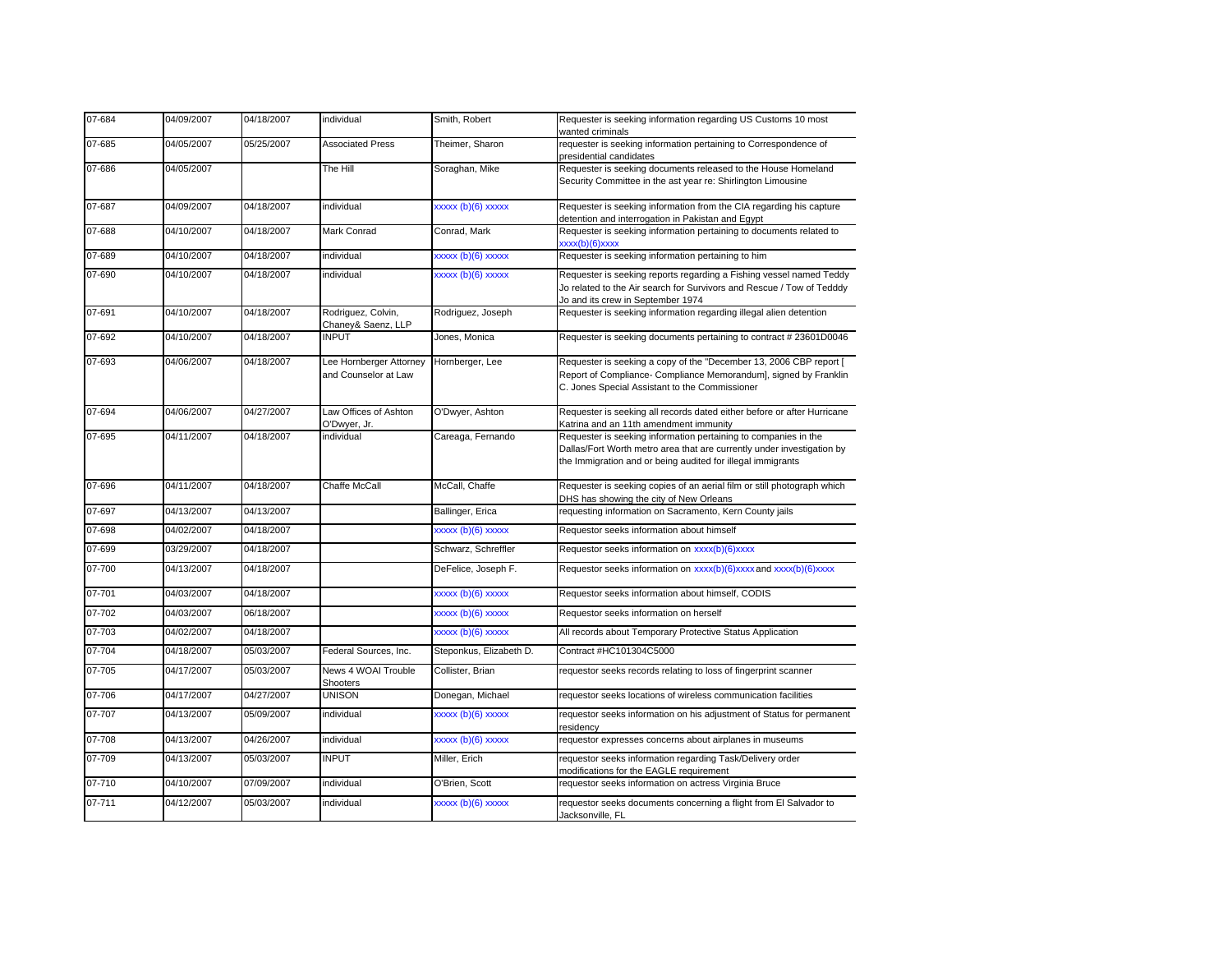| 07-712 | 04/18/2007 |            | The Hill                                    | Soraghan, Mike        | requestor seeks records of communications between members of<br>Congress and DHS                                                              |
|--------|------------|------------|---------------------------------------------|-----------------------|-----------------------------------------------------------------------------------------------------------------------------------------------|
| 07-713 | 04/13/2007 |            | Sunlight Foundation                         | Narayanswamy, Anupama | requestor seeks all logs between members of Congress and DHS<br>between 1/1/2007 and 2/28/2007                                                |
| 07-714 | 04/16/2007 | 04/27/2007 | <b>Boss Security</b>                        | Carmack Jr., Nat D.   | requestor seeks copies of contract proposal #HCEOP-06-R-00045                                                                                 |
| 07-715 | 04/12/2007 | 04/26/2007 | individual                                  | xxxxx (b)(6) xxxxx    | requestor seeks copy of form 1-275                                                                                                            |
| 07-716 | 04/16/2007 | 07/03/2007 | individual                                  | Fickel, Cameron       | requestor seeks information pertaining to the September 11 attacks                                                                            |
| 07-717 | 04/12/2007 | 05/03/2007 | individual                                  | xxxxx (b)(6) xxxxx    | requestor seeks information pertaining to alleged abuse under the<br>Patriot Act                                                              |
| 07-718 | 04/18/2007 | 05/10/2007 | individual                                  | Butler, Donald        | requestor seeks all reports and minutes from the Working Group under<br>the Security and Prosperity Partnership                               |
| 07-719 | 04/17/2007 | 05/03/2007 | individual                                  | xxxxx (b)(6) xxxxx    | requestor seeks information on the status of his investigation                                                                                |
| 07-720 | 04/13/2007 | 04/27/2007 | individual                                  | xxxxx (b)(6) xxxxx    | requestor seeks information on her previous FOIA request                                                                                      |
| 07-721 | 04/18/2007 | 06/05/2007 | Dombroff & Gilmore                          | Dombroff, Mark A.     | requestor seeks all documents relating to xxxx(b)(6)xxxx                                                                                      |
| 07-722 | 04/23/2007 | 05/03/2007 | FOIA Group, Inc.                            | Santos, Rose          | requestor seeks information pertaining to TSA contract # HSTA03-06-<br>D-CIO500                                                               |
| 07-723 | 04/23/2007 | 04/27/2007 | National Treasury<br><b>Employees Union</b> | xxxxx (b)(6) xxxxx    | Requester is seeking a copy of the record of Investigation pertaining to<br>him an internal affairs Investigation conducted on March 20, 2001 |
| 07-724 | 04/23/2007 | 05/31/2007 | FOIA Group, Inc.                            | Santos, Rose          | requestor seeks information pertaining to TSA contract # HSSCHQ-04-<br>A-00519                                                                |
| 07-725 | 04/23/2007 | 05/03/2007 | FOIA Group, Inc.                            | Santos, Rose          | requestor seeks information on TSA contract # HSHQDC-06-X-00015                                                                               |
| 07-726 | 04/23/2007 | 05/04/2007 | David Manilla, Esq.                         | Manilla, David        | Requester is seeking information regarding a foreigner's entry into the<br>US for tourism or business with past or pending criminal charges   |
| 07-727 | 04/23/2007 | 04/27/2007 | FOIA Group, Inc.                            | Santos, Rose          | requestor seeks information pertaining to TSA contract # NUIO-06-<br>WITS01                                                                   |
| 07-728 | 04/23/2007 | 04/27/2007 | FOIA Group, Inc.                            | Santos, Rose          | requestor seeks information pertaining to TSA contract # HSTA03-06-<br>D-CIO500                                                               |
| 07-729 | 04/23/2007 | 04/27/2007 | FOIA Group, Inc.                            | Santos, Rose          | requestor seeks information pertaining to TSA contract #HSSCHQ-04-<br>A-00519                                                                 |
| 07-730 | 04/23/2007 | 05/03/2007 | FOIA Group, Inc.                            | Santos, Rose          | requestor seeks information on TSA contract # HSHQDC-06-X-00015                                                                               |
| 07-731 | 04/25/2007 | 05/04/2007 | Gonzales Consulting<br>Services, Inc.       | Roberts, Bruce        | requestor seeks information regarding a contract with the Federal<br>Protection Service office in Chicago, contract # GS-07F-0382K            |
| 07-732 | 04/16/2007 | 04/16/2007 |                                             | Kranz, Hiroko         | Request for INS Abstract of Consolidated File re xxxx(b)(6)xxxx                                                                               |
| 07-733 | 04/26/2007 | 05/10/2007 | Magill & Atkinson LLP                       | Barash, Jonathan      | Requester is seeking records pertainingt o the National Flood<br><b>Insurance Program</b>                                                     |
| 07-734 | 04/26/2007 | 05/04/2007 | individual                                  | xxxxx (b)(6) xxxxx    | Requester is seeking information pertaining to him                                                                                            |
| 07-735 | 04/26/2007 | 05/09/2007 | <b>INPUT</b>                                | Cappello, Mike        | Requester is seeking information pertaining to DHS leadership phone<br>numbers and /or email addresses                                        |
| 07-736 | 04/27/2007 | 05/04/2007 | individual                                  | xxxxx (b)(6) xxxxx    | Requester is seeking voice prints, fingerprints and other scans of her<br>minor children                                                      |
| 07-737 | 04/27/2007 | 05/03/2007 | <b>Ansley Business</b><br>Materials         | Cassidy, Margot       | Requester is seeking a copy of the purchase card holder list                                                                                  |
| 07-738 | 04/27/2007 | 05/10/2007 | Houston Chronicle                           | Carroll, Susan        | Requester is seeking information pertaining to the number of<br>individuals apprehended by Border Patrol                                      |
| 07-739 | 04/27/2007 | 05/04/2007 | <b>INPUT</b>                                | Connelly, Kaitlynn    | Requester is seeking information regarding contract<br>#HSHQD06F00034                                                                         |
| 07-740 | 05/03/2007 | 07/10/2007 | individual                                  | xxxxx (b)(6) xxxxx    | requester is seeking information pertaining to him                                                                                            |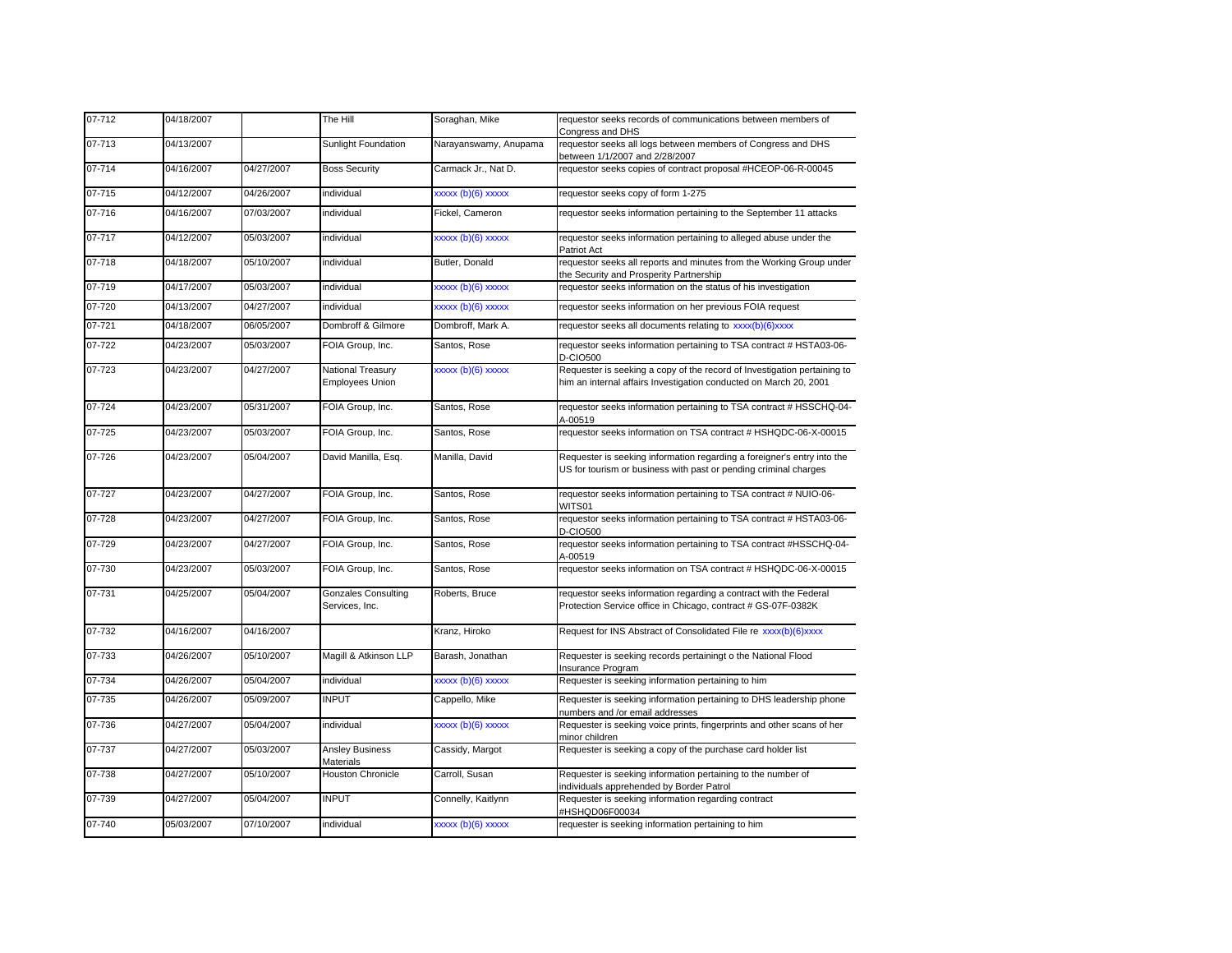| 07-741     | 05/03/2007 | 05/10/2007 | Morrison Foerster                                            | Irza, Helen             | Requester is seeking information pertaining to xxxx(b)(6)xxxx                                                                                                             |
|------------|------------|------------|--------------------------------------------------------------|-------------------------|---------------------------------------------------------------------------------------------------------------------------------------------------------------------------|
| 07-742     | 05/02/2007 | 05/10/2007 | individual                                                   | xxxxx (b)(6) xxxxx      | Requester is seeking information pertaining to travel and the terrorist<br>list                                                                                           |
| $07 - 743$ | 05/02/2007 | 05/10/2007 | Snyder & Snyder                                              | Snyder, Daniel          | Requester is seeking information regarding the Holland Tunnel                                                                                                             |
| 07-744     | 05/01/2007 | 05/08/2007 | <b>Baghdad Police College</b>                                | Karwoski, David         | Requester is seeking information pertaining to specifications for a walk<br>through meter                                                                                 |
| 07-745     | 05/01/2007 | 05/10/2007 | National Laminating, Inc.                                    | Morley, Peter           | Requester is seeking the PIV Card Issuing Facilities information                                                                                                          |
| 07-746     | 05/01/2007 | 05/10/2007 | <b>Centurion Research</b><br>Solutions                       | Zickel, Brian           | Requester is seeking information regarding contract RFP RIRM-06-<br>0007 in Procurement                                                                                   |
| 07-747     | 05/01/2007 | 05/10/2007 | FedSources                                                   | Skelley, Lynne          | Requester is seeking information pertaining to contract #<br>HSHQDA05C0003                                                                                                |
| 07-748     | 05/04/2007 | 05/15/2007 | individual                                                   | Sinjur, Alisa           | Requester is asking questions regarding Mexican illegal alien youth in<br>California                                                                                      |
| 07-749     | 05/04/2007 |            | Main Street Legal<br>Services                                | Ashar, Sameer           | Requester is seeking documents pertaining to setting forth the<br>organizational structure of the ICE facility located next to Riker's Island<br>in NY                    |
| 07-750     | 05/04/2007 | 05/15/2007 | The Jerome N. Frank<br><b>Legal Services</b><br>Organization | Wishnie, Michael        | Requester is seeking records regarding the use of undercover agents<br>and "sting" operations                                                                             |
| $07 - 751$ | 05/04/2007 | 05/10/2007 | individual                                                   | $xxxxx(b)(6)$ xxxxx     | Requester is seeking information pertaining to his federal civil case                                                                                                     |
| $07 - 752$ | 05/04/2007 | 05/10/2007 | individual                                                   | xxxxx (b)(6) xxxxx      | Requester is seeking information regarding his I 130 application                                                                                                          |
| 07-753     | 05/04/2007 | 05/10/2007 | individual                                                   | xxxxx (b)(6) xxxxx      | Requester is seeking information pertaining to her from CIS                                                                                                               |
| 07-754     | 05/04/2007 | 05/15/2007 | individual                                                   | xxxxx (b)(6) xxxxx      | Requester is seeking information pertaining to his AFile                                                                                                                  |
| 07-755     | 05/04/2007 | 05/15/2007 | individual                                                   | xxxxx (b)(6) xxxxx      | Requester is seeking files pertaining to xxxx(b)(6)xxxx or<br>$xxx(b)(6)$ xxxx                                                                                            |
| 07-756     | 05/04/2007 | 05/10/2007 | International Human<br>Rights Clinic                         | Satterthwaite, Margaret | Requester is seeking information pertaining to xxxx(b)(6)xxxx                                                                                                             |
| 07-757     | 05/04/2007 | 05/10/2007 | individual                                                   | Valentine, Glenn        | Requester is seeking information pertaining to regulation, policies<br>and procedures that govern where CBP employees must reside in<br>proximity to their duty stations. |
| 07-758     | 05/04/2007 | 05/10/2007 | <b>INPUT</b>                                                 | Connelly, Kaitlynn      | Requester is seeking information pertaining to contract<br>#HSHQDC07R00054A                                                                                               |
| 07-759     | 05/04/2007 | 05/15/2007 | <b>INPUT</b>                                                 | Connelly, Kaitlynn      | Requester is seeking copies of the contract awarded to CSC for the<br>Starlight requirement                                                                               |
| 07-760     | 05/04/2007 | 05/10/2007 | individual                                                   | xxxxx (b)(6) xxxxx      | Requester is seeking a copy of his file                                                                                                                                   |
| 07-761     | 05/04/2007 | 05/18/2007 | <b>INPUT</b>                                                 | Connelly, Kaitlynn      | Requester is seeking document regarding contracts<br>HSHQDC06D00030 and HSHQDC 06D00036                                                                                   |
| 07-762     | 05/07/2007 | 05/18/2007 | Passman & Kaplan                                             | Passman, Edward         | Requester is seeking information pertaining to DHS response to<br>xxx(b)(6)xxxx's allegations relating to assault and battery                                             |
| 07-763     | 05/07/2007 |            | <b>Texas Monthly</b>                                         | Blakeslee, Nate         | Requester is seeking records of communication between senior staff at<br>DHS and White House personnel concerning ICE worksite<br>enforcement                             |
| 07-764     | 05/04/2007 | 05/18/2007 | <b>FOIA Group</b>                                            | Santos, Rose            | Requester is seeking documents regarding DHS, ICE and an IBM<br>contract                                                                                                  |
| 07-765     | 05/07/2007 | 05/18/2007 | individual                                                   | xxxxx (b)(6) xxxxx      | Requester is seeking information pertaining to himself                                                                                                                    |
| 07-766     | 05/07/2007 | 05/18/2007 | individual                                                   | Haberman, Paul          | Requester is seeking safety regulation/ guidelines/ rules that all of the<br>crew on a cruise/ commercial ship                                                            |
| 07-767     | 05/07/2007 | 05/18/2007 | individual                                                   | Carr, Jeff              | Requester is seeking a copy of the information the CFATS top screen<br>process is collecting                                                                              |
| 07-768     | 05/10/2007 | 05/18/2007 | FedSources                                                   | Skelley, Lynne          | Requester is seeking information regarding contract #<br>HSFEHQD07D214                                                                                                    |
|            |            |            |                                                              |                         |                                                                                                                                                                           |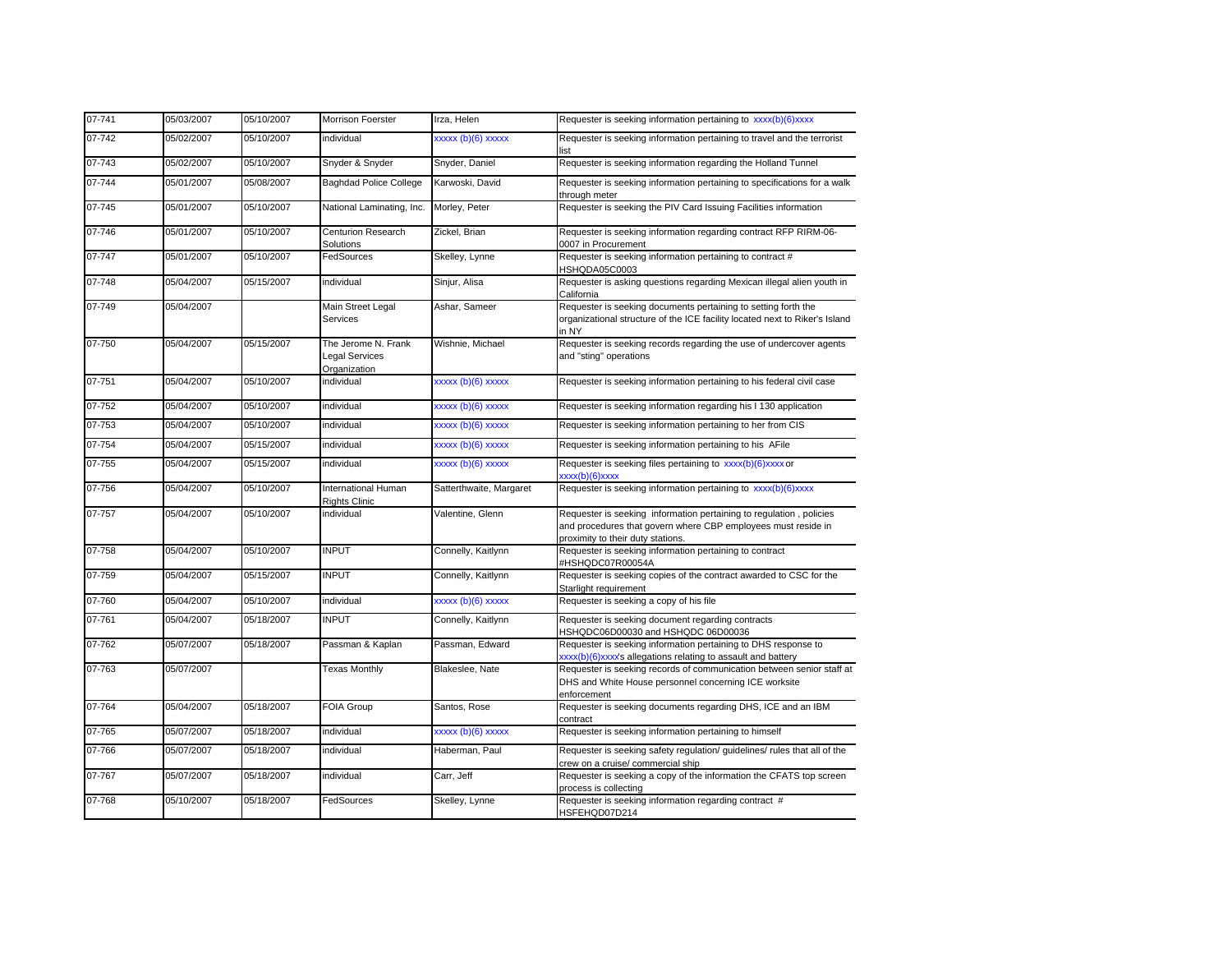| 07-769 | 05/10/2007 | 07/18/2007 | individual                               | Williams, Reginald   | Requester is seeking information regarding Utah public officials and<br>regarding prisoners practicing Islam in the Dept. of Corrections or<br>otherwise                                                   |
|--------|------------|------------|------------------------------------------|----------------------|------------------------------------------------------------------------------------------------------------------------------------------------------------------------------------------------------------|
| 07-770 | 05/10/2007 | 05/18/2007 | El Heraldo                               | Funes, Wendy         | Requester is seeking a list of names of Hondurans captured in<br>international waters by the USCG                                                                                                          |
| 07-771 | 05/10/2007 |            | <b>STROOK</b>                            | Martinez, Eileen     | Requester is seeking documents and communication between DHS<br>and any other Federal or State agency                                                                                                      |
| 07-772 | 05/10/2007 | 05/31/2007 | individual                               | xxxxx (b)(6) xxxxx   | Requester is seeking information pertaining to records relating to him                                                                                                                                     |
| 07-773 | 05/09/2007 | 05/18/2007 | FedSources                               | Steponkus, Elizabeth | Requester is seeking information regarding contract #COW2A0002                                                                                                                                             |
| 07-774 | 05/10/2007 | 05/16/2007 | individual                               | xxxxx (b)(6) xxxxx   | Requester is seeking information regarding his trial experience                                                                                                                                            |
| 07-775 | 05/09/2007 | 05/18/2007 | individual                               | xxxxx (b)(6) xxxxx   | Requester is seeking information pertaining to him                                                                                                                                                         |
| 07-776 | 05/11/2007 | 05/30/2007 | FedSources                               | Miller, Kelly        | Requester is seeking a copy of DHS Eagle Task Order # HSHQDC-07-<br>J-00409 awarded to General Dynamics for USCIS                                                                                          |
| 07-777 | 05/11/2007 | 05/31/2007 |                                          | xxxxx (b)(6) xxxxx   | Requester is seeking an official statement from CIS regarding a<br>certificate of Naturalization                                                                                                           |
| 07-778 | 05/15/2007 | 05/17/2007 | <b>ACLU</b>                              | Rosenblum, Peter     | Request for records pertaining to diplomatic assurances in the context<br>of removal, extradition, transfer from US custody, and all other<br>transfers.                                                   |
| 07-779 | 05/15/2007 | 05/30/2007 | Innovative Marketing<br>Group, Inc.      | Johnson Terry        | Requester is seeking information pertaining to Interagency Border<br><b>Inspection Systems IBIS</b>                                                                                                        |
| 07-780 | 05/15/2007 | 05/30/2007 | individual                               | xxxxx (b)(6) xxxxx   | Requester is seeking information pertaining to mitigation assistance<br>from FEMA                                                                                                                          |
| 07-781 | 05/15/2007 | 05/30/2007 | individual                               | Hershberger, Jeffrey | Requester is seeking a guide/reference for requesting records or<br>information from DHS                                                                                                                   |
| 07-782 | 05/15/2007 | 05/30/2007 | <b>ACLU</b>                              | Singh, Amrit         | Requester seeks information pertaining to U.S. non-refoulement<br>obligations in context to removal from US, extradition, transfers from<br>US custody in Guantanamo, and transfer from US custody abroad. |
| 07-783 | 05/15/2007 | 05/30/2007 | Law Offices of Jeannie<br>Joung          | Joung, Jeannie       | Requester is seeking all immigration documents and any relevant<br>information pertaining to the documents                                                                                                 |
| 07-784 | 05/15/2007 | 05/31/2007 | CAIR                                     | Iftikhar, Arsalan    | Requester is seeking any records related to xxxx(b)(6)xxxx                                                                                                                                                 |
| 07-785 | 05/17/2007 | 07/30/2007 | Gertler & Associates                     | Gertler, Robert      | Requestor seeks personal information on behalf of his client,<br>(xxx(b)(6)xxxxx                                                                                                                           |
| 07-786 | 05/17/2007 | 05/30/2007 |                                          | xxxxx (b)(6) xxxxx   | requester seeks his current immigrant status                                                                                                                                                               |
| 07-787 | 05/16/2007 | 05/30/2007 | The National Security<br>Archive         | Kornbluh, Peter      | Requester is information pertaining to planning for March 7-8 exercise<br>lead by DHS in South Florida to stop boaters from picking up rafters                                                             |
| 07-788 | 05/17/2007 | 05/30/2007 | <b>ICF</b> International                 | Alafoginis, George   | requestor seeks DHS' FY 2008 Congressional Justification document                                                                                                                                          |
| 07-789 | 05/17/2007 | 05/30/2007 | individual                               | xxxxx (b)(6) xxxxx   | requester seeks help correcting his records                                                                                                                                                                |
| 07-790 | 05/17/2007 | 07/30/2007 | Fisher & Phillips, LLP                   | Jamison, Marcus R.   | requester seeks any and all investigative files filed by<br>$xxxx(b)(6)(7)(C)xxxx$ against $xxxx(b)(6)(b)(7)(C)xxxx$ ,<br>xxxx(b)(6);(b)(7)(C)xxxx and/or Newport Jewelry Mart                             |
| 07-791 | 05/17/2007 | 05/30/2007 | individual                               | xxxxx (b)(6) xxxxx   | requester seeks information on himself                                                                                                                                                                     |
| 07-792 | 05/17/2007 |            | AFL-CIO                                  | Vogt, Jeffrey        | requester seeks information on the Security and Prosperity Partnership                                                                                                                                     |
| 07-793 | 05/17/2007 | 05/30/2007 | individual                               | xxxxx (b)(6) xxxxx   | Requester is seeking information pertaining to his application for<br>employment                                                                                                                           |
| 07-794 | 05/18/2007 | 06/01/2007 | <b>Washington Group</b><br>International | Clifton, Jonathan    | Requester is seeking copies of all documents, contracts and<br>supporting material in regards to sole source contract between Booz-<br>Allen Hamilton and DHS, dating between 2001/2002                    |
| 07-795 | 05/18/2007 | 08/01/2007 |                                          | xxxxx (b)(6) xxxxx   | Requester is seeking information pertaining to her                                                                                                                                                         |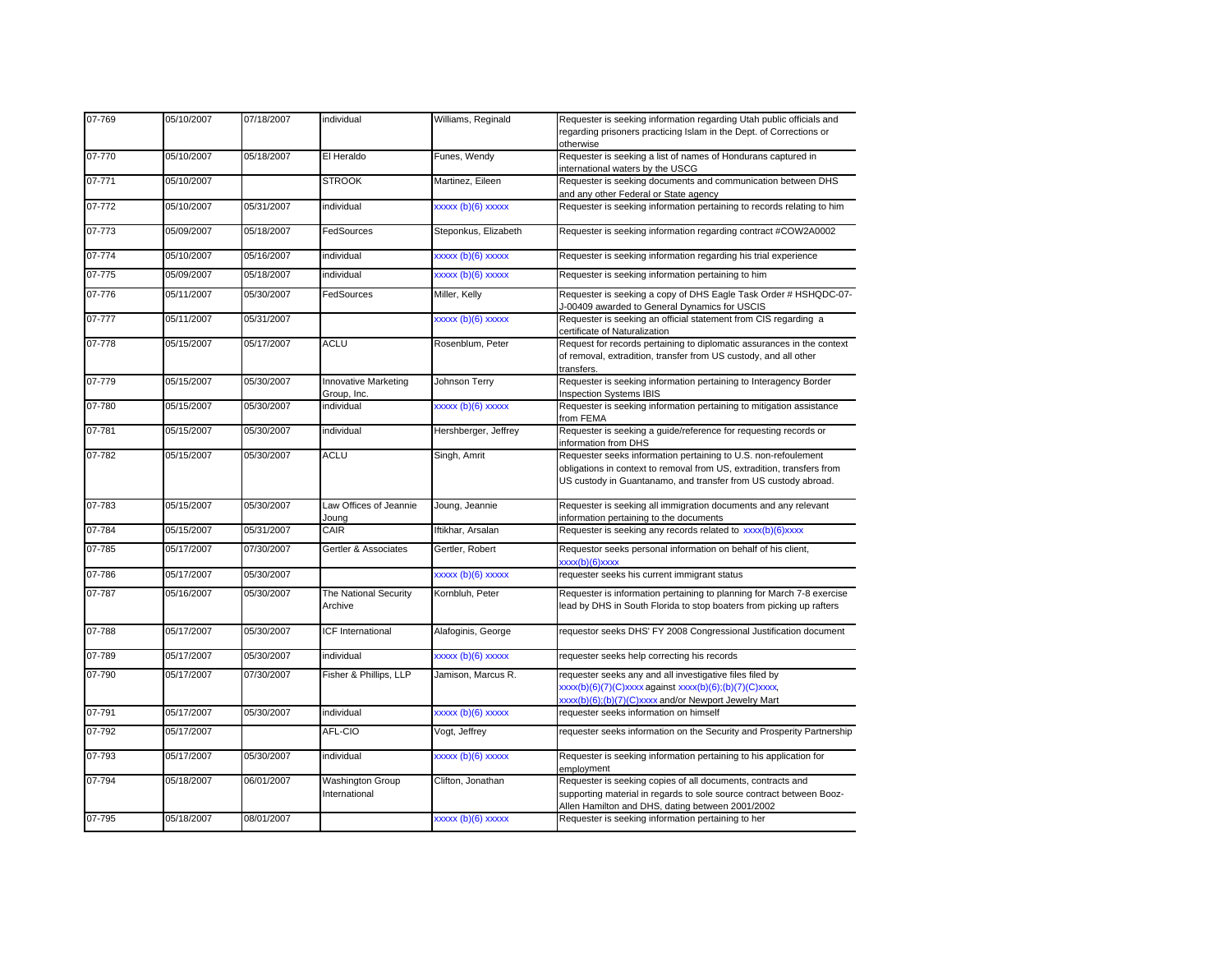| 07-796 | 05/21/2007 | 06/01/2007 | individual                                         | xxxxx (b)(6) xxxxx | Requester is seeking information regarding a call made to the Denver<br>Mega Center reporting a suspicious person near the Mexican border.                                      |
|--------|------------|------------|----------------------------------------------------|--------------------|---------------------------------------------------------------------------------------------------------------------------------------------------------------------------------|
| 07-797 | 05/22/2007 | 06/01/2007 | individual                                         | Prieto, Greg       | Requester is seeking all documents generated in the wakre of an<br>immigration raid conducted on xxxx(b)(4)xxxx                                                                 |
| 07-798 | 05/21/2007 | 06/01/2007 | individual                                         | Martinez, Jorge    | Requester is seeking information about Historical Data Border Wait<br>Times                                                                                                     |
| 07-799 | 05/21/2007 | 06/01/2007 | individual                                         | Millar, Fred       | Requester is seeking all documents related to the Freight Security<br>Program which began in 2005                                                                               |
| 07-800 | 05/22/2007 | 06/01/2007 | Austin tetra                                       | Atkins, Bryan      | Requester is seeking information regarding Dun & Bradstreet, Inc.                                                                                                               |
| 07-801 | 05/22/2007 | 08/01/2007 | individual                                         | xxxxx (b)(6) xxxxx | Requester is seeking information regarding criminal history records                                                                                                             |
| 07-802 | 05/22/2007 | 06/07/2007 | individual                                         | Brehm, Robert      | Requester is seeking records pertaining to investigate reports a<br>description of the information systems that DHS maintains                                                   |
| 07-803 | 05/22/2007 | 05/31/2007 | Lawrence B. Golberg                                | Goldberg, Lawrence | Requester is seeking records regarding policies and procedures for<br>the protection critical infrastructure and critical assets                                                |
| 07-804 | 05/22/2007 | 06/01/2007 | <b>CREW</b>                                        | Weismann, Anne     | Requester is seeking any and all record=keeping guidance and<br>policies dating from January 1, 2001 to the present for Federal records<br>of DHS                               |
| 07-805 | 05/23/2007 | 06/12/2007 | individual                                         | Gilday, Mike       | Requester is seeking a copy of all "FOIA 101" resources, regardless of<br>format produced to date in fulfillment of requirements of FOI "Revised<br>Operation improvement Plan" |
| 07-806 | 05/23/2007 | 06/01/2007 | Asian Law Caucus                                   | Sinnar, Shirin     | Requester is seeking information pertaining to the questioning search<br>and secondary inspection of xxxx(b)(6)xxxx at the San Francisco<br>Airport                             |
| 07-807 | 05/23/2007 | 06/01/2007 | Asian Law Caucus                                   | Sinnar, Shirin     | Requester is seeking all records pertaining to the questioning, search<br>and secondary inspection of xxxx(b)(6)xxxx and his property at San<br>Francisco International Airport |
| 07-808 | 05/23/2007 | 06/01/2007 | Survivors of Torture<br>International              | Anderson, Kathi    | Requester is seeking a copy of Correction Corporation of America's<br>proposal for this contract                                                                                |
| 07-809 | 05/24/2007 | 06/01/2007 | Law Offices of David H.<br>Paruch                  | Paruch, David      | Requester is seeking copies of all documents pertaining to Mr.<br>xxxx(b)(6)xxxx' immigration file                                                                              |
| 07-810 | 05/24/2007 | 06/01/2007 | individual                                         | xxxxx (b)(6) xxxxx | Requester is seeking information regarding her passport                                                                                                                         |
| 07-811 | 05/24/2007 | 06/01/2007 | individual                                         | Miler, Susana      | Requester is seeking information pertaining to xxxx(b)(6)xxxx                                                                                                                   |
| 07-812 | 05/24/2007 | 06/01/2007 | individual                                         | xxxxx (b)(6) xxxxx | Requester is seeking information regarding her INS file                                                                                                                         |
| 07-813 | 05/23/2007 | 05/31/2007 | HellerEhrman                                       | Rocco, Victor      | Requester is seeking records pertaining to xxxx(b)(6)xxxx                                                                                                                       |
| 07-814 | 05/24/2007 | 06/01/2007 | <b>Investigative Reporters</b><br>and Editors Inc. | Porter, Jeff       | Requester is seeking a copy of the database for CLAIMS a report on<br>the DHS website                                                                                           |
| 07-815 | 05/25/2007 | 06/01/2007 | FOIA Group                                         | Santos, Rose       | Requester is seeking information regarding contract #DTSA20-03-D-<br>00758                                                                                                      |
| 07-816 | 05/25/2007 | 08/01/2007 | individual                                         | xxxxx (b)(6) xxxxx | Requester provided a certification of identity                                                                                                                                  |
| 07-817 | 05/22/2007 | 05/30/2007 | Allen & Hodgman                                    | Hodgman, Blair     | Requester is seeking additional information on a CBP case                                                                                                                       |
| 07-818 | 05/31/2007 |            | individual                                         | xxxxx (b)(6) xxxxx | requester is seeking information pertaining to her being denied for the<br>NEXUS program                                                                                        |
| 07-819 | 05/31/2007 | 06/07/2007 | individual                                         | Hassn, Marvin      | Requester is seeking information pertaining to xxxx(b)(6)xxxx<br>temporary resident card                                                                                        |
| 07-820 | 05/31/2007 | 06/13/2007 | individual                                         | Forney, Geoffrey   | Requester is seeking the documents entitled "Delegation by the<br>Secretary of the DHS to the Bureau of CIS                                                                     |
| 07-821 | 05/31/2007 | 06/07/2007 | Law Offices of Lisa S.<br>Brodyada                 | xxxxx (b)(6) xxxxx | Requester is seeking a copy of items in her A-file                                                                                                                              |
| 07-822 | 05/31/2007 | 06/07/2007 | FOIA Group                                         | Santos, Rose       | Requester is seeking copies of EAGLE documents                                                                                                                                  |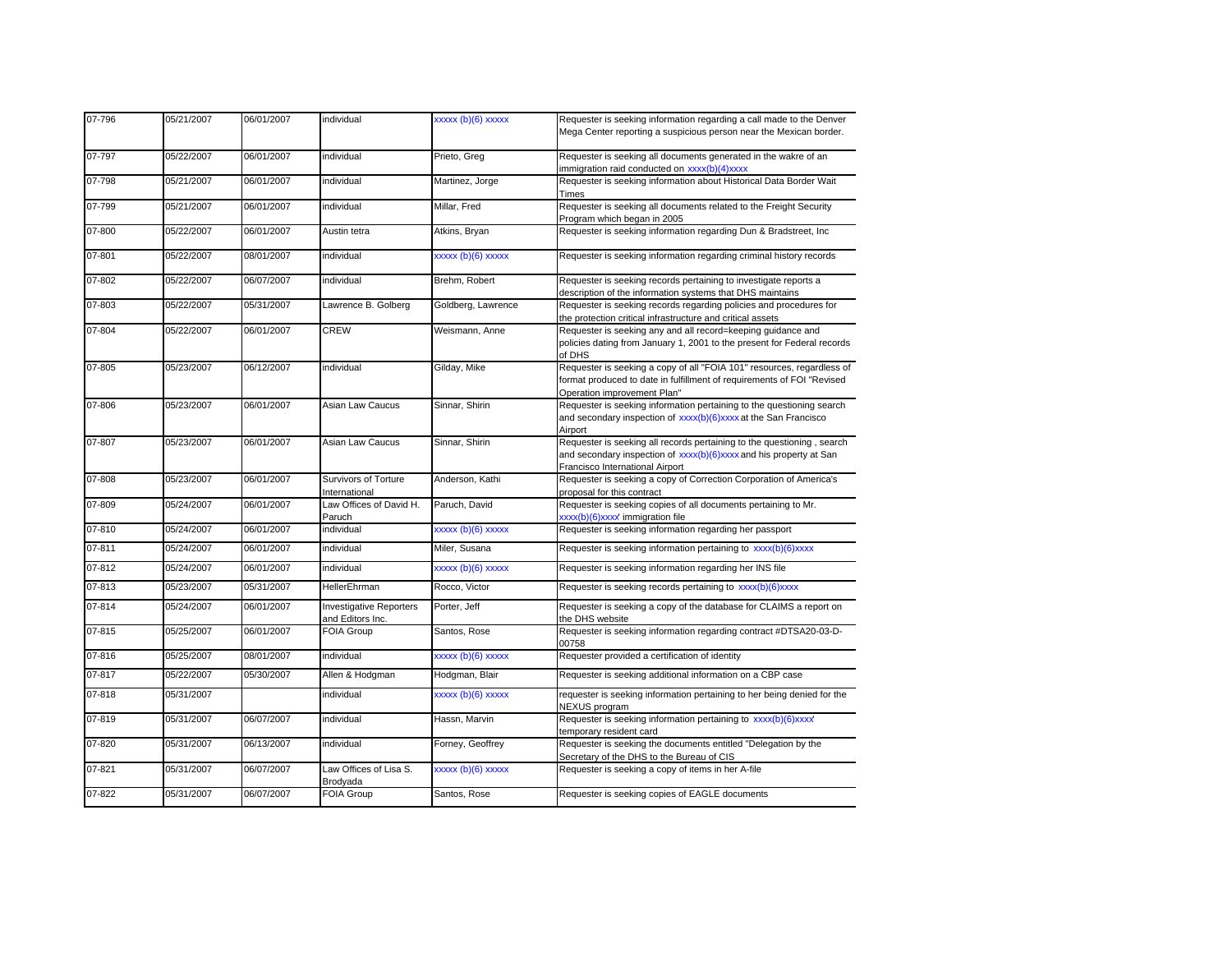| 07-823 | 05/31/2007 | 06/07/2007 | individual                                            | xxxxx (b)(6) xxxxx  | Requester is seeking information regarding an internal investigation<br>conducted by ICE for allegations of misconduct in November 2006                                        |
|--------|------------|------------|-------------------------------------------------------|---------------------|--------------------------------------------------------------------------------------------------------------------------------------------------------------------------------|
| 07-824 | 05/31/2007 | 08/07/2007 | individual                                            | xxxxx (b)(6) xxxxx  | Requester is seeking information pertaining to himself                                                                                                                         |
| 07-825 | 05/31/2007 | 06/07/2007 | individual                                            | Burch, Valerie      | Requester is seeking the most recent version of the DHS Detention<br>and Deportation Officer's Field Manual                                                                    |
| 07-826 | 05/31/2007 | 06/07/2007 | <b>Tindall &amp; Foster</b>                           | Burke, Kristen      | Requester is seeking records of all entries and attempted entries into<br>the US by xxxx(b)(6)xxxx                                                                             |
| 07-827 | 05/31/2007 | 06/07/2007 | individual;                                           | Hurley, Keith       | Requester is seeking a copy of the video pertaining to a an accident<br>that involved $xxxx(b)(6)xxxxx$                                                                        |
| 07-828 | 05/31/2007 | 06/07/2007 | <b>FOIA Group</b>                                     | Santos, Rose        | Requester is seeking copies of the FOIA logs for DHS, CIS and FEMA                                                                                                             |
| 07-829 | 05/31/2007 | 08/06/2007 | individual                                            | xxxxx (b)(6) xxxxx  | Requester is seeking information pertaining to him                                                                                                                             |
| 07-830 | 05/31/2007 | 06/14/2007 | FedSources                                            | Uppalli, Rajitha    | Requester is seeking documents regarding contracts                                                                                                                             |
| 07-831 | 06/01/2007 | 06/07/2007 | Law Offices of Scott<br>Pollock & Associates,<br>P.C. | Pollock, Scott      | Requester is seeking documents related to xxxx(b)(6)xxxx and other<br>Plaestinian Nationals who have been removed from the US                                                  |
| 07-832 | 06/01/2007 |            |                                                       | Zajac, Andrew       | Request for access to two boxes of NARA's holdings containing<br>records connected to Rudolph Giuliani's service in the Justice<br>Department                                  |
| 07-833 | 06/01/2007 | 06/07/2007 | individual                                            | xxxxx (b)(6) xxxxx  | Requester is seeking information pertaining to the removal of adverse<br>data from his record                                                                                  |
| 07-834 | 06/05/2007 | 06/14/2007 | <b>FOIA Group</b>                                     | Santos, Rose        | Requester is seeking documents under Task order 26301D0061                                                                                                                     |
| 07-835 | 06/04/2007 | 06/14/2007 | individual                                            | Thornburgh, Lisa    | Requester is seeking records pertaining to all grants awarded to the<br>Greenville Police Department and/or Greene County Sherriff's<br>Department with in the past five years |
| 07-836 | 06/04/2007 | 08/14/2007 | individual                                            | $xxxxx(b)(6)$ xxxxx | Requester is seeking information pertaining to her                                                                                                                             |
| 07-837 | 06/05/2007 | 06/14/2007 | Press and Journal                                     | Lang, Marlene       | Requester is seeking all documents pertaining to the diplomatic<br>assurances that the gov't of Egypt has offered the United States                                            |
| 07-838 | 06/05/2007 |            | FOIA & PRA Services                                   | Tenny, T.           | Requester is seeking copies of correspondence between DHS and US<br>Representative David Dreier or his staff between Noember 2002 and<br>the present                           |
| 07-839 | 06/06/2007 | 06/14/2007 | <b>Akal Security</b>                                  | Clair, Susan        | Requester is seeking a copy of Contract # HSCECA-07-R-00006                                                                                                                    |
| 07-840 | 06/06/2007 | 06/14/2007 | <b>Akal Security</b>                                  | Clair, Susan        | Requester is seeking a copy of Contract # HSCECA-07-R-00007                                                                                                                    |
| 07-841 | 06/06/2007 | 06/14/2007 | <b>Akal Security</b>                                  | Clair, Susan        | Requester is seeking a copy of HSTSOS-07-C-SPP0013                                                                                                                             |
| 07-842 | 06/06/2007 | 06/14/2007 | individual                                            | xxxxx (b)(6) xxxxx  | Requester is seeking details from her record that are considered<br>unfavorable by CBP during the Interim Access Clearance investigation                                       |
| 07-843 | 06/07/2007 | 06/14/2007 | individual                                            | xxxxx (b)(6) xxxxx  | Requester is seeking his entry dates into the US since 1989 and<br>countries to which he has traveled                                                                          |
| 07-844 | 06/06/2007 | 06/14/2007 | Thelen Reid Brown<br>Raysman & Steiner LLP            | Chayet, E. Todd     | Requester is seeking information regarding correspondence and<br>documents pertaining to the Port-Wide CCTV Security Surveillance<br>System at Port of Long Beach, CA          |
| 07-845 | 06/07/2007 | 06/14/2007 | individual                                            | xxxxx (b)(6) xxxxx  | Requester is seeking copy of her file related to employment at TSA                                                                                                             |
| 07-846 | 06/07/2007 | 08/14/2007 | individual                                            | xxxxx (b)(6) xxxxx  | Requester is seeking records related to him                                                                                                                                    |
| 07-847 | 06/07/2007 | 06/14/2007 | individual                                            | xxxxx (b)(6) xxxxx  | Requester is seeking information pertaining to him                                                                                                                             |
| 07-848 | 06/07/2007 | 06/14/2007 | individual                                            | xxxxx (b)(6) xxxxx  | Requester pertaining to him collected by the FBI                                                                                                                               |
| 07-849 | 06/07/2007 | 06/14/2007 | individual                                            | xxxxx (b)(6) xxxxx  | Requester is seeking documents pertaining to xxxx(b)(6)xxxx<br>maintained by INS, CIS and ICE                                                                                  |
|        |            |            |                                                       |                     |                                                                                                                                                                                |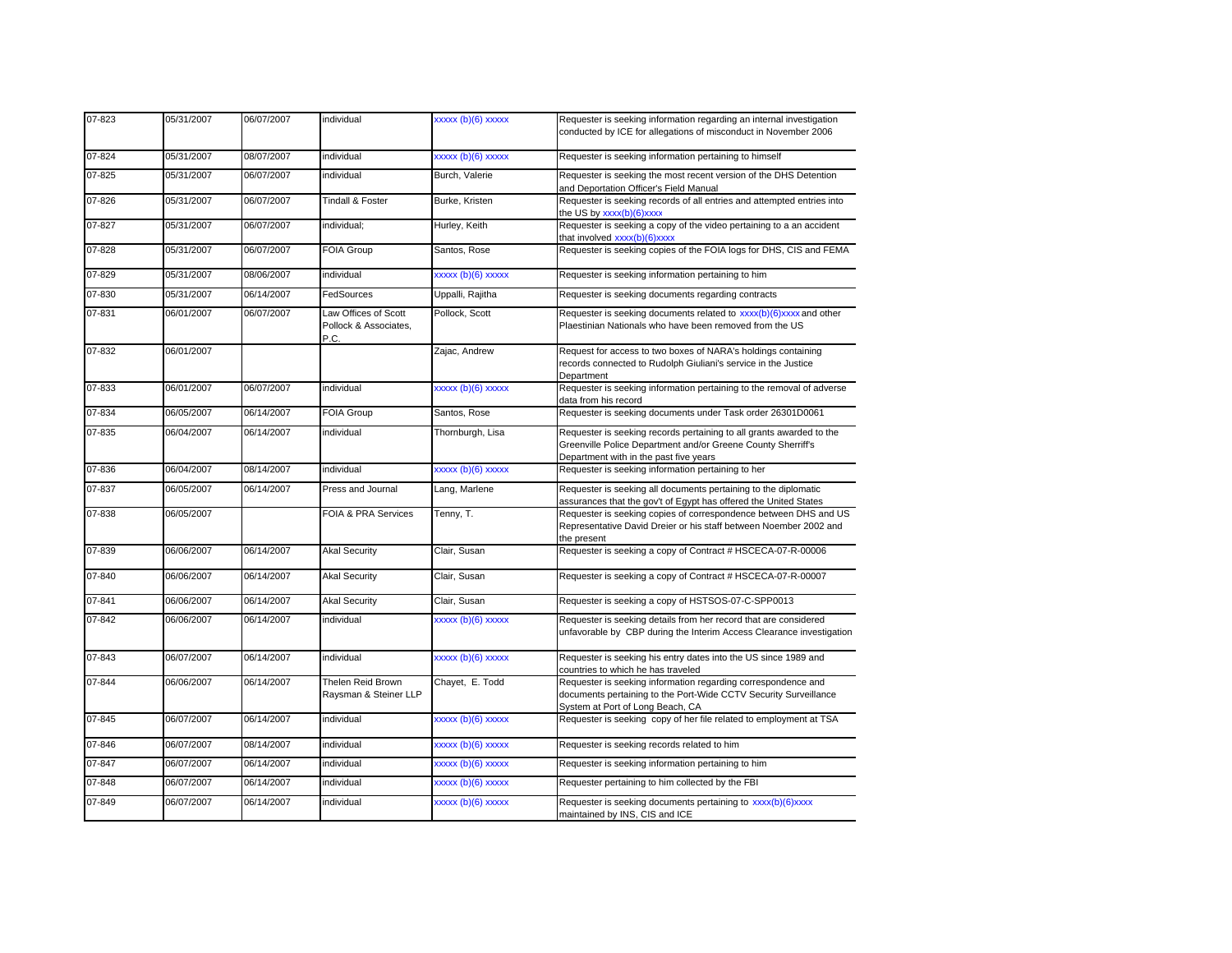| 07-850     | 06/07/2007 | 08/14/2007 | individual                                                      | xxxxx (b)(6) xxxxx   | Requester is seeking a copy of her file                                                                                                                                                          |
|------------|------------|------------|-----------------------------------------------------------------|----------------------|--------------------------------------------------------------------------------------------------------------------------------------------------------------------------------------------------|
| 07-851     | 06/07/2007 | 06/14/2007 | ndividual                                                       | xxxxx (b)(6) xxxxx   | Requester is seeking information regarding being denied the SENTRY<br>program                                                                                                                    |
| 07-852     | 06/07/2007 | 08/14/2007 | Law Office of Tony<br>Center, P.C.                              | xxxxx (b)(6) xxxxx   | Requester is seeking information pertaining to him                                                                                                                                               |
| 07-853     | 06/07/2007 |            | <b>Citizens Environmental</b><br><b>Advisory Committee</b>      | Gilpin, Judd         | Requester is seeking copies of the letters from Texas border cities that<br>oppose the construction of a wall or fence along the US Mexico border                                                |
| 07-854     | 06/07/2007 | 06/14/2007 | Keating, Bucklin &<br>McCormack, Inc., P.S.                     | Gavery, Brock        | Requester is seeking information records concerning xxxx(b)(6)xxxx                                                                                                                               |
| 07-855     | 06/07/2007 | 06/14/2007 | Semmes, Bowen &<br>Semmes                                       | McCarron, Thomas     | Requester is seeking information pertaining to an incident involving<br>xxxx(b)(6)xxxxx                                                                                                          |
| 07-856     | 06/07/2007 | 06/14/2007 | individual                                                      | Krug, Gregory        | Requester is seeking information pertaining to 9/11                                                                                                                                              |
| $07 - 857$ | 06/07/2007 | 06/14/2007 | Smith, Anderson, Blount,<br>Dorset, Mitchell &<br>Jernigan, LLP | Moore, Jackson       | Requester is seeking information pertaining to Applied Science<br>International, LLC                                                                                                             |
| 07-858     | 06/07/2007 |            | individual                                                      | xxxxx (b)(6) xxxxx   | Requester is seeking records pertaining to him and his son                                                                                                                                       |
| 07-859     | 06/07/2007 | 06/13/2007 | The 9/11 Working Group                                          | Harrison, Mick       | Requester is seeking information pertaining to hijackers                                                                                                                                         |
| 07-860     | 06/07/2007 | 06/14/2007 | Schreffler Schwarz                                              | Schwarz, Schreffler  | Requester is seeking information pertaining to xxxx(b)(6)xxxx                                                                                                                                    |
| 07-861     | 06/07/2007 | 06/14/2007 | Salvador Colon Attorney<br>at Law                               | Colon, Salvador      | Requester is seeking a copy of the immigration file of xxxx(b)(6)xxxx                                                                                                                            |
| 07-862     | 06/07/2007 | 06/14/2007 | Lawyer's Committee for<br>Civil Rights                          | Hwang, Phillip       | Requester is seeking information pertaining to the search, detention<br>and removal of xxxx(b)(6)xxxx                                                                                            |
| 07-863     | 06/07/2007 | 06/14/2007 | Wardergroup of Florida,<br>Inc                                  | Maguire, Alice       | requester is seeking information pertain to any plans for use of<br>churches and other houses of worship in disaster relief for Homeland<br>Security                                             |
| 07-864     | 06/07/2007 | 06/14/2007 | individual                                                      | Schultz, Alexander   | Requester is seeking information regarding back pay paid to federal<br>employees under the Back Pay Act                                                                                          |
| 07-865     | 06/07/2007 | 06/14/2007 | The ADILA Group                                                 | Curtis-Drop, Valerie | Requester is seeking information pertaining to xxxx(b)(6)xxxx                                                                                                                                    |
| 07-866     | 06/07/2007 | 06/14/2007 | <b>INPUT</b>                                                    | Jones, Monica        | Requester is seeking information regarding contract<br>#HSHQDC05R00021                                                                                                                           |
| 07-867     | 06/11/2007 |            | individual                                                      | xxxxx (b)(6) xxxxx   | requestor seeks a copy of her entire immigration file                                                                                                                                            |
| 07-868     | 06/12/2007 |            | individual                                                      | xxxxx (b)(6) xxxxx   | requestor seeks immigration status                                                                                                                                                               |
| 07-869     | 06/12/2007 |            | Law Offices of Francesca Ramos, Francesca<br>Ramos              |                      | requestor seeks copies of all records regarding Mr. xxxx(b)(6)xxxx                                                                                                                               |
| 07-870     | 06/12/2007 |            | Democratic National<br>Committee                                | Schnitzer, David     | all records of communication between DHS and Fred D. Thompson or<br>his offices                                                                                                                  |
| 07-871     | 06/12/2007 |            | <b>INPUT</b>                                                    | Connelly, Kaitlynn   | requestor seeks all records regarding contract #HSHQDC06Q00153                                                                                                                                   |
| 07-872     | 06/12/2007 |            | individual                                                      | xxxxx (b)(6) xxxxx   | requestor wants to know if he has ever been a "person of interest" to<br>the DHS                                                                                                                 |
| 07-873     | 06/13/2007 |            | <b>Associated Press</b>                                         | Kunzelman, Michael   | Requester is seeking copies of written correspondence related to the<br>road home homeowner grant program in Louisiana and Mississippi                                                           |
| 07-874     | 06/11/2007 |            | ABCNews.com                                                     | Baram, Marcus        | Request for correspondence btw DHS and Mitt Romney, Fred<br>Thompson, Rudy Giuliani, John McCain, John Edwards, Barack<br>Obama, Hillary Clinton                                                 |
| 07-875     | 06/13/2007 |            | ImageWare Systems Inc. Sexton, Eileen                           |                      | Requester is seeking information pertaining to documentation on<br>contract awards, task orders and or purchase orders issued to DAON-<br>in support of the US VISIT program July 2004- May 2007 |
|            |            |            |                                                                 |                      |                                                                                                                                                                                                  |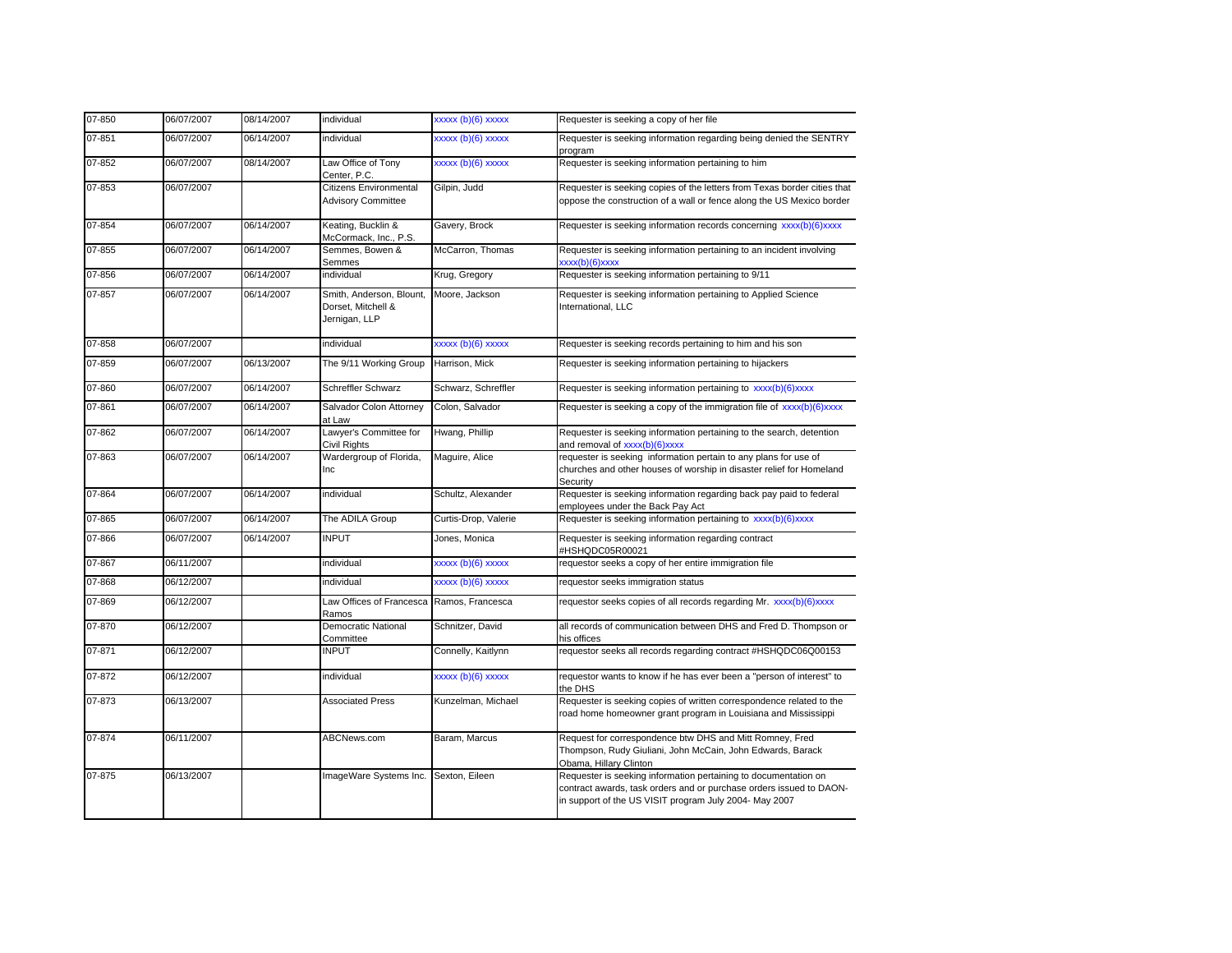| 07-876 | 06/11/2007 |            | ImageWare Systems, Inc. Sexton, Eileen                |                                                 | requestor seeks the Findings Report from the Biometrics Middlware<br>Evaluation, under contract HSSCHQ-04-D-0096                                                               |
|--------|------------|------------|-------------------------------------------------------|-------------------------------------------------|--------------------------------------------------------------------------------------------------------------------------------------------------------------------------------|
| 07-877 | 06/12/2007 |            | individual                                            | Smith-Bey, Sheik                                | requestor seeks a copy of the Patriot Act                                                                                                                                      |
| 07-878 | 06/11/2007 |            | individual                                            | xxxxx (b)(6) xxxxx                              | requester seeks information about himself as well as information from<br>the National Drug Intelligence Center                                                                 |
| 07-879 | 06/11/2007 |            | individual                                            | Plaugher, Steven                                | requester seeks documents relating to contract HSHQDA-05-C-0003                                                                                                                |
| 07-880 | 06/14/2007 |            | Everage Law Firm, Inc.                                | Everage, Charles                                | requester seeks all information related to his clients case                                                                                                                    |
| 07-881 | 06/12/2007 |            | Systems & Sensors                                     | Lockheed Martin Maritime Bremmerman, Jacqueline | requester seeks information regarding contracts HSHQDC-06-D-0072,<br>HSHQDC-06-D-0073, HSHQDC-06-D-0074, and task orders                                                       |
| 07-882 | 06/12/2007 |            | individual                                            | Nartker, Diana                                  | requester seeks records pertaining to any FEMA releif received to any<br>person at an address following Hurricane Rita 2005                                                    |
| 07-883 | 06/13/2007 |            | The National Security<br>Archive                      | Kornbluh, Peter                                 | requester seeks all documents related to the creation of ICE's Human<br>Rights Violator United and the Human Rights Law Division                                               |
| 07-884 | 06/13/2007 |            | ABC NEWS                                              | Rood, Justin                                    | requester seeks copies of the FOIA request logs between 1/1/2007<br>and 5/31/2007                                                                                              |
| 07-885 | 06/13/2007 |            | <b>ABC News</b>                                       | Rood, Justin                                    | requester seeks congressional correspondence logs covering<br>communications between 1/1/2007 and 5/31/2007                                                                    |
| 07-886 | 06/14/2007 |            | Structurewise                                         | Willis, Rachel                                  | Requester is seeking a list off all cardholders, names, email address<br>and VISA SmartPay purchase cardholders                                                                |
| 07-887 | 06/14/2007 |            | <b>INPUT</b>                                          | Connelly, Kaitlynn                              | Requester is seeking information regarding contract<br>#HSHQDC06Q00127                                                                                                         |
| 07-831 | 06/01/2007 | 06/07/2007 | Law Offices of Scott<br>Pollock & Associates,<br>P.C. | Pollock, Scott                                  | Requester is seeking documents related to xxxx(b)(6)xxxx and other<br>Plaestinian Nationals who have been removed from the US                                                  |
| 07-832 | 06/01/2007 | 06/20/2007 |                                                       | Zajac, Andrew                                   | Request for access to two boxes of NARA's holdings containing<br>records connected to Rudolph Giuliani's service in the Justice<br>Department                                  |
| 07-833 | 06/01/2007 | 06/07/2007 | individual                                            | xxxxx (b)(6) xxxxx                              | Requester is seeking information pertaining to the removal of adverse<br>data from his record                                                                                  |
| 07-834 | 06/05/2007 | 06/14/2007 | <b>FOIA Group</b>                                     | Santos, Rose                                    | Requester is seeking documents under Task order 26301D0061                                                                                                                     |
| 07-835 | 06/04/2007 | 06/14/2007 | individual                                            | Thornburgh, Lisa                                | Requester is seeking records pertaining to all grants awarded to the<br>Greenville Police Department and/or Greene County Sherriff's<br>Department with in the past five years |
| 07-836 | 06/04/2007 | 08/14/2007 | individual                                            | xxxxx (b)(6) xxxxx                              | Requester is seeking information pertaining to her                                                                                                                             |
| 07-837 | 06/05/2007 | 06/14/2007 | Press and Journal                                     | Lang, Marlene                                   | Requester is seeking all documents pertaining to the diplomatic<br>assurances that the gov't of Egypt has offered the United States                                            |
| 07-838 | 06/05/2007 | 06/27/2007 | FOIA & PRA Services                                   | Tenny, T.                                       | Requester is seeking copies of correspondence between DHS and US<br>Representative David Dreier or his staff between Noember 2002 and<br>the present                           |
| 07-839 | 06/06/2007 | 06/14/2007 | <b>Akal Security</b>                                  | Clair, Susan                                    | Requester is seeking a copy of Contract # HSCECA-07-R-00006                                                                                                                    |
| 07-840 | 06/06/2007 | 06/14/2007 | <b>Akal Security</b>                                  | Clair, Susan                                    | Requester is seeking a copy of Contract # HSCECA-07-R-00007                                                                                                                    |
| 07-841 | 06/06/2007 | 06/14/2007 | <b>Akal Security</b>                                  | Clair, Susan                                    | Requester is seeking a copy of HSTSOS-07-C-SPP0013                                                                                                                             |
| 07-842 | 06/06/2007 | 06/14/2007 | individual                                            | $\frac{1}{2}$ (b)(6) xxxxx                      | Requester is seeking details from her record that are considered<br>unfavorable by CBP during the Interim Access Clearance investigation                                       |
| 07-843 | 06/07/2007 | 06/14/2007 | individual                                            | xxxxx (b)(6) xxxxx                              | Requester is seeking his entry dates into the US since 1989 and<br>countries to which he has traveled                                                                          |
| 07-844 | 06/06/2007 | 06/14/2007 | Thelen Reid Brown<br>Raysman & Steiner LLP            | Chayet, E. Todd                                 | Requester is seeking information regarding correspondence and<br>documents pertaining to the Port-Wide CCTV Security Surveillance<br>System at Port of Long Beach, CA          |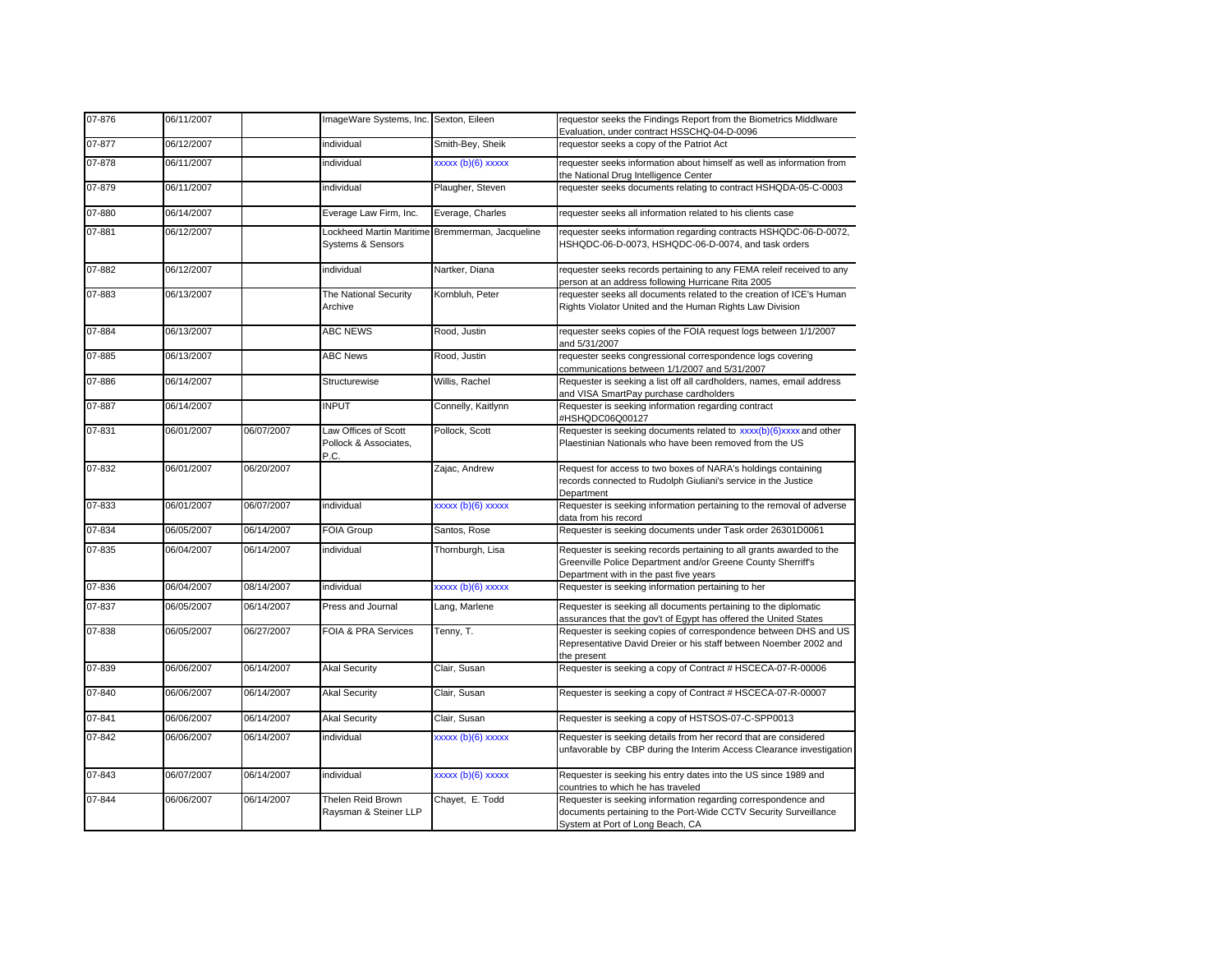| 07-845 | 06/07/2007 | 06/14/2007 | individual                                                      | xxxxx (b)(6) xxxxx   | Requester is seeking copy of her file related to employment at TSA                                                                                   |
|--------|------------|------------|-----------------------------------------------------------------|----------------------|------------------------------------------------------------------------------------------------------------------------------------------------------|
| 07-846 | 06/07/2007 | 08/14/2007 | individual                                                      | xxxxx (b)(6) xxxxx   | Requester is seeking records related to him                                                                                                          |
| 07-847 | 06/07/2007 | 06/14/2007 | individual                                                      | xxxxx (b)(6) xxxxx   | Requester is seeking information pertaining to him                                                                                                   |
| 07-848 | 06/07/2007 | 06/14/2007 | individual                                                      | xxxxx (b)(6) xxxxx   | Requester pertaining to him collected by the FBI                                                                                                     |
| 07-849 | 06/07/2007 | 06/14/2007 | individual                                                      | xxxxx (b)(6) xxxxx   | Requester is seeking documents pertaining to xxxx(b)(6)xxxx<br>maintained by INS, CIS and ICE                                                        |
| 07-850 | 06/07/2007 | 08/14/2007 | individual                                                      | xxxxx (b)(6) xxxxx   | Requester is seeking a copy of her file                                                                                                              |
| 07-851 | 06/07/2007 | 06/14/2007 | individual                                                      | xxxxx (b)(6) xxxxx   | Requester is seeking information regarding being denied the SENTRY<br>program                                                                        |
| 07-852 | 06/07/2007 | 08/14/2007 | aw Office of Tony<br>Center, P.C.                               | xxxxx (b)(6) xxxxx   | Requester is seeking information pertaining to him                                                                                                   |
| 07-853 | 06/07/2007 |            | Citizens Environmental<br><b>Advisory Committee</b>             | Gilpin, Judd         | Requester is seeking copies of the letters from Texas border cities that<br>oppose the construction of a wall or fence along the US Mexico border    |
| 07-854 | 06/07/2007 | 06/14/2007 | Keating, Bucklin &<br>McCormack, Inc., P.S.                     | Gavery, Brock        | Requester is seeking information records concerning xxxx(b)(6)xxxx                                                                                   |
| 07-855 | 06/07/2007 | 06/14/2007 | Semmes, Bowen &<br>Semmes                                       | McCarron, Thomas     | Requester is seeking information pertaining to an incident involving<br>xxxx(b)(6)xxxxx                                                              |
| 07-856 | 06/07/2007 | 06/14/2007 | individual                                                      | Krug, Gregory        | Requester is seeking information pertaining to 9/11                                                                                                  |
| 07-857 | 06/07/2007 | 06/14/2007 | Smith, Anderson, Blount,<br>Dorset, Mitchell &<br>Jernigan, LLP | Moore, Jackson       | Requester is seeking information pertaining to Applied Science<br>International, LLC                                                                 |
| 07-858 | 06/07/2007 |            | individual                                                      | xxxxx (b)(6) xxxxx   | Requester is seeking records pertaining to him and his son                                                                                           |
| 07-859 | 06/07/2007 | 06/13/2007 | The 9/11 Working Group                                          | Harrison, Mick       | Requester is seeking information pertaining to hijackers                                                                                             |
| 07-860 | 06/07/2007 | 06/14/2007 | Schreffler Schwarz                                              | Schwarz, Schreffler  | Requester is seeking information pertaining to xxxx(b)(6)xxxx                                                                                        |
| 07-861 | 06/07/2007 | 06/14/2007 | Salvador Colon Attorney<br>at Law                               | Colon, Salvador      | Requester is seeking a copy of the immigration file of xxxx(b)(6)xxxx                                                                                |
| 07-862 | 06/07/2007 | 06/14/2007 | Lawyer's Committee for<br>Civil Rights                          | Hwang, Phillip       | Requester is seeking information pertaining to the search, detention<br>and removal of xxxx(b)(6)xxxx                                                |
| 07-863 | 06/07/2007 | 06/14/2007 | Wardergroup of Florida,<br>Inc                                  | Maguire, Alice       | requester is seeking information pertain to any plans for use of<br>churches and other houses of worship in disaster relief for Homeland<br>Security |
| 07-864 | 06/07/2007 | 06/14/2007 | individual                                                      | Schultz, Alexander   | Requester is seeking information regarding back pay paid to federal<br>employees under the Back Pay Act                                              |
| 07-865 | 06/07/2007 | 06/14/2007 | The ADILA Group                                                 | Curtis-Drop, Valerie | Requester is seeking information pertaining to xxxx(b)(6)xxxx                                                                                        |
| 07-866 | 06/07/2007 | 06/14/2007 | <b>INPUT</b>                                                    | Jones, Monica        | Requester is seeking information regarding contract<br>#HSHQDC05R00021                                                                               |
| 07-867 | 06/11/2007 | 06/21/2007 | individual                                                      | xxxxx (b)(6) xxxxx   | requestor seeks a copy of her entire immigration file                                                                                                |
| 07-868 | 06/12/2007 | 06/25/2007 | individual                                                      | xxxxx (b)(6) xxxxx   | requestor seeks immigration status                                                                                                                   |
| 07-869 | 06/12/2007 | 06/21/2007 | Law Offices of Francesca Ramos, Francesca<br>Ramos              |                      | requestor seeks copies of all records regarding Mr. xxxx(b)(6)xxxx                                                                                   |
| 07-870 | 06/12/2007 | 08/22/2007 | Democratic National<br>Committee                                | Schnitzer, David     | all records of communication between DHS and Fred D. Thompson or<br>his offices                                                                      |
| 07-871 | 06/12/2007 | 06/21/2007 | <b>INPUT</b>                                                    | Connelly, Kaitlynn   | requestor seeks all records regarding contract #HSHQDC06Q00153                                                                                       |
| 07-872 | 06/12/2007 | 08/21/2007 | individual                                                      | xxxxx (b)(6) xxxxx   | requestor wants to know if he has ever been a "person of interest" to<br>the DHS                                                                     |
| 07-873 | 06/13/2007 |            | <b>Associated Press</b>                                         | Kunzelman, Michael   | Requester is seeking copies of written correspondence related to the<br>road home homeowner grant program in Louisiana and Mississippi               |
|        |            |            |                                                                 |                      |                                                                                                                                                      |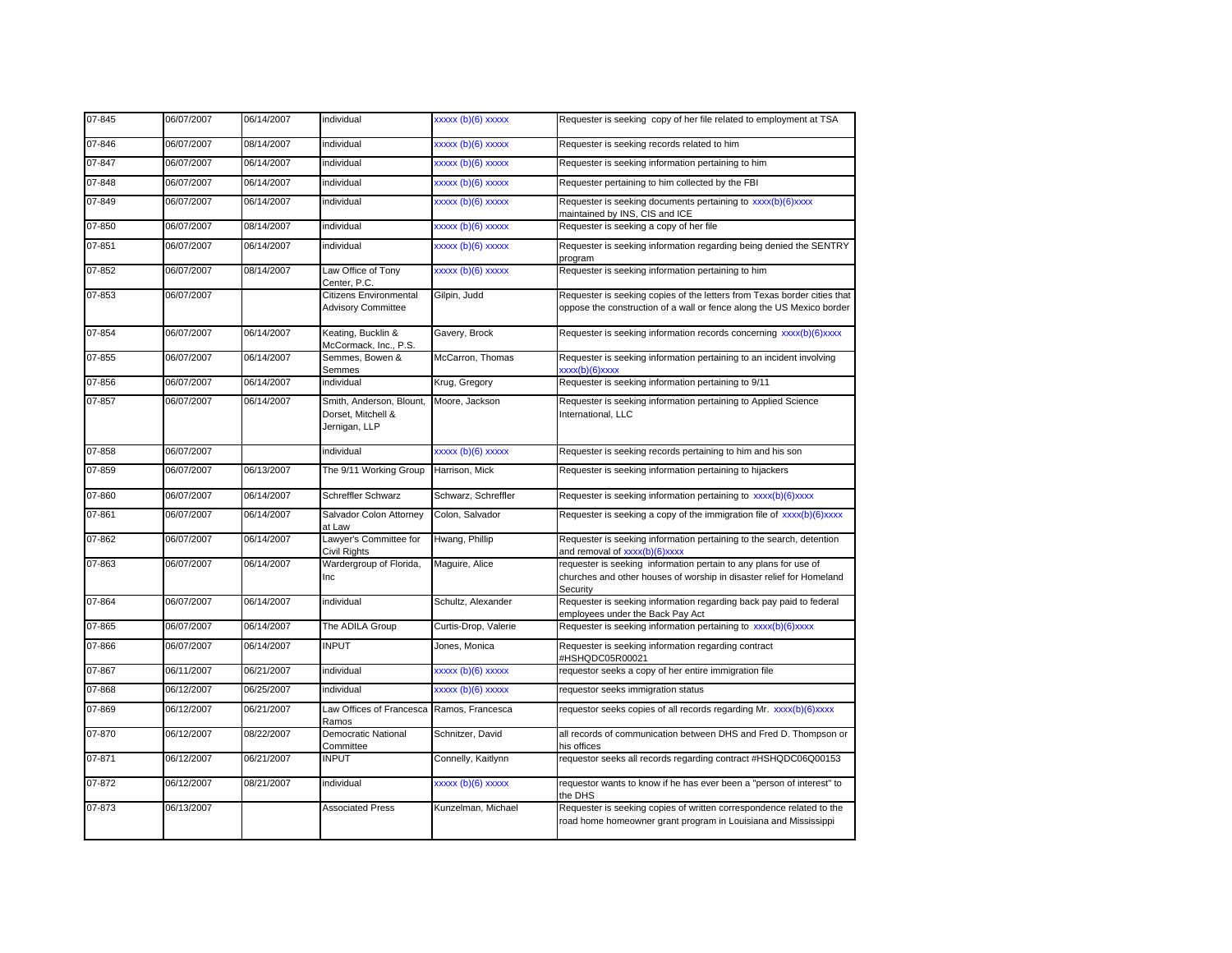| 07-874 | 06/11/2007 |            | ABCNews.com                                 | Baram, Marcus                                   | Request for correspondence btw DHS and Mitt Romney, Fred<br>Thompson, Rudy Giuliani, John McCain, John Edwards, Barack<br>Obama, Hillary Clinton                                                 |
|--------|------------|------------|---------------------------------------------|-------------------------------------------------|--------------------------------------------------------------------------------------------------------------------------------------------------------------------------------------------------|
| 07-875 | 06/13/2007 | 06/21/2007 | ImageWare Systems Inc. Sexton, Eileen       |                                                 | Requester is seeking information pertaining to documentation on<br>contract awards, task orders and or purchase orders issued to DAON-<br>in support of the US VISIT program July 2004- May 2007 |
| 07-876 | 06/11/2007 | 06/21/2007 | ImageWare Systems, Inc. Sexton, Eileen      |                                                 | requestor seeks the Findings Report from the Biometrics Middlware<br>Evaluation, under contract HSSCHQ-04-D-0096                                                                                 |
| 07-877 | 06/12/2007 | 06/21/2007 | individual                                  | Smith-Bey, Sheik                                | requestor seeks a copy of the Patriot Act                                                                                                                                                        |
| 07-878 | 06/11/2007 |            | individual                                  | xxxxx (b)(6) xxxxx                              | requester seeks information about himself as well as information from<br>the National Drug Intelligence Center                                                                                   |
| 07-879 | 06/11/2007 | 06/21/2007 | individual                                  | Plaugher, Steven                                | requester seeks documents relating to contract HSHQDA-05-C-0003                                                                                                                                  |
| 07-880 | 06/14/2007 | 06/21/2007 | Everage Law Firm, Inc.                      | Everage, Charles                                | requester seeks all information related to his clients case                                                                                                                                      |
| 07-881 | 06/12/2007 | 06/21/2007 | Systems & Sensors                           | Lockheed Martin Maritime Bremmerman, Jacqueline | requester seeks information regarding contracts HSHQDC-06-D-0072,<br>HSHQDC-06-D-0073, HSHQDC-06-D-0074, and task orders                                                                         |
| 07-882 | 06/12/2007 | 06/21/2007 | individual                                  | Nartker, Diana                                  | requester seeks records pertaining to any FEMA releif received to any<br>person at an address following Hurricane Rita 2005                                                                      |
| 07-883 | 06/13/2007 | 07/12/2007 | The National Security<br>Archive            | Kornbluh, Peter                                 | requester seeks all documents related to the creation of ICE's Human<br>Rights Violator United and the Human Rights Law Division                                                                 |
| 07-884 | 06/13/2007 | 06/25/2007 | <b>ABC NEWS</b>                             | Rood, Justin                                    | requester seeks copies of the FOIA request logs between 1/1/2007<br>and 5/31/2007                                                                                                                |
| 07-885 | 06/13/2007 |            | <b>ABC News</b>                             | Rood, Justin                                    | requester seeks congressional correspondence logs covering<br>communications between 1/1/2007 and 5/31/2007                                                                                      |
| 07-886 | 06/14/2007 | 06/18/2007 | Structurewise                               | Willis, Rachel                                  | Requester is seeking a list off all cardholders, names, email address<br>and VISA SmartPay purchase cardholders                                                                                  |
| 07-887 | 06/14/2007 | 06/28/2007 | <b>INPUT</b>                                | Connelly, Kaitlynn                              | Requester is seeking information regarding contract<br>#HSHQDC06Q00127                                                                                                                           |
| 07-888 | 06/14/2007 | 06/22/2007 | <b>INPUT</b>                                | Connelly, Kaitlynn                              | requester seeks documents related to contract #HSHQDC06Q00127                                                                                                                                    |
| 07-889 | 06/18/2007 | 08/29/2007 | individual                                  | xxxxx(b)(6)xxxxx                                | requester seeks all information pertaining to himself                                                                                                                                            |
| 07-890 | 06/18/2007 | 06/28/2007 | individual                                  | xxxxx(b)(6)xxxxx                                | requester seeks his alien file                                                                                                                                                                   |
| 07-891 | 06/18/2007 | 06/28/2007 | individual                                  | Woefel, Andrea                                  | requester seeks information on obtaining a learners permit                                                                                                                                       |
| 07-892 | 06/19/2007 | 06/29/2007 | Joseph F DeFelice,<br>Attorney at Law       | xxxxx(b)(6)xxxxx                                | requester seeks his entire immigration file, along with his mother's                                                                                                                             |
| 07-893 | 06/20/2007 | 06/29/2007 | <b>ACLU</b>                                 | Arulanantham, Ahilan                            | requester seeks information regarding the forcible use of psychotropic<br>drugs on immigrants detained by DHS and/or ICE                                                                         |
| 07-894 | 06/19/2007 | 06/29/2007 | individual                                  | Licht, Israel                                   | requester seeks information on non-profit organizations receiving<br>grants between 2005-2007 under the Urban Areas Security Initiative                                                          |
| 07-895 | 06/19/2007 | 06/26/2007 | Office Depot Federal<br>Government Division | Anderson, Cordell                               | requester seeks the credit card holder's list                                                                                                                                                    |
| 07-896 | 06/19/2007 | 06/29/2007 | FedSources                                  | Miller, Kelly                                   | requester seeks contract # HSCEOP06F01189                                                                                                                                                        |
| 07-897 | 06/18/2007 | 06/28/2007 | Law Offices of Francesca<br>Ramos           | Ramos, Francesca                                | requester seeks all records regarding xxxxx(b)(6)xxxxx                                                                                                                                           |
| 07-898 | 06/20/2007 | 08/29/2007 | Law Office of Todd G.<br>Scher, P.L         | Scher, Todd                                     | requester seeks all records relating to xxxxx(b)(6)xxxxx                                                                                                                                         |
| 07-899 | 06/20/2007 | 06/29/2007 | FedSources                                  | Miller, Kelly                                   | requester seeks all documents relating to contract #<br>HSCEOP06F01225                                                                                                                           |
| 07-900 | 06/21/2007 | 06/29/2007 | FedSources                                  | Steponkus, Elizabeth                            | requester seeks all documents related to BPA 6740403 tracked under<br>PIID 67W50064                                                                                                              |
|        |            |            |                                             |                                                 |                                                                                                                                                                                                  |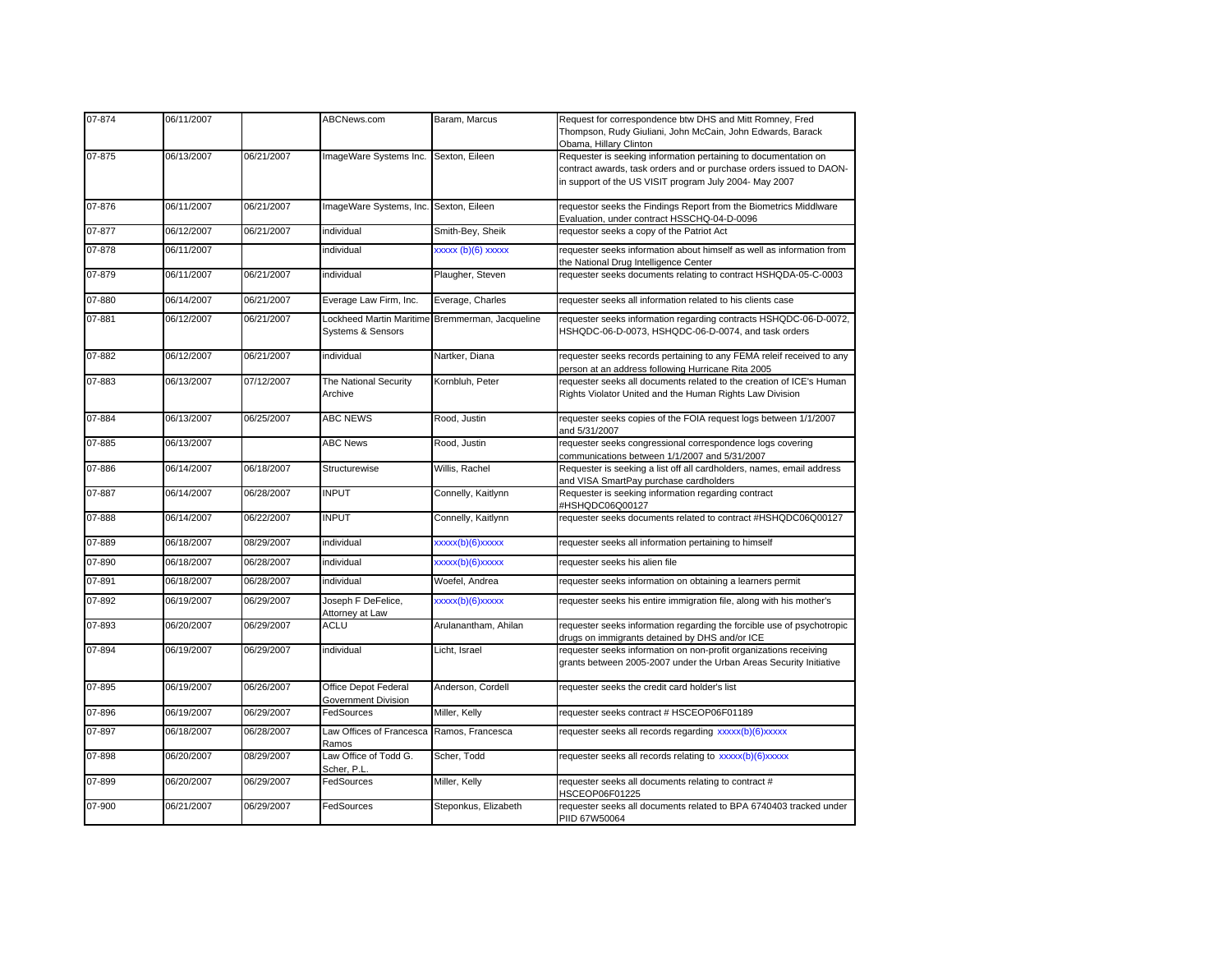| 07-901 | 06/21/2007 | 06/28/2007 | FedSources                                             | Steponkus, Elizabeth  | requester seeks all documents related to task order #<br>HSHQDC06F00064 granted to Booz Allen & Hamilton                                                                               |
|--------|------------|------------|--------------------------------------------------------|-----------------------|----------------------------------------------------------------------------------------------------------------------------------------------------------------------------------------|
| 07-902 | 06/21/2007 | 06/28/2007 | FedSources                                             | Steponkus, Elizabeth  | requester seeks all documents relating to task order #<br>HSHQDC07F00097 - SRA                                                                                                         |
| 07-903 | 06/21/2007 | 08/28/2007 | individual                                             | xxxxx(b)(6)xxxxx      | requester seeks her entire background investigation file and related<br>decisional records                                                                                             |
| 07-904 | 06/21/2007 | 06/28/2007 | individual                                             | xxxxx(b)(6)xxxxx      | requester seeks her complete naturalization file                                                                                                                                       |
| 07-905 | 06/21/2007 | 06/28/2007 | individual                                             | xxxxx(b)(6)xxxxx      | requester seeks all documents related to his name's inclusion to the<br>No Fly list                                                                                                    |
| 07-906 | 06/21/2007 | 06/29/2007 | individual                                             | xxxxx(b)(6)xxxxx      | requester would like a written statement that he has been cleared of<br>charges                                                                                                        |
| 07-907 | 06/21/2007 |            | <b>Tri-Valley CAREs</b>                                | Stanker, Michael      | Request for documents concerning Livermore Lab's Biodefense<br>Knowledge Center and data-mining methods and the data collection<br>system known as ADVISE.                             |
| 07-908 | 06/22/2007 | 08/28/2007 | individual                                             | Thomas, Keith         | Requester is seeking information pertaining to DHS Acts related to<br>General Law                                                                                                      |
| 07-909 | 06/22/2007 | 06/28/2007 | Sheppard Mullin                                        | Loveland, Christopher | Requester is seeking all contracts btw the DHS and Cogent Systems,<br>Inc.                                                                                                             |
| 07-910 | 06/25/2007 | 07/06/2007 | individual                                             | xxxxx(b)(6)xxxxx      | Requester is seeking information relating to his C and A file and court<br>proceedings                                                                                                 |
| 07-911 | 06/25/2007 | 07/06/2007 | individual                                             | xxxxx(b)(6)xxxxx      | Requester is seeking information pertaining to his court proceedings                                                                                                                   |
| 07-912 | 06/22/2007 | 09/05/2007 | individual                                             | xxxxx(b)(6)xxxxx      | Requester is seeking information pertaining to her arrest and stay in<br>the IRS jail                                                                                                  |
| 07-913 | 06/22/2007 | 07/06/2007 | individual                                             | xxxxx(b)(6)xxxxx      | Requester is seeking information pertaining to himself                                                                                                                                 |
| 07-914 | 06/25/2007 | 07/06/2007 | individual                                             | Read, Curt            | Requester is seeking a copy of the security guard's operational logs of<br>the Northwest Mountain Region, Seattle Consolidated Office building                                         |
| 07-915 | 06/25/2007 | 07/06/2007 | individual                                             | Josephson, Jennifer   | Requester is seeking a copy of the Coast Guard Investigative Services<br>report                                                                                                        |
| 07-916 | 06/27/2007 | 07/06/2007 | Law Office of carol L.<br>Edward & Associates,<br>P.S. | Lin, Eric             | Requester is seeking information regarding a copy of xxx(b)(6)xxx A-<br>file                                                                                                           |
| 07-917 | 06/27/2007 | 09/05/2007 | individual                                             | xxxxx(b)(6)xxxxx      | Requester is seeking information pertaining to him.                                                                                                                                    |
| 07-918 | 06/25/2007 | 07/06/2007 | individual                                             | Gilday, Michael       | Requester is seeking the logs of all FOIA requests received by or<br>directed to the Directorate of Information Analysis Infrastructure<br>Protection (IAIP) during calendar year 2006 |
| 07-919 | 06/25/2007 | 07/06/2007 | <b>Federal Sources</b>                                 | Miller, Kelly         | Requester is seeking a copy of contract #HSHQPA05FR00251                                                                                                                               |
| 07-920 | 06/27/2007 | 07/06/2007 | individual                                             | xxxxx(b)(6)xxxxx      | Requester is seeking information pertaining to him.                                                                                                                                    |
| 07-921 | 06/27/2007 | 07/06/2007 | <b>INPUT</b>                                           | Person, Michael       | Requester is seeking contracts under Solicitation #BAA0602                                                                                                                             |
| 07-922 | 06/29/2007 | 07/06/2007 | Seidman & Associates<br>P.C.                           | Seidman, David        | Requester is seeking records pertaining to purchasing of Inter comp<br>brand scales                                                                                                    |
| 07-924 | 06/29/2007 |            | individual                                             | Gilday, Michael       | Requester is seeking a copy of all FOIA 101 resources pre-decisional<br>documents                                                                                                      |
| 07-925 | 06/29/2007 | 07/12/2007 | Gieger, Laborde &<br>aperouse, L.L.C                   | Bone, Jason           | Requester is seeking all records pertaining to the fire/explosion event<br>involving John and Linda Meyer                                                                              |
| 07-926 | 06/29/2007 | 07/12/2007 | individual                                             | xxxxx(b)(6)xxxxx      | Requester is seeking all records pertaining to him                                                                                                                                     |
| 07-928 | 06/29/2007 | 07/12/2007 | individual                                             | xxxxx(b)(6)xxxxx      | Requester is seeking information regarding his immigration status                                                                                                                      |
| 07-929 | 06/29/2007 |            | <b>CBS News</b>                                        | Strickler, Laura      | Requester is seeking logs of all FOIA requests sent to DHS within the<br>last six months                                                                                               |
| 07-930 | 06/29/2007 | 07/12/2007 | FedSources                                             | Miller, Kelly         | Requester is seeking documents pertaining to HSCEOP06F01382                                                                                                                            |
|        |            |            |                                                        |                       |                                                                                                                                                                                        |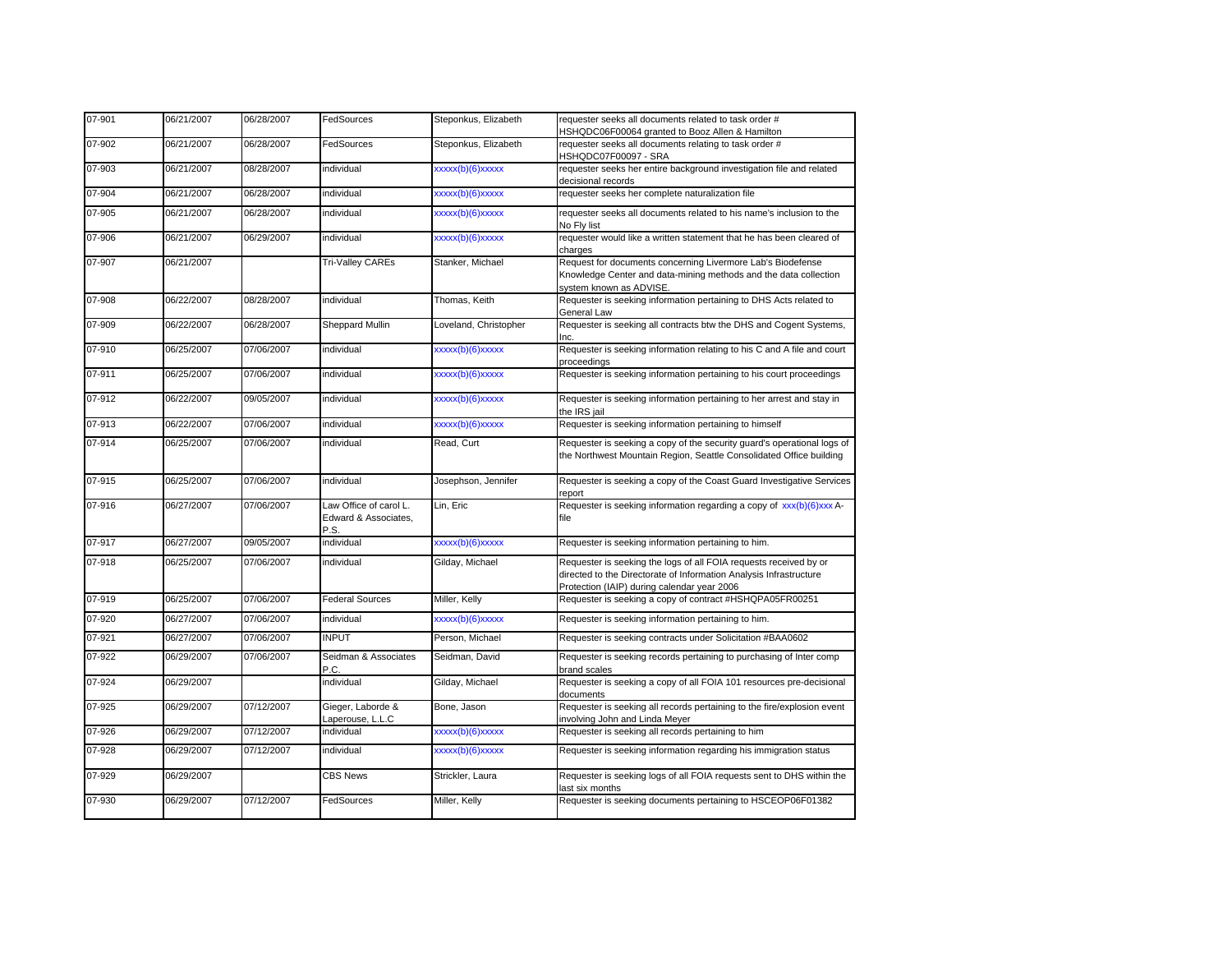| 07-931 | 06/29/2007<br>10t | //13/2007<br>$-1$<br>IO 7 | Defense Research   | Drzewiecki, Joanne | $#DASC01-0$<br>$\sim$ $\sim$<br><b>IRed</b><br>tuester is seeking⊣<br>i documents pertaining to<br>↑ contract .<br>-02-L |
|--------|-------------------|---------------------------|--------------------|--------------------|--------------------------------------------------------------------------------------------------------------------------|
|        |                   |                           | Technologies, Inc. |                    | 0002                                                                                                                     |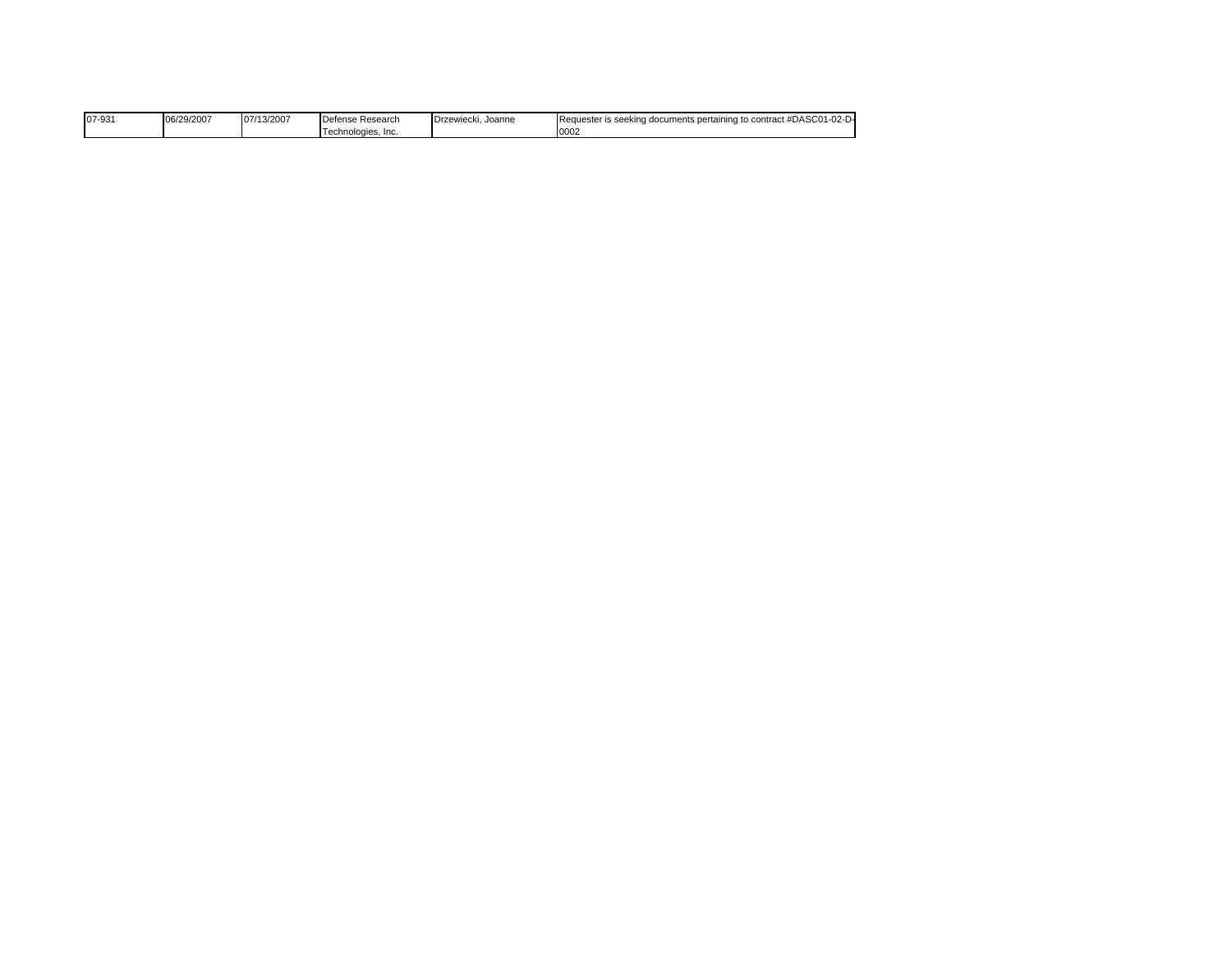| Id          | <b>Date Received</b> | <b>Date Closed</b> | Organization               | <b>Sender</b>         | <b>Subject</b>                                                                                                                                                                                     |
|-------------|----------------------|--------------------|----------------------------|-----------------------|----------------------------------------------------------------------------------------------------------------------------------------------------------------------------------------------------|
| $1 07-923$  | 07/02/2007           | 07/05/2007         | individual                 | $xxxx(b)(6)$ $xxxxx$  | Request for list of DHS<br>contractors, FOIA<br>manuals, NSA recores,<br>and FBI records.                                                                                                          |
| $2 07-927$  | 07/05/2007           | 07/20/2007         | <b>FBI</b>                 | Favreau, Kevin        | Requester is seeking the<br>names and all identifying<br>information of the 329<br>employees receiving<br>benefits from the US<br>Gov't while residing in<br>Cuba                                  |
| $3 07-932 $ | 07/02/2007           |                    | <b>Sunlight Foundation</b> | Narayanswamy, Anupama | Requester is seeking any<br>and all correspondence<br>logs between members<br>of Congress and DHS<br>between April 1, 2007 to<br>June 30, 2007 including<br>the date of response to<br>each letter |
| $4 07-933$  | 07/02/2007           |                    | <b>ACLU</b>                | Jawetz, Tom           | Requester is seeking a<br>list of of individuals who<br>have died while being<br>detained by ICE since<br>January 1, 2004.                                                                         |
|             | 5 07-934  07/05/2007 | 07/12/2007         | individual                 | $xxx(b)(6)$ $xxxxx$   | Requester is seeking a<br>copy of I-97 Notice of<br>Action                                                                                                                                         |
| $6 07-935$  | 07/03/2007           | 07/13/2007         | individual                 | Stewart, Mary         | Letter sent regarding<br>surveillance of a<br>business in their<br>neighborhood                                                                                                                    |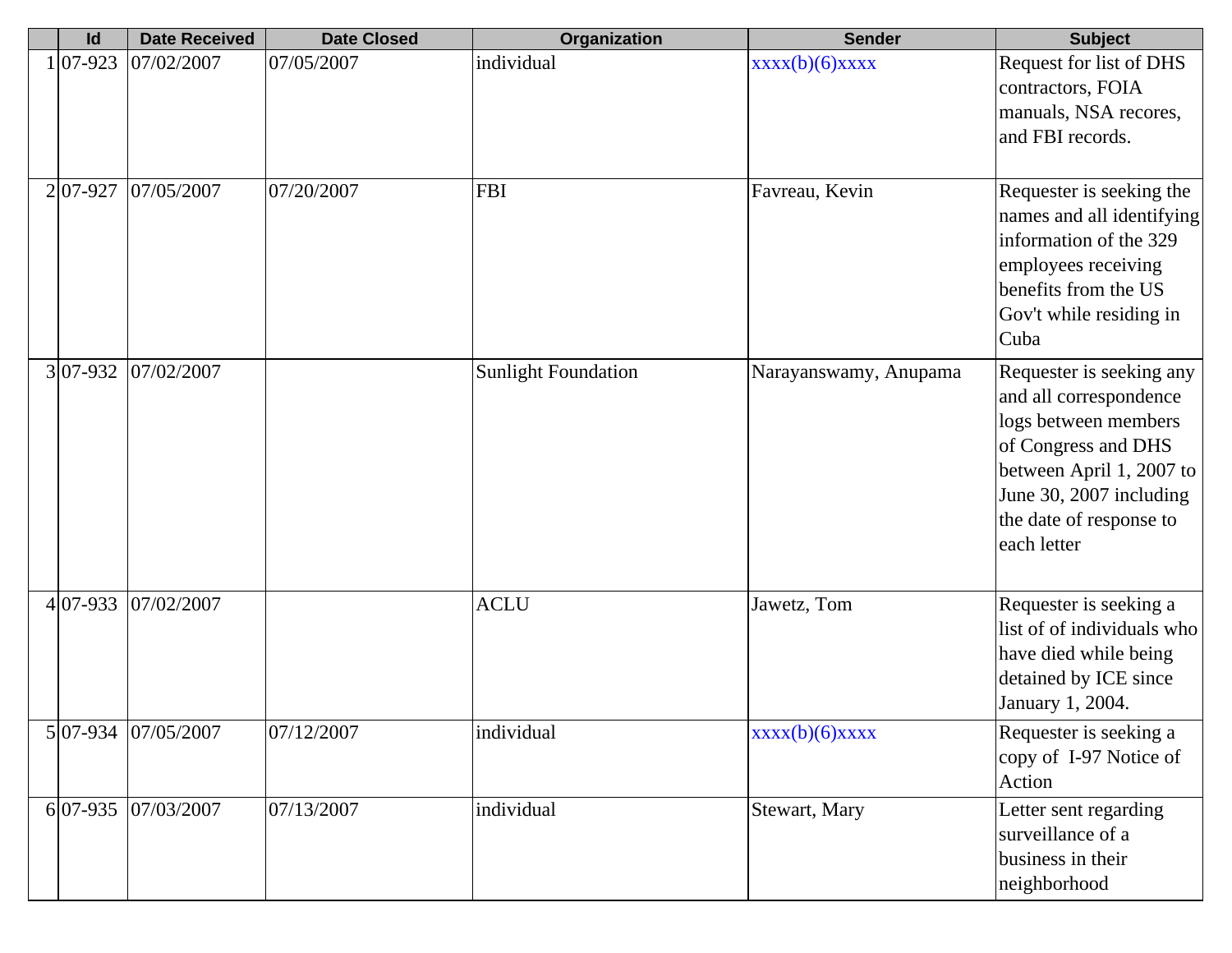| Id          | <b>Date Received</b> | <b>Date Closed</b> | Organization                                             | <b>Sender</b>    | <b>Subject</b>                                                                                                                                                       |
|-------------|----------------------|--------------------|----------------------------------------------------------|------------------|----------------------------------------------------------------------------------------------------------------------------------------------------------------------|
| $7 07-936$  | 07/06/2007           | 07/06/2007         | <b>BASIC Research</b>                                    | Anderson, Esther | Requester is seeking<br>information regarding<br>FDA Action, Entity #<br>110-5972983-1                                                                               |
| 8 07-937    | 07/06/2007           |                    | Center for Human Rights and<br><b>Constitutional Law</b> | Schey, Peter     | Requester is seeking<br>information relating to<br>xxxx(b)(6)xxxx                                                                                                    |
| 9 07-938    | 07/06/2007           | 07/18/2007         | Lawrence E. Davis, P.C.                                  | Tipton, Milissa  | Requester is seeking a<br>tape of deportation<br>proceedings for<br>xxxx(b)(6)xxxx                                                                                   |
| 10 07-939   | 07/10/2007           | 07/18/2007         | individual                                               | xxxx(b)(6)xxxx   | Requester is seeking<br>information pertaining to<br>being stopped by US<br>Immigration official at<br>the airport                                                   |
| $11 07-940$ | 07/06/2007           | 07/18/2007         | <b>CAIR</b>                                              | Yusufi, Homayra  | Requester is seeking<br>records pertaining to<br>xxxx(b)(6)xxxx                                                                                                      |
| 12 07-941   | 07/11/2007           | 07/18/2007         | <b>CBS</b> News                                          | Osman, James     | Requester is seeking<br>information pertaining to<br>lost, stolen or missing<br>TSA badges                                                                           |
| 13 07-942   | 07/10/2007           |                    | FedSources                                               | Miller, Kelly    | Requester is seeking<br>copies of a memo<br>drafted on behalf of Sec.<br>Chertoff regarding<br><b>Federally Funded</b><br>Research and<br><b>Development Centers</b> |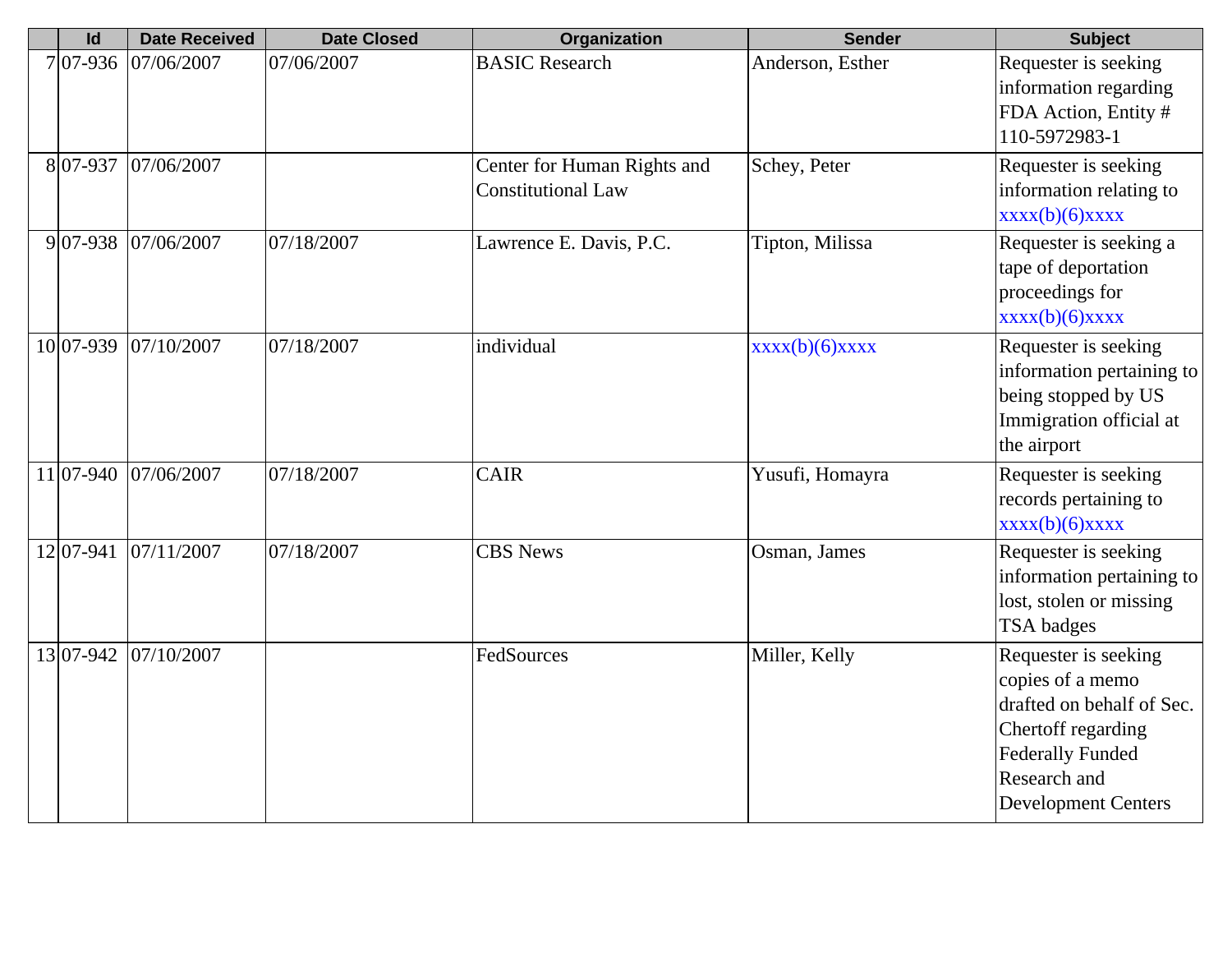| Id        | <b>Date Received</b> | <b>Date Closed</b> | Organization                  | <b>Sender</b>   | <b>Subject</b>                |
|-----------|----------------------|--------------------|-------------------------------|-----------------|-------------------------------|
| 14 07-943 | 07/10/2007           | 07/18/2007         | <b>Star Tribune</b>           | McEnroe, Paul   | Requester is seeking          |
|           |                      |                    |                               |                 | information regarding a       |
|           |                      |                    |                               |                 | demonstration project         |
|           |                      |                    |                               |                 | award contract                |
| 15 07-944 | 07/10/2007           | 07/18/2007         | individual                    | xxxx(b)(6)xxxx  | Requester is seeking all      |
|           |                      |                    |                               |                 | records on                    |
|           |                      |                    |                               |                 | $xxxx(b)(6)$ $xxxxx$          |
| 16 07-945 | 07/10/2007           | 08/03/2007         | <b>Federation of American</b> | Schroeder, Matt | Requester is seeking a        |
|           |                      |                    | <b>Scientists</b>             |                 | copy of the MANPADS           |
|           |                      |                    |                               |                 | Vulnerability                 |
|           |                      |                    |                               |                 | Assessments Report            |
|           |                      |                    |                               |                 |                               |
|           | 17 07-946 07/10/2007 | 07/18/2007         | individual                    | xxxx(b)(6)xxxx  | Requester is seeking          |
|           |                      |                    |                               |                 | information pertaining to     |
|           |                      |                    |                               |                 | $xxxx(b)(6)$ $xxxxx$          |
| 18 07-947 | 07/11/2007           | 07/18/2007         | individual                    | xxxx(b)(6)xxxx  | Requester is seeking          |
|           |                      |                    |                               |                 | information regarding         |
|           |                      |                    |                               |                 | the status of his CBP         |
|           |                      |                    |                               |                 | request                       |
| 19 07-948 | 07/13/2007           | 07/18/2007         | San Jose Mercury News         | Blitstein, Ryan | Requster is seeking           |
|           |                      |                    |                               |                 | information pertaining to     |
|           |                      |                    |                               |                 | <b>DHS</b> and Cyber Security |
|           |                      |                    |                               |                 | and Communications.           |
|           |                      |                    |                               |                 |                               |
| 20 07-949 | 07/13/2007           | 07/18/2007         | individual                    | Martin, Michael | Requester is seeking a        |
|           |                      |                    |                               |                 | copy of the most recent       |
|           |                      |                    |                               |                 | OIG report                    |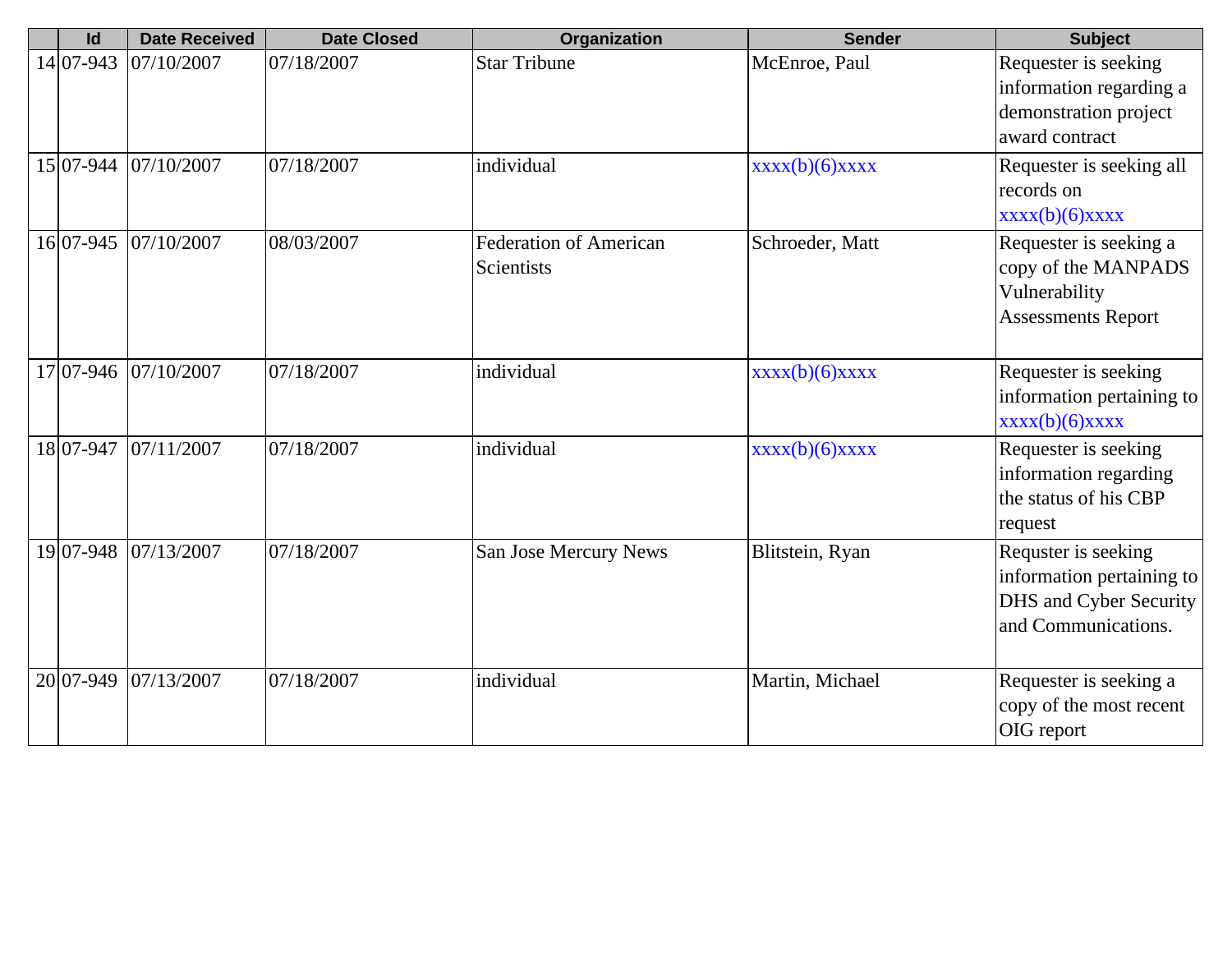| Id          | <b>Date Received</b> | <b>Date Closed</b> | Organization | <b>Sender</b>         | <b>Subject</b>                                    |
|-------------|----------------------|--------------------|--------------|-----------------------|---------------------------------------------------|
| $21 07-950$ | 07/13/2007           | 07/18/2007         | individual   | Martin, Michael       | Requester is seeking<br>information pertaining to |
|             |                      |                    |              |                       | revised rules for U.S.                            |
|             |                      |                    |              |                       | <b>Chemical Plants to</b>                         |
|             |                      |                    |              |                       | include applicable DHS                            |
|             |                      |                    |              |                       | Performance standards                             |
|             |                      |                    |              |                       |                                                   |
| 22 07-951   | 07/13/2007           |                    | individual   | Martin. Michael       | Requester is seeking                              |
|             |                      |                    |              |                       | information pertaining to                         |
|             |                      |                    |              |                       | the ADVISE Program                                |
| 23 07-952   | 07/13/2007           | 07/18/2007         | individual   | $xxxx(b)(6)$ $xxxxx$  | Requester is seeking                              |
|             |                      |                    |              |                       | information pertaining to                         |
|             |                      |                    |              |                       | an investigation and                              |
|             |                      |                    |              |                       | documents used for                                |
|             |                      |                    |              |                       | consideration for DHS                             |
|             |                      |                    |              |                       | employment.                                       |
| 24 07-953   | 07/18/2007           | 07/25/2007         | individual   | xxxx(b)(6)xxxx        | Requester is seeking                              |
|             |                      |                    |              |                       | information pertaining to                         |
|             |                      |                    |              |                       | a 2005 investigation                              |
| 25 07-954   | 07/19/2007           | 07/26/2007         | individual   | $xxxx(b)(6)$ $xxxxx$  | Requester is seeking                              |
|             |                      |                    |              |                       | information pertaining to                         |
|             |                      |                    |              |                       | her husband being                                 |
|             |                      |                    |              |                       | detained                                          |
| 26 07-955   | 07/19/2007           | 07/25/2007         | individual   | xxxx(b)(6)xxxx        | Requester is seeking                              |
|             |                      |                    |              |                       | information pertaining to                         |
|             |                      |                    |              |                       | his investigative file                            |
|             | 27 07-956 07/19/2007 | 07/25/2007         | individual   | Capobianco, Cassandra | Requester is seeking                              |
|             |                      |                    |              |                       | information pertaining to                         |
|             |                      |                    |              |                       | immigrant detainees in a                          |
|             |                      |                    |              |                       | Florida County jail                               |
| 28 07-957   | 07/19/2007           | 07/26/2007         | individual   | xxxx(b)(6)xxxx        | Requester is seeking                              |
|             |                      |                    |              |                       | information                                       |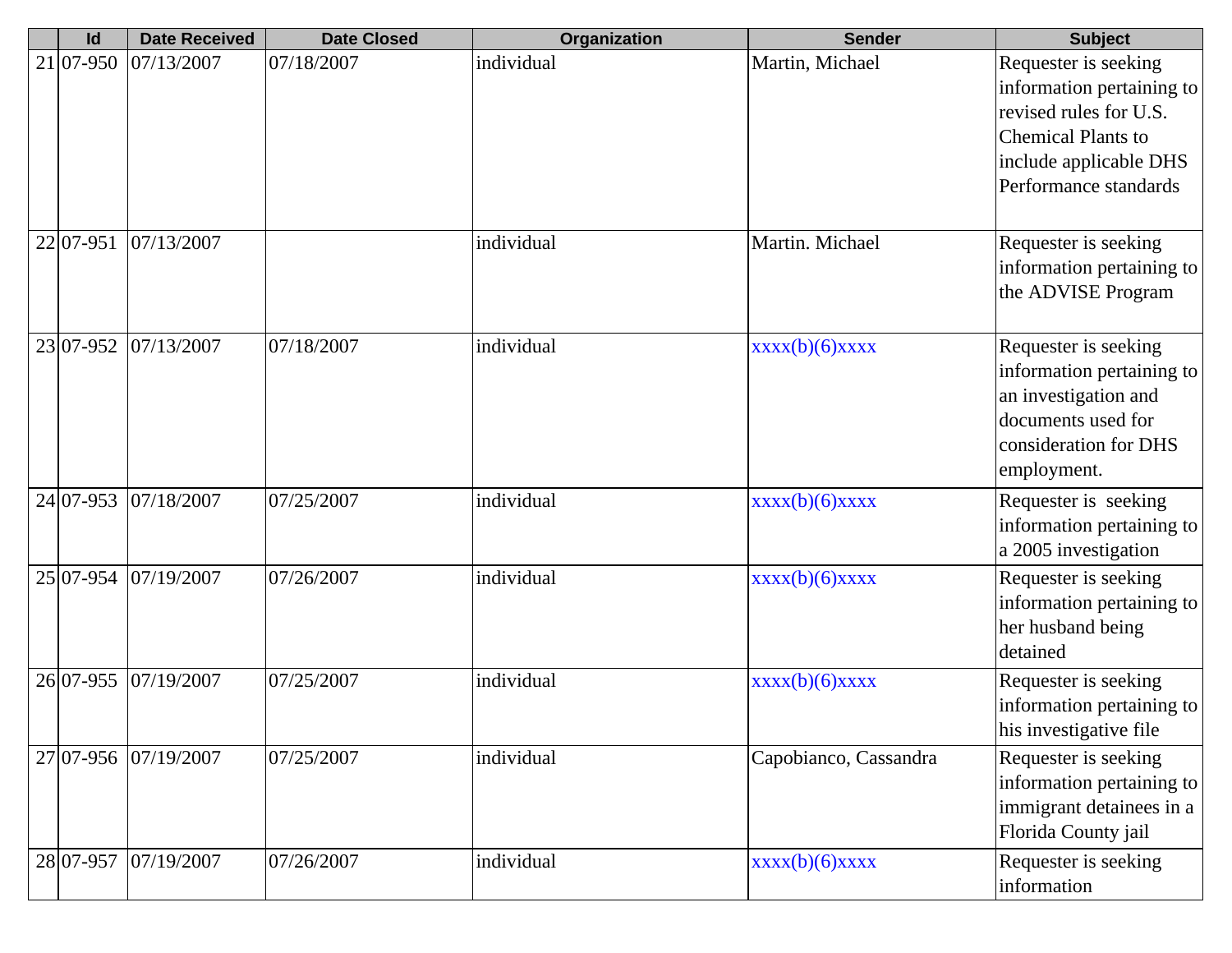| Id           | <b>Date Received</b> | <b>Date Closed</b> | Organization         | <b>Sender</b>        | <b>Subject</b>                                                                                                                                |
|--------------|----------------------|--------------------|----------------------|----------------------|-----------------------------------------------------------------------------------------------------------------------------------------------|
| 29 07-958    | 07/19/2007           | 07/26/2007         | individual           | $xxxx(b)(6)$ $xxxxx$ | Requester is seeking<br>records from ICE, CBP<br>and CIS pertaining to<br>him                                                                 |
| 30 07-959    | 07/19/2007           | 07/25/2007         | <b>Federal Times</b> | Friedman, Daniel     | Requester is seeking<br>information on a case<br>pertaining to Douglas<br>Doan, Lurita Doan, New<br>Technology<br>Management Inc.             |
|              | 31 07-960 07/19/2007 | 09/26/2007         | individual           | $xxxx(b)(6)$ $xxxxx$ | Requester is seeking<br>information about two<br>correctional officers                                                                        |
| $32 07-961$  | 07/19/2007           | 07/25/2007         | individual           | $xxxx(b)(6)$ $xxxxx$ | Requester is seeking all<br>records pertaining to him<br>and his entries and exits<br>and his mother's and<br>father's records                |
| 33 07-962    | 07/19/2007           | 07/26/2007         | <b>INPUT</b>         | Jones, Monica        | Requester is seeking<br>documents for a contract<br>pertaining to<br><b>Transformation and</b><br><b>Systems Consolidation</b>                |
| $34 07-963 $ | 07/19/2007           | 07/25/2007         | individual           | Kirkpatrick, Justin  | Requester is seeking<br>copies of all curent<br>policy statements that<br>the DHS has promulated<br>concerning the<br>acquisition of software |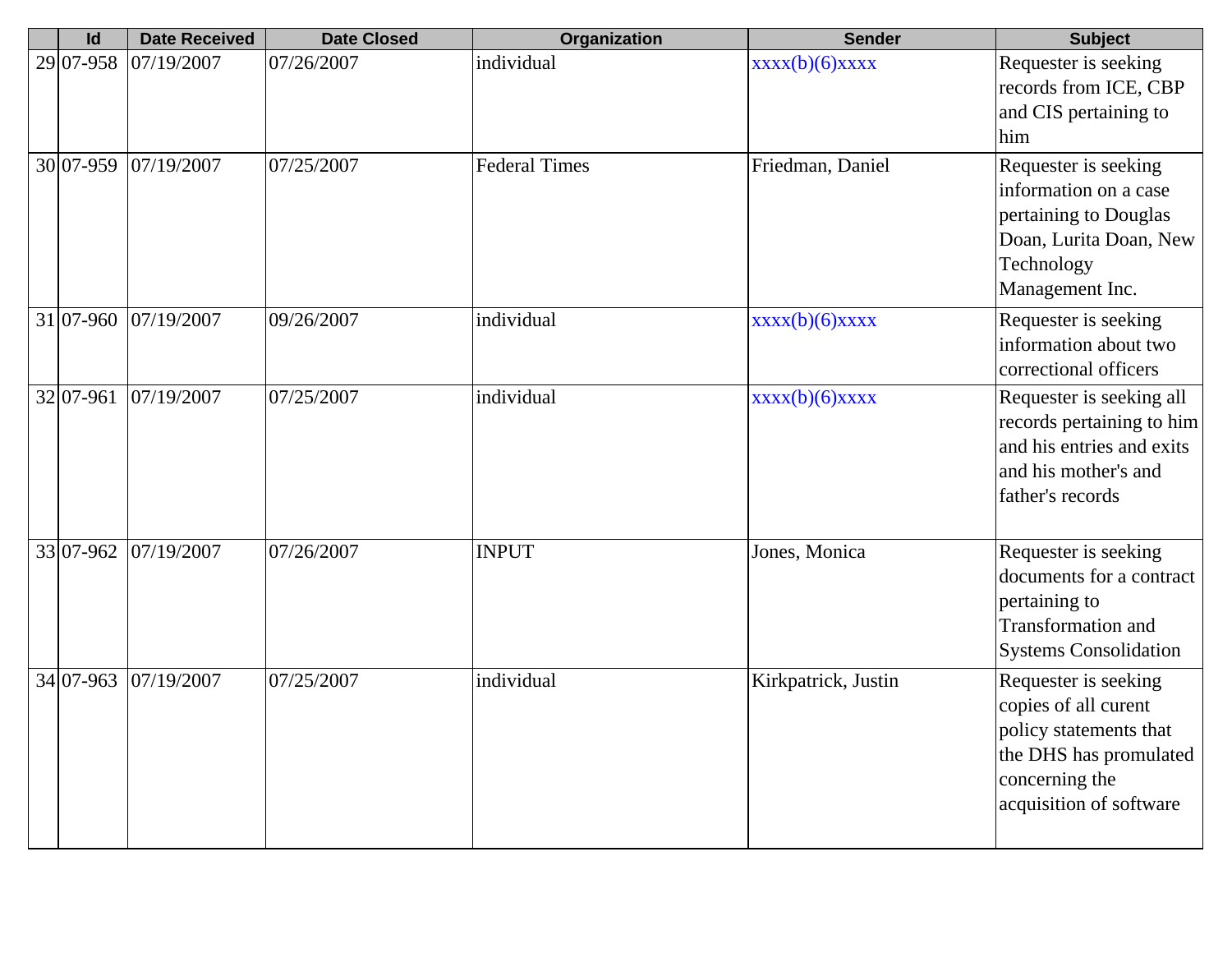| Id        | <b>Date Received</b> | <b>Date Closed</b> | Organization          | <b>Sender</b>       | <b>Subject</b>                                                                                                                    |
|-----------|----------------------|--------------------|-----------------------|---------------------|-----------------------------------------------------------------------------------------------------------------------------------|
| 35 07-964 | 07/19/2007           | 07/25/2007         | <b>PRLDEF</b>         | xxxx(b)(6)xxxx      | Requester is seeking a<br>copy of the warrant<br>related to the action<br>taken by ICE agents in<br>the home of<br>xxxx(b)(6)xxxx |
|           | 36 07-965 07/19/2007 | 07/25/2007         | English and van Horne | $xxx(b)(6)$ $xxxxx$ | Requester is seeking<br>information regarding<br>the Naturalization<br>application of<br>$xxxx(b)(6)$ $xxxxx$                     |
|           | 37 07-966 07/19/2007 | 08/01/2007         | individual            | xxxx(b)(6)xxxx      | Requester is seeking<br>information pertaining to<br>being detained at an<br>airport                                              |
| 38 07-967 | 07/19/2007           | 07/26/2007         | individual            | Cusack, Bob         | Requester is seeking<br>information pertaining to<br>DHS FOIA log from Jan.<br>$1,2007$ to present                                |
|           | 39 07-968 07/20/2007 | 07/26/2007         | individual            | Friedman, Arlene    | Requester is seeking<br>documents relative to<br><b>DHS</b> and Botach<br>Tactical                                                |
| 40 07-969 | 07/20/2007           | 07/25/2007         | individual            | $xxx(b)(6)$ $xxxxx$ | Requester is seeking<br>information regarding<br>$xxxx(b)(6)$ $xxxxx$ entry in<br>to the country                                  |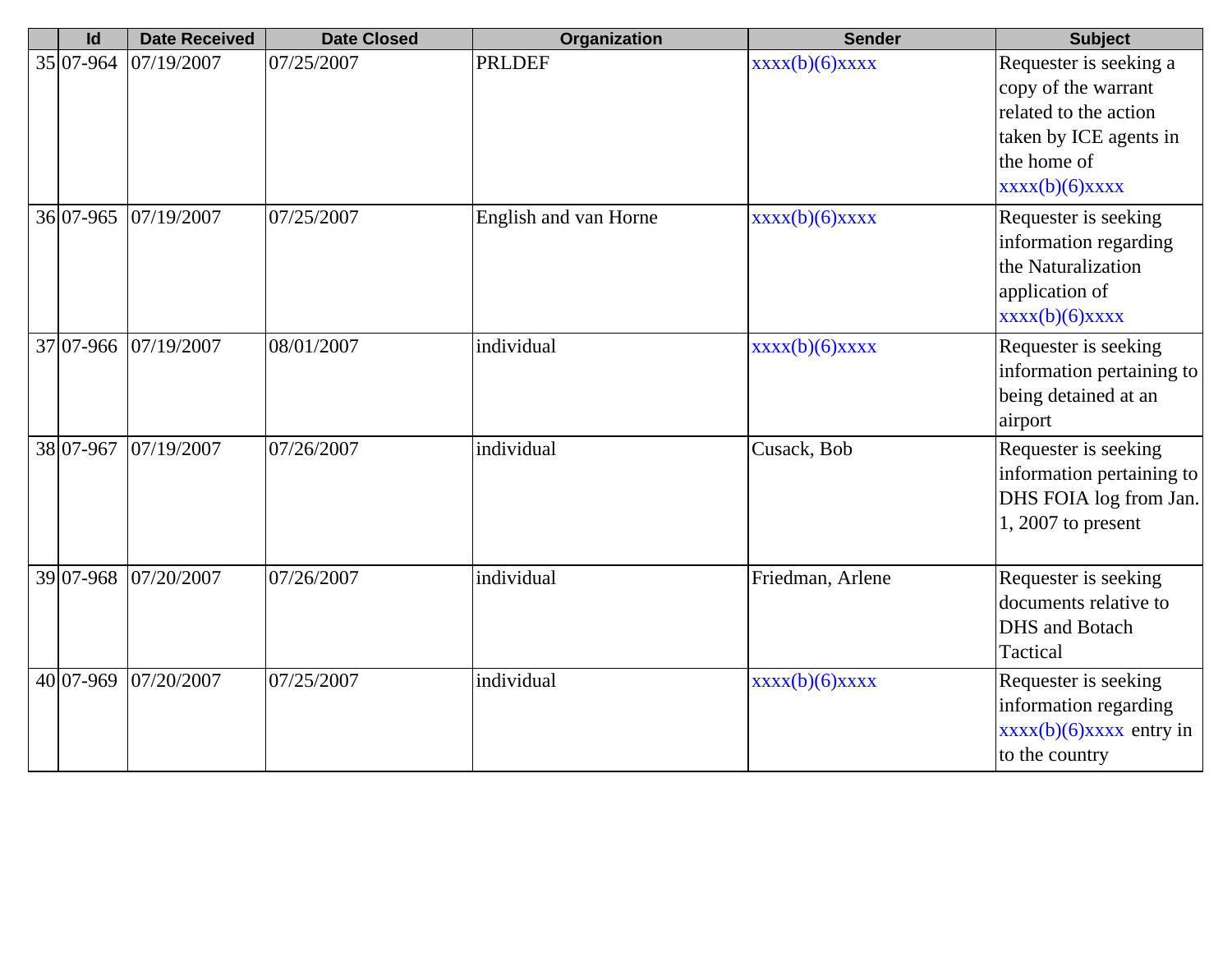| <b>Id</b> | Date Received       | <b>Date Closed</b> | Organization | <b>Sender</b>    | <b>Subject</b>            |
|-----------|---------------------|--------------------|--------------|------------------|---------------------------|
|           | 41 07-971 7/23/2007 |                    | individual   | Mr. Bob Morrison | Requester is seeking      |
|           |                     |                    |              |                  | records pertaining to the |
|           |                     |                    |              |                  | percentage of inmates in  |
|           |                     |                    |              |                  | California detention      |
|           |                     |                    |              |                  | centers operated by ICE.  |
|           |                     |                    |              |                  |                           |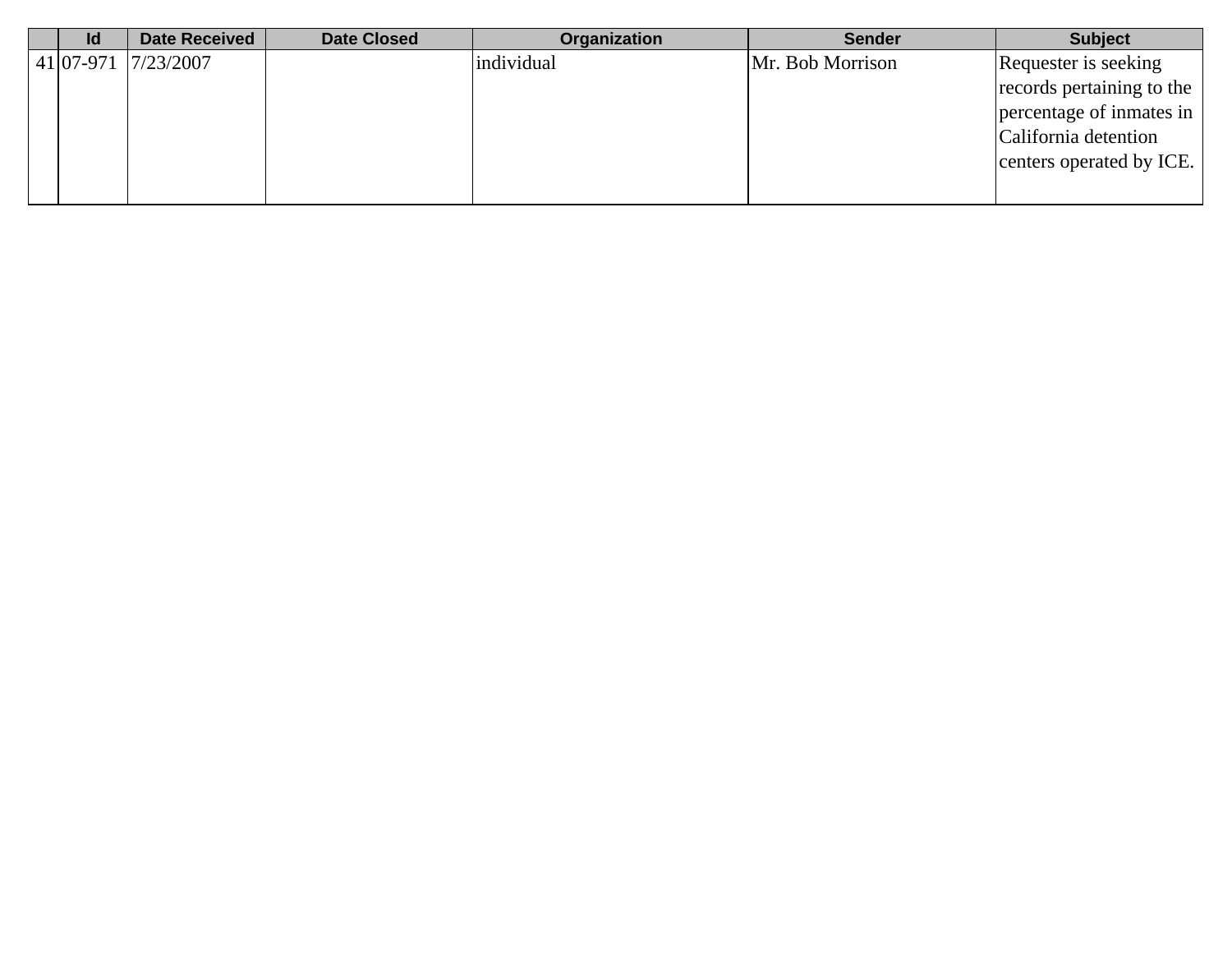| Case No.                | <b>ECT</b><br><b>Workflow ID</b> | <b>Subject</b>                                                                                                                    | Organization                                           | <b>Sender</b>       | <b>Date</b><br><b>Received</b> | Category |
|-------------------------|----------------------------------|-----------------------------------------------------------------------------------------------------------------------------------|--------------------------------------------------------|---------------------|--------------------------------|----------|
| 07-0971-<br><b>PRIV</b> | 701880                           | Requester is seeking records pertaining to<br>the percentage of inmates in California<br>detention centers operated by ICE.       |                                                        | Mr. Bob Morrison    | 7/23/2007 FOIA                 |          |
| 07-0972-<br><b>PRIV</b> | 701908                           | Requester is seeking information pertaining Center for Arms<br>to DHS Management Directives                                       | Control and Non-<br>Proliferation                      | Mr. Alan Pearson    | 7/23/2007 FOIA                 |          |
| 07-0974-<br><b>PRIV</b> | 703264                           | Requester is seeking information pertaining<br>to contract # BAA-0701                                                             |                                                        | Rajitha Uppalli     | 7/26/2007 FOIA                 |          |
| 07-0975-<br><b>PRIV</b> | 703265                           | Requester seeks information an on-going<br>investigation involving former Director for<br><b>Center for Domestic Preparedness</b> |                                                        | Mr. Walter Studdard | 7/25/2007 FOIA                 |          |
| 07-0977-<br><b>PRIV</b> | 703460                           | Requester is seeking information related to<br>operations and efforts responding to<br>Hurricane Katrina.                         | Shields Mott Lund   Mr. Lloyd Shields<br>L.L.P.        |                     | 7/26/2007 FOIA                 |          |
| 07-0978-<br><b>PRIV</b> | 703462                           | Requester is seeking a copy of the credit<br>card holders list                                                                    | <b>West Coast</b><br><b>Business Products,</b><br>Inc. | Mr. Charles Thomas  | 7/25/2007 FOIA                 |          |
| <b>PRIV 07-</b><br>0979 | 703463                           | Requester is seeking documents regarding<br>contract #COW4C0104                                                                   | <b>INPUT</b>                                           | Ms. Monica Jones    | 7/24/2007 FOIA                 |          |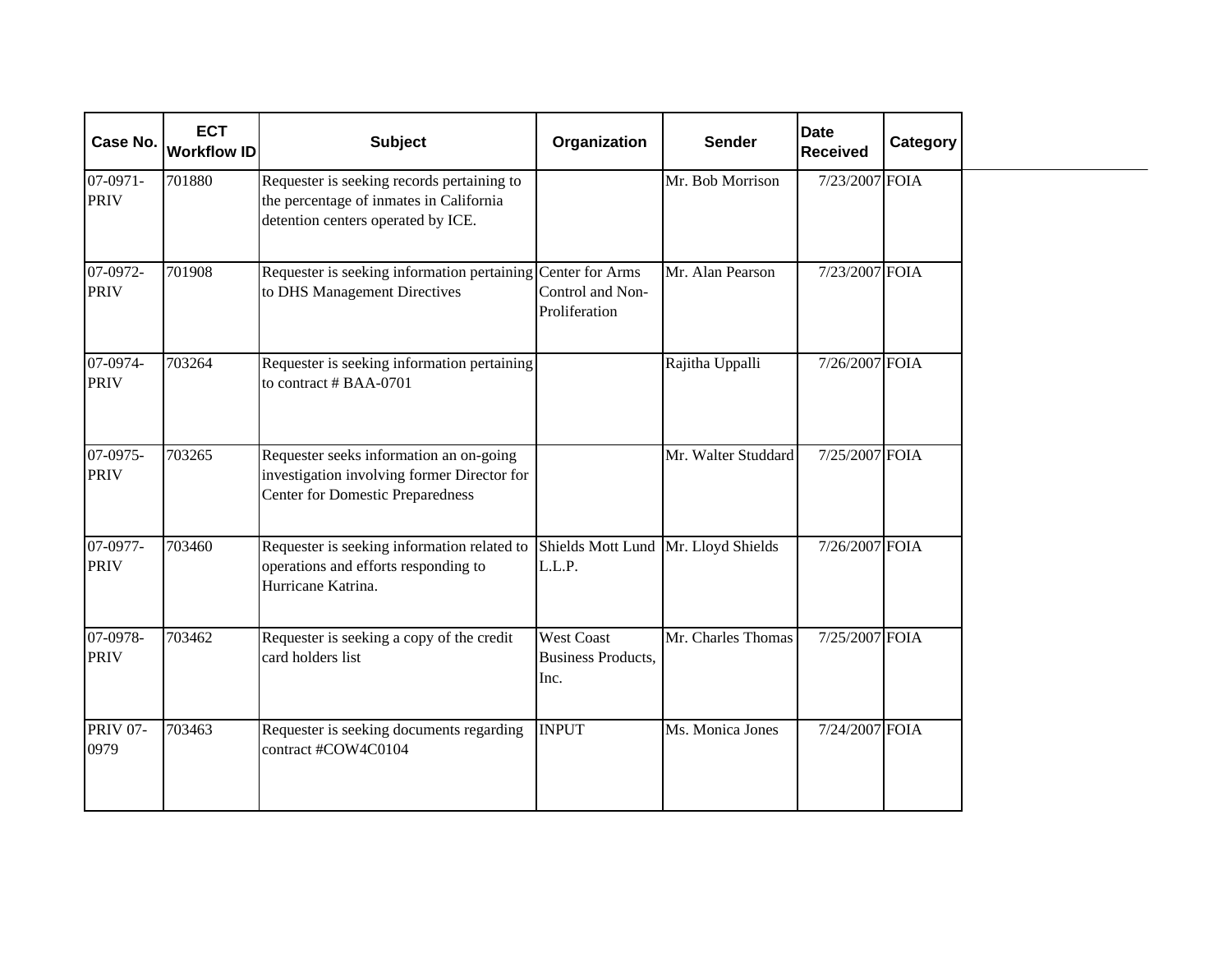| <b>PRIV 07-</b><br>0980      | 703464 | Requester is seeking information pertaining<br>to him                                                                                                            |                      | $xxxxx(b)(6)$ $xxxxx$      |                | 7/23/2007 FOIA/PA |
|------------------------------|--------|------------------------------------------------------------------------------------------------------------------------------------------------------------------|----------------------|----------------------------|----------------|-------------------|
| $07 - 0981 -$<br><b>PRIV</b> | 703480 | Requester is seeking information pertaining<br>to him.                                                                                                           |                      | $xxxxx$ (b)(6) $xxxxx$     |                | 7/26/2007 FOIA/PA |
| 07-0991-<br><b>PRIV</b>      | 705281 | Requester is seeking information pertaining Randick O'Dea &<br>to the detention of $xxxxx$ (b)(6) $xxxxx$                                                        | <b>Tooliatos LLP</b> | Ms. Christi<br>Raimondi    |                | 7/31/2007 FOIA/PA |
| 07-0992-<br><b>PRIV</b>      | 705321 | Requester is seeking documents pertaining<br>to contract # DJO2004c0008                                                                                          | Epipeline, Inc       | Mr. Alan Russo             | 7/27/2007 FOIA |                   |
| 07-0994-<br><b>PRIV</b>      | 705341 | Requester is seeking copies of the log of all<br>FOIA requests between 2002 and the<br>current date                                                              |                      | Mr. Alex Knott             | 7/27/2007 FOIA |                   |
| 07-0995-<br><b>PRIV</b>      | 705342 | Requester is seeking a copy of all logs of<br>correspondence that includes letters from<br>members of Congress from January 1, 2000<br>through December 31, 2005 |                      | Mr. Alex Knott             | 7/27/2007 FOIA |                   |
| 07-0997-<br><b>PRIV</b>      | 705344 | Requester is seeking documents pertaining<br>to contract # RFQ BORFIC 06-07                                                                                      | FedSources           | Ms. Elizabeth<br>Steponkus | 7/30/2007 FOIA |                   |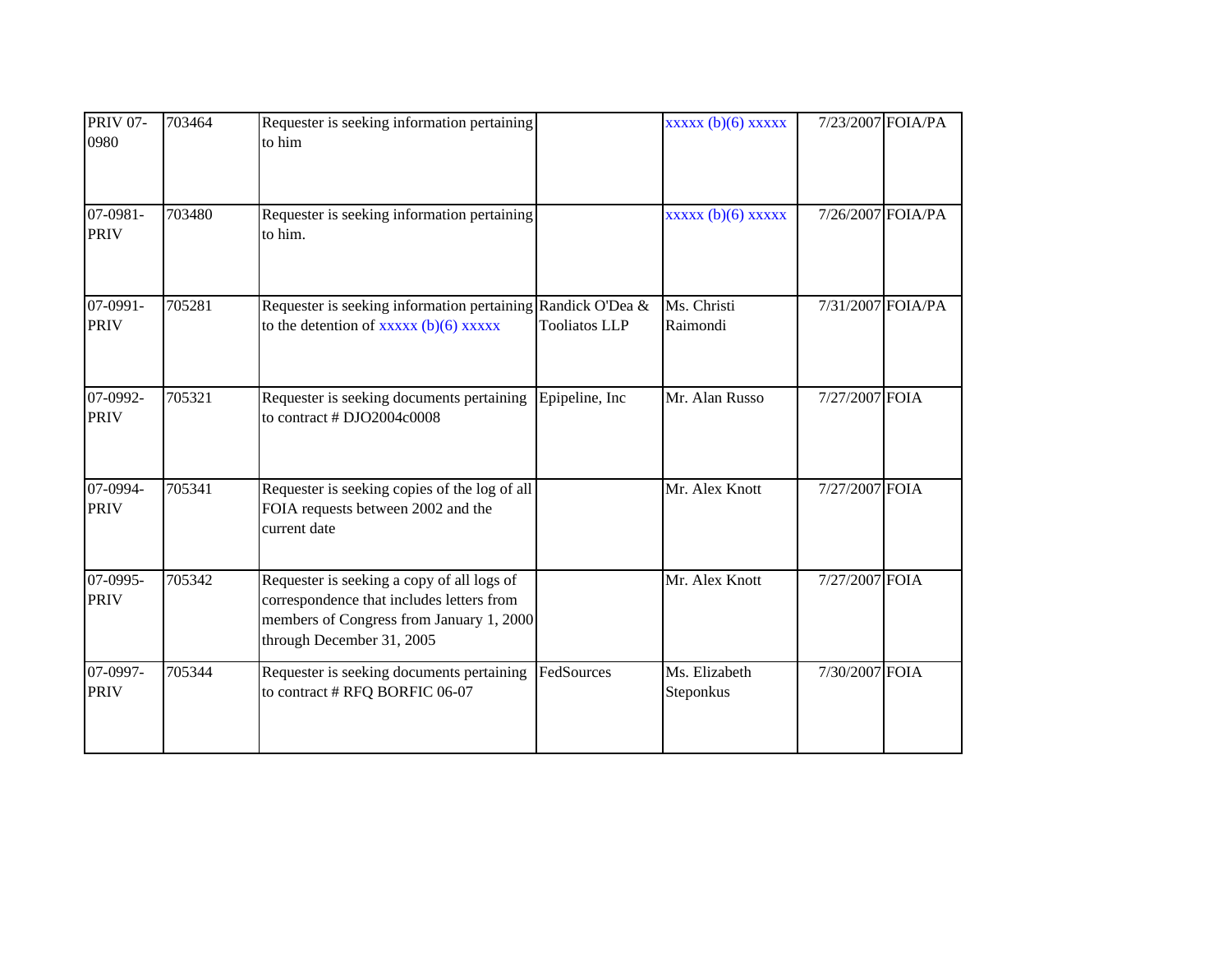| 07-0998-<br><b>PRIV</b>   | 705361 | Requester is seeking information pertaining Indvidual<br>to how a state has foreign nationals<br>processed to get at least a green card and<br>any infomation available to the press |                   | Mr. Richard Eliue       | 7/30/2007 FOIA |                  |
|---------------------------|--------|--------------------------------------------------------------------------------------------------------------------------------------------------------------------------------------|-------------------|-------------------------|----------------|------------------|
| 07-0999-<br><b>PRIV</b>   | 705500 | Requester is seeking information pertaining Indivdual<br>to DHS TSA policy on seniority and<br>limited duty for injured personnel in effect<br>at the time                           |                   | Mr. William<br>Withrow  | 7/30/2007 FOIA |                  |
| 07-1002-<br><b>PRIV</b>   | 705920 | Requester is seeking a copy of the pricing<br>schedules for Contract #TFTC-02-16                                                                                                     | <b>Bright Key</b> | Ms. Sally Pfabe         | 8/1/2007 FOIA  |                  |
| $07-1003-$<br><b>PRIV</b> | 705921 | Requester is seeking s copy of the pricing<br>schedules for the Contract #TFTC-99-02                                                                                                 | <b>Bright Key</b> | Ms. Sally Pfabe         | 8/1/2007 FOIA  |                  |
| $07-1004-$<br><b>PRIV</b> | 705922 | Requester is seking a copy of the pricing<br>schedules for Contract #TFTC-02-09                                                                                                      | <b>Bright Key</b> | Ms. Sally Pfabe         | 8/1/2007 FOIA  |                  |
| $07-1005-$<br><b>PRIV</b> | 705924 | Requester is seeking copies of documents<br>pertaining to Task Order #HSCG23-7-J-<br><b>TI3000</b>                                                                                   | Qivliq LLC        | Mr. Matthew<br>Jesinsky | 8/1/2007 FOIA  |                  |
| <b>PRIV-07-</b><br>1006   | 705940 | Requester is seeking a copy of his<br>background check                                                                                                                               |                   | $xxxxx(b)(6)$ $xxxxx$   |                | 8/2/2007 FOIA/PA |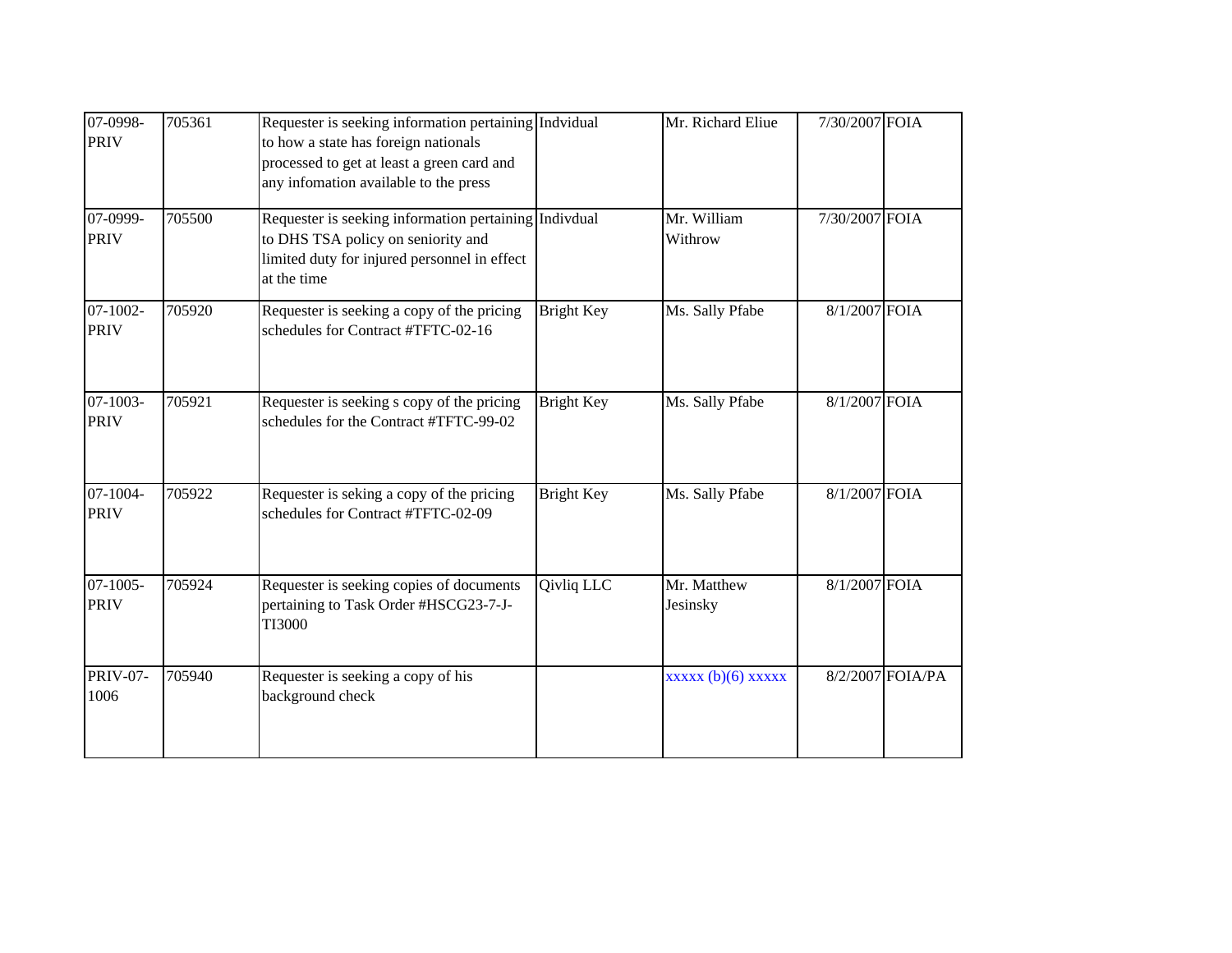| <b>PRIV-07-</b><br>1007 | 705961 | Requester is seeking information pertaining Sheppard Mullin<br>to the costs incurred by DHS/CBP and the<br>USDA to provide agricultural quarantine<br>inspection services                                      |                                                             | Mr. Roy Goldberg           | 8/1/2007 FOIA  |                  |
|-------------------------|--------|----------------------------------------------------------------------------------------------------------------------------------------------------------------------------------------------------------------|-------------------------------------------------------------|----------------------------|----------------|------------------|
| <b>PRIV 07-</b><br>1034 | 706965 | research on how Secretary Chertoff's team<br>uses collective judgment in making<br>budgetary decisions.                                                                                                        | University of<br>Colorado                                   | Mr. Shekhar Patil          | 8/3/2007 FOIA  |                  |
| <b>PRIV-07-</b><br>0972 | 707129 | Requester is seeking information pertaining<br>to DHS Management Directives                                                                                                                                    | <b>Center for Arms</b><br>Control and Non-<br>Proliferation | Mr. Alan Pearson           | 7/23/2007 FOIA |                  |
| <b>PRIV 07-</b><br>1008 | 708240 | Requester is seeking information pertaining<br>to him                                                                                                                                                          |                                                             | $xxxxx$ (b)(6) $xxxxx$     |                | 8/7/2007 FOIA/PA |
| <b>PRIV 07-</b><br>1009 | 708241 | Requester seeks all documents related to<br>contract #674W50064, to specifically<br>include attachments and exhibits, contract<br>modifications, and task orders including<br>statements of work               | FedSources                                                  | Ms. Elizabeth<br>Steponkus | 8/7/2007 FOIA  |                  |
| <b>PRIV 07-</b><br>1010 | 708244 | requester seeks any information that DHS<br>has on him.                                                                                                                                                        |                                                             | $xxxxx(b)(6)$ $xxxxx$      |                | 8/3/2007 FOIA/PA |
| <b>PRIV 07-</b><br>1011 | 708260 | requester seeks information pertaining to<br><b>Customs and Border Protection RFP</b><br>#PR20025114, to specifically include: sole<br>source determination/justification<br>document, reason for cancellation | FedSources                                                  | Ms. Elizabeth<br>Steponkus | 8/3/2007 FOIA  |                  |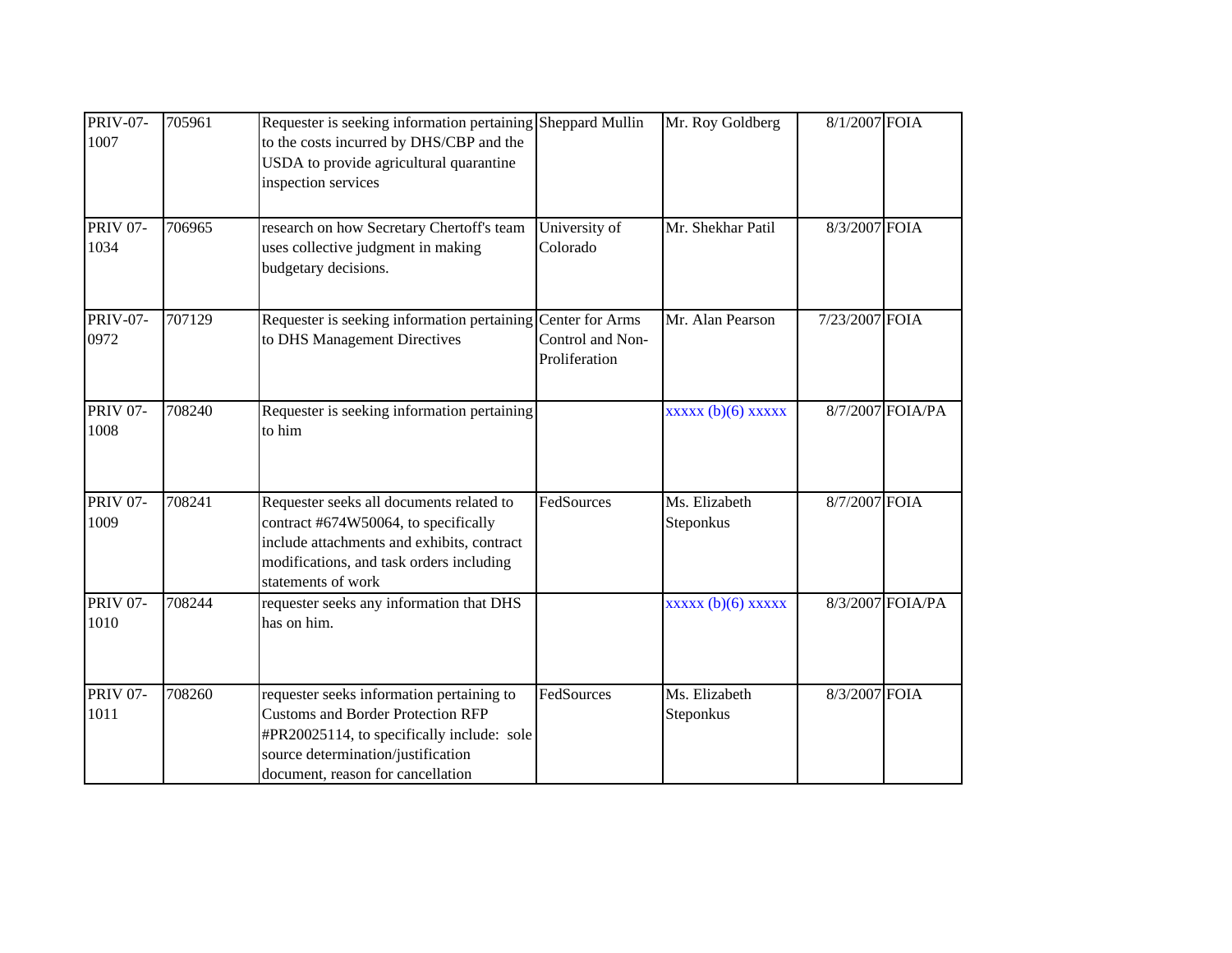| <b>PRIV 07-</b><br>1012 | 708261 | Requester seeks the credit card holders list                                                                                                                                                                                                                                                 | <b>West Coast</b><br><b>Business Products,</b><br>Inc. | Mr. Charles Thomas     | 8/3/2007 FOIA |                  |
|-------------------------|--------|----------------------------------------------------------------------------------------------------------------------------------------------------------------------------------------------------------------------------------------------------------------------------------------------|--------------------------------------------------------|------------------------|---------------|------------------|
| <b>PRIV 07-</b><br>1013 | 708280 | requester seeks all DHS records pertaining<br>to the Red Army Faction, a French terrorist<br>organization. Also requesting all records<br>on the Landshut highjacking in Mogadishu<br>of Lufthansa flight 181 on Octover 13,<br>1977 by the PLFP.                                            |                                                        | Ms. Karin Assman       | 8/3/2007 FOIA |                  |
| <b>PRIV 07-</b><br>1014 | 708285 | requester seeks all information pertaining<br>to the Multistate Anti-Terrorism<br>Information Exchange (MATRIX) project<br>from $9/2001$ to the present                                                                                                                                      | <b>Associated Press</b><br><b>Business News</b>        | Mr. Randy<br>Herschaft | 8/3/2007 FOIA |                  |
| <b>PRIV 07-</b><br>1015 | 708320 | requester seeks a copy of the declassified<br>CIA documents released in June, 2007<br>relating to the CIA's activity in the Miami,<br>Florida area. Also seeks records related to<br>the break in of the Democratic National<br>Committee headquarters in Washington,<br>D.C. in June, 1972. | Gulf CI Main Unit Mr. Robert Smith                     |                        | 8/3/2007 FOIA |                  |
| <b>PRIV 07-</b><br>1016 | 708322 | requester seeks all records pertaining to her                                                                                                                                                                                                                                                |                                                        | xxxxx (b)(6) xxxxx     |               | 8/3/2007 FOIA/PA |
| <b>PRIV 07-</b><br>1017 | 708380 | requester seeks any and all records<br>pertaining to him.                                                                                                                                                                                                                                    |                                                        | $xxxxx$ (b)(6) $xxxxx$ | 8/3/2007      |                  |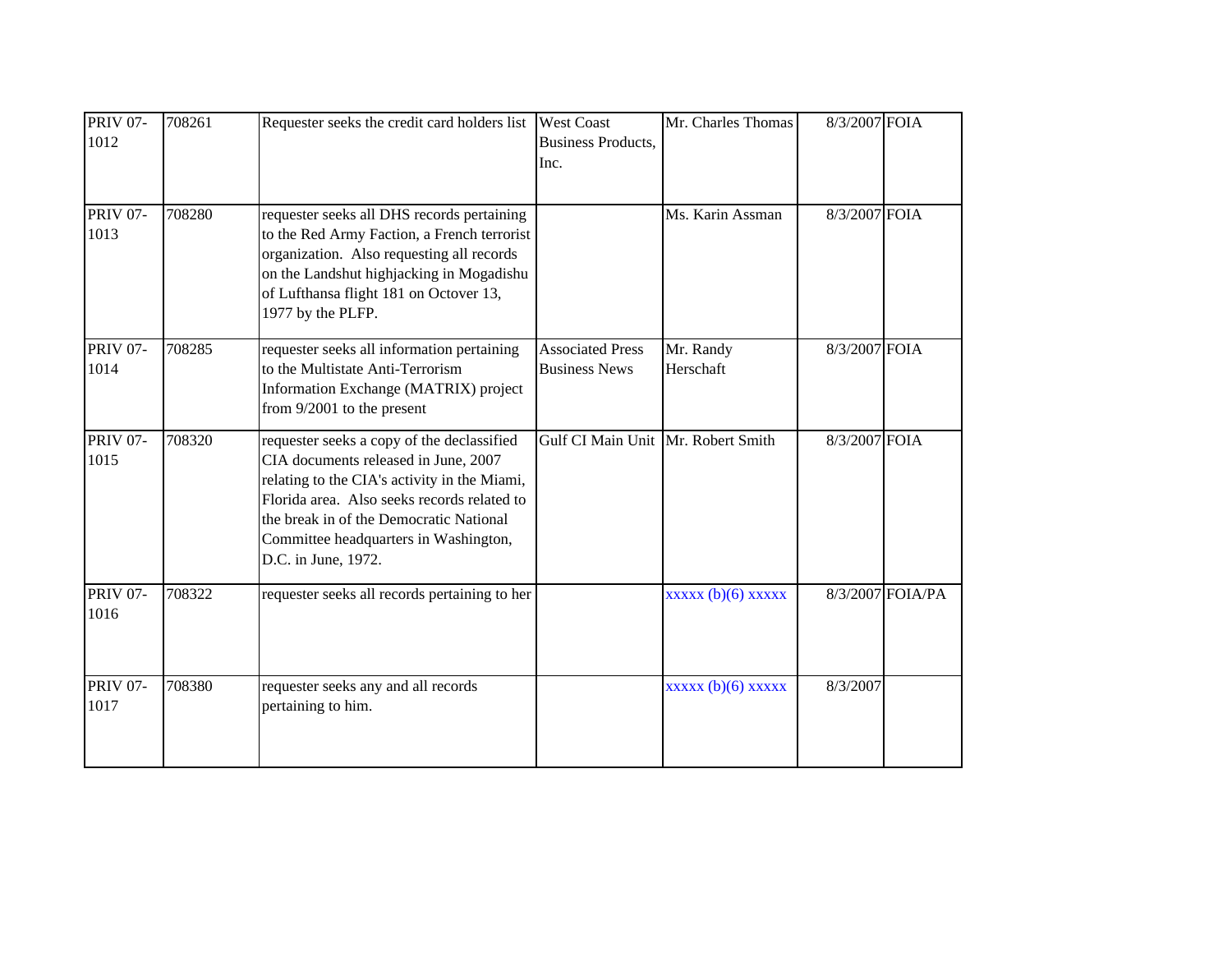| <b>PRIV 07-</b><br>1018 | 708402 | reqeuster seeks all records pertaining to<br>him, to include taped recordings of<br>conversations, surveillance videos and<br>photographs, and all email correspondence.                                                                                                                                                                                                                                         | Individual                        | $xxxxx(b)(6)$ $xxxxx$    |               | 8/3/2007 FOIA/PA |
|-------------------------|--------|------------------------------------------------------------------------------------------------------------------------------------------------------------------------------------------------------------------------------------------------------------------------------------------------------------------------------------------------------------------------------------------------------------------|-----------------------------------|--------------------------|---------------|------------------|
| <b>PRIV 07-</b><br>1019 | 708404 | requester seeks a log of correspondence<br>between US Representative Robery<br>Schaffer from 1997 to the present                                                                                                                                                                                                                                                                                                 |                                   | Mr. Abteen Karimi        | 8/3/2007 FOIA |                  |
| <b>PRIV 07-</b><br>1020 | 708421 | requester seeks an electronic copy of the<br>FOIA case logs for US VISIT between<br>2005 and the present.                                                                                                                                                                                                                                                                                                        |                                   | Mr. Michael<br>Ravnitzky | 8/3/2007 FOIA |                  |
| <b>PRIV 07-</b><br>1021 | 708424 | requester seeks documents relating to<br>immigration, Mexican alien youth, and the<br>Calfornia Youth Authority                                                                                                                                                                                                                                                                                                  | Individual                        | Ms. Alisa Sinjur         | 8/3/2007 FOIA |                  |
| <b>PRIV 07-</b><br>1022 | 709021 | a copy of the Congressional<br>correspondence log from January 1, 2007<br>through August 7, 2007                                                                                                                                                                                                                                                                                                                 | <b>CBS</b> Evening<br><b>News</b> | Laura Strickler          | 8/8/2007 FOIA |                  |
| <b>PRIV 07-</b><br>1023 | 709302 | requester seeks all documents attached to<br>the following Workflow IDs: 618643,<br>621749, 622785, 624701, 626536, 631581,<br>633483, 634060, 634764, 636202, 638400,<br>640902, 646180, 646200, 646342, 646682,<br>652520, 652721, 653360, 653682, 653821,<br>654102, 654380, 659303, 660141, 669120,<br>669021, 670343, 670537, 671180, 671744,<br>678681, 680043, 680167, 680320, 680381,<br>680920, 685882. | <b>ABC</b> News                   | Mr. Justin Rood          | 8/7/2007 FOIA |                  |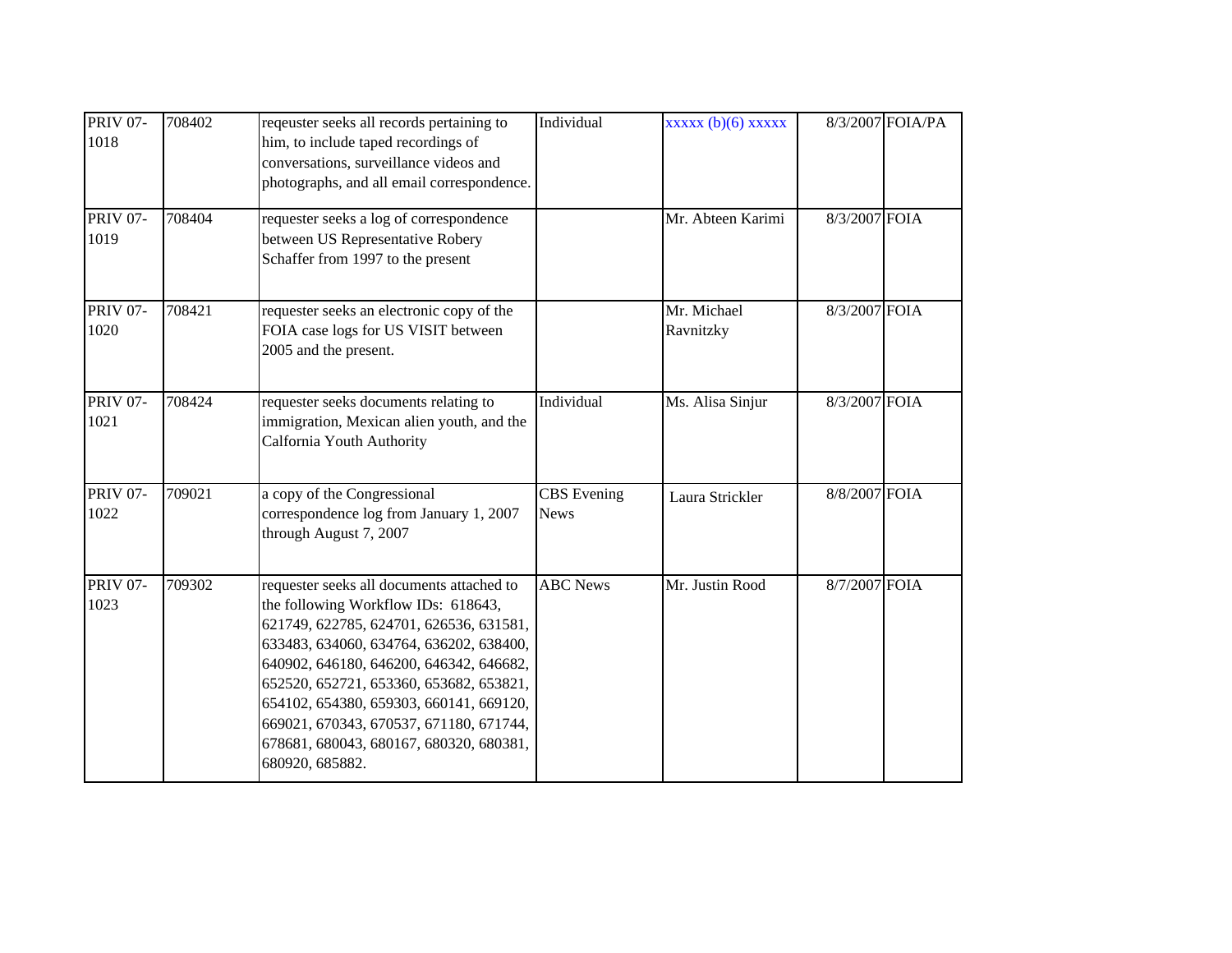| <b>PRIV 07-</b><br>1024 | 710081 | requester seeks all documents attached to<br>the following ES workflow IDs: 631641,<br>632282, 634764, and 660141                         | ABCNews.com                                 | Mr. Marcus Baram       | 8/10/2007 FOIA |                  |
|-------------------------|--------|-------------------------------------------------------------------------------------------------------------------------------------------|---------------------------------------------|------------------------|----------------|------------------|
| <b>PRIV 07-</b><br>1025 | 710100 | Requester is seeking information pertaining National<br>to Social Security number documents and<br>procedures.                            | <b>Immigration Law</b><br>Center            | Ms. Monica Guizar      | 8/7/2007 FOIA  |                  |
| <b>PRIV 07-</b><br>1026 | 710121 | Requester is seeking copies of the<br>correspondence between congressional<br>offices and DHS from June 1, 2007 through<br>July 31, 2007. | <b>ABC</b> News                             | Mr. Justin Rood        | 8/9/2007 FOIA  |                  |
| <b>PRIV 07-</b><br>1027 | 710122 | Requester is seeking information pertaining<br>to his US immigration status                                                               |                                             | $xxxxx$ (b)(6) $xxxxx$ |                | 8/8/2007 FOIA/PA |
| <b>PRIV 07-</b><br>1028 | 710140 | Requester is seeking information regarding<br>her current immigration status                                                              |                                             | $xxxxx$ (b)(6) $xxxxx$ |                | 8/7/2007 FOIA/PA |
| <b>PRIV 07-</b><br>1029 | 710142 | requester is seeking information pertaining<br>to information the FBI sent out incorrectly                                                | French Data<br>Protection<br>Authority-CNIL | Mr. Alex Turk          | 8/8/2007 FOIA  |                  |
| <b>PRIV 07-</b><br>1030 | 710183 | requester is seeking Task/Delivery Orders<br>and Task/Delivery Order Modification for<br>Solicitation # HSHQDC05R00010                    | <b>Federal Task</b><br>Orders               | Erich Miller           | 8/10/2007 FOIA |                  |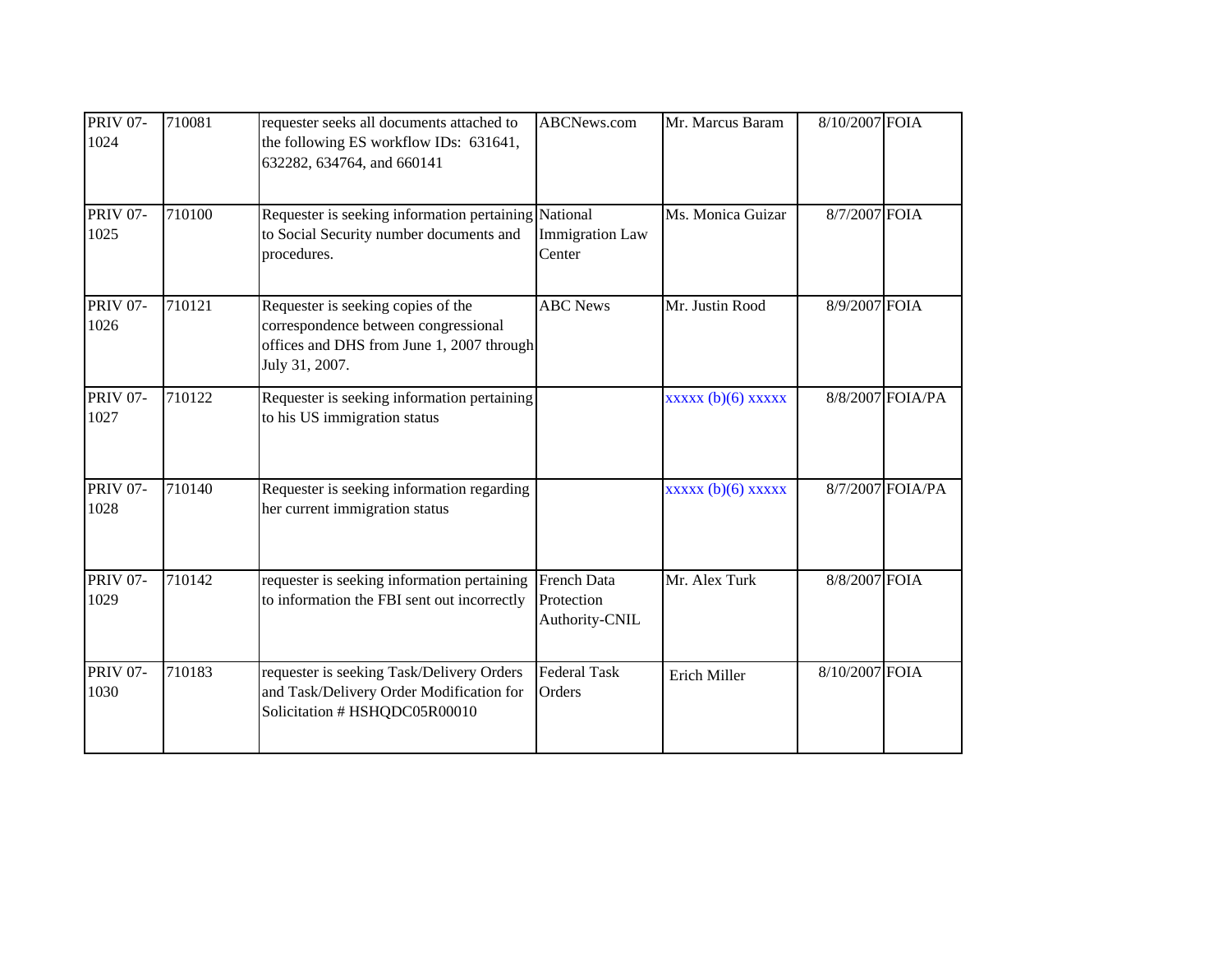| <b>PRIV 07-</b><br>1031 | 710200 | requester seeks all records pertaining to<br>him                                                                                     |                 | $xxxxx(b)(6)$ $xxxxx$  | 8/10/2007 FOIA/PA |                   |
|-------------------------|--------|--------------------------------------------------------------------------------------------------------------------------------------|-----------------|------------------------|-------------------|-------------------|
| <b>PRIV 07-</b><br>1032 | 710202 | requester seeks the FOIA logs for June 1,<br>2007 through July 31, 2007                                                              | <b>ABC</b> News | Mr. Justin Rood        | 8/10/2007 FOIA    |                   |
| <b>PRIV 07-</b><br>1033 | 710203 | requester seeks all records related to<br>Solicitation # HSHCHQ05RLBADS, the<br>(LBADS) requirement.                                 | <b>INPUT</b>    | Ms. Monica Jones       | 8/10/2007 FOIA    |                   |
| <b>PRIV 07-</b><br>1036 | 710621 | Requester seeks a copy of his visa case file. Individual                                                                             |                 | xxxxx(b)(6)xxxxx       | 8/10/2007 FOIA/PA |                   |
| <b>PRIV 07-</b><br>1037 | 712280 | Requester is seeking information pertaining<br>to her                                                                                |                 | $xxxxx$ (b)(6) $xxxxx$ |                   | 8/14/2007 FOIA/PA |
| <b>PRIV 07-</b><br>1038 | 712300 | Requester is seeking information pertaining Trutanich Michel<br>to DHS regulations i.e. Notice of Casualty<br>and Crew and Passenger | <b>LLP</b>      | Ms. Hillary Green      | 8/10/2007 FOIA    |                   |
| <b>PRIV 07-</b><br>1039 | 712301 | Requester is seeking a copy of a US Border Farmers Insurance<br>Patrol Case pertaining to $xxxxx$ (b)(6)<br><b>XXXXX</b>             | Group           | Mr. Brian Canady       |                   | 8/10/2007 FOIA/PA |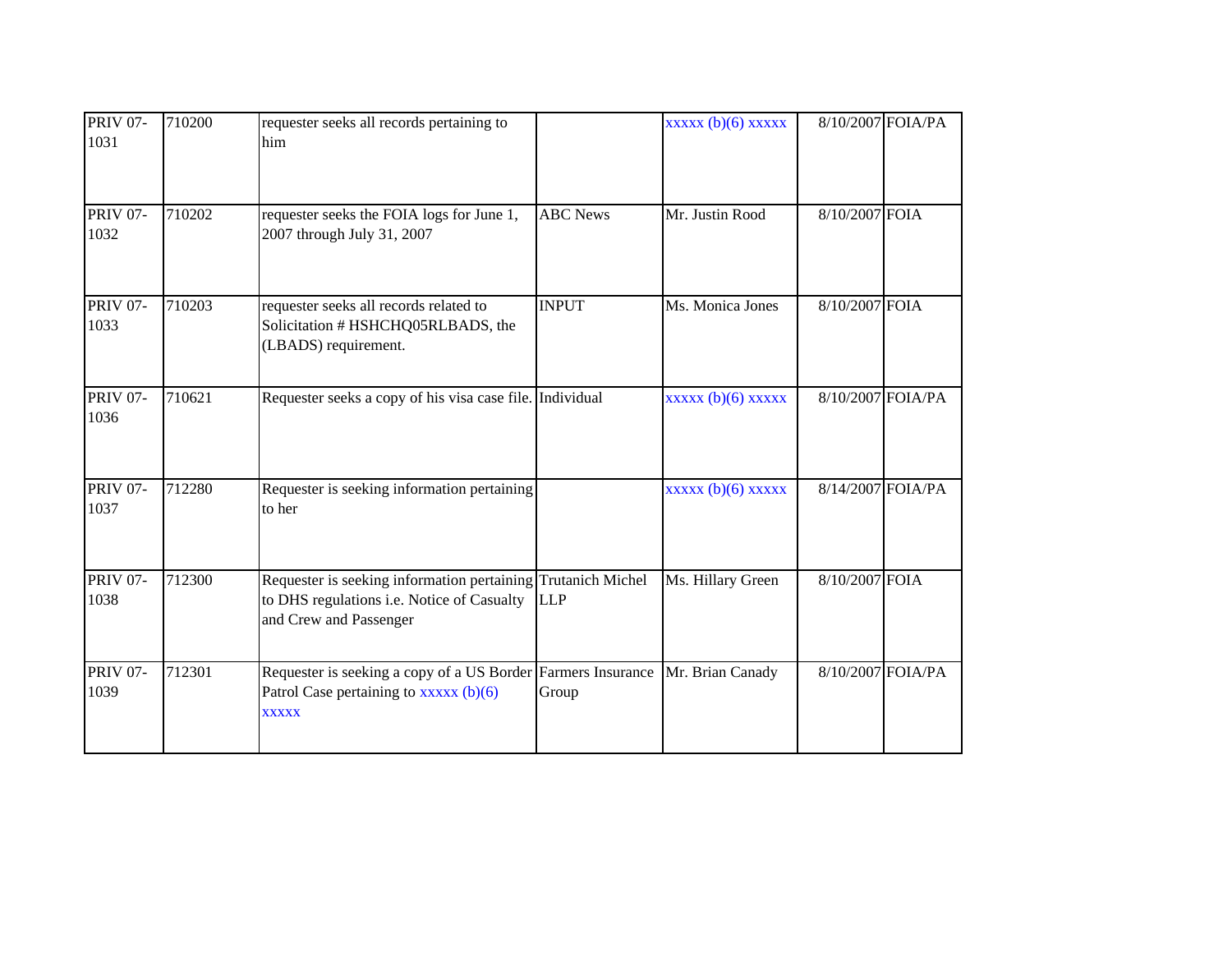| <b>PRIV 07-</b><br>1040 | 712340 | Requester is seeking information pertaining<br>to a copy of the FEMA response to a White<br>House document asking Congress to<br>redirect funds to Northrop Grumman<br>Corporation                            | Mr. Richard Tipton     | 8/14/2007 FOIA    |                  |
|-------------------------|--------|---------------------------------------------------------------------------------------------------------------------------------------------------------------------------------------------------------------|------------------------|-------------------|------------------|
| <b>PRIV 07-</b><br>1041 | 712400 | Requester is seeking information pertaining<br>to DHS addresses to send requests                                                                                                                              | Mr. William Pickard    | 8/14/2007 FOIA    |                  |
| <b>PRIV 07-</b><br>1042 | 712464 | Requester is seeking a copy of the final<br>report of the investigation regarding the<br>incident which occurred January 3, 2006 at<br>the Travel Management Division in the<br><b>Department of Commerce</b> | $xxxxx$ (b)(6) $xxxxx$ |                   | 9/6/2007 FOIA/PA |
| <b>PRIV 07-</b><br>1043 | 712482 | Requester is seeking information pertaining<br>to his security clearance                                                                                                                                      | $xxxxx$ (b)(6) $xxxxx$ | 8/13/2007 FOIA/PA |                  |
| <b>PRIV 07-</b><br>1044 | 712722 | Requester is seeking information pertaining<br>to solicitation # BAA0601                                                                                                                                      | Rajitha Uppalli        | 8/15/2007 FOIA    |                  |
| <b>PRIV 07-</b><br>1045 | 712780 | Requster is seeking a copy of a US Fish<br>and Wildlife Service's investigative report<br>from 2005                                                                                                           | <b>Bradley Farrell</b> | 8/15/2007 FOIA    |                  |
| <b>PRIV 07-</b><br>1046 | 712783 | Requester is seeking information pertaining Federal Public<br>to contract, agreements etc. btwn DHS and Defender Office<br>the International Organization for<br>Migration                                    | Wendy Kunkel           | 8/15/2007 FOIA    |                  |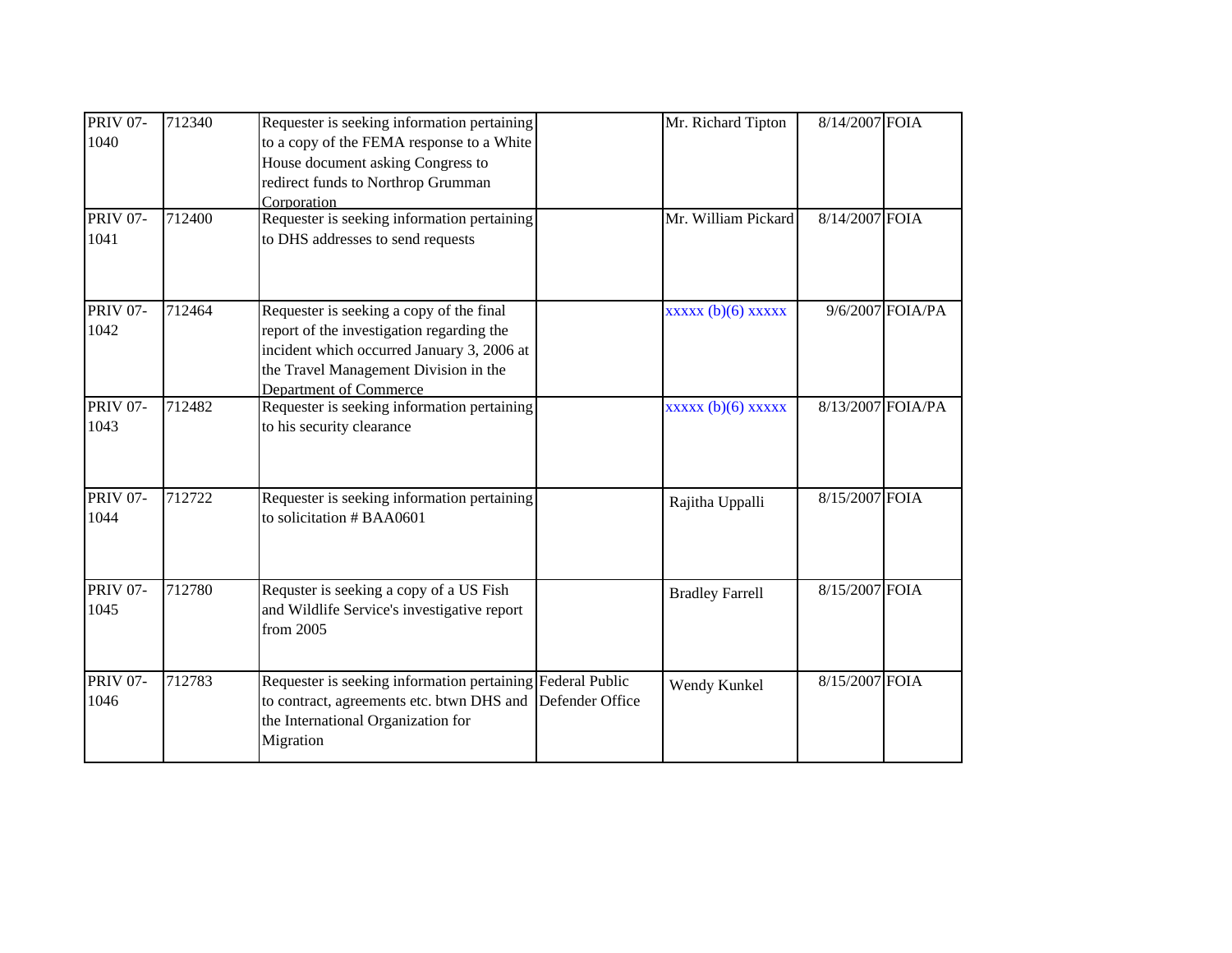| <b>PRIV 07-</b><br>1047 | 713442 | requester seeks all documents, including<br>congressional correspondence, pertaining<br>to the lease of space at One Cross Island<br>Plaza, Rosedale, New York. The building<br>is sometimes listed as being located in<br>Jamaica, New York. | <b>ABC</b> News         | Mr. Justin Rood            | 8/16/2007 FOIA    |  |
|-------------------------|--------|-----------------------------------------------------------------------------------------------------------------------------------------------------------------------------------------------------------------------------------------------|-------------------------|----------------------------|-------------------|--|
| <b>PRIV 07-</b><br>1048 | 713661 | requester seeks any and all documents<br>pertaining to any contract between the DHS<br>and a company called Sapentia, as well as<br>any and all documents pertaining to any<br>contract between DHS an individual named<br>Faisal Gill.       | The Hill                | Mr. Mike Soraghan          | 8/17/2007 FOIA    |  |
| <b>PRIV 07-</b><br>1049 | 714063 | requester seeks any and all correspondence<br>between DHS and Congressman<br>Christopher Shays.                                                                                                                                               |                         | Ms. Sarah La Due           | 8/17/2007 FOIA    |  |
| <b>PRIV 07-</b><br>1050 | 714064 | requester seeks a copy of the pricing<br>schedules (Schedule B) for contract number<br>HSCG23-07-C-TP6012                                                                                                                                     | <b>Bright Key</b>       | Ms. Sally Pfabe            | 8/17/2007 FOIA    |  |
| <b>PRIV 07-</b><br>1051 | 714081 | requester seeks records that cause his delay<br>on trips outside the USA                                                                                                                                                                      |                         | $xxxxx$ (b)(6) $xxxxx$     | 8/17/2007 FOIA/PA |  |
| <b>PRIV-07-</b><br>1009 | 714961 | Requester seeks all documents related to<br>contract #674W50064, to specifically<br>include attachments and exhibits, contract<br>modifications, and task orders including<br>statements of work                                              | FedSources              | Ms. Elizabeth<br>Steponkus | 8/7/2007 FOIA     |  |
| <b>PRIV 07-</b><br>1052 | 715041 | requester seeks all documents related to<br>contract #HSHQPA05A00053, awarded to<br>Defense Group, Inc.                                                                                                                                       | Federal Sources,<br>Inc | Lynne Skelley              | 8/20/2007 FOIA    |  |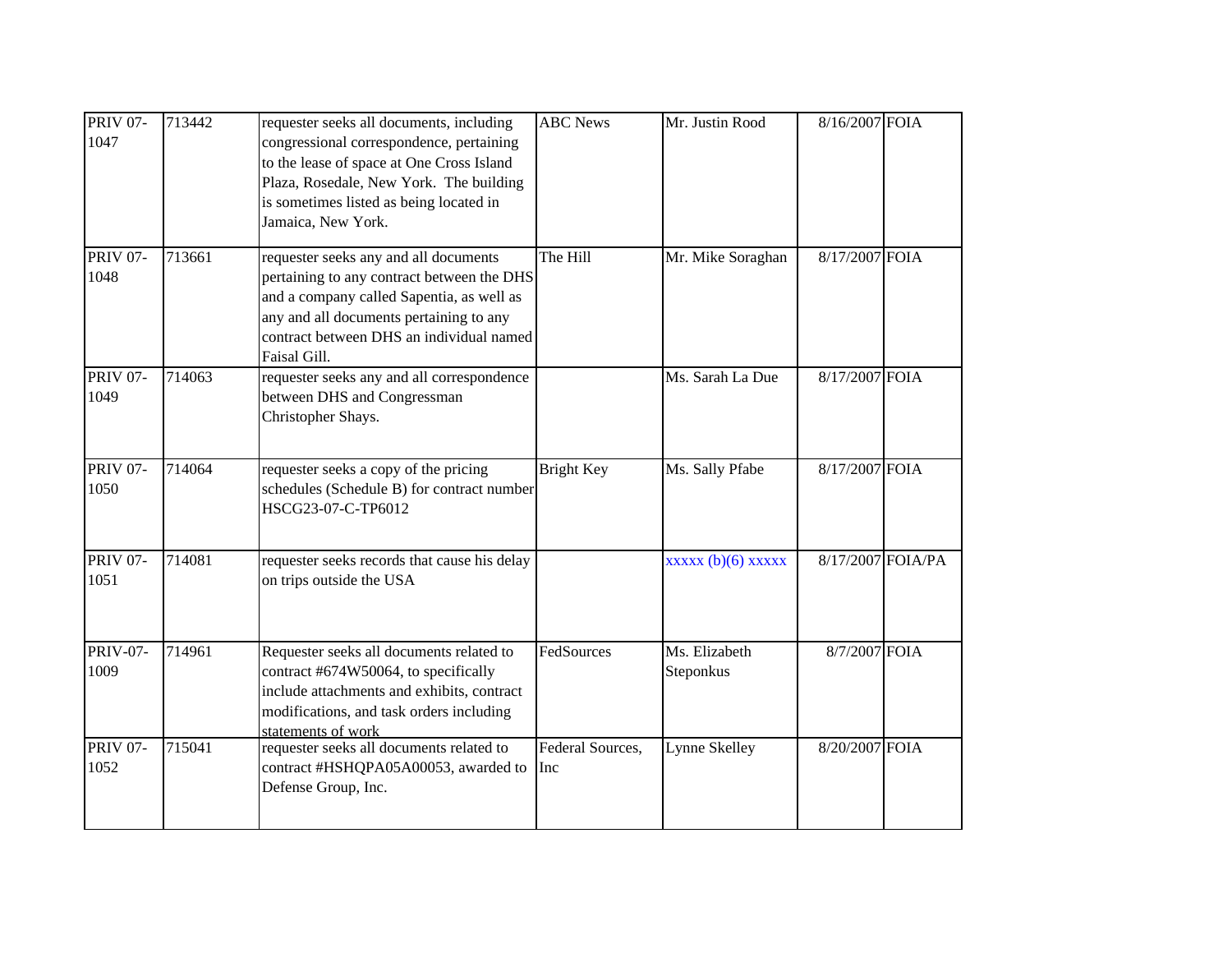| <b>PRIV 07-</b><br>1053 | 716063 | documents regarding the contract awarded<br>to Arrowhead under solicitation<br>#HSHQDC07Q00170, the CWIN<br>requirement, to include a copy of the<br>technical progress report. | <b>INPUT</b>          | Ms. Monica Jones       | 8/21/2007 FOIA |                   |
|-------------------------|--------|---------------------------------------------------------------------------------------------------------------------------------------------------------------------------------|-----------------------|------------------------|----------------|-------------------|
| <b>PRIV-07-</b><br>1002 | 716200 | Requester is seeking a copy of the pricing<br>schedules for Contract #TFTC-02-16                                                                                                | <b>Bright Key</b>     | Ms. Sally Pfabe        | 8/1/2007 FOIA  |                   |
| <b>PRIV 07-</b><br>1054 | 716820 | Requester is seeking information regarding<br>correspondence to and from agricultural<br>employers pertaining to the H2-A program                                               | Farmworker<br>Justice | Ms. Virginia Ruiz      | 8/23/2007 FOIA |                   |
| <b>PRIV-07-</b><br>1055 | 716941 | Requester is seeking information regarding<br>all records from 1990 through 1997                                                                                                | Individual            | $xxxxx$ (b)(6) $xxxxx$ |                | 8/23/2007 FOIA/PA |
| <b>PRIV-07-</b><br>1056 | 716985 | requester is seeking all records pertaining<br>to him                                                                                                                           | Individual            | $xxxxx(b)(6)$ $xxxxx$  |                | 8/23/2007 FOIA/PA |
| <b>PRIV-07-</b><br>1057 | 717004 | Requester is seeking information pertaining Individual<br>to him                                                                                                                |                       | $xxxxx$ (b)(6) $xxxxx$ |                | 8/23/2007 FOIA/PA |
| 07-1058                 | 717081 | Requester is seeking information regarding Individual<br>his background investigation                                                                                           |                       | xxxxx(b)(6)xxxxx       |                | 8/23/2007 FOIA/PA |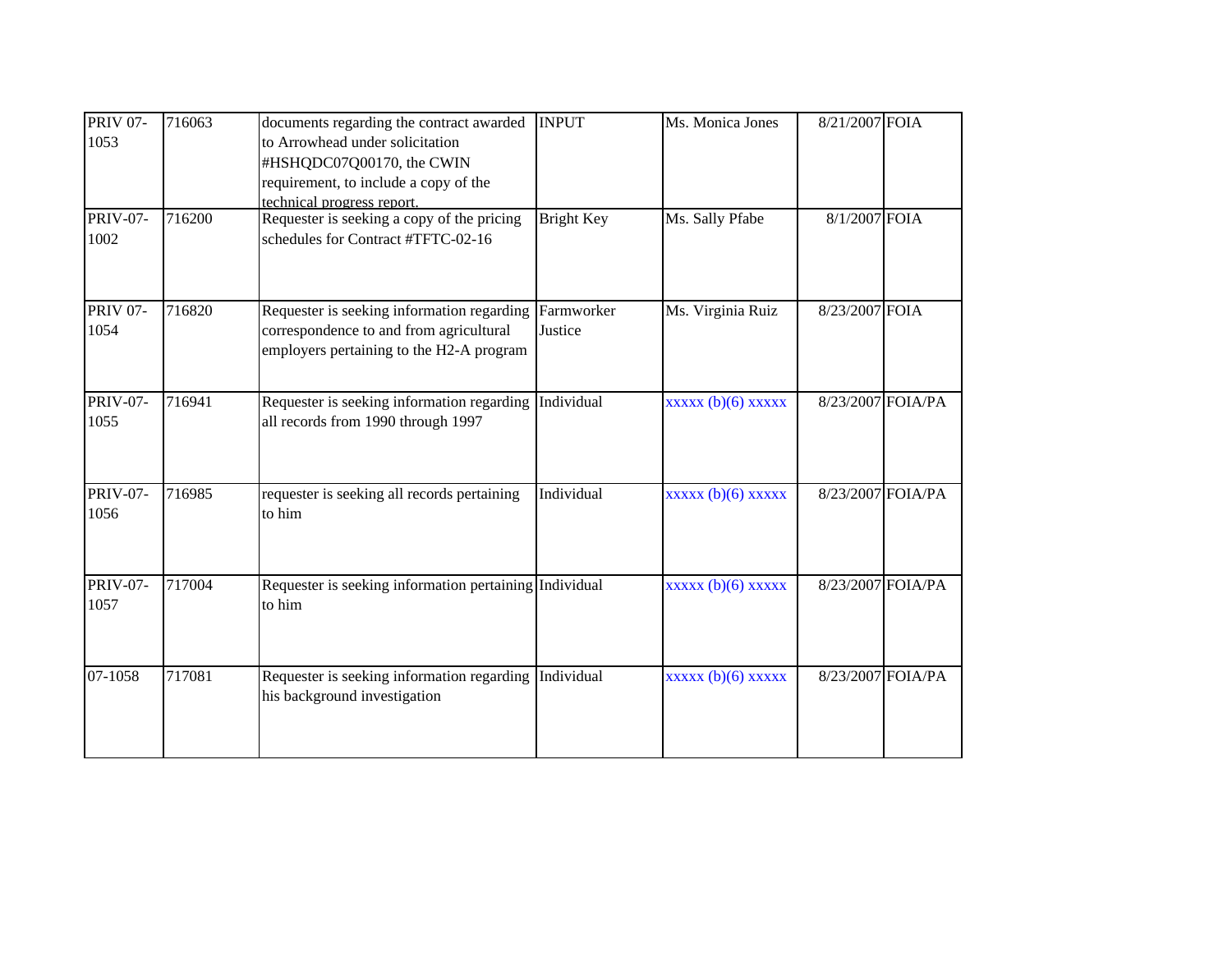| <b>PRIV-07-</b><br>1059 | 717181 | Requester is seeking information pertaining McKenna Long $\&$<br>to an export of a winch cable handling<br>system to the People's Republic of China | Aldridge LLP                       | Mr. John Liebman         | 8/23/2007 FOIA    |  |
|-------------------------|--------|-----------------------------------------------------------------------------------------------------------------------------------------------------|------------------------------------|--------------------------|-------------------|--|
| <b>PRIV-07-</b><br>1060 | 717260 | requester is seeking information pertaining<br>to the award of the contract for the<br>operation of the DHS employee store                          | R &M Holding,<br>LLC               | Mr. Ronald<br>Rubinstein | 8/23/2007 FOIA    |  |
| 07-1061                 | 717281 | requester is seeking information pertaining<br>to DHS FY 2008 Budget Justification                                                                  | <b>INPUT</b>                       | Ms. Monica Jones         | 8/22/2007 FOIA    |  |
| <b>PRIV 07-</b><br>1062 | 717361 | Requester is seeking information regarding<br>the Office of the Polygragh Program<br>manager of USAINSCOM located at Fort<br>Belvoir                | Scott A. Hodes,<br>Attorney at Law | Mr. Scott Hodes          | 8/23/2007 FOIA    |  |
| 07-1063                 | 717442 | Requester is seeking copies of DHS records Associated Press<br>regarding involvment related to the Federal<br>"Cyber-Corps" program                 |                                    | Mr. Ted Bridis           | 8/23/2007 FOIA    |  |
| 07-1064                 | 717480 | requester is seeking a copy of the visa<br>issued to $\overline{xxxx}$ (b)(6) $\overline{xxxx}$                                                     | Law Offices of<br>Raphael Nwokike  | Mr. Raphael<br>Nwokike   | 8/23/2007 FOIA/PA |  |
| 07-1065                 | 717482 | requester is seeking a copy of his<br>Occupatonal Medical Record                                                                                    | Individual                         | xxxxx(b)(6)xxxxx         | 8/23/2007 FOIA/PA |  |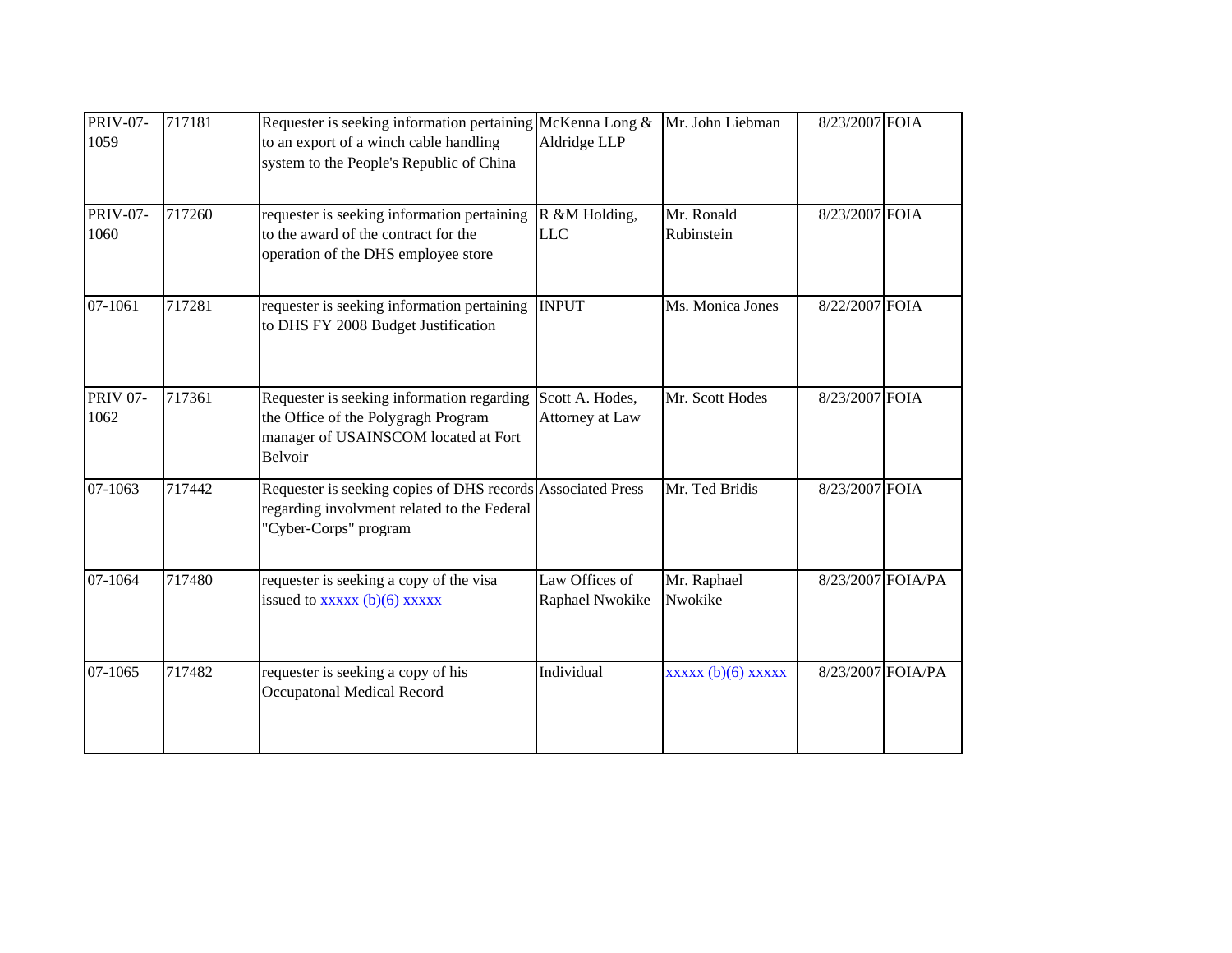| 07-1067                 | 717942 | Requester is seeking information pertaining Individual<br>to DHS documents that establish the<br>Homeland Infrastruture Threat and Risk<br>Analysis Center (HITRAC).                                         |                               | Mr. Mark Murphy                       | 8/22/2007 FOIA |                   |
|-------------------------|--------|--------------------------------------------------------------------------------------------------------------------------------------------------------------------------------------------------------------|-------------------------------|---------------------------------------|----------------|-------------------|
| 07-1069                 | 718020 | Requester is seeking information pertaining Individual<br>to him                                                                                                                                             |                               | xxxxx(b)(6)xxxxx                      |                | 8/24/2007 FOIA/PA |
| <b>PRIV 07-</b><br>1066 | 718380 | Requesting that DHS locate records bearing Center for<br>the misspelling of his name and correct<br>such records; also seeking records that have Biophysics<br>caused delays during travel.                  | Molecular                     | $xxxxx$ (b)(6) $xxxxx$                |                | 8/24/2007 FOIA/PA |
| <b>PRIV 07-</b><br>1068 | 719123 | requester seeks a copy of the credit card<br>holder's list.                                                                                                                                                  | Corporate Express<br>US, Inc. | Mr. Michael<br>McGinty                | 8/28/2007 FOIA |                   |
| <b>PRIV 07-</b><br>1070 | 721200 | requester seeks copies of the Statement of<br>Work associated with the contract awarded<br>to Mitre under the US Visit requirement                                                                           | <b>INPUT</b>                  | Ms. Monica Jones                      | 8/30/2007 FOIA |                   |
| 07-1071                 | 721444 | requester is seeking DHS documents<br>pertaining to six individuals                                                                                                                                          | Wang                          | Marr Hipp Jones & Mr. Christopher Yeh |                | 8/29/2007 FOIA/PA |
| <b>PRIV 07-</b><br>1072 | 721480 | Requester is seeking a copy of the contract<br>the Federal Government has with the<br>security company that provides security<br>guards for the Federal Aviation<br>Administration's Seattle Regional Office | Individual                    | Ms. Rosanne<br>Ryburn                 | 8/28/2007 FOIA |                   |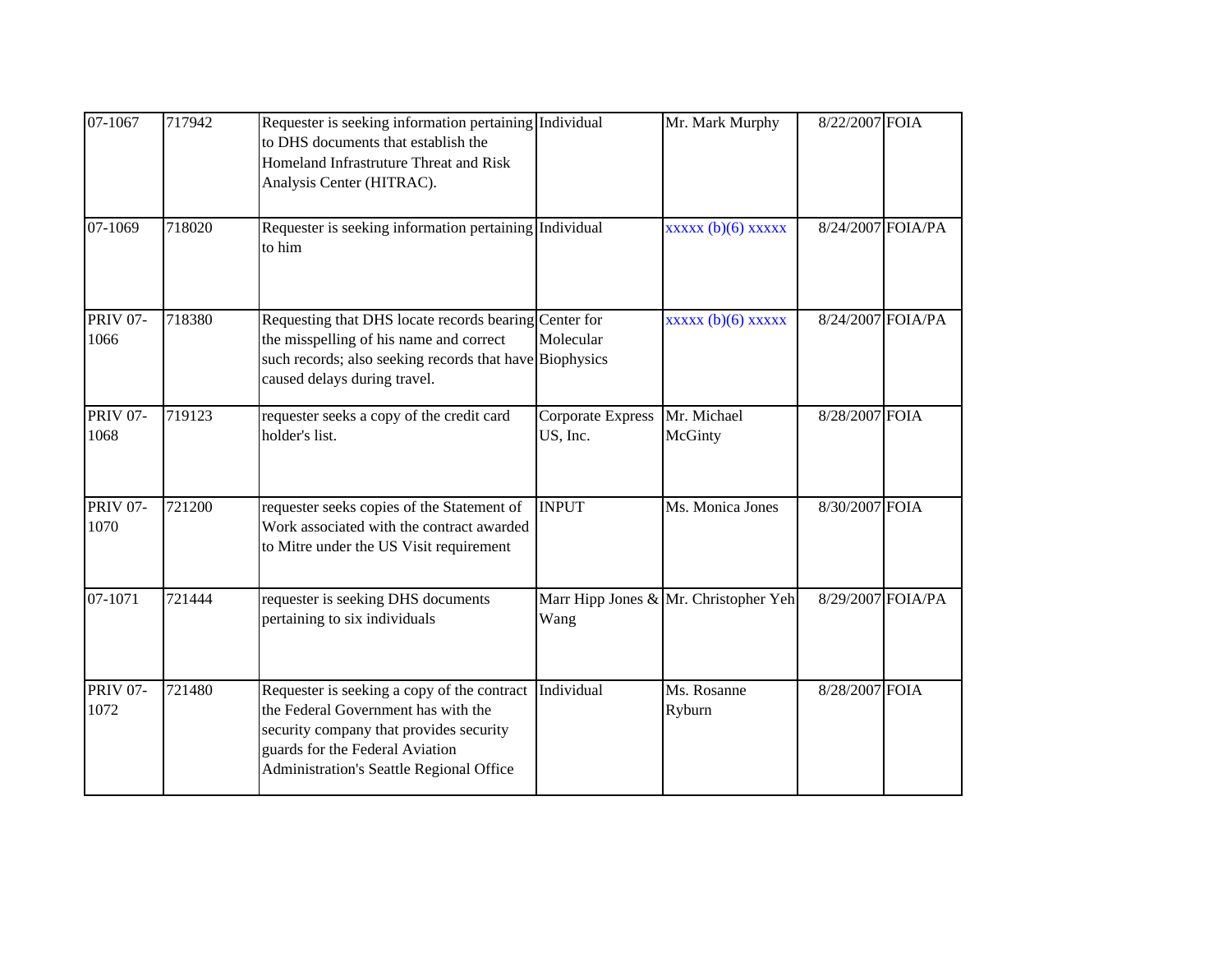| <b>PRIV 07-</b><br>1073 | 721500 | Requester is seeking a copy of the FPS<br>Operation Manual and its supplements                                                                                                                                   | John Berry PLLC                                 | Mr. John Berry      | 8/30/2007 FOIA |                   |
|-------------------------|--------|------------------------------------------------------------------------------------------------------------------------------------------------------------------------------------------------------------------|-------------------------------------------------|---------------------|----------------|-------------------|
| 07-1074                 | 721852 | Requester is seeking a listing of all business FOIA Group, Inc<br>entities that were selected to receive<br>"Warning Notice " letters from DHS<br>incicating that they employ individuals who<br>lack SS numbers |                                                 | Mr. Jeff Stachewicz | 8/31/2007 FOIA |                   |
| 07-1075                 | 722424 | Requester is seeking a copy of the credit<br>card holders list                                                                                                                                                   | <b>Office Depot</b><br><b>Business Services</b> | Mr. Bob Embrey      | 8/31/2007 FOIA |                   |
| 07-1076                 | 722426 | Requester is seeking documents related to<br>contract between DHS and Apptis, Inc.                                                                                                                               | The Whay Law<br>Firm                            | Mr. Todd Whay       | 8/31/2007 FOIA |                   |
| 07-1077                 | 722441 | Requester is seeking any and all<br>immigration records related to $xxxxx$ (b)(6)<br><b>XXXXX</b>                                                                                                                |                                                 | Ms. Linda Fraser    |                | 8/31/2007 FOIA/PA |
| 07-1078                 | 722461 | Requester is seeking documents related to<br>Contract #HSCEOP06C00045                                                                                                                                            | <b>AKAL</b> Security                            | Ms. Susan Clair     | 8/31/2007 FOIA |                   |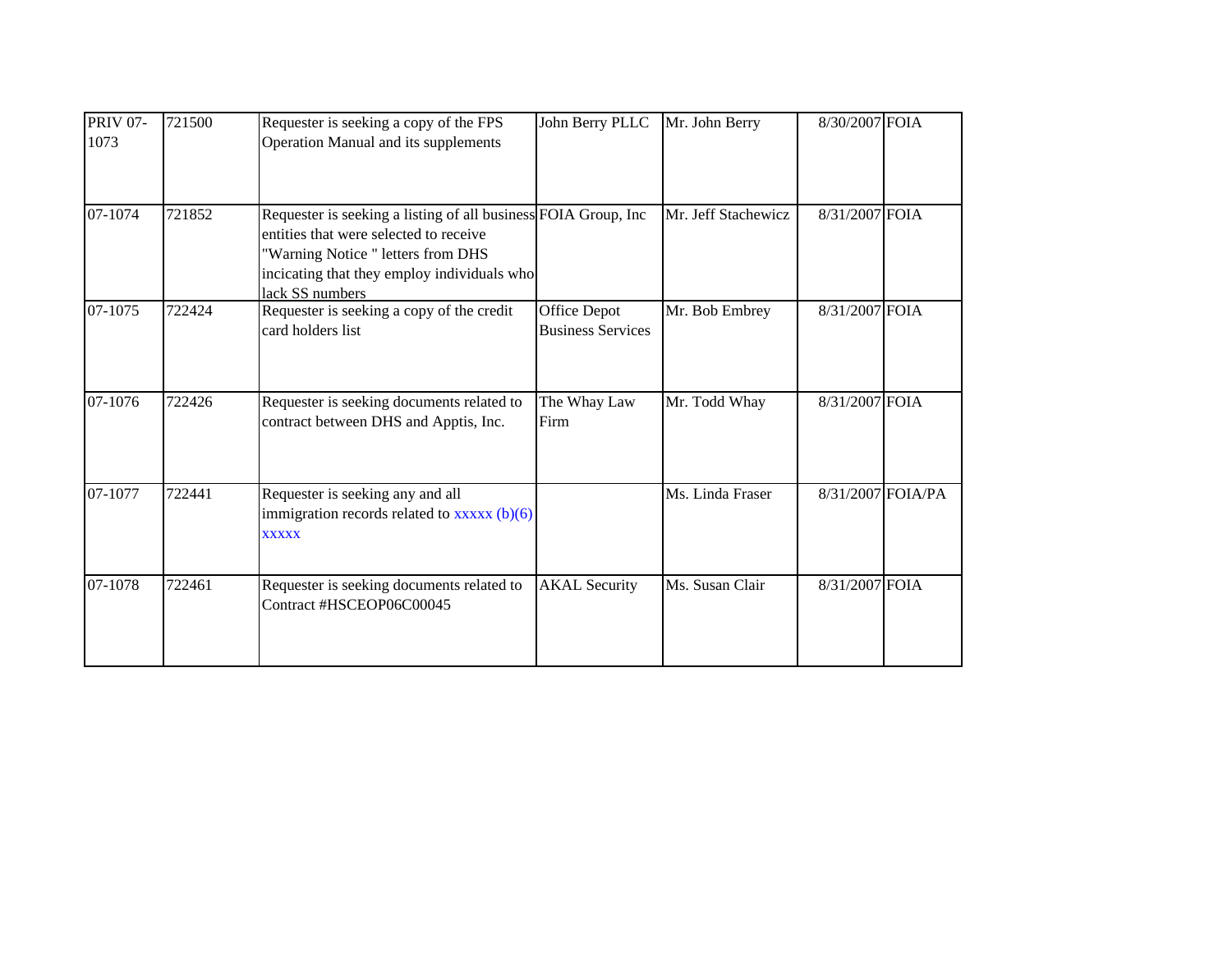| <b>PRIV 07-</b><br>1079 | 722943 | request for documentation relating to<br>application, waiver, or failure to follow<br>OMB guidance; documents that would<br>demonstrate that procurement under a<br>specific DHS Statement of Work (SOW)<br>"represents a better value and lower risk<br>alternative than migration to an SSC;" and<br>documents relating to estimated fees OPM<br>may receive or collect as a result of DHS'<br>determination to obtain services set forth in<br>the $SOW$ | <b>Crowell Moring</b>   | Ms. Dane Swanson              | 9/4/2007 FOIA |                  |
|-------------------------|--------|-------------------------------------------------------------------------------------------------------------------------------------------------------------------------------------------------------------------------------------------------------------------------------------------------------------------------------------------------------------------------------------------------------------------------------------------------------------|-------------------------|-------------------------------|---------------|------------------|
| 07-1088                 | 724501 | Requester is seeking records pertaing to an<br>administrative inquiry and discipline review<br>board                                                                                                                                                                                                                                                                                                                                                        | Individual              | $xxxxx$ (b)(6) $xxxxx$        |               | 9/5/2007 FOIA/PA |
| <b>PRIV 07-</b><br>1080 | 724522 | Requester is seeking all records pertaining<br>to her                                                                                                                                                                                                                                                                                                                                                                                                       | Individual              | $xxxxx(b)(6)$ $xxxxx$         |               | 9/5/2007 FOIA/PA |
| <b>PRIV 07-</b><br>1081 | 724523 | Requester is seeking information pertaining Individual<br>to women migrants from India                                                                                                                                                                                                                                                                                                                                                                      |                         | Ms. Monalisa<br>Chandra       | 9/6/2007 FOIA |                  |
| 07-1082                 | 724526 | Requester is seeking immigration records<br>of $\overline{xxxx}$ (b)(6) $\overline{xxxx}$                                                                                                                                                                                                                                                                                                                                                                   | Cheek, Cheek &<br>Cheek | Ms. Nicole Snapp-<br>Holloway |               | 9/6/2007 FOIA/PA |
| 07-1083                 | 724540 | Requester is seeking a copy of the grant<br>application and award from PREP to the<br>George Washington University Homeland<br>Security Policy Institute                                                                                                                                                                                                                                                                                                    | <b>Best Practices</b>   | Ms. Lauren Simon              | 9/6/2007 FOIA |                  |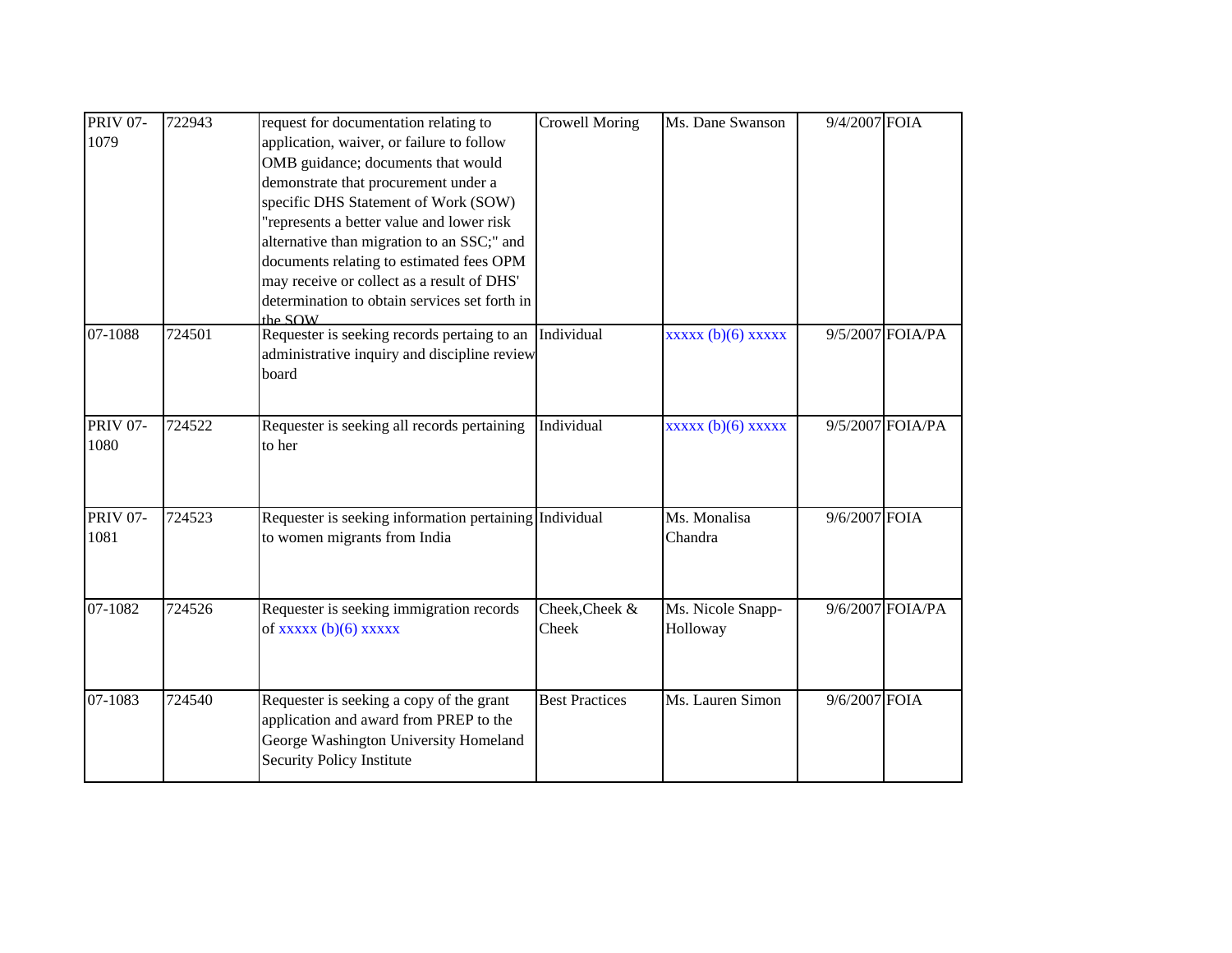| 07-1084                 | 724542 | Requester is seeking all reports that the<br>Ambassador bridge company has filed with<br>DHS and any reports that DHS has given to<br>the Ambassador bridge company                                                    | <b>FRN Newsletter</b>                            | Mr. Christopher<br>Dardzinski | 9/6/2007 FOIA  |                  |
|-------------------------|--------|------------------------------------------------------------------------------------------------------------------------------------------------------------------------------------------------------------------------|--------------------------------------------------|-------------------------------|----------------|------------------|
| 07-1085                 | 724544 | Requster is seeking a copy of documents<br>directing and managing the use of video<br>hearing technology at the Headquarters<br>Immigration Court and others throughout<br>the country                                 | American<br><b>Immigration Law</b><br>Foundation | Ms. Nadine<br>Wettstein       | 9/6/2007 FOIA  |                  |
| 07-1086                 | 724580 | Requester is seeking copies of all<br>documents to and from Sen Hilary Rodham Journal<br>Clinton, former President Bill Clinton<br>relating to: $\overline{x}$ xxxxx (b)(6) xxxxx, xxxxx<br>$(b)(6)$ xxxxx, and others | The Wall Street                                  | Mr. Brody Mullins             | 8/30/2007 FOIA |                  |
| 07-1087                 | 724581 | requester is seeking any and all<br>correspondence btwn members of Congree<br>and DHS btwn July 1, 2007 and August 31,<br>2007                                                                                         | Sunlight<br>Foundation                           | Ms. Anupama<br>Narayanswamy   | 9/6/2007 FOIA  |                  |
| 07-1089                 | 725301 | Requester is seeking all information<br>pertaining to $xxxxx$ (b)(6) $xxxxx$                                                                                                                                           |                                                  | Ms. Gracie Cortez             |                | 9/7/2007 FOIA/PA |
| 07-1090                 | 725302 | Requester is seeking specific names of<br>listed division heads or office legal liasons                                                                                                                                | Individual                                       | Mr. Phillip Walz              | 9/7/2007 FOIA  |                  |
| <b>PRIV 07-</b><br>1091 | 725303 | Requester is seeking documents related to<br>BPA #HSHQPA05A00053                                                                                                                                                       | FedSoureces, Inc                                 | Ms. Kelly Miller              | 9/7/2007 FOIA  |                  |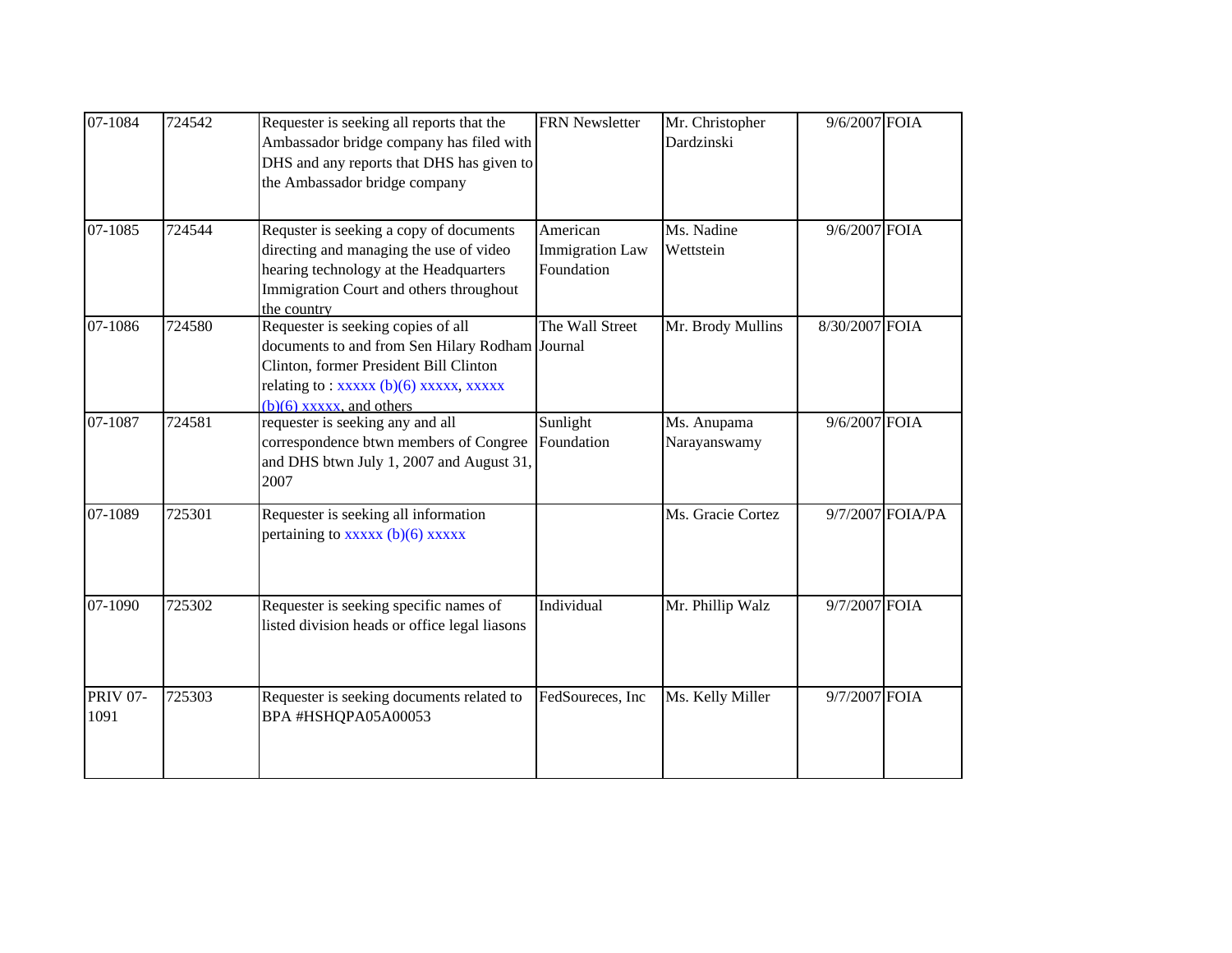| <b>PRIV 07-</b><br>1092 | 725304 | Requester is seeking information pertaining Individual<br>to his employment with any departments or<br>agencies under our jurisdiction                                                                                                                                                                                                                                                                                |                                       | $xxxxx$ (b)(6) $xxxxx$  |                   | 9/7/2007 FOIA/PA |
|-------------------------|--------|-----------------------------------------------------------------------------------------------------------------------------------------------------------------------------------------------------------------------------------------------------------------------------------------------------------------------------------------------------------------------------------------------------------------------|---------------------------------------|-------------------------|-------------------|------------------|
| <b>PRIV 07-</b><br>1093 | 725305 | requester is seeking documents pertaining<br>to solicitation #HSBP1006R0463                                                                                                                                                                                                                                                                                                                                           | <b>INPUT</b>                          | Ms. Monica Jones        | 9/7/2007 FOIA     |                  |
| <b>PRIV 07-</b><br>1094 | 725643 | Not a FOIA/PA request; requester is<br>seeking help resolving issue concerning the<br>release of his personal information to the<br>Internet; he believes the information was<br>released by the FBI.                                                                                                                                                                                                                 |                                       | $xxxxx$ (b)(6) $xxxxx$  | 9/11/2007 FOIA/PA |                  |
| <b>PRIV 07-</b><br>1095 | 725695 | Request for DHS' conflict of interest policy<br>governing employment and post-<br>employment practices as they pertain to<br>Deputy Secretary Michael P. Jackson and<br>Deputy Director of the Office of<br>Intelligence and Analysis Jack Tomarchio,<br>to include communications to/from Jackson<br>and Tomarchio and Traffic.com or its<br>parent company and phone logs, calendars,<br>memos, etc. (see request). | Project on<br>Government<br>Oversight | <b>Scott Amey</b>       | 9/11/2007 FOIA    |                  |
| 07-1096                 | 726025 | Requester is seeking documents pertaining<br>to BOA-00001 to BOA-00147                                                                                                                                                                                                                                                                                                                                                | <b>Bank of America</b>                | Ms. Patricia<br>Melamed | 9/12/2007 FOIA    |                  |
| <b>PRIV 07-</b><br>1097 | 726034 | Requester is seeking documents regarding<br>contracts btwn six companies and the<br><b>USCG National Maritime Center</b>                                                                                                                                                                                                                                                                                              | Centech Group,<br>Inc.                | Mr. Daryle<br>Wingerter | 9/12/2007 FOIA    |                  |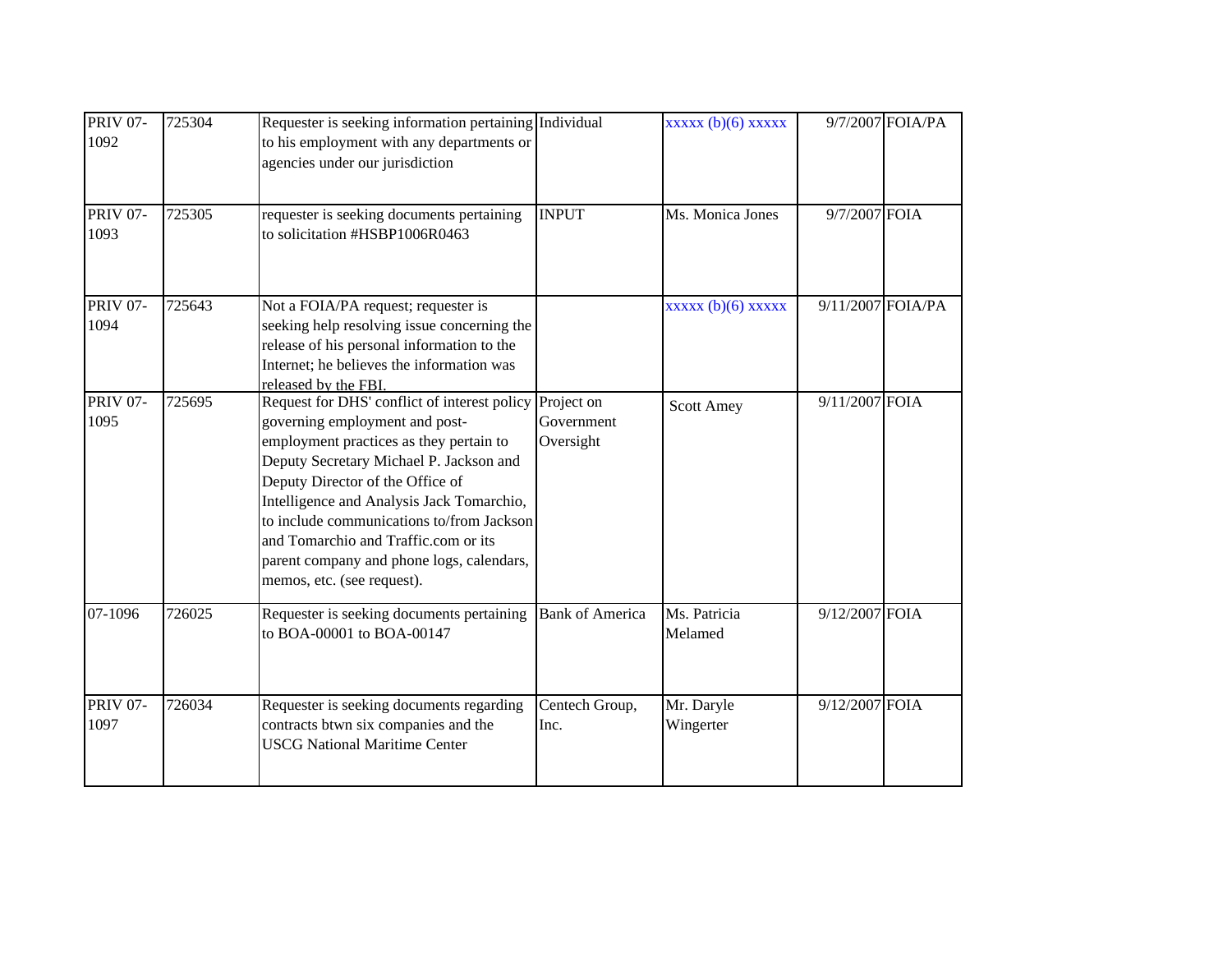| 07-1098                 | 726036 | RE: Information pertaining to resident<br>green cards                                                                                                                                                                                                                           | Individual                      | $xxxxx$ (b)(6) $xxxxx$   | 9/12/2007 FOIA |                   |
|-------------------------|--------|---------------------------------------------------------------------------------------------------------------------------------------------------------------------------------------------------------------------------------------------------------------------------------|---------------------------------|--------------------------|----------------|-------------------|
| 07-1099                 | 726037 | Requester is seeking information pertaining Many Rivers Films Mr. Lucas Ochoa<br>to audio visual material relating to car<br>bombs or vehicle borne explosive devices.                                                                                                          |                                 |                          | 9/12/2007 FOIA |                   |
| <b>PRIV 07-</b><br>1100 | 726180 | Requester seeks all documents related to<br>her clients                                                                                                                                                                                                                         |                                 | Ms. Gracie Cortez        |                | 9/10/2007 FOIA/PA |
| <b>PRIV 07-</b><br>1101 | 726304 | requester seeks documents related to a<br>contract between DHS and the Gilbane<br>Building Company and/or Panzica<br>Construction Company.                                                                                                                                      | Hunsaker &<br>Palecek, P.L.L.C. | Ms. Kimberly<br>Enright  | 9/10/2007 FOIA |                   |
| <b>PRIV 07-</b><br>1102 | 726307 | requester seeks all records peratining to the The National<br>implementation of the President's EO on<br>Improving Agency Disclosure of<br>Information, not EO itself. Also, all<br>documents related to DHS implementation<br>of goals stated in our FOIA improvement<br>plans | Security Archive                | Ms. Catherine<br>Nielsen | 9/11/2007 FOIA |                   |
| <b>PRIV 07-</b><br>1103 | 726308 | requester seeks the percentage of Native<br>Americans that are in<br>Management/Supervisory positions within<br>ICE and DHS as a whole.                                                                                                                                         |                                 | Mr. Scott Beenier        | 9/13/2007 FOIA |                   |
| <b>PRIV 07-</b><br>1104 | 726310 | requester seeks information on an alleged<br>incident at the Morrow, Georgia Social<br>Security Office between August 7 - 10,<br>2007 where DHS was called in to remove<br>two Union officials.                                                                                 | Individual                      | Mr. John Oertel          | 9/13/2007 FOIA |                   |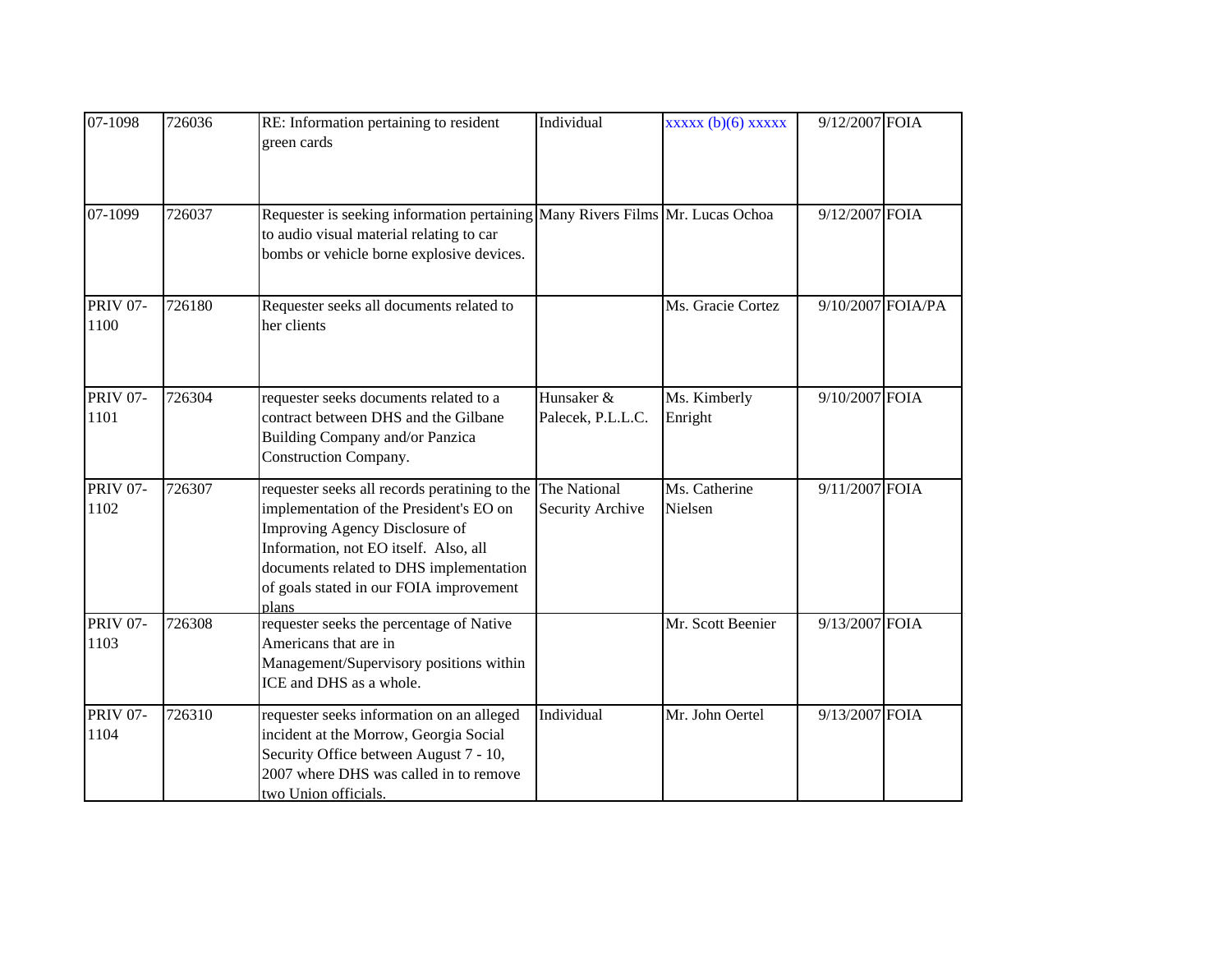| <b>PRIV 07-</b><br>1105 | 726312 | requester seeks all records relating to<br>Messrs. Jackson and Tomarchio of OI&A<br>and Traffic.com (also called Mobility<br>Technologies and Argus Networks).                                                                                                                                                                                                                                                                                                                                                                                          | Project on<br>Government<br>Oversight | <b>Scott Amey</b>      | 9/13/2007 FOIA    |
|-------------------------|--------|---------------------------------------------------------------------------------------------------------------------------------------------------------------------------------------------------------------------------------------------------------------------------------------------------------------------------------------------------------------------------------------------------------------------------------------------------------------------------------------------------------------------------------------------------------|---------------------------------------|------------------------|-------------------|
| <b>PRIV 07-</b><br>1106 | 726317 | requester seeks all documents related to<br>himself.                                                                                                                                                                                                                                                                                                                                                                                                                                                                                                    | Individual                            | $xxxxx(b)(6)$ $xxxxx$  | 9/13/2007 FOIA/PA |
| <b>PRIV 07-</b><br>893  | 726366 | records from January 1, 2001 to the present Staff Attorney<br>prepared, received, transmitted, or<br>collected by Immigration and Customs<br>Enforcement (ICE), the Office of the<br>Inspector General (OIG), the Health<br><b>Resources and Services Administration</b><br>(HRSA), including the Division of<br>Immigration Health Services (DIHS), and<br><b>Customs and Border Protection (CBP)</b><br>concerning non-citizens subject to removal<br>after being detained at the San Pedro<br>Service Processing Center in San Pedro,<br>California. |                                       | Ahilan<br>Arulanantham | 6/18/2007 FOIA    |
| <b>PRIV 07-</b><br>1107 | 726563 | requester seeks records relating to the<br>Telecommunications Service Priority (TSP)<br>program, as well as the Wireless Priority<br>Service (WSP) program                                                                                                                                                                                                                                                                                                                                                                                              | <b>Associated Press</b>               | Mr. Ted Bridis         | 9/14/2007 FOIA    |
| <b>PRIV 07-</b><br>1108 | 727231 | Requester is seeking information regarding<br>an incident with SSA in which a security<br>gaurd allegedly assaulted her. Specifically<br>the surviellance tape.                                                                                                                                                                                                                                                                                                                                                                                         |                                       | $xxxxx(b)(6)$ $xxxxx$  | 9/19/2007 FOIA    |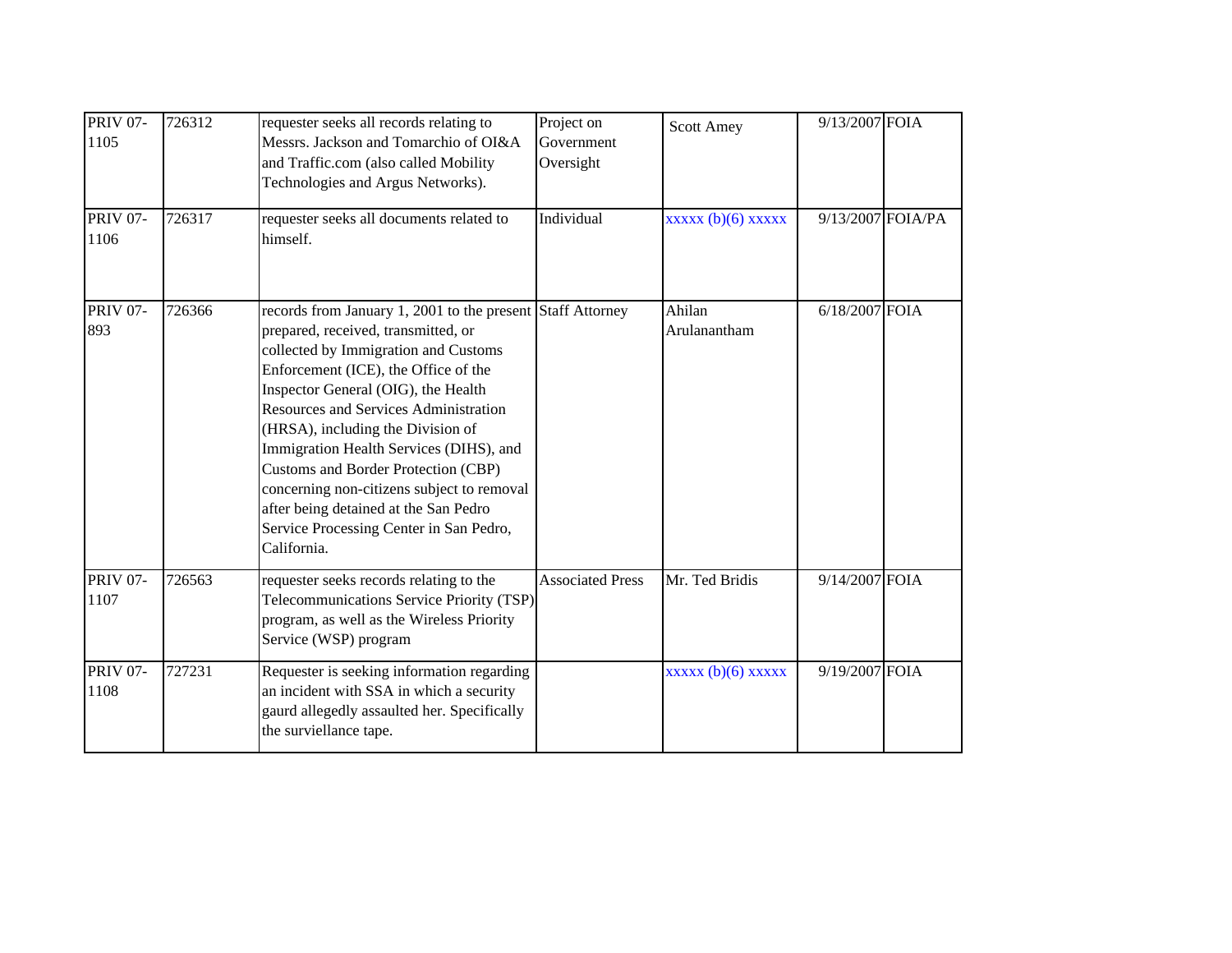| <b>PRIV 07-</b><br>1109 | 727234 | Requester is seeking the quarterly report<br>that is required by the Treasury Dept. and<br>states that our agency has over<br>\$88,000,000.00 of unclaimed money                                                         | <b>MCL</b> Associates,<br>Inc.                | Mr. Michael<br>Carlucci  | 9/17/2007 FOIA |  |
|-------------------------|--------|--------------------------------------------------------------------------------------------------------------------------------------------------------------------------------------------------------------------------|-----------------------------------------------|--------------------------|----------------|--|
| <b>PRIV 07-</b><br>1110 | 727262 | Requester is seeking a copy of the March<br>2006 memorandum from the Secretary of<br>Homeland Security to the Director of<br>National Intelligence concerning<br>establishment of Domestic Application<br>Office         | Individual                                    | Mr. Jeffrey<br>Richelson | 9/18/2007 FOIA |  |
| <b>PRIV 07-</b><br>1111 | 727500 | requester seeks documents relating to the<br>state of Michigan's use of DHS monies<br>under the Urban Area Strategic Initiative                                                                                          | <b>Detroit Free Press</b>                     | Ms. Jennifer Dixon       | 9/19/2007 FOIA |  |
| <b>PRIV 07-</b><br>1112 | 727529 | requester seeks all documents responsive to ABC News<br>DHS/OS/PRIV 07-927.                                                                                                                                              |                                               | Mr. Justin Rood          | 9/19/2007 FOIA |  |
| <b>PRIV 07-</b><br>1113 | 727823 | Request for documents pertaining to<br>individuals held in Guantanamo Bay                                                                                                                                                | <b>Associate Clinical</b><br>Professor of Law | Martha Rayner            | 9/21/2007 FOIA |  |
| <b>PRIV 07-</b><br>1114 | 727825 | requester seeks and executive seummary of<br>the strategic plan developed to meet the<br>requirements of Homeland Security<br>Presidential Directive 7 as it pertains to the<br>Department of Health and Human Services. | Understanding<br>Government                   | Mr. Drew<br>Himmelstein  | 9/20/2007 FOIA |  |
| <b>PRIV 07-</b><br>1115 | 727828 | requester seeks documents pertaining to all<br>performance bonuses or promotions<br>granted by the DHS to Robert A. Mocny,<br>director of US-VISIT.                                                                      | The Washington<br><b>Times</b>                | Mr. Jerry Seper          | 9/20/2007 FOIA |  |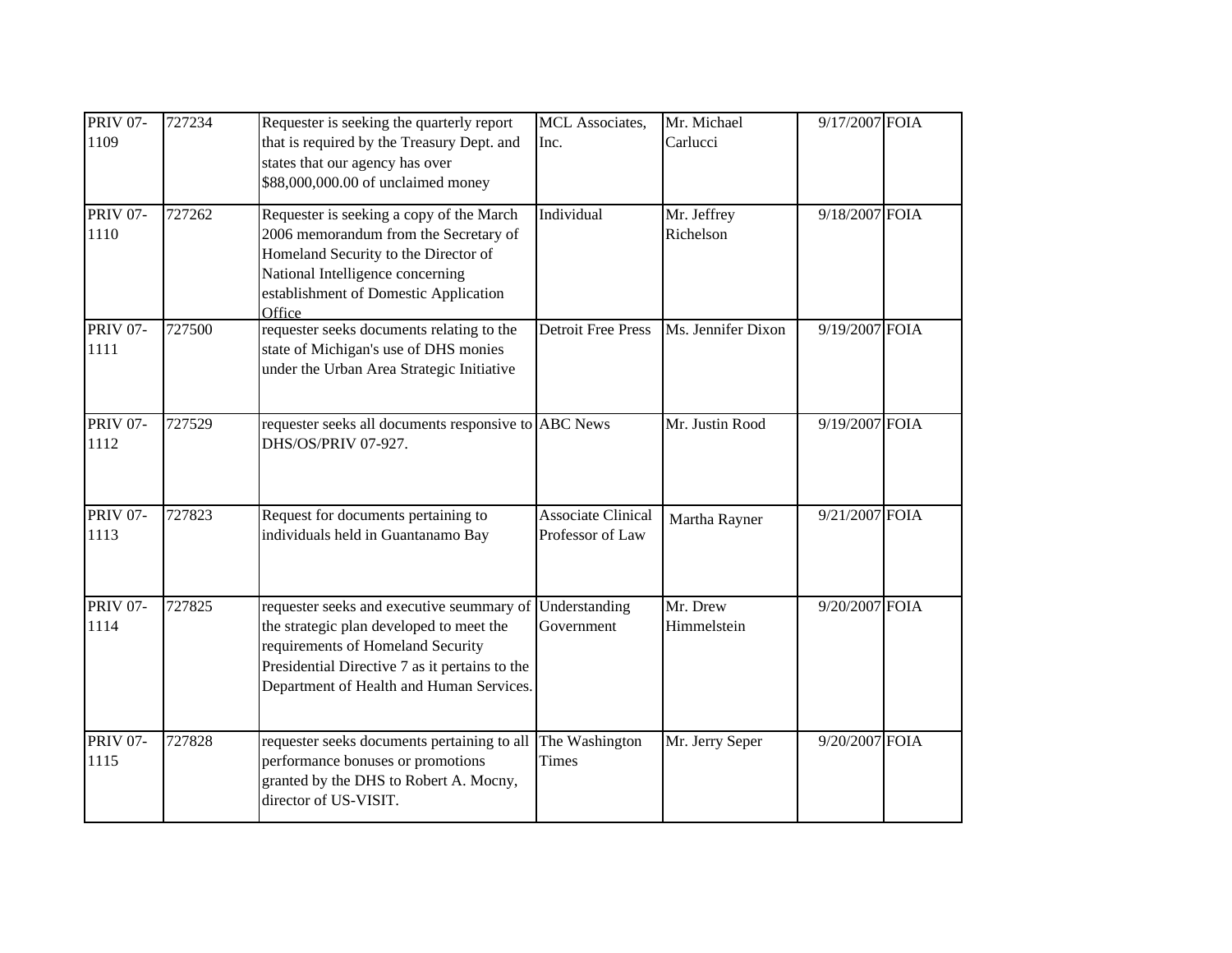| <b>PRIV 07-</b><br>1116 | 728566 | Requester is seeking documents re:<br>floodway requirements within Ashland city Behm, PC<br>Tennessee                                                   | Dodson, Parker &       | <b>Gregory Buppert</b> | 9/25/2007 FOIA    |  |
|-------------------------|--------|---------------------------------------------------------------------------------------------------------------------------------------------------------|------------------------|------------------------|-------------------|--|
| <b>PRIV 07-</b><br>1117 | 728575 | Requester is seeking all records pertaining<br>to him.                                                                                                  | Individual             | $xxxxx$ (b)(6) $xxxxx$ | 9/21/2007 FOIA/PA |  |
| <b>PRIV 07-</b><br>1118 | 728576 | Requester is seeking information regardin<br>contract under Solicitation<br>#HSHQDC05R00010                                                             | <b>INPUT</b>           | Ms. Monica Jones       | 9/25/2007 FOIA    |  |
| <b>PRIV 07-</b><br>1119 | 728592 | Requester is seeking copies of written<br>correspondence related to the questions<br>DHS submitted to Louisiana Gov Kathleen<br>Blanco on June 7, 2007. | The Times-<br>Picayune | Mr. David Hammer       | 9/25/2007 FOIA    |  |
| <b>PRIV 07-</b><br>1120 | 728761 | Requester is seeking documents relating to<br>him and his Federal Student Aid account<br>pertaining to the Department of Education                      |                        | $xxxxx(b)(6)$ $xxxxx$  | 9/25/2007 FOIA/PA |  |
| <b>PRIV 07-</b><br>1121 | 728762 | Requester is seeking telephone records that<br>took place while he was in a FL penitetiary                                                              |                        | $xxxxx$ (b)(6) $xxxxx$ | 9/26/2007 FOIA    |  |
| <b>PRIV 07-</b><br>1122 | 728766 | Requester is seeking information pertaining Individual<br>to her                                                                                        |                        | $xxxxx(b)(6)$ $xxxxx$  | $9/26/2007$ FOIA  |  |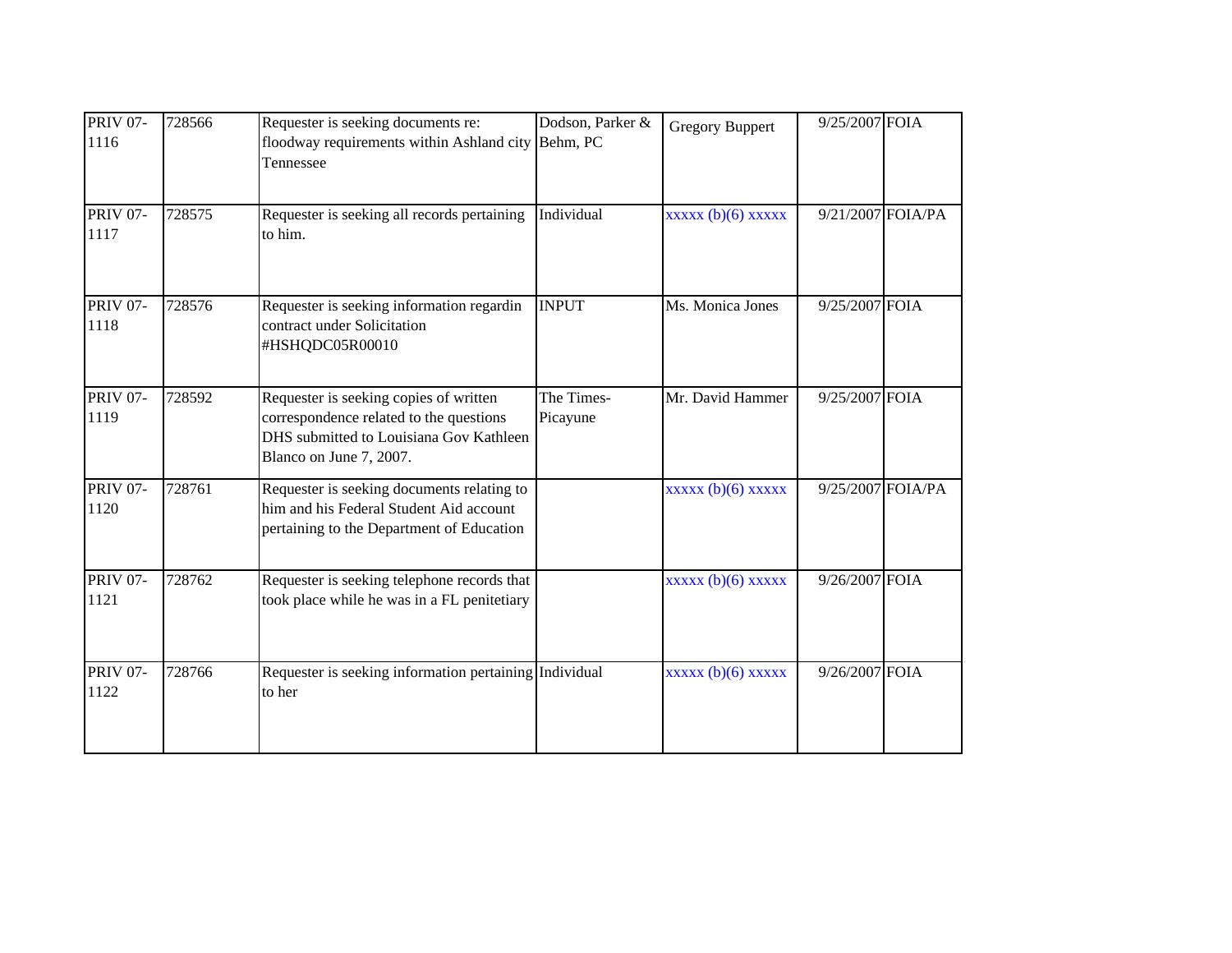| <b>PRIV 07-</b><br>1123 | 728781 | Requester is seeking information pertaining Associated Press<br>to correspondence btwn DHS and the<br>offices of Sens. Johnny Iaskson and Saxby<br>Chambliss btwn Jan 1,2007 and Sept 13,<br>2007                                                                                                                                                                                                                                                                             |                                       | Mr. Ben Evans         | 9/26/2007 FOIA    |  |
|-------------------------|--------|-------------------------------------------------------------------------------------------------------------------------------------------------------------------------------------------------------------------------------------------------------------------------------------------------------------------------------------------------------------------------------------------------------------------------------------------------------------------------------|---------------------------------------|-----------------------|-------------------|--|
| <b>PRIV 07-</b><br>1124 | 728782 | Requester is seeking documents regarding<br>correspondencebtwn DHS and the offices<br>of Sens. Richard Shelby and Jeff Sessions<br>btwn Jan. 1, 2007 to Sept 13, 2007                                                                                                                                                                                                                                                                                                         | <b>Associated Press</b>               | Mr. Ben Evans         | 9/26/2007 FOIA    |  |
| <b>PRIV 07-</b><br>1125 | 728783 | Requester is seeking a copy of contract<br>under Solicitation #HSFEHQ-07-R-0069                                                                                                                                                                                                                                                                                                                                                                                               | Acadian<br>Ambulance<br>Service, Inc. | Mr. Jay Pierret       | 9/26/2007 FOIA    |  |
| <b>PRIV 07-</b><br>1126 | 728947 | Requester is seeking information pertaining<br>to herself.                                                                                                                                                                                                                                                                                                                                                                                                                    |                                       | $xxxxx(b)(6)$ $xxxxx$ | 9/26/2007 FOIA/PA |  |
| <b>PRIV 07-</b><br>1127 | 728951 | Requester is seeking documents reflecting<br>the airports involved in Homeland Security<br>report of July 11, 2007 concerning air<br>cargo screening.                                                                                                                                                                                                                                                                                                                         | Houston Chronicle Mr. Steven          | McVicker              | 9/26/2007 FOIA    |  |
| <b>PRIV 07-</b><br>1128 | 729178 | copies of all correspondence,<br>memorandums or other evidence of<br>communication, including electronic e-mail<br>between DHS and any other agency,<br>including but not limited to SSA,<br>concerning "any" issue relevant to the<br>FOIA Group's August 31, 2007 FOIA<br>request for the DHS/SSA Warning Notice.<br>This request should be construed to<br>encompass all areas of discussion<br>concerning agency authority, actions,<br>ramifications, or any other item. | FOIA Group, Inc                       | Mr. Jeff Stachewicz   | 9/27/2007 FOIA    |  |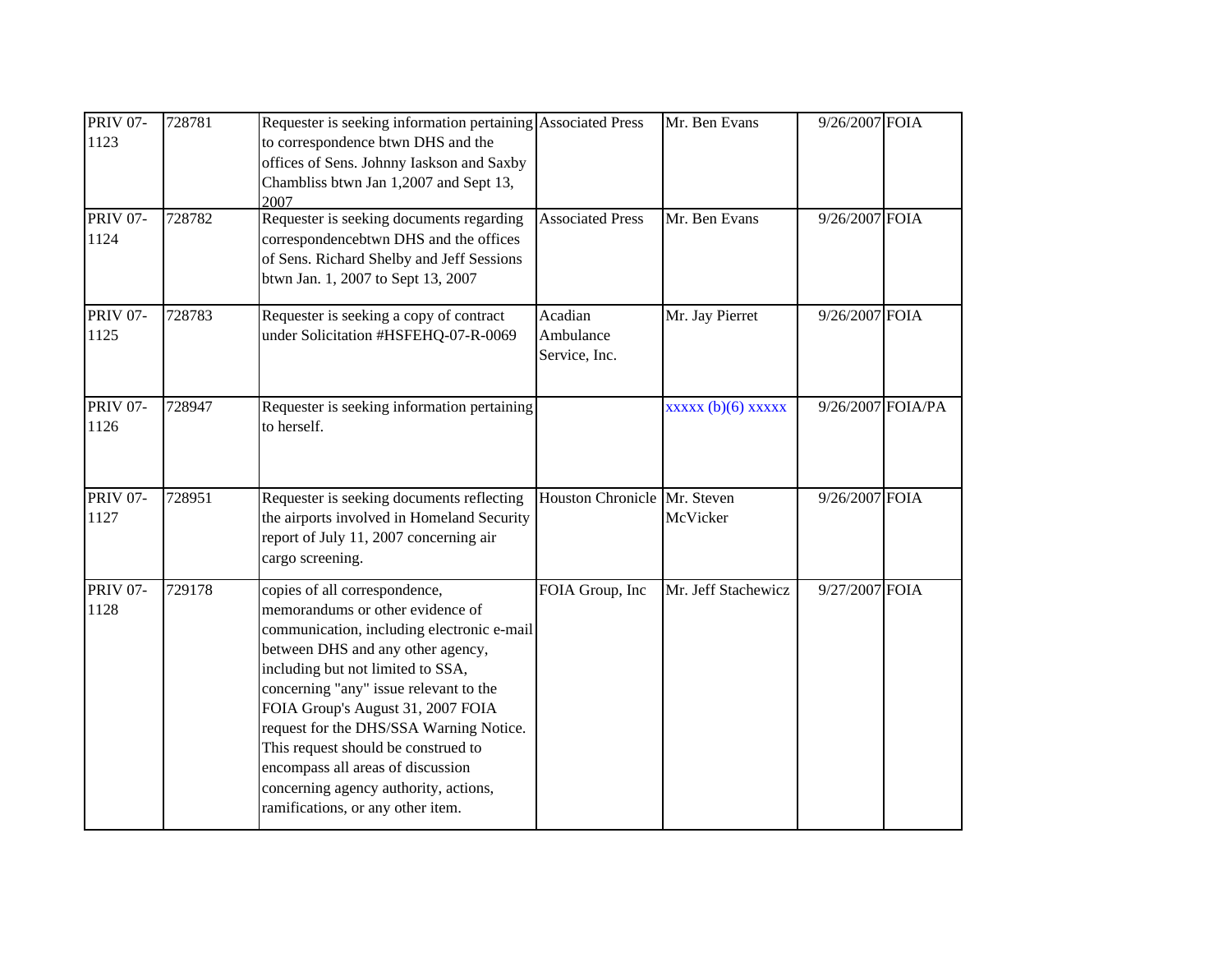| <b>PRIV 08-</b><br>005<br><b>PRIV 08-</b> | 729521<br>729526 | Requester is seeking copies of all FOIA<br>logs for all requests rec'd and processed<br>between Jan 1, 2004 and July 31, 2007 for<br>any and all agencies that comprise DHS<br>Requester is seeking any information | School of<br>Journalism<br>Individual    | Mr. Michael<br>Martinez<br>$xxxxx(b)(6)$ $xxxxx$ | 10/1/2007 FOIA<br>10/1/2007 FOIA/PA |                   |
|-------------------------------------------|------------------|---------------------------------------------------------------------------------------------------------------------------------------------------------------------------------------------------------------------|------------------------------------------|--------------------------------------------------|-------------------------------------|-------------------|
| 006                                       |                  | pertaining to him                                                                                                                                                                                                   |                                          |                                                  |                                     |                   |
| <b>PRIV 08-</b><br>007                    | 729582           | Requester is seeking the specific names of<br>firms that were coded as small businesses<br>for FY 2005 and FY 2006 and the specific<br>dollar amounts that were awarded to these<br>firms in descending order       | American Small<br><b>Business League</b> | Christopher Gunn                                 | 10/1/2007 FOIA                      |                   |
| <b>PRIV 08-</b><br>008                    | 729583           | Requester is seeking specific information<br>pertaining to the Northwest Detention<br>Center in Tacoma Washington                                                                                                   |                                          | The News Tribune Mr. Scott Fontaine              | 10/1/2007 FOIA                      |                   |
| <b>PRIV 08-</b><br>009                    | 729585           | Requester is seeking documents pertaining<br>to $\overline{xxxx}$ (b)(6) $\overline{xxxx}$                                                                                                                          | Levett Rockwood                          | Ms. Alane Meehan                                 |                                     | 10/1/2007 FOIA/PA |
| <b>PRIV 08-</b><br>010                    | 729606           | requester is seeking records regarding the<br>Secret Service monitering his phones and<br>emails                                                                                                                    | Individual                               | $xxxxx(b)(6)$ $xxxxx$                            | 10/1/2007 FOIA/PA                   |                   |
| <b>PRIV 08-</b><br>011                    | 729613           | Requester is seeking information pertaining<br>to the Federal Torts Claim Act that he filed<br>against the US Dept of Homeland Security                                                                             |                                          | $xxxxx(b)(6)$ $xxxxx$                            | 10/1/2007 FOIA                      |                   |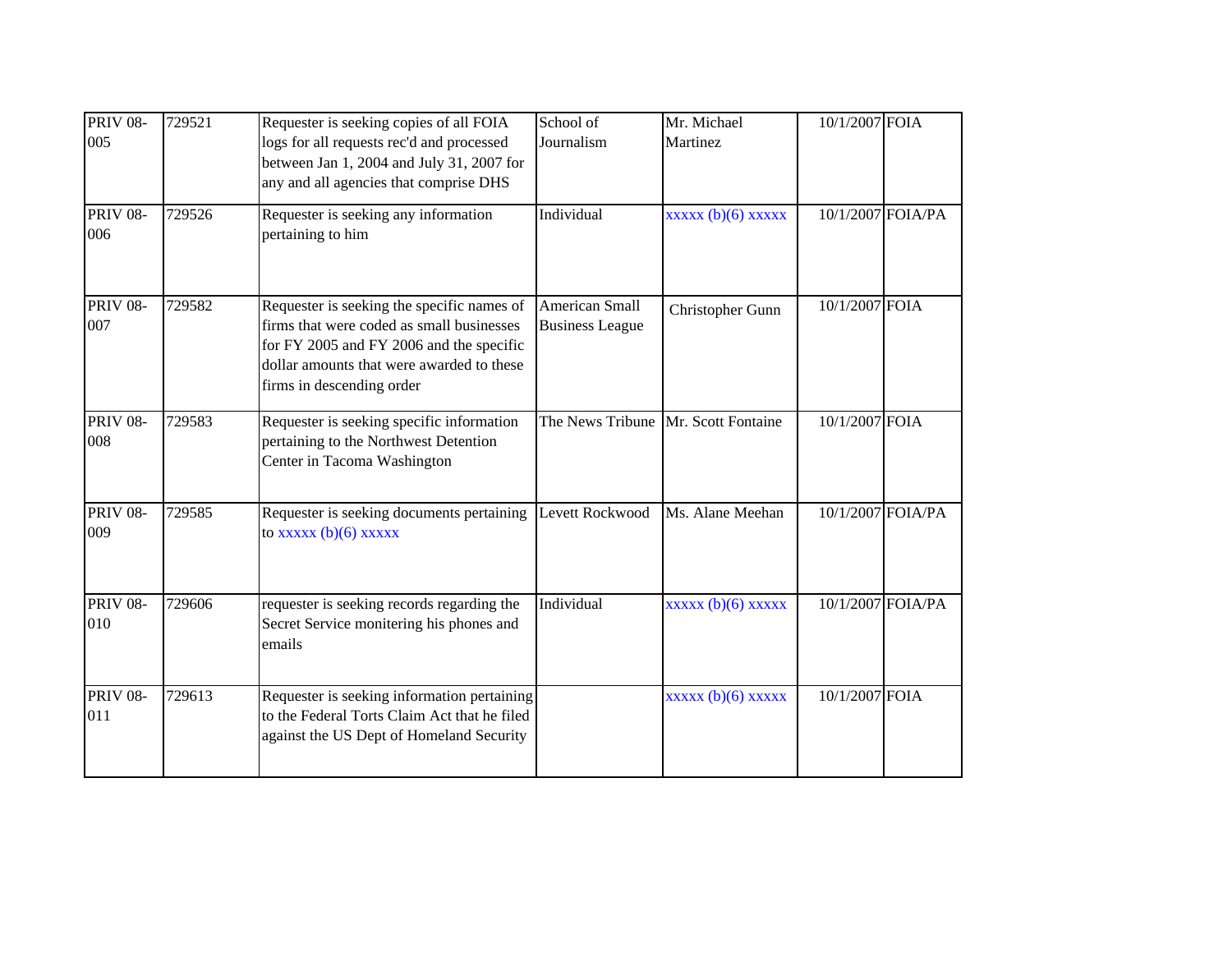| <b>PRIV 08-</b><br>002 | 730281 | Requester is seeking information regarding<br>10 year strategic plan known as End Game                        | The News Tribune Mr. Scott Fontaine |                          | 10/1/2007 FOIA |                   |
|------------------------|--------|---------------------------------------------------------------------------------------------------------------|-------------------------------------|--------------------------|----------------|-------------------|
| <b>PRIV 08-</b><br>001 | 730541 | Requester is seeking any and all records<br>pertaining to him under ATS, wiretap, DHS<br>Trip, CBP, US Visit. |                                     | $xxxxx$ (b)(6) $xxxxx$   |                | 10/1/2007 FOIA/PA |
| <b>PRIV 08-</b><br>003 | 730545 | Requester is seeking information regarding Individual<br>Hurricane Katrina and FEMA's response<br>plan        |                                     | Ms. Lauren Gring         | 10/4/2007 FOIA |                   |
| <b>PRIV 08-</b><br>004 | 730557 | Requester is seeking information pertaining Mcdermott, Will &<br>to efforts to destabilize Iran               | Emery                               | <b>James Commons</b>     | 10/1/2007 FOIA |                   |
| <b>PRIV 08-</b><br>012 | 730642 | Requester is seeking information pertaining Individual<br>to him                                              |                                     | $xxxxx(b)(6)$ $xxxxx$    |                | 10/4/2007 FOIA/PA |
| <b>PRIV 08-</b><br>013 | 730643 | Requester is seeking documents pertaining<br>to contract No: HSHQDA-05-C-0002 and<br>001                      | CRA, Inc                            | Ms. Christina<br>Johnson | 10/4/2007 FOIA |                   |
| <b>PRIV 08-</b><br>014 | 730646 | Requester is seeking documents relating to FedSoureces, Inc<br>Task order HSTS03-07-J-CIO147                  |                                     | Ms. Kelly Miller         | 10/3/2007 FOIA |                   |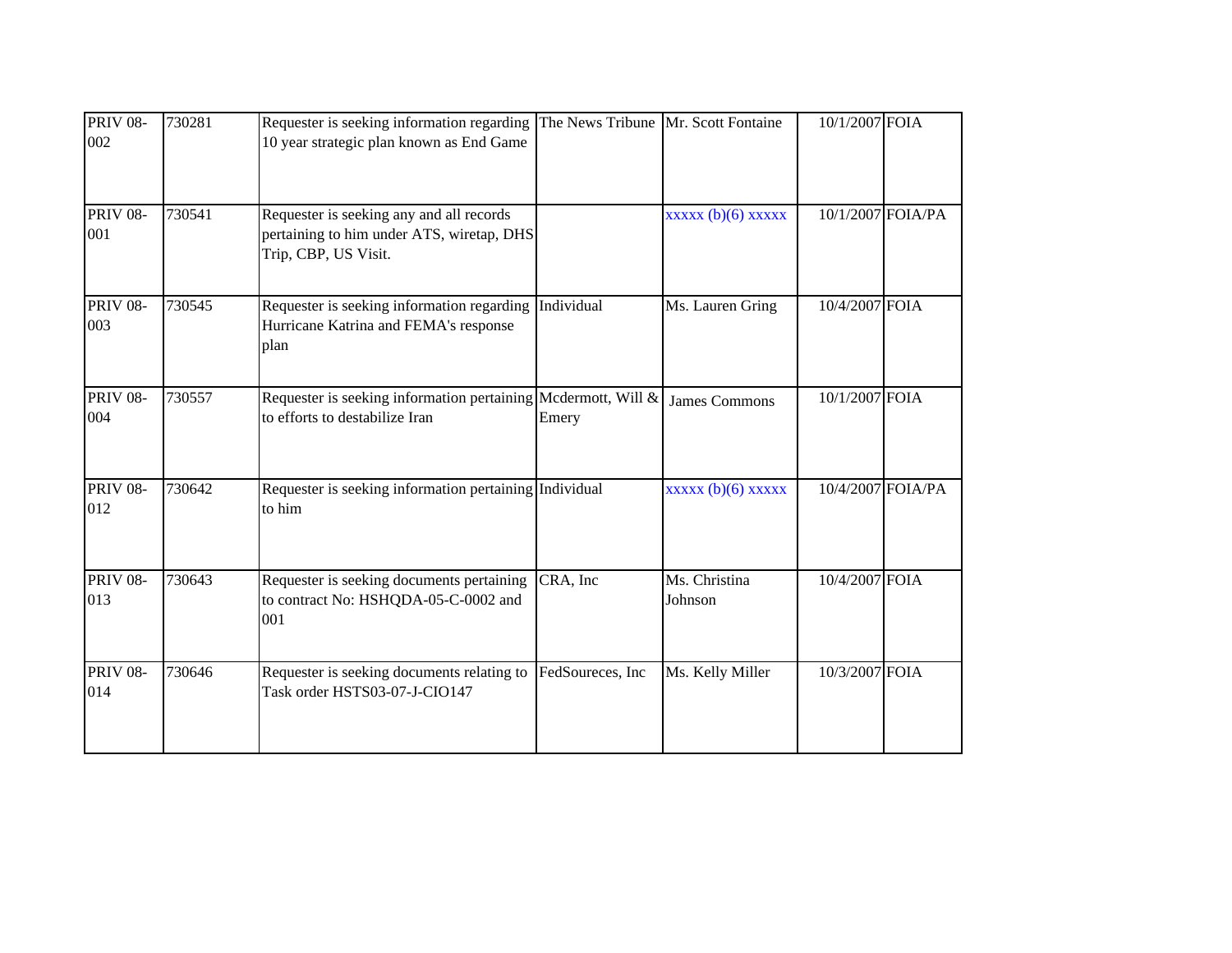| <b>PRIV 08-</b><br>015 | 730647 | Requester is seeking information pertaining Individual<br>to a flight taken by $xxxxx$ (b)(6) $xxxxx$ in<br>January 2005                             |              | Mr. Jeffrey<br>Schetroma      |                | 10/2/2007 FOIA/PA |
|------------------------|--------|------------------------------------------------------------------------------------------------------------------------------------------------------|--------------|-------------------------------|----------------|-------------------|
| <b>PRIV 08-</b><br>016 | 730648 | Requester is seeking documents pertaining<br>to contrats under #BAA0701                                                                              | <b>INPUT</b> | Ms. Jennifer<br>Deutschendorf | 10/3/2007 FOIA |                   |
| <b>PRIV 08-</b><br>017 | 730649 | Requester is seeking information pertaining FedSources<br>to contract #HSHQVVT05J00003                                                               |              | Ms. Elizabeth<br>Steponkus    | 10/3/2007 FOIA |                   |
| <b>PRIV 08-</b><br>018 | 730651 | Requester is seeking information pertaining Individual<br>to her Passport                                                                            |              | $xxxxx(b)(6)$ $xxxxx$         |                | 10/4/2007 FOIA/PA |
| <b>PRIV 08-</b><br>019 | 730652 | Requester is seeking information pertaining<br>to $\overline{xxxx}$ (b)(6) $\overline{xxxx}$                                                         |              | Ms. Gracie Cortez             |                | 10/4/2007 FOIA/PA |
| <b>PRIV 08-</b><br>020 | 730653 | Requester is seeking information pertaining<br>to his deportation                                                                                    |              | xxxxx(b)(6)xxxxx              |                | 10/4/2007 FOIA/PA |
| <b>PRIV 08-</b><br>021 | 731720 | Requester is seeking a digital copy of the<br>folder DHS Daily Infrastructure Protection<br>Reports specifically from July 1, 2007 to<br>the present |              | Mr. Michael<br>Ravnitzky      | 10/5/2007 FOIA |                   |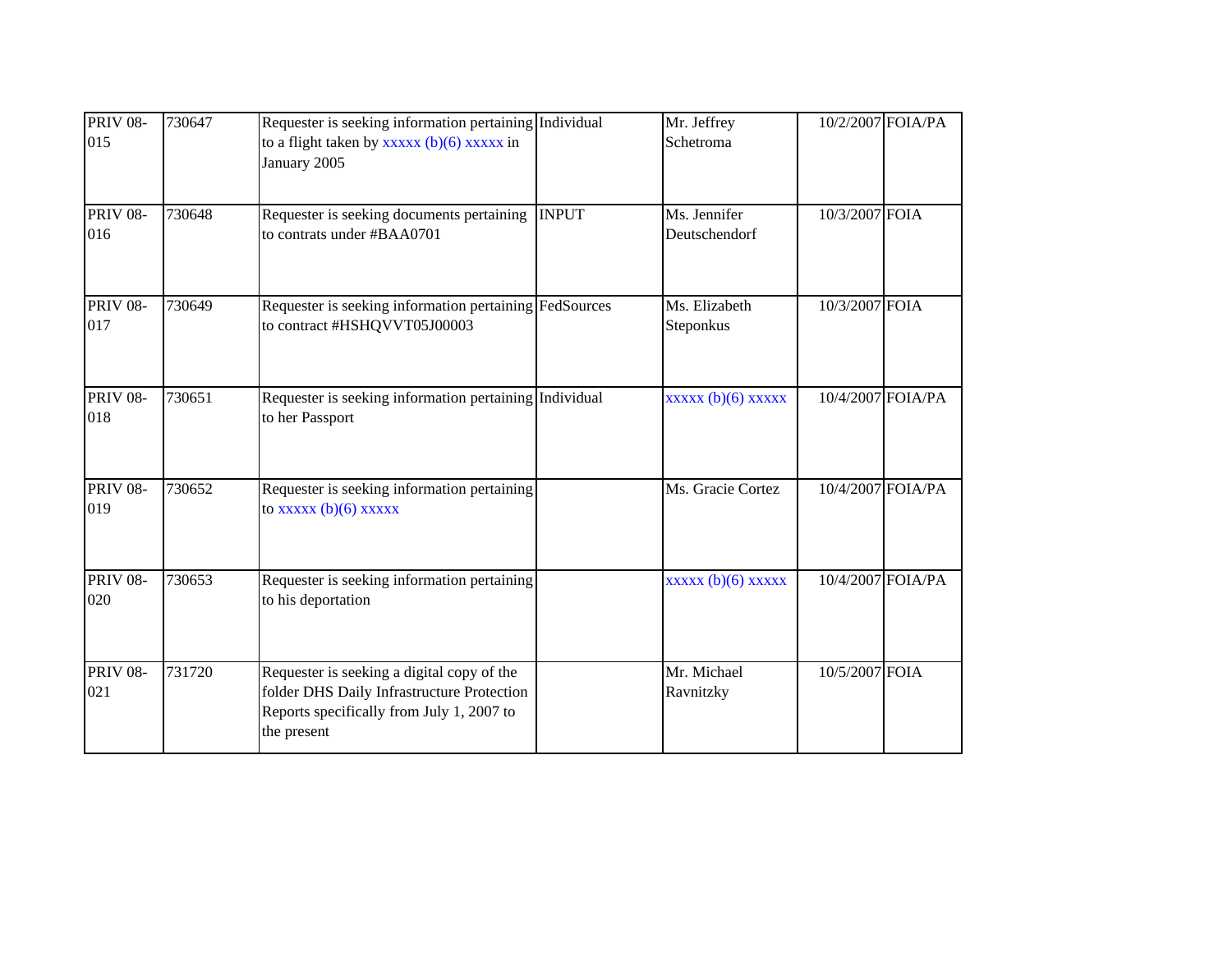| <b>PRIV 08-</b><br>022 | 731721 | Requester is seeking information pertaining Service Employees Mr. Ted Henson<br>to evaluating Wackenhut's status as a<br>responsible contractor                                                                                        | <b>International Union</b>             |                             | 10/10/2007 FOIA    |  |
|------------------------|--------|----------------------------------------------------------------------------------------------------------------------------------------------------------------------------------------------------------------------------------------|----------------------------------------|-----------------------------|--------------------|--|
| <b>PRIV 08-</b><br>023 | 731722 | Requester is seeking documents relating to<br>microelectromechanical or<br>micromechanical insects etc. for<br>surveillance in public space                                                                                            | Partnership for<br>Civil Justice, Inc. | Mara Verheyden-<br>Hilliard | 10/9/2007 FOIA     |  |
| <b>PRIV 08-</b><br>024 | 731723 | Requester is seeking the exact date that<br>xxxxx (b)(6) xxxxx became a US citizen                                                                                                                                                     |                                        | Mr. Gerret Hoher            | 10/10/2007 FOIA/PA |  |
| <b>PRIV 08-</b><br>025 | 731724 | Requester is seeking documents relating to<br>all post secondary institutions that received<br>payments from DHS for employees'<br>university educations                                                                               | <b>Associated Press</b>                | Ms. Martha<br>Mendoza       | 10/11/2007 FOIA    |  |
| <b>PRIV 08-</b><br>026 | 731725 | Requester is seeking information regarding<br>Fleet cards and other cards issued in nine<br>Bay arer counties from Jan 1, 2000 to<br>present                                                                                           | Channel 2 News                         | Mr. Roland Wolk             | 10/11/2007 FOIA    |  |
| <b>PRIV 08-</b><br>027 | 731726 | Requester is seeking information pertaining 10TV<br>to all US airports that was recently released<br>to CBS                                                                                                                            |                                        | Mr. Paul Aker               | 10/10/2007 FOIA    |  |
| <b>PRIV 08-</b><br>028 | 731727 | Requester is seeking information regarding<br>the determination that anyone seeking<br>access to Chemical-terrorism Vulnerablilty<br>Information must complete training to<br>understand the requirements for<br>safeguarding the info | <b>Blank Rome LLP</b>                  | Mr. Andrew Dyer             | 10/10/2007 FOIA    |  |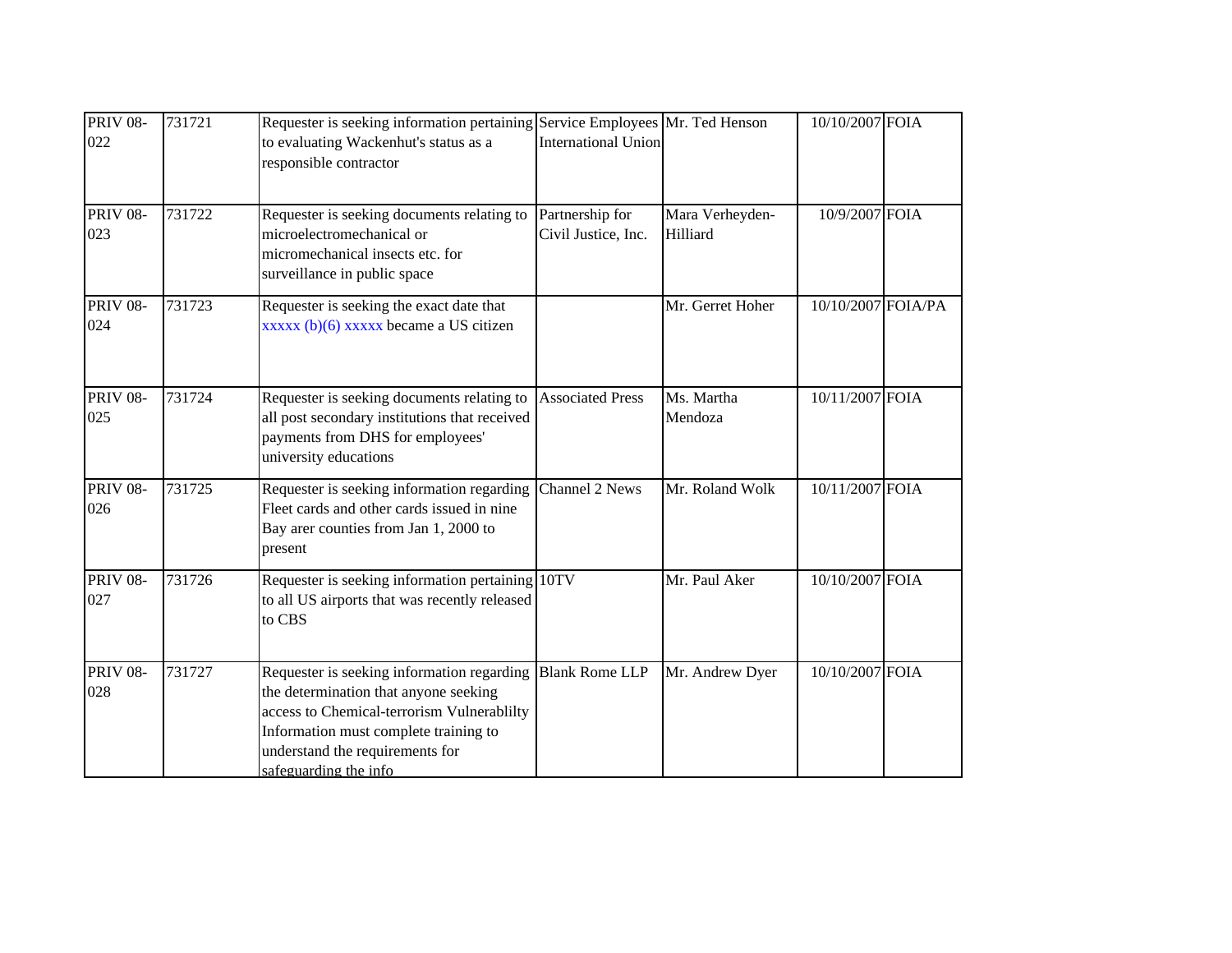| <b>PRIV 08-</b><br>029 | 731841 | Contract HSHQPA05A00053                                                                                                                                                                      |                                          | Rajitha Uppalli         | 10/12/2007 FOIA |  |
|------------------------|--------|----------------------------------------------------------------------------------------------------------------------------------------------------------------------------------------------|------------------------------------------|-------------------------|-----------------|--|
| <b>PRIV 08-</b><br>030 | 732365 | requester seeks a all documents related to<br>Solicitation HSHQDC-07-Q-00233, Office<br>of Intelligence.                                                                                     | General Dynamics                         | M. Kuahine McLean       | 10/16/2007 FOIA |  |
| <b>PRIV 08-</b><br>031 | 732390 | requester seeks the credit card list                                                                                                                                                         | Veteran's Office<br>Products             | Mr. James<br>Standfield | 10/16/2007 FOIA |  |
| <b>PRIV 08-</b><br>032 | 732703 | requester is seeking a list of those awarded<br>grants under the 2007 Urban Areas Security<br>Initiative (UASI) Nonprofit Security Grant<br>Program (NSGP)                                   | Village Voice                            | Mr. Sean Gardiner       | 10/16/2007 FOIA |  |
| <b>PRIV 08-</b><br>033 | 732705 | requester seeks documents related to<br>HSHQDC-05-C-00036, Shirlington<br>Limousine and Transportation, Inc.,                                                                                | <b>FMGaston &amp;</b><br>Associates, LLC | Ms. Felicia Gaston      | 10/16/2007 FOIA |  |
| <b>PRIV 08-</b><br>034 | 732707 | requester seeks the names and addresses of<br>the Citizen Corps who were awarded grants<br>under the DHS National Training Program,<br>to include the amount each Citizen Corps<br>received. | Village Voice                            | Mr. Sean Gardiner       | 10/17/2007 FOIA |  |
| <b>PRIV 08-</b><br>035 | 732720 | Requester is seeking information pertaining The Hill<br>to FOIA ID #s 07-859, 07-630, 07-406                                                                                                 |                                          | Mr. Bob Cusack          | 10/16/2007 FOIA |  |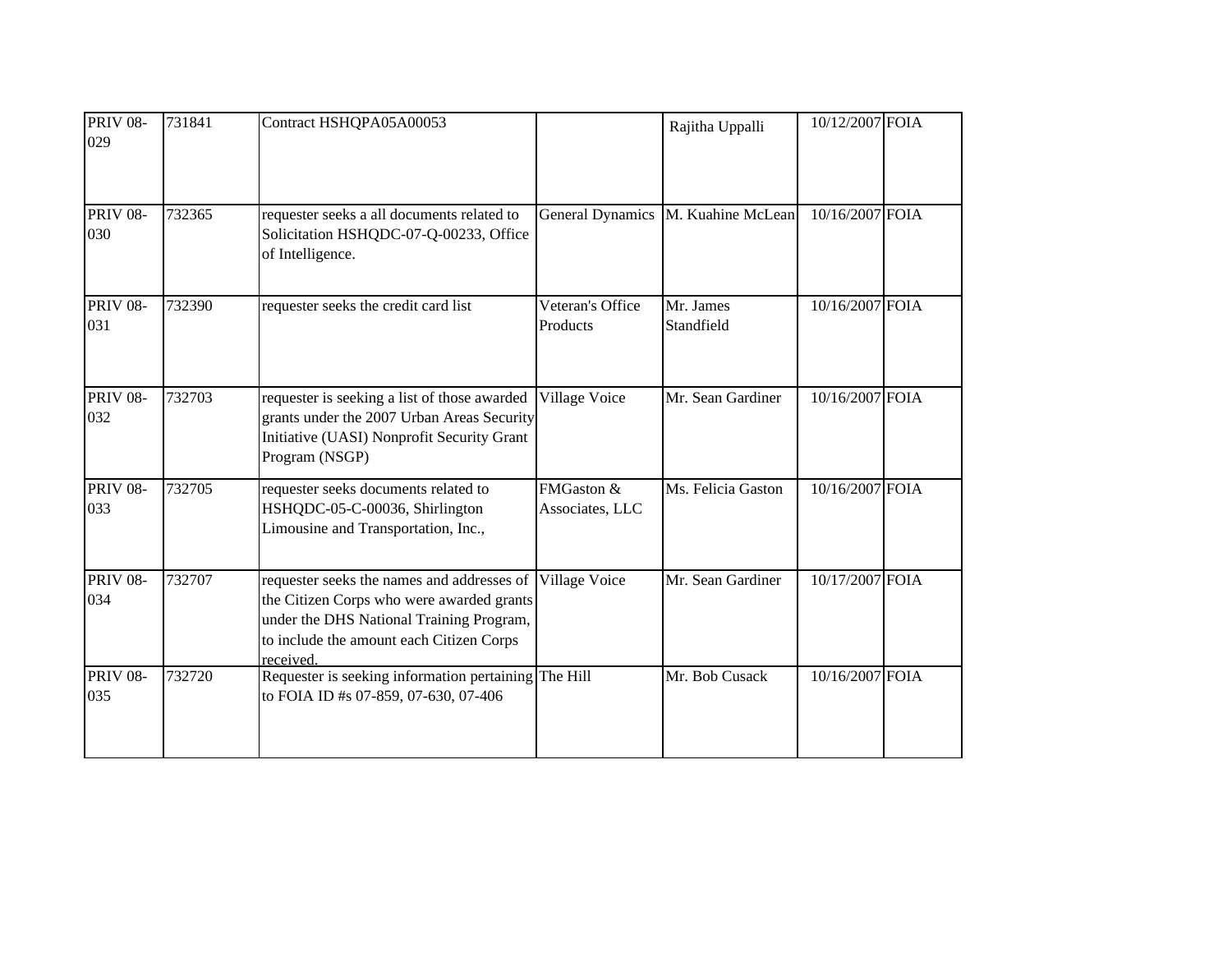| <b>PRIV 08-</b><br>036 | 732724 | Requester is seeking documents regarding<br>an incident that occurred at 21 Morris Blvd & Reidy LLP<br>in Conklin, New York and Victory Blvd in<br>Birmingham, New York                    | Ward Norris Heller Ms. Colleen                         | Dimartino                             | 10/16/2007 FOIA    |  |
|------------------------|--------|--------------------------------------------------------------------------------------------------------------------------------------------------------------------------------------------|--------------------------------------------------------|---------------------------------------|--------------------|--|
| <b>PRIV 08-</b><br>037 | 732863 | Requester is seeking information pertaining<br>to the status of her application and other<br>items regarding the process                                                                   |                                                        | $xxxxx$ (b)(6) $xxxxx$                | 10/16/2007 FOIA/PA |  |
| <b>PRIV 08-</b><br>038 | 732908 | requester seeks documents pertaining to<br>contract # HSSCHQ04D0096                                                                                                                        | FedSources                                             | Ms. Elizabeth<br>Steponkus            | 10/17/2007 FOIA    |  |
| <b>PRIV 08-</b><br>039 | 732925 | requester seeks documents pertaining to<br>contract # HSCEAM06C00002                                                                                                                       | FedSources                                             | Ms. Elizabeth<br>Steponkus            | 10/17/2007 FOIA    |  |
| <b>PRIV 08-</b><br>040 | 732986 | Requester is seeking information regarding<br>records received by DHS from the City of<br>New York or PoliceDept. concerning the<br>lower Manhattan Security Initiative                    | New York Civil<br><b>Liberties Union</b><br>Foundation | Christopher Dunn                      | 10/17/2007 FOIA    |  |
| <b>PRIV 08-</b><br>041 | 733102 | Requester is seeking all records pertaining<br>to Sophie Helena In't Veld                                                                                                                  | Foundation                                             | Electronic Frontier Ms Marcia Hofmann | 10/17/2007 FOIA/PA |  |
| <b>PRIV 08-</b><br>042 | 733124 | Requester is seeking the DHS $\overline{Policy \&}$<br>Procedure Manual" insert covering firearms<br>qualifications for duly qualifying retired<br>Special Agents/Law Enforcement Officers | Individual                                             | Mr. Raymond<br>Marchetta              | 10/18/2007 FOIA    |  |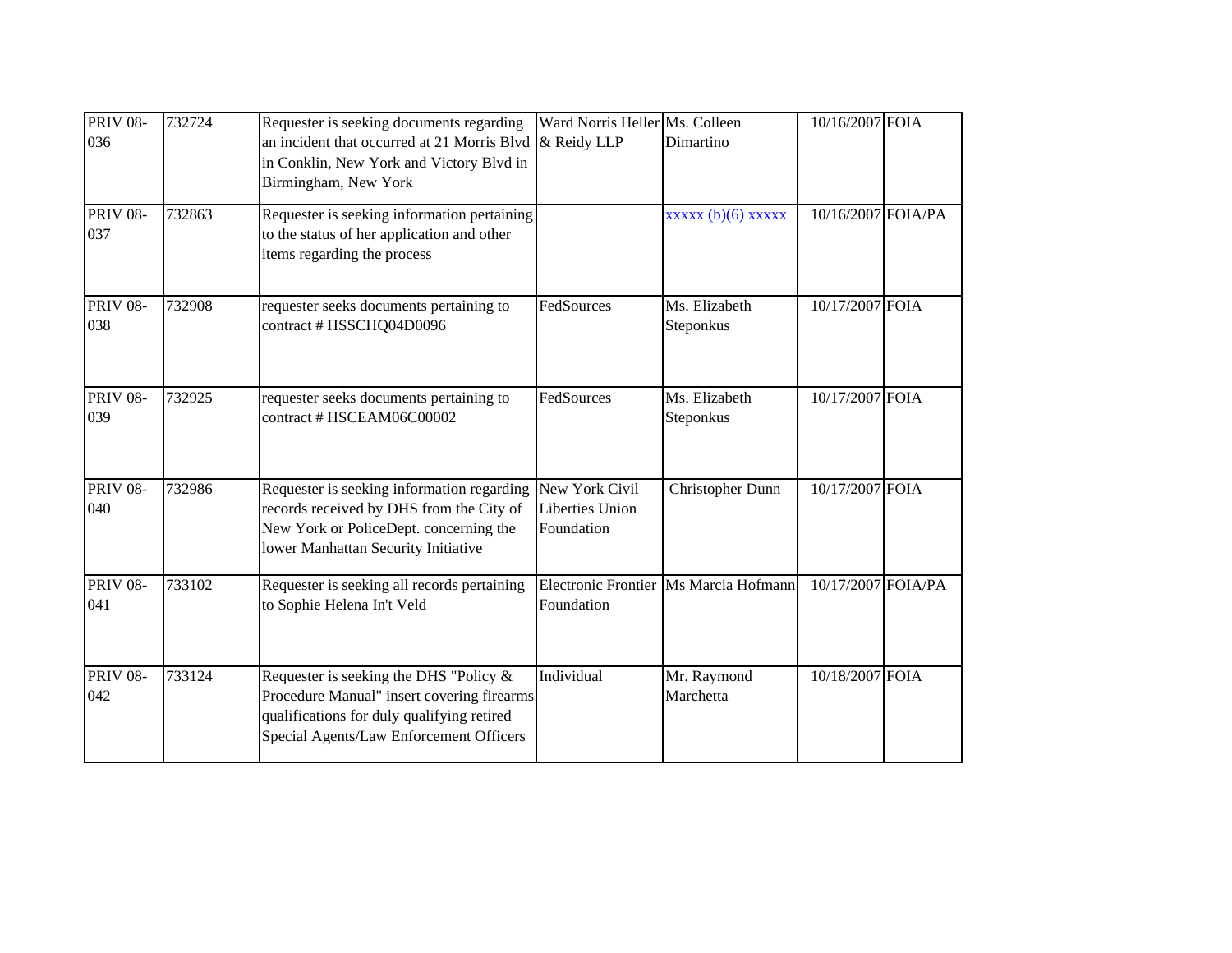| <b>PRIV 08-</b> | 734784 | requester is seeking information pertaining                                        | Allard K.                | Mr. Jonathan          | 10/24/2007 FOIA    |  |
|-----------------|--------|------------------------------------------------------------------------------------|--------------------------|-----------------------|--------------------|--|
| 043             |        | to the detention and/or interrogation of                                           | Lowenstein               | Freiman               |                    |  |
|                 |        | individuals denominated "enemy                                                     | International            |                       |                    |  |
|                 |        | combatants" and detained at civilian or                                            | <b>Human Rights</b>      |                       |                    |  |
|                 |        | military facilities within the US                                                  | Clinic-National          |                       |                    |  |
|                 |        |                                                                                    | <b>Litigation Prject</b> |                       |                    |  |
|                 |        |                                                                                    | Yale Law School          |                       |                    |  |
| <b>PRIV 08-</b> | 734787 | Requester is seeking information pertaining Individual                             |                          | Mr. Jeremy            | 10/24/2007 FOIA    |  |
| 044             |        | to classified protions of the "Commission                                          |                          | Bigwood               |                    |  |
|                 |        | for Assistance to a Free Cuba: Report to the                                       |                          |                       |                    |  |
|                 |        | President, June 2006."                                                             |                          |                       |                    |  |
| <b>PRIV 08-</b> | 734789 | Requester is seeking any reports pertaining                                        |                          | $xxxxx(b)(6)$ $xxxxx$ | 10/24/2007 FOIA/PA |  |
| 045             |        | to the raid, search and interviewing of                                            |                          |                       |                    |  |
|                 |        | $xxxxx(b)(6)$ $xxxxx$                                                              |                          |                       |                    |  |
|                 |        |                                                                                    |                          |                       |                    |  |
| <b>PRIV 08-</b> | 734796 | Requester is seeking any information                                               | Jackson Walker           | Mr. David Phillips    | 10/24/2007 FOIA/PA |  |
| 046             |        | pertaining to $xxxxx$ (b)(6) $xxxxx$                                               | L.L.P.                   |                       |                    |  |
|                 |        |                                                                                    |                          |                       |                    |  |
|                 |        |                                                                                    |                          |                       |                    |  |
| <b>PRIV 08-</b> | 734807 | Requester is seeking information pertaining                                        |                          | Mr. Steve Shih        | 10/24/2007 FOIA    |  |
| 047             |        | to Performance Institute's contract for                                            |                          |                       |                    |  |
|                 |        | education and training services for different                                      |                          |                       |                    |  |
|                 |        | amount and dates                                                                   |                          |                       |                    |  |
| <b>PRIV 08-</b> | 734814 | Requester is seeking information pertaining Joseph F. DeFelice Mr. Joseph DeFelice |                          |                       | 10/24/2007 FOIA/PA |  |
| 048             |        | to Milisav Tesic regarding political asylum                                        |                          |                       |                    |  |
|                 |        | or any other documents                                                             |                          |                       |                    |  |
|                 |        |                                                                                    |                          |                       |                    |  |
| <b>PRIV 08-</b> | 735189 | Requester is seeking information regarding                                         | Brauwerman &             | Mr. Bradley June      | 10/25/2007 FOIA/PA |  |
| 049             |        | records pertaining to $xxxxx$ (b)(6) $xxxxx$ 's                                    | Morgado                  |                       |                    |  |
|                 |        | ineligibility for a visa                                                           |                          |                       |                    |  |
|                 |        |                                                                                    |                          |                       |                    |  |
|                 |        |                                                                                    |                          |                       |                    |  |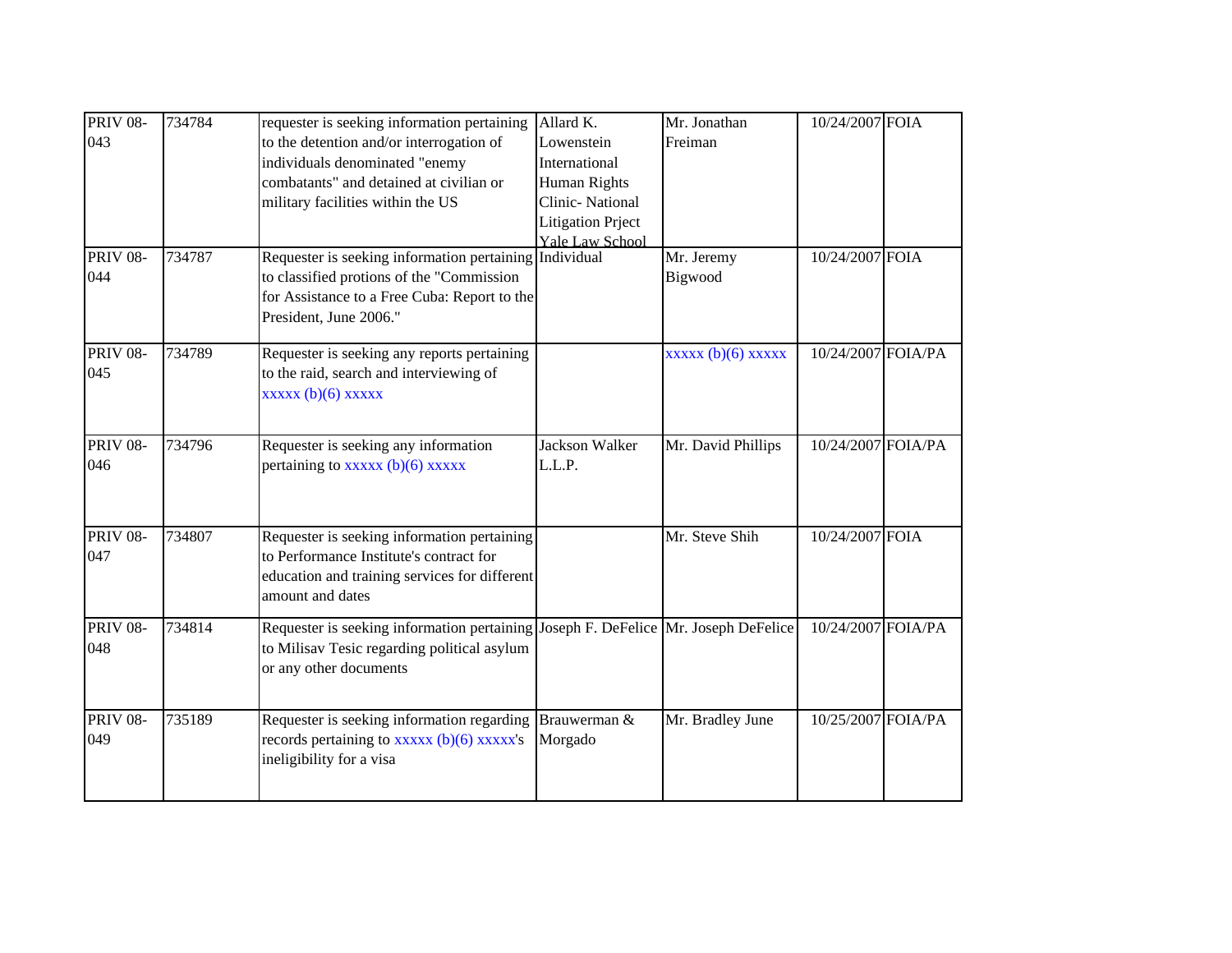| <b>PRIV 08-</b><br>050 | 735191 | Requester is seeking information pertaining Individual<br>to records relating to a position that he<br>applied for.                                                 |                               | xxxxx(b)(6)xxxxx         | 10/25/2007 FOIA/PA |  |
|------------------------|--------|---------------------------------------------------------------------------------------------------------------------------------------------------------------------|-------------------------------|--------------------------|--------------------|--|
| <b>PRIV 08-</b><br>051 | 735193 | Requester is seeking copies of reports<br>related to the City of Pittsburgh' spending<br>or use of Buffer Zone Protection Program<br>funding since Jan. 1, 2006     | Pittsburgh Post-<br>Gazzette  | Mr. Rich Lord            | 10/22/2007 FOIA    |  |
| <b>PRIV 08-</b><br>052 | 735198 | Requester is seeking information regarding<br>the A file of $xxxxx$ (b)(6) $xxxxx$                                                                                  | Armando C.<br>Hernandez, Esq. | Mr. Armando<br>Hernandez | 10/22/2007 FOIA/PA |  |
| <b>PRIV 08-</b><br>053 | 735459 | Requester is seeking information pertaining FOX 23 News<br>to all SF95 documents submitted by<br>travelers nationwide from October1, 2001<br>through Octber 1, 2007 |                               | Ms. Emily Sinovic        | 10/26/2007 FOIA    |  |
| <b>PRIV 08-</b><br>054 | 735462 | Requester is seeking information pertaining Individual<br>to her passports                                                                                          |                               | $xxxxx(b)(6)$ $xxxxx$    | 10/29/2007 FOIA/PA |  |
| <b>PRIV 08-</b><br>055 | 735463 | Requester is seeking information pertaining<br>to him regarding immigration agents/<br>passport inspection at ports of entry                                        |                               | $xxxxx(b)(6)$ $xxxxx$    | 10/26/2007 FOIA/PA |  |
| <b>PRIV 08-</b><br>056 | 735466 | Requester is seeking documents related to<br>the contract awarded to Lockheed Martin                                                                                | <b>INPUT</b>                  | Ms. Monica Jones         | 10/29/2007 FOIA    |  |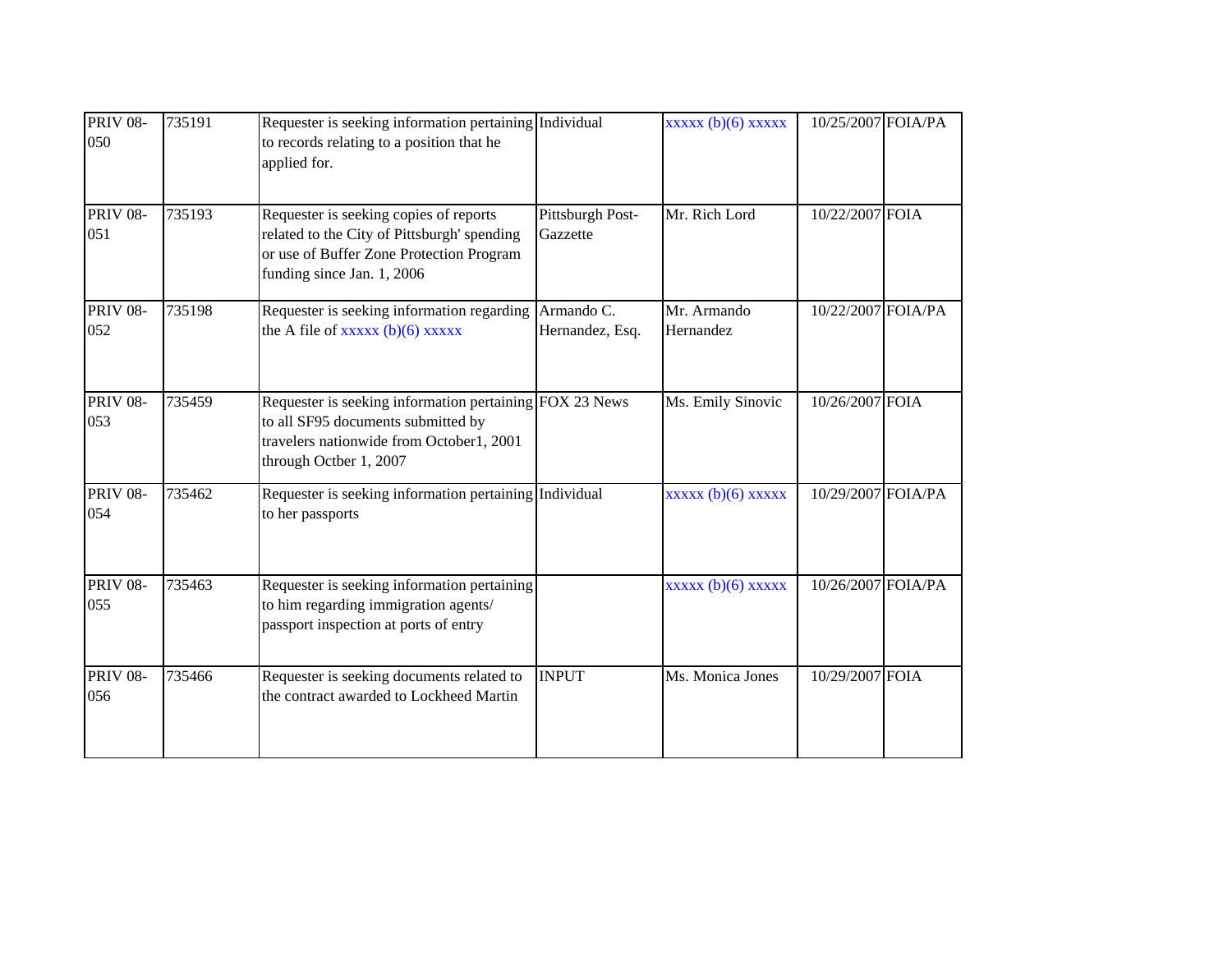| <b>PRIV 08-</b><br>057 | 735467 | Requester is seeking documents pertaining<br>to contract #s HSHQDC-060C-00065,<br>HSHQDC-06-C-00066, HSHQDC-06-C-<br>00067                                                                                 |                                       | Rajitha Uppalli               | 10/29/2007 FOIA |                   |
|------------------------|--------|------------------------------------------------------------------------------------------------------------------------------------------------------------------------------------------------------------|---------------------------------------|-------------------------------|-----------------|-------------------|
| <b>PRIV 08-</b><br>058 | 735668 | Requester is seeking information regarding<br>contract #HSFEEM-04-C-0001                                                                                                                                   | Satellite Services,<br>Inc            | Ms. Krystal<br>Foreman        | 10/29/2007 FOIA |                   |
| <b>PRIV 08-</b><br>061 | 736575 | Requester is seeking information pertaining Inidividual<br>to $\overline{xx}$ (b)(6) $\overline{xx}$ $\overline{x}$ is problems at the US<br>border                                                        |                                       | Mr. David Bulson              |                 | 11/2/2007 FOIA/PA |
| <b>PRIV 08-</b><br>062 | 736581 | Requester is seeking all documents related<br>to the issue of Surveillance Detection<br>Reports filed by TSA Air Marshals btwn<br>2002 and 2007                                                            | Project on<br>Government<br>Oversight | Ms. Beth Daley                | 11/2/2007 FOIA  |                   |
| <b>PRIV 08-</b><br>063 | 736585 | Requester is seeking records pertaining to<br>the deportation and apprehension of <b>xxxxx</b><br>$(b)(6)$ xxxxx                                                                                           | <b>ACLU</b>                           | Ms. Marciela Lopez-<br>Krulak |                 | 11/2/2007 FOIA/PA |
| <b>PRIV 08-</b><br>065 | 736593 | Requester is seeking any and all letters<br>from DOJ INS accepting on behalf of the<br>US jurisdiction over any lands acquired in<br>CA                                                                    | Marks, Golia &<br>Finch, LLP          | Mr. Bernard King              | 11/1/2007 FOIA  |                   |
| <b>PRIV 08-</b><br>066 | 736927 | Requester is seeking a list of the rightful<br>owners of all outstanding funds in the<br>"unclaimed monies account" regarding non-<br>individuals, deceased individuals and<br>individuals, concerning DHS | Individual                            | Mr. Bernard Gelb              | 11/5/2007 FOIA  |                   |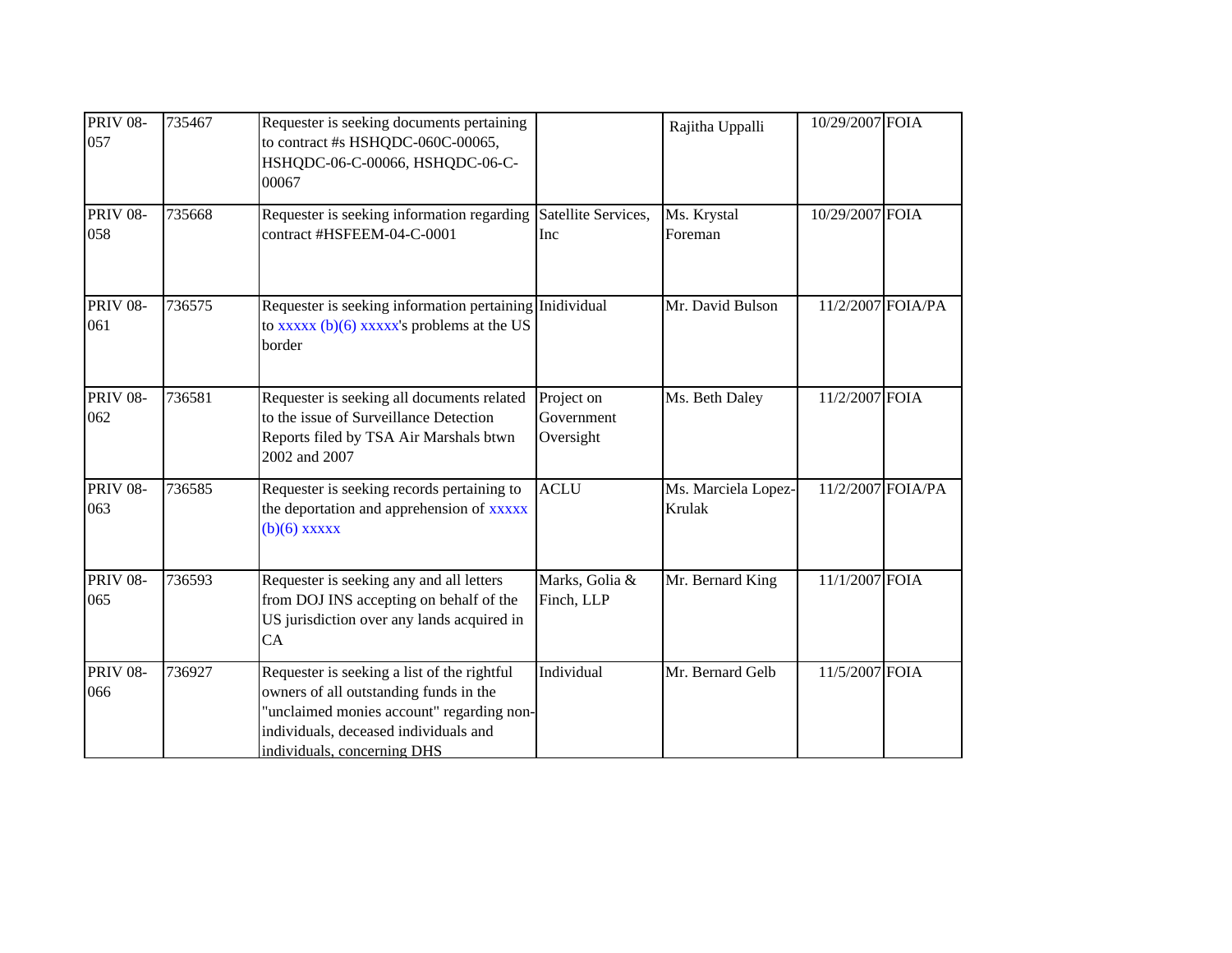| <b>PRIV 08-</b><br>067 | 733567 | requester seeks data records detailing non-<br>governmental sponsored trips disclosed as<br>"Semiannual Reports of Payment Accepted<br>from Non-Federal Sources Under 31<br>U.S.C" from 1/1/2002 through the last semi<br>annual period. |                                            | Mr. Alex Knott          | 10/18/2007 FOIA |                   |
|------------------------|--------|------------------------------------------------------------------------------------------------------------------------------------------------------------------------------------------------------------------------------------------|--------------------------------------------|-------------------------|-----------------|-------------------|
| <b>PRIV 08-</b><br>068 | 735092 | Requester is seeking the name and type of<br>software source code in certain IT projects                                                                                                                                                 | University of<br>Maryland School<br>of Law | Ms. Danielle Citron     | 10/24/2007 FOIA |                   |
| <b>PRIV 08-</b><br>060 | 736606 | Requester is seeking information pertaining<br>to $\overline{xxxx}$ (b)(6) $\overline{xxxx}$                                                                                                                                             |                                            | Ms. Gracie Cortez       |                 | 11/2/2007 FOIA/PA |
| <b>PRIV 08-</b><br>069 | 737553 | Requester is seeking all information<br>pertaining to the seizure and prolonged<br>retention of his legal materials by Federal<br><b>Bureau of Prisons</b>                                                                               |                                            | $xxxxx$ (b)(6) $xxxxx$  |                 | 11/7/2007 FOIA/PA |
| <b>PRIV 08-</b><br>070 | 737555 | Requester is seeking a statement of no<br>records regarding $xxxxx$ (b)(6) $xxxxx$                                                                                                                                                       | Individual                                 | Mr. Daniel<br>Abbamonte |                 | 11/8/2007 FOIA/PA |
| <b>PRIV 08-</b><br>071 | 737558 | requester is seeking any delegation that<br>authorized any federal agency to appoint<br>uniformaed guards under the authority<br>vested in the GSA under 318                                                                             | Passman &<br>Kaplan, PC                    | Ms. Sandra Mazliah      | 11/8/2007 FOIA  |                   |
| <b>PRIV 08-</b><br>072 | 737563 | Requester is seeking satellite images that<br>show events that occurred at 16515<br>Northlawn Detroit, Michigan on April 6,<br>2007 between 11:40pm and 12am                                                                             | Individual                                 | Mr. Scott Jones         | 11/7/2007 FOIA  |                   |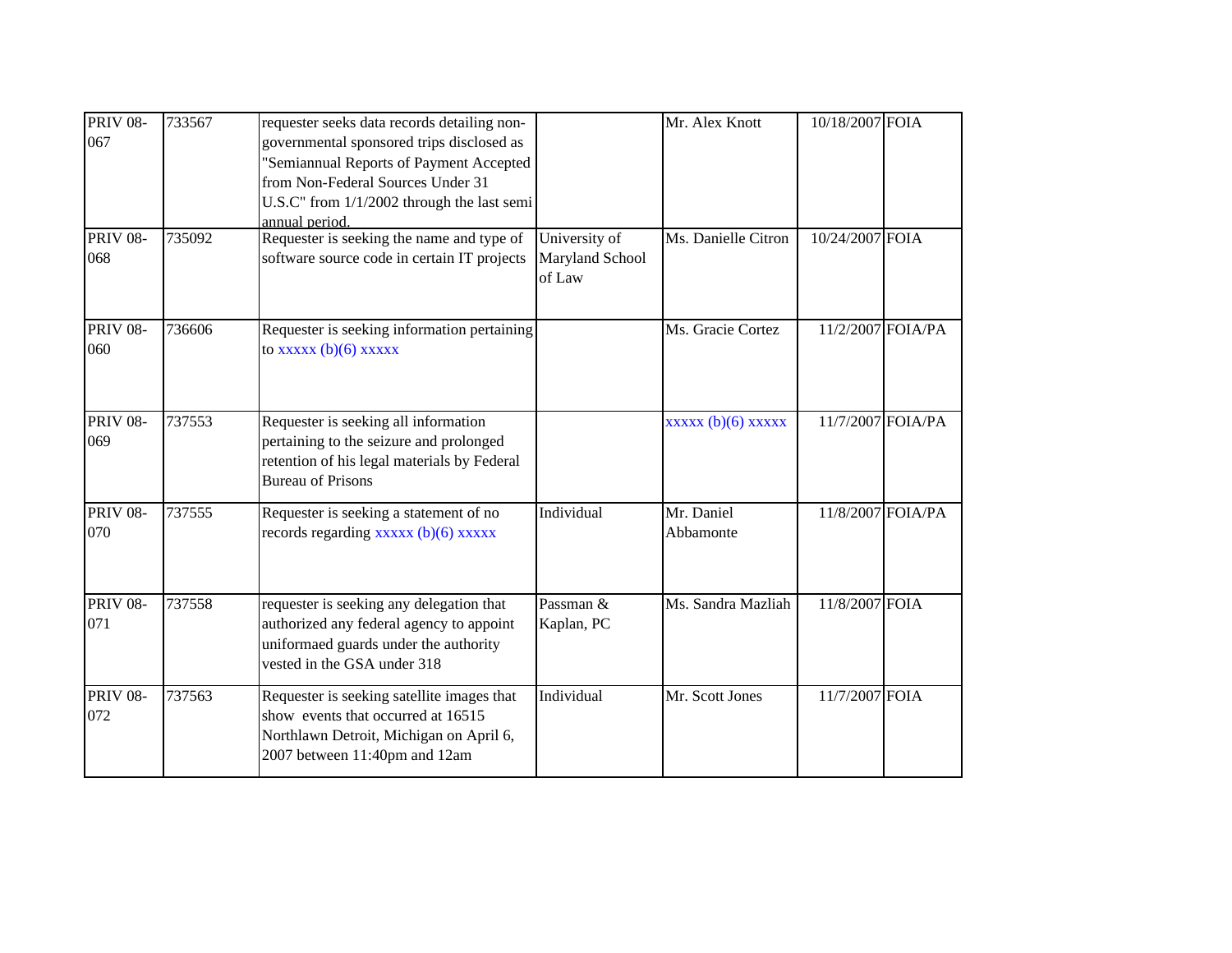| <b>PRIV 08-</b><br>073 | 737580 | Requester is seeking information pertaining FedSources<br>to BPA #HSSCHQ04A00308 |            | Ms. Elizabeth<br>Steponkus | 11/7/2007 FOIA |  |
|------------------------|--------|----------------------------------------------------------------------------------|------------|----------------------------|----------------|--|
| <b>PRIV 08-</b><br>074 | 737583 | Requester is seeking documents related to<br>#HSSCH04A00309                      | FedSources | Ms. Elizabeth<br>Steponkus | 11/7/2007 FOIA |  |
| <b>PRIV 08-</b><br>075 | 737585 | Requester is seeking documents related to<br>BPA #HSSCHQ04A00310                 | FedSources | Ms. Elizabeth<br>Steponkus | 11/7/2007 FOIA |  |
| <b>PRIV 08-</b><br>076 | 737586 | Requester is seeking documents related to<br>BPA #HSSCHQ04A00311                 | FedSources | Ms. Elizabeth<br>Steponkus | 11/7/2007 FOIA |  |
| <b>PRIV 08-</b><br>077 | 737629 | Requester is seekign information pertaining<br>to BPA #HSSCHQ04A00312            | FedSources | Ms. Elizabeth<br>Steponkus | 11/7/2007 FOIA |  |
| <b>PRIV 08-</b><br>078 | 737630 | Requester is seeking document related to<br>BPA #HSSCHQ04A00313                  | FedSources | Ms. Elizabeth<br>Steponkus | 11/7/2007 FOIA |  |
| <b>PRIV 08-</b><br>079 | 737631 | Requester is seeking information pertaining<br>to BPA #HSSCHQ04A00314            | FedSources | Ms. Elizabeth<br>Steponkus | 11/7/2007 FOIA |  |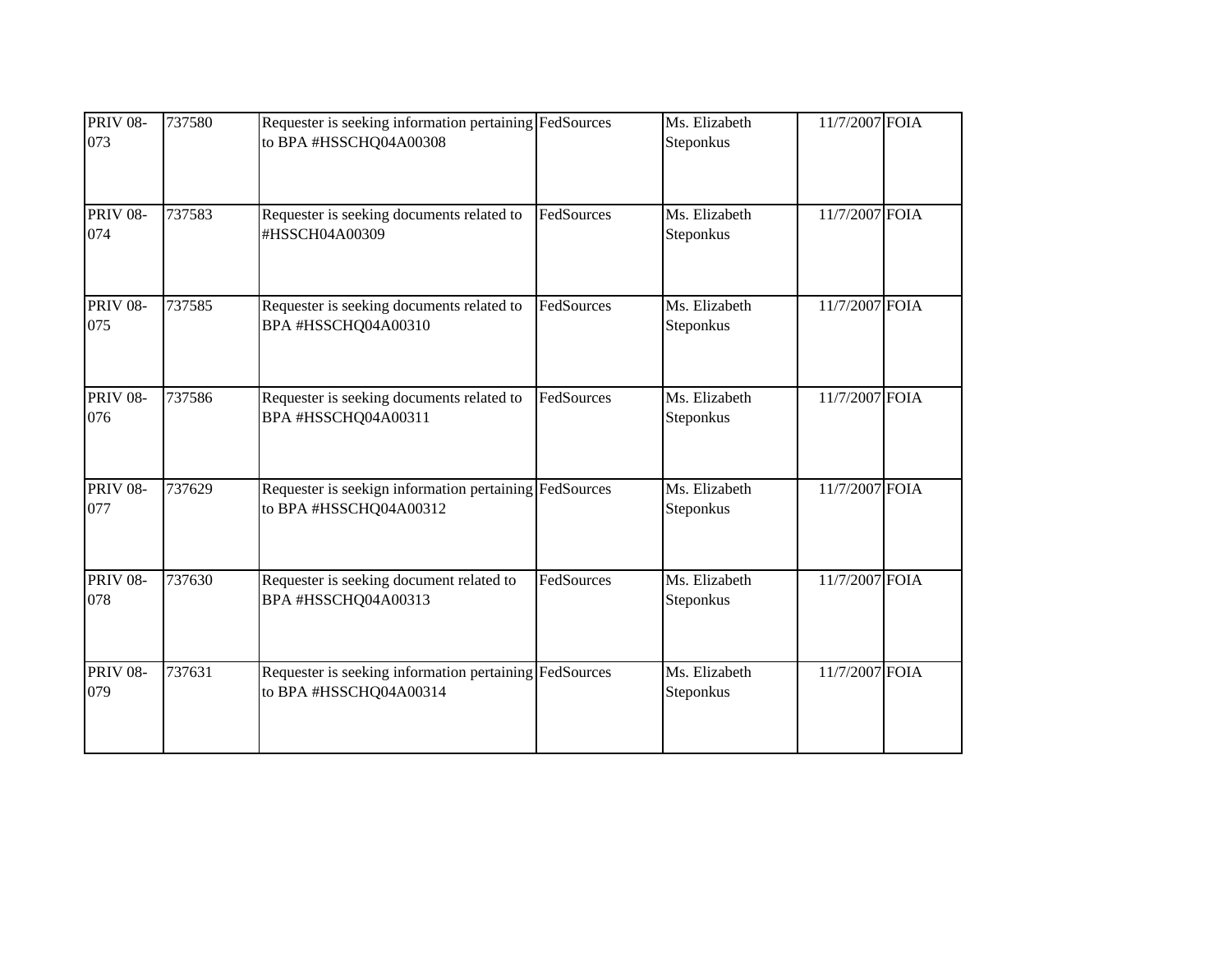| <b>PRIV 08-</b><br>080 | 737632 | Requester is seeking information pertaining FedSources<br>to BPA # HSSCHQ04A00307                                                                                                                                              |                                | Ms. Elizabeth<br>Steponkus    | 11/7/2007 FOIA     |                   |
|------------------------|--------|--------------------------------------------------------------------------------------------------------------------------------------------------------------------------------------------------------------------------------|--------------------------------|-------------------------------|--------------------|-------------------|
| <b>PRIV 08-</b><br>081 | 737633 | Requester is seeking documents pertaining<br>to BPA #HSSCHQ04A00337                                                                                                                                                            | FedSources                     | Ms. Elizabeth<br>Steponkus    | 11/7/2007 FOIA     |                   |
| <b>PRIV 08-</b><br>082 | 737634 | Requester is seeking documents regarding<br>contract awarded under solicitation<br>#RFI073001                                                                                                                                  | <b>INPUT</b>                   | Ms. Jennifer<br>Deutschendorf | 11/7/2007 FOIA     |                   |
| <b>PRIV 08-</b><br>083 | 737635 | Requester is seeking documents relative to<br>$xxxxx$ (b)(6) $xxxxx$                                                                                                                                                           | Sesini Law Firm                | Mr. John Sesini               |                    | 11/8/2007 FOIA/PA |
| <b>PRIV 08-</b><br>084 | 737644 | Requester is seeking all correspondence<br>exchanged between the Government of<br>Canada and Homeland Security Secretary<br>from Sept. 18, 2006 to Oct. 26, 2007<br>related to Maher Arar's inclusion on the US<br>No Fly List | The Canadian<br><b>Express</b> | Mr. Steven Rennie             | 11/9/2007 FOIA     |                   |
| <b>PRIV 08-</b><br>085 | 738674 | Requester is seeking information pertaining Individual<br>to her Discovery                                                                                                                                                     |                                | $xxxxx$ (b)(6) $xxxxx$        | 11/14/2007 FOIA    |                   |
| <b>PRIV 08-</b><br>086 | 738675 | requester is seeking all documents<br>pertaining to him                                                                                                                                                                        |                                | $xxxxx$ (b)(6) $xxxxx$        | 11/14/2007 FOIA/PA |                   |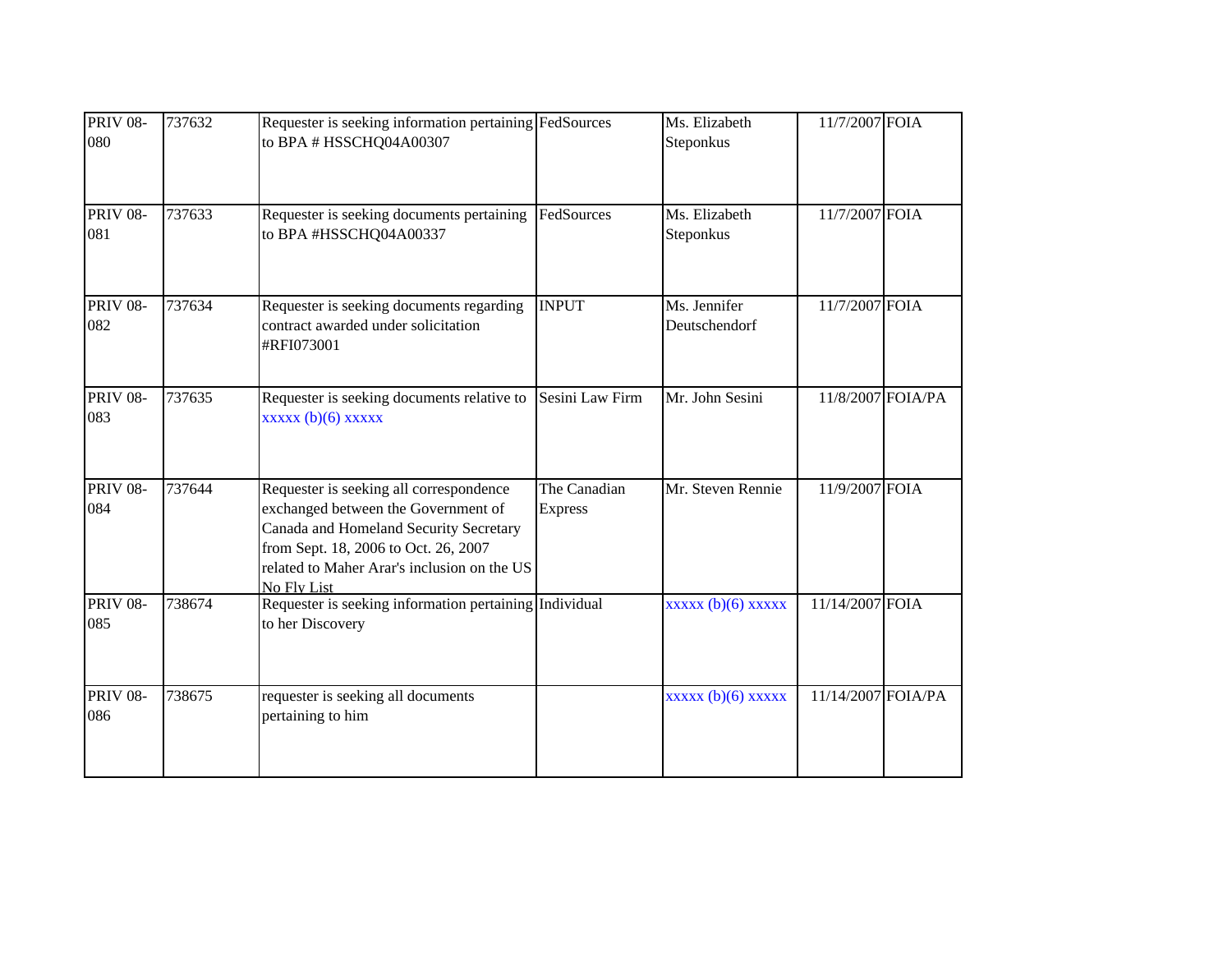| <b>PRIV 08-</b><br>087 | 738677 | Requester is seeking all records pertaining<br>to her                                                            |                        | $xxxxx(b)(6)$ $xxxxx$       | 11/13/2007 FOIA/PA |  |
|------------------------|--------|------------------------------------------------------------------------------------------------------------------|------------------------|-----------------------------|--------------------|--|
| <b>PRIV 08-</b><br>088 | 738679 | Requester is seeking information pertaining SEIU<br>to contracts between the Privacy Office and<br>Carlyle Group |                        | Mr. Juan Maya               | 11/13/2007 FOIA    |  |
| <b>PRIV 08-</b><br>089 | 738681 | Requester is seeking all correspondence<br>logs btwn Congress and DHS for Sept. 1,<br>2007 and October 31, 2007  | Sunlight<br>Foundation | Ms. Anupama<br>Narayanswamy | 11/14/2007 FOIA    |  |
| <b>PRIV 08-</b><br>090 | 738697 | Requester is seeking the organizational<br>chart for the DHS Private Sector Office                               | Individual             | Ms. Hannah<br>Rosenberg     | 11/14/2007 FOIA    |  |
| <b>PRIV 08-</b><br>091 | 738700 | Requester is seeking a copy of the purchase Digital Dolphin<br>card holder list                                  | Supplies               | Mr. Alex Blanding           | 11/13/2007 FOIA    |  |
| <b>PRIV 08-</b><br>092 | 738702 | Requester is seeking information pertaining<br>to him.                                                           |                        | $xxxxx$ (b)(6) $xxxxx$      | 11/13/2007 FOIA/PA |  |
| <b>PRIV 08-</b><br>093 | 738745 | Requester is seeking copies of all<br>Permanent Orders issued by INSCOM and<br>its subordinate organizations     | Knight Library         | Mr. David Fowler            | 11/9/2007 FOIA     |  |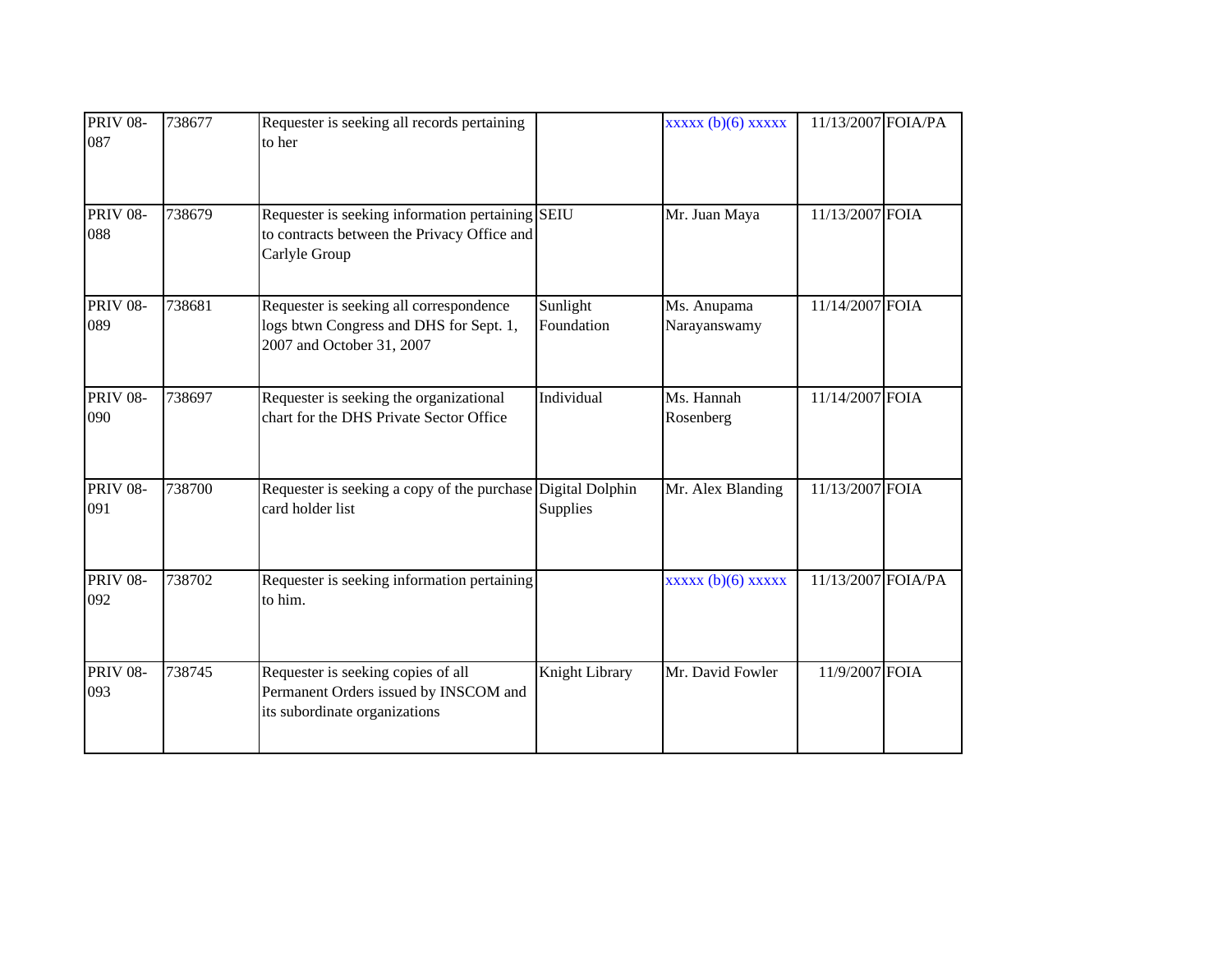| <b>PRIV 08-</b><br>094 | 738746 | Requester is seeking document pertaining<br>to the DHS TRIP program                                                                                                                                             | N.Y. Daily News                       | Mr. Jotham<br>Sederstrom | 11/9/2007 FOIA     |                   |
|------------------------|--------|-----------------------------------------------------------------------------------------------------------------------------------------------------------------------------------------------------------------|---------------------------------------|--------------------------|--------------------|-------------------|
| <b>PRIV 08-</b><br>095 | 738747 | Requester is seeking all material in his<br>application file for employment with US<br>customs Service                                                                                                          |                                       | $xxxxx$ (b)(6) $xxxxx$   |                    | 11/9/2007 FOIA/PA |
| <b>PRIV 08-</b><br>096 | 738748 | Requester is seeking DHS FOIA Logs for<br>2005, 2006, and 2007                                                                                                                                                  | Project on<br>Government<br>Oversight | Ms. Beth Daley           | 11/14/2007 FOIA    |                   |
| <b>PRIV 08-</b><br>097 | 738750 | Requester is seeking all information<br>pertaining to him                                                                                                                                                       |                                       | xxxxx(b)(6)xxxxx         | 11/14/2007 FOIA/PA |                   |
| <b>PRIV 08-</b><br>098 | 738752 | Requester is seeking documents relating to<br>the issue of Surveillance Detection Reports<br>filed by TSA Air Marshals btwn 2002 and<br>2007                                                                    | Project on<br>Government<br>Oversight | Ms. Beth Daley           | 11/14/2007 FOIA    |                   |
| <b>PRIV 08-</b><br>099 | 738755 | Requester is seeking a copy of a winning<br>grant application from a city or county for<br>the most recent award cycle of the<br><b>Infrastructure Protection Program Port</b><br><b>Security Grant Program</b> | ECivis, Inc.                          | Maillin Chan             | 11/16/2007 FOIA    |                   |
| <b>PRIV 08-</b><br>100 | 738764 | Requester is seeking a copy of the<br>memorandum of understanding recently<br>entered into by NYS Governor Eliot<br>Spitzer and DHS Secretary Chertoff<br>regarding the Real ID act                             | Office of the<br>Minority Leader      | Mr. Michael Cuevas       | 11/15/2007 FOIA    |                   |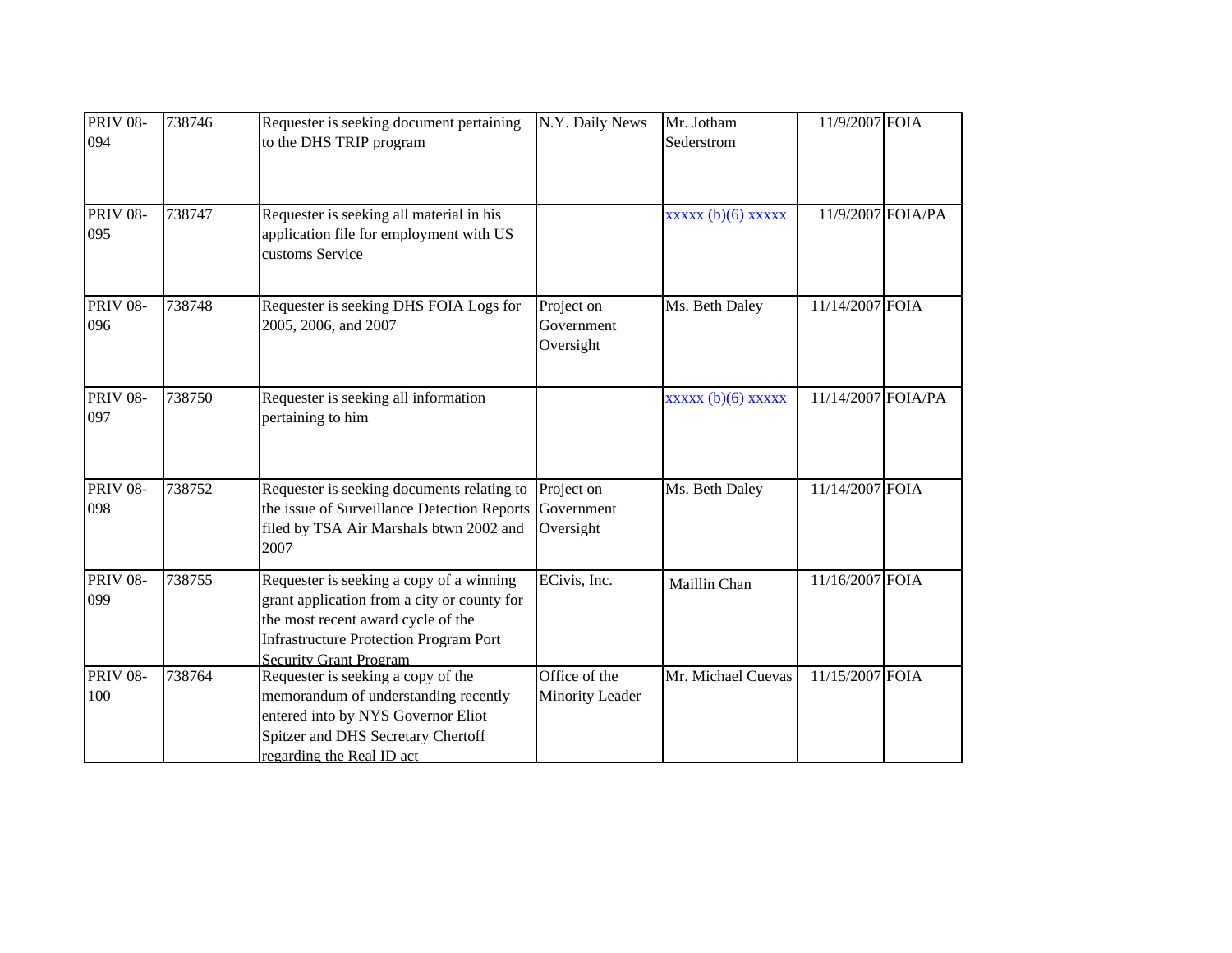| <b>PRIV 08-</b><br>101 | 738826 | Requester is seeking a copy of ACA's<br>report                                                                                                                                                                                                                                                                                                                                                                                                                                                                                                        | <b>Associated Press</b>             | Mr. Peter<br>Prengaman              | 11/2/2007 FOIA     |  |
|------------------------|--------|-------------------------------------------------------------------------------------------------------------------------------------------------------------------------------------------------------------------------------------------------------------------------------------------------------------------------------------------------------------------------------------------------------------------------------------------------------------------------------------------------------------------------------------------------------|-------------------------------------|-------------------------------------|--------------------|--|
| <b>PRIV 08-</b><br>102 | 739063 | documents in the possession of the<br>Department of Justice, Office of the<br><b>Attorney General, Deputy Attorney</b><br>General, and Associate Attorney General,<br>prepared on or after November 1, 2004,<br>reflecting communications with employees<br>of the National Committee or any state and<br>local Republican party, referring to<br>investigations or prosecution or appointing<br>or termination of any US Attorney. Also<br>requested are e-mail messages to or from<br>any e-mail address containing the<br>'gwb43.com" domain name. | Democratic<br>National<br>Committee | The Honorable<br><b>Howard Dean</b> | 10/19/2007 FOIA    |  |
| <b>PRIV 08-</b><br>103 | 739198 | <b>REQUESTOR SEEKING</b><br><b>INFORMATION REGARDING HIS</b><br><b>IMMIGRATION CASE.</b>                                                                                                                                                                                                                                                                                                                                                                                                                                                              | <b>INDIVIDUAL</b>                   | $xxxxx$ (b)(6) $xxxxx$              | 11/14/2007 FOIA/PA |  |
| <b>PRIV 08-</b><br>105 | 739351 | REQUESTOR IS SEEKING A COPY OF<br>THE IMMIGRATION FILE FOR <b>xxxxx</b><br>$(b)(6)$ xxxxx                                                                                                                                                                                                                                                                                                                                                                                                                                                             | Attorney at Law                     | Mr. Salvador Colon                  | 11/16/2007 FOIA/PA |  |
| <b>PRIV 08-</b><br>104 | 739445 | REQUESTING A COPY OF A WINNING ECivis, Inc.<br><b>GRANT APPLICATION FROM A CITY</b><br>OR A COUNTY FOR THE MOST<br>RECENT AWARD CYCLE OF "Outreach,<br>Education, and Technical Assistance for<br>Public Safety Interoperability Efforts-<br><b>Technical Services"</b>                                                                                                                                                                                                                                                                               |                                     | Maillin Chan                        | 11/16/2007 FOIA    |  |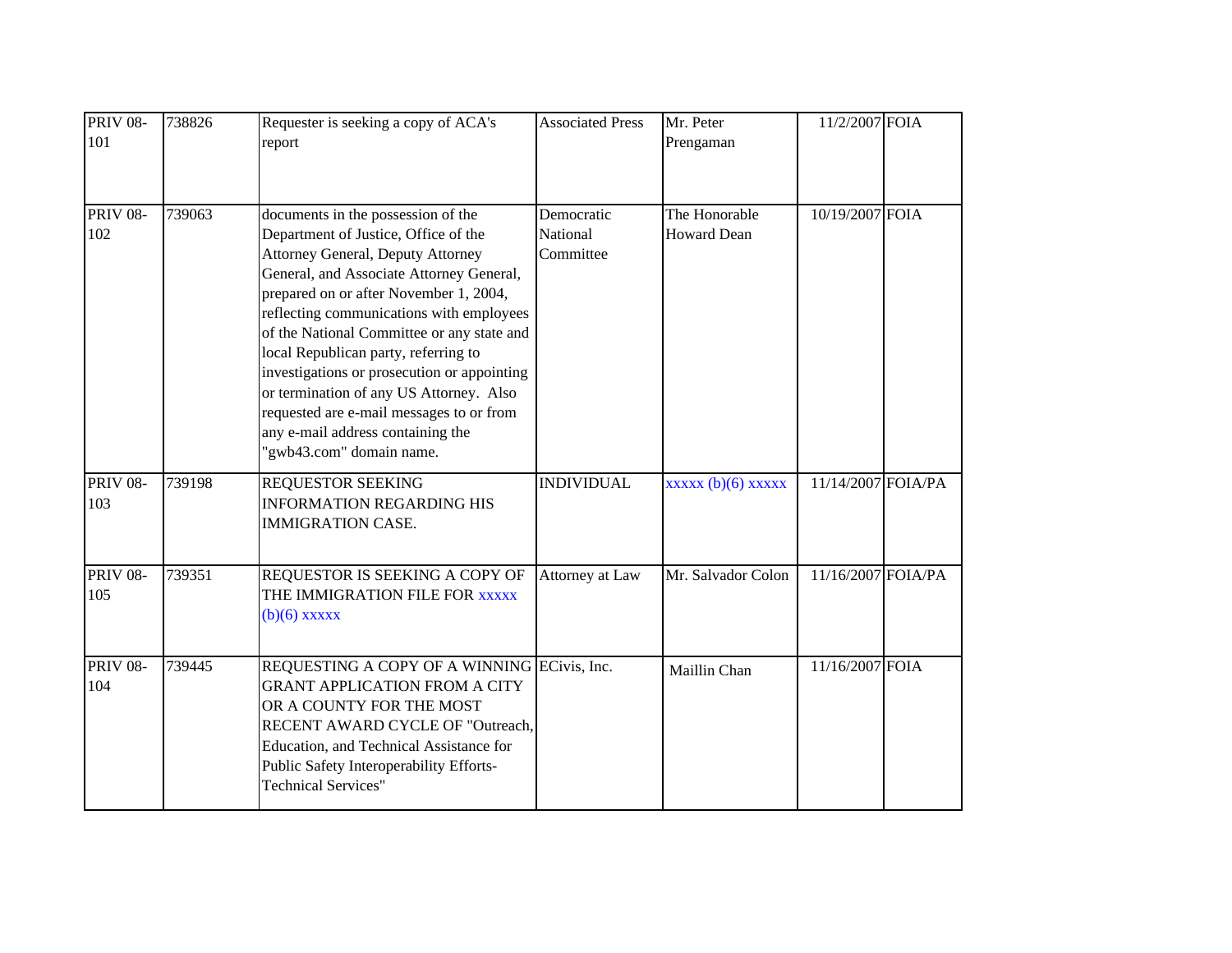| <b>PRIV 08-</b><br>106 | 739447 | REQUESTING INFORMATION ON<br>xxxxx (b)(6) xxxxx, WITH ATTACHED G-<br>28 FORM.                                                                                 | Attorney at Law                       | Mr. Salvador Colon                     | 11/16/2007 FOIA/PA |  |
|------------------------|--------|---------------------------------------------------------------------------------------------------------------------------------------------------------------|---------------------------------------|----------------------------------------|--------------------|--|
| <b>PRIV 08-</b><br>108 | 739450 | Requesting information related to the<br>issueance of border crossing cards by the<br>U.S. Immigration Service at the port of<br>entry in Brownsville, Texas. |                                       | Ms. Elisa Barrientos                   | 11/16/2007 FOIA/PA |  |
| <b>PRIV 08-</b><br>107 | 739456 | Requestor seeking documents related to<br>#HSHQDC07J00515.                                                                                                    | FedSoureces, Inc                      | Ms. Kelly Miller                       | 11/19/2007 FOIA    |  |
| <b>PRIN 08-</b><br>109 | 739853 | Requester is seeking records pertaining to<br>Messrs $\overline{xxxx}$ (b)(6) $\overline{xxx}$ and $\overline{xxx}$<br>$(b)(6)$ xxxxx                         |                                       | The Honorable<br><b>Chuck Grassley</b> | 11/21/2007 FOIA/PA |  |
| <b>PRIV 08-</b><br>110 | 740324 | Requesting all records for grants given out<br>by DHS in 2006 and 2007 to New York<br>State.                                                                  | CBS 6 News                            | Sarah Miller                           | 11/19/2007 FOIA    |  |
| <b>PRIV 08-</b><br>111 | 740329 | Requesting any and all documents<br>mentioning his name.                                                                                                      | C/o International<br>Associated, Inc. | xxxxx (b)(6) xxxxx                     | 11/19/2007 FOIA/PA |  |
| <b>PRIV 08-</b><br>112 | 740428 | Reqeusting documents regarding contract<br>#HSHQDC06D00032.                                                                                                   | <b>INPUT</b>                          | Ms. Monica Jones                       | 11/19/2007 FOIA    |  |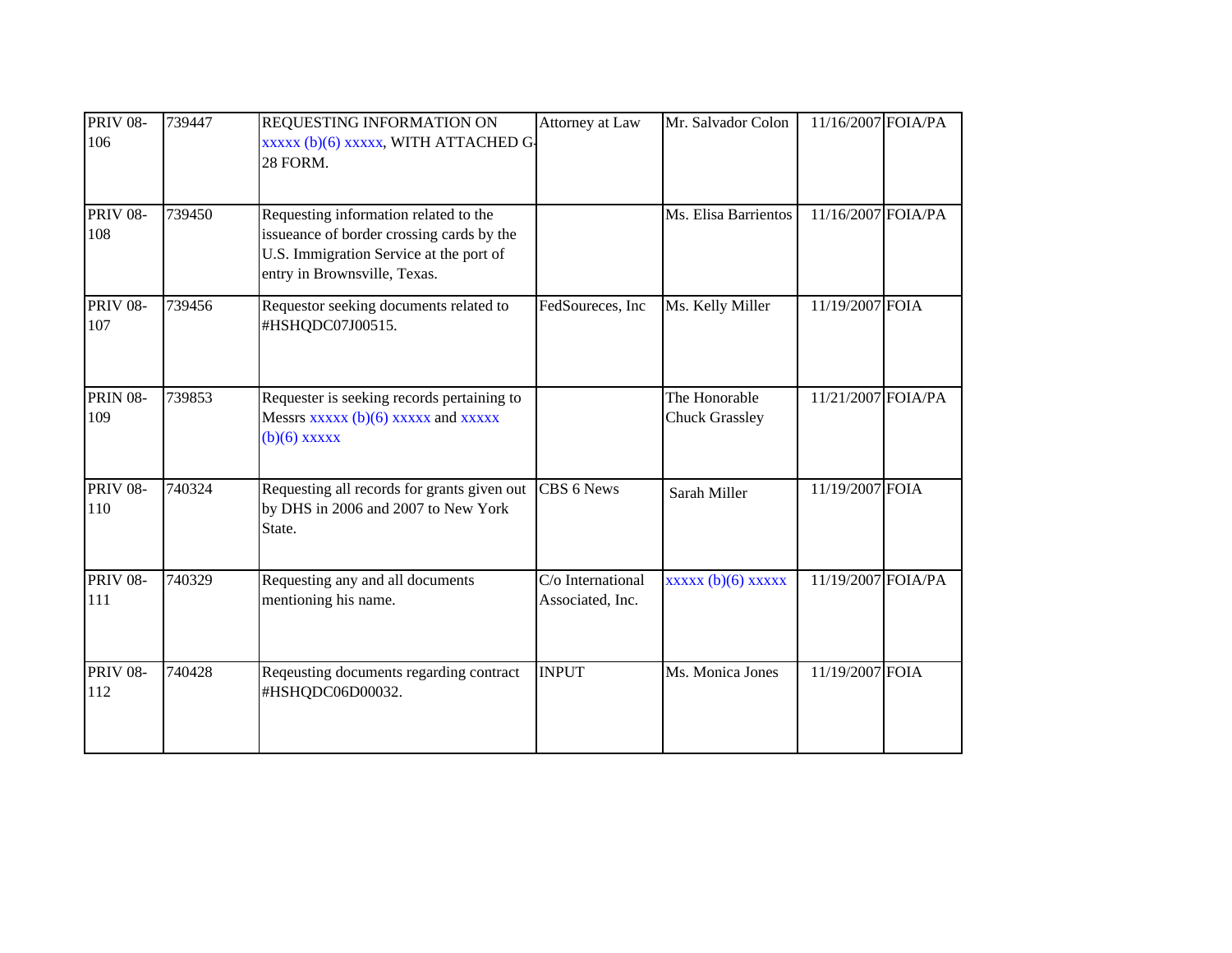| <b>PRIV 08-</b><br>113 | 740444 | DOJ is processing request for records on a<br>$xxxxx$ (b)(6) $xxxxx$ , looking for<br>documentation on this individual.                                                                           | Federal<br>Correctional<br>Institution                        | $xxxxx$ (b)(6) $xxxxx$ | 11/19/2007 FOIA/PA |  |
|------------------------|--------|---------------------------------------------------------------------------------------------------------------------------------------------------------------------------------------------------|---------------------------------------------------------------|------------------------|--------------------|--|
| <b>PRIV 08-</b><br>114 | 740450 | Requesting personnel/employment records<br>on $\overline{xxxx}$ (b)(6) $\overline{xxxx}$ .                                                                                                        | Savinis, D'Amico,<br>& Kane, LLC                              | Ms. Shannon Banks      | 11/19/2007 FOIA/PA |  |
| <b>PRIV 08-</b><br>115 | 740457 | Requesting records on an xxxxx (b)(6)<br>xxxxx, with G-28 and G-639 enclosed.                                                                                                                     |                                                               | Ms. Gracie Cortez      | 11/20/2007 FOIA/PA |  |
| <b>PRIV 08-</b><br>116 | 740460 | Requesting records on a $xxxxx$ (b)(6)<br>xxxxx, with G-28 and G-639 enclosed.                                                                                                                    |                                                               | Ms. Gracie Cortez      | 11/20/2007 FOIA/PA |  |
| <b>PRIV 08-</b><br>117 | 740465 | Request for a record containing information Research Assistant   Ms. Linda O'Connor<br>on the number and locations if the INA's<br>'pre-inspection stations" at airports in<br>foreign countries. | Program,<br>University of<br>California, Los<br>Angeles       |                        | 11/20/2007 FOIA    |  |
| <b>PRIV 08-</b><br>118 | 740484 | Requesting correction of record for <b>xxxxx</b><br>$(b)(6)$ xxxxx.                                                                                                                               | <b>Immigration Law</b><br><b>Offices of Elliott</b><br>Ozment | <b>Elliott Ozment</b>  | 11/20/2007 FOIA/PA |  |
| <b>PRIV 08-</b><br>119 | 740453 | Requester is seeking a copy of contract #<br>HSBP10-06-D-01353                                                                                                                                    | Centurion<br><b>Research Solutions</b>                        | Pawandeep Sandhu       | 11/20/2007 FOIA    |  |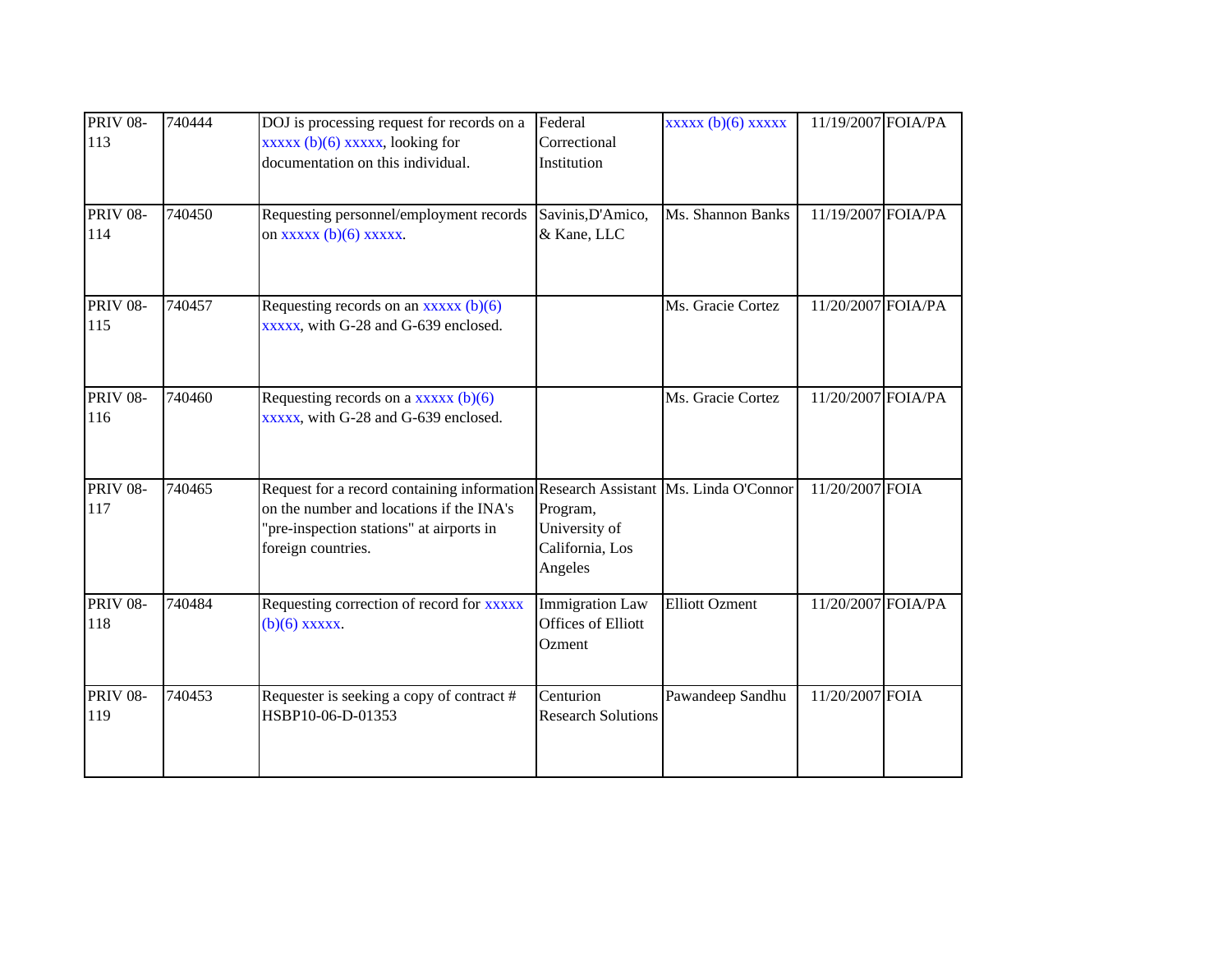| <b>PRIV 08-</b><br>120 | 740545 | Requester is seeking a copy of a letter<br>address to $\overline{xxxx}$ (b)(6) $\overline{xxx}$ titled "Brief<br>in Support of Request for Review or<br>Hearing."                                                     | Individual                              | Mr. Mohammad<br><b>Butt</b> | 11/20/2007 FOIA    |  |
|------------------------|--------|-----------------------------------------------------------------------------------------------------------------------------------------------------------------------------------------------------------------------|-----------------------------------------|-----------------------------|--------------------|--|
| <b>PRIV 08-</b><br>121 | 740461 | Requester is seeking a copy of all<br>information pertaining to a criminal<br>allegation against him                                                                                                                  | Individual                              | $xxxxx$ (b)(6) $xxxxx$      | 11/23/2007 FOIA/PA |  |
| <b>PRIV 08-</b><br>122 | 740467 | Requester is seeking records of<br>communication between senior staff at your<br>agency and White House personnel<br>between Jan 1, 2006 and the present day<br>concerning ICE worksite enforcement<br>investigations | <b>Texas Monthly</b>                    | Mr. Nate Blakeslee          | 11/23/2007 FOIA    |  |
| <b>PRIV 08-</b><br>123 | 740504 | Requester is seeking contact infomation<br>and credit card holders list                                                                                                                                               | Coastal AMI<br>Training<br>Technologies | Mr. Mark Anthony            | 11/26/2007 FOIA    |  |
| <b>PRIV 08-</b><br>124 | 741089 | Requester is seeking information pertaining<br>to US Citizens detained in error by any<br>DHS component                                                                                                               |                                         | Daniel Kowalski             | 11/19/2007 FOIA    |  |
| <b>PRIV 08-</b><br>125 | 741314 | Requester is seeking documents pertaining<br>to a grant application for the SAFER<br>firefighter Grant Program                                                                                                        | <b>ECivis</b>                           | Ms. Susan Ho                | 11/27/2007 FOIA    |  |
| <b>PRIV 08-</b><br>126 | 741318 | requester is seeking information pertaining<br>to him                                                                                                                                                                 | Individual                              | $xxxxx(b)(6)$ $xxxxx$       | 11/28/2007 FOIA/PA |  |